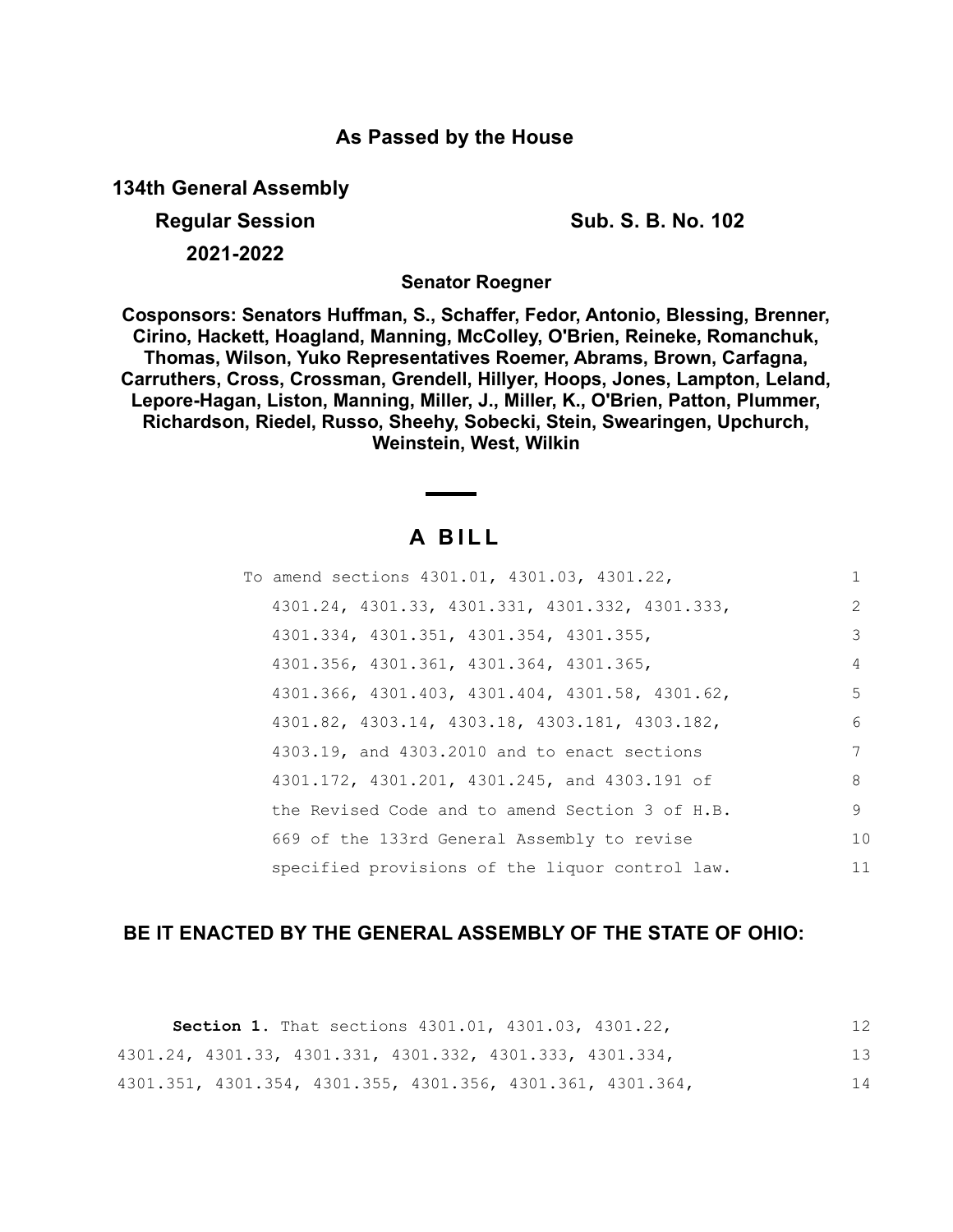#### **Sub. S. B. No. 102 Page 2 As Passed by the House**

4301.365, 4301.366, 4301.403, 4301.404, 4301.58, 4301.62, 4301.82, 4303.14, 4303.18, 4303.181, 4303.182, 4303.19, and 4303.2010 be amended and sections 4301.172, 4301.201, 4301.245, and 4303.191 of the Revised Code be enacted to read as follows: 15 16 17 18

```
Sec. 4301.01. (A) As used in the Revised Code:
```
(1) "Intoxicating liquor" and "liquor" include all liquids and compounds, other than beer, containing one-half of one per cent or more of alcohol by volume which are fit to use for beverage purposes, from whatever source and by whatever process produced, by whatever name called, and whether they are medicated, proprietary, or patented. "Intoxicating liquor" and "liquor" include cider and alcohol, and all solids and confections which contain one-half of one per cent or more of alcohol by volume. 20 21 22 23 24 25 26 27 28

(2) Except as used in sections 4301.01 to 4301.20, 4301.22 to 4301.52, 4301.56, 4301.70, 4301.72, and 4303.01 to 4303.36 of the Revised Code, "sale" and "sell" include exchange, barter, gift, offer for sale, sale, distribution and delivery of any kind, and the transfer of title or possession of beer and intoxicating liquor either by constructive or actual delivery by any means or devices whatever, including the sale of beer or intoxicating liquor by means of a controlled access alcohol and beverage cabinet pursuant to section 4301.21 of the Revised Code. "Sale" and "sell" do not include the mere solicitation of orders for beer or intoxicating liquor from the holders of permits issued by the division of liquor control authorizing the sale of the beer or intoxicating liquor, but no solicitor shall solicit any such orders until the solicitor has been registered with the division pursuant to section 4303.25 of the Revised Code. 29 30 31 32 33 34 35 36 37 38 39 40 41 42 43 44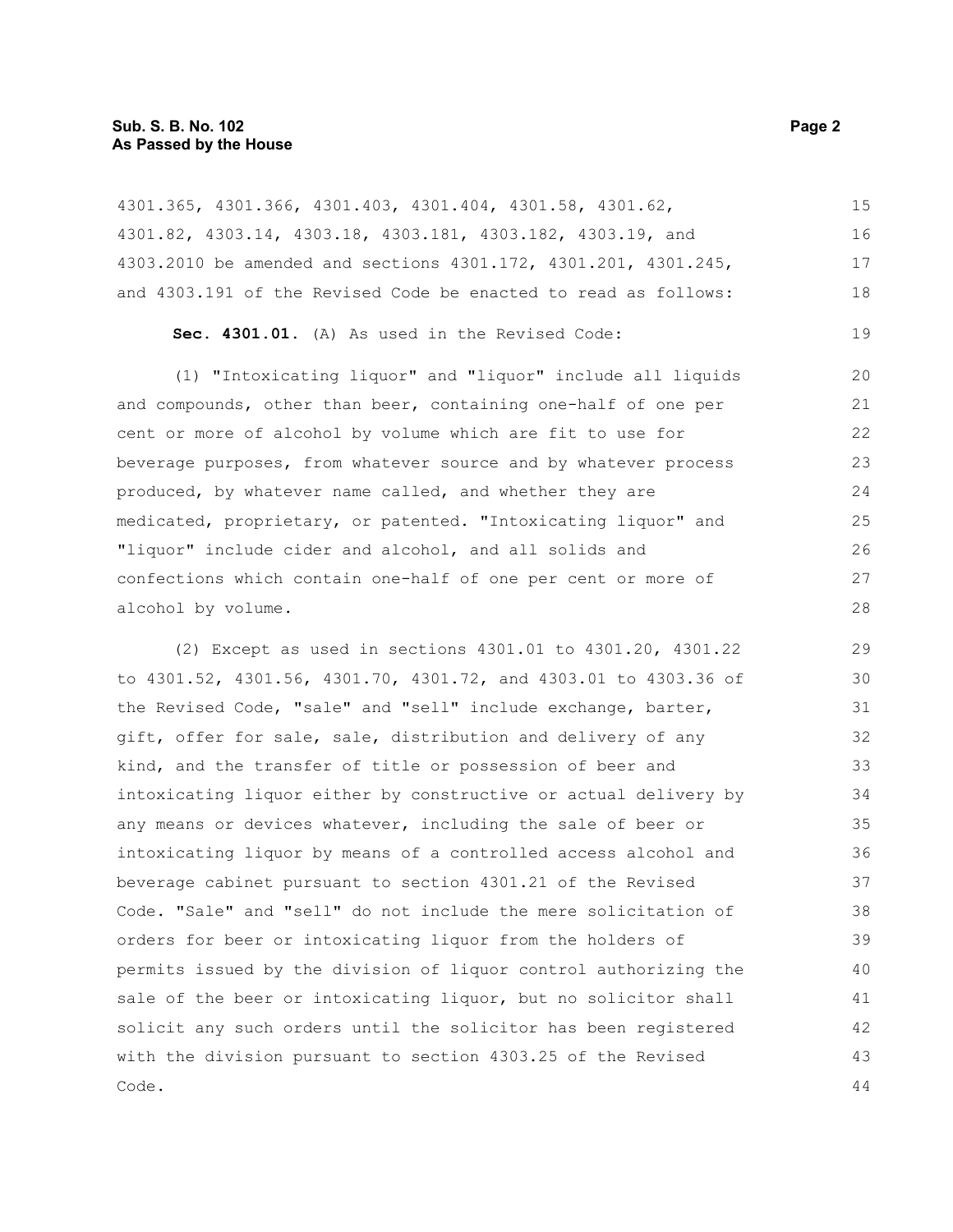(3) "Vehicle" includes all means of transportation by land, by water, or by air, and everything made use of in any way for such transportation. 45 46 47

(B) As used in this chapter:

(1) "Alcohol" means ethyl alcohol, whether rectified or diluted with water or not, whatever its origin may be, and includes synthetic ethyl alcohol. "Alcohol" does not include denatured alcohol and wood alcohol.

(2) "Beer" includes all beverages brewed or fermented wholly or in part from malt products and containing one-half of one per cent or more of alcohol by volume.

(3) "Wine" includes all liquids fit to use for beverage purposes containing not less than one-half of one per cent of alcohol by volume and not more than twenty-one per cent of alcohol by volume<del>, which</del> that is made from the fermented juices of grapes, fruits, or other agricultural products<del>, except that</del>. "Wine" includes cider, except as used in sections 4301.13, 4301.421, 4301.422, 4301.432, and 4301.44 of the Revised Code, and, for purposes of determining the rate of the tax that applies, division (B) of section 4301.43 of the Revised Code, "wine" does not include cider. 56 57 58 59 60 61 62 63 64 65

(4) "Mixed beverages" include bottled and prepared cordials, cocktails, highballs, and solids and confections that are obtained by mixing any type of whiskey, neutral spirits, brandy, gin, or other distilled spirits with, or over, carbonated or plain water, pure juices from flowers and plants, and other flavoring materials. The completed product shall contain not less than one-half of one per cent of alcohol by volume and not more than twenty-one per cent of alcohol by 66 67 68 69 70 71 72 73

48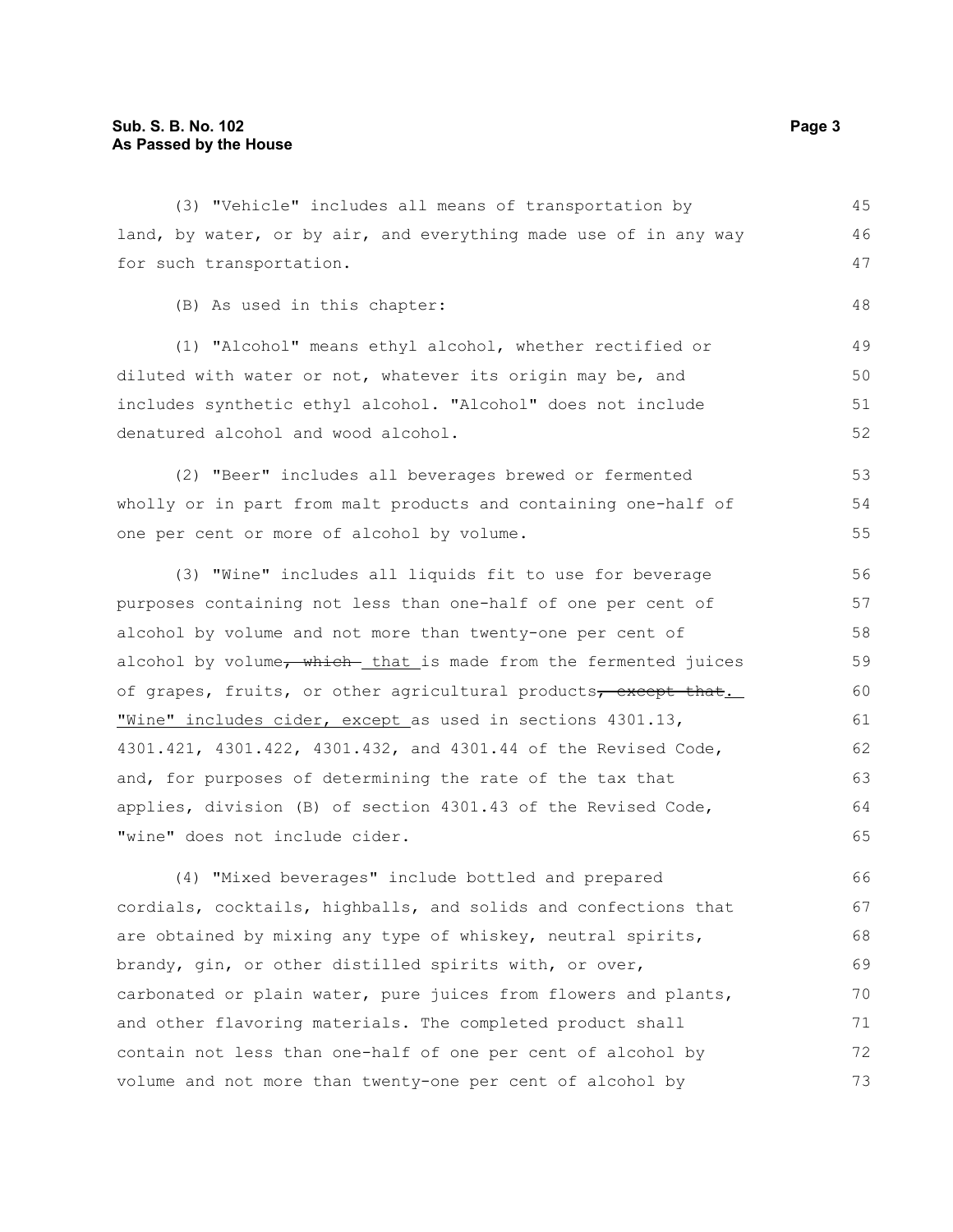| volume. "Mixed beverages" includes the contents of a pod.        | 74  |
|------------------------------------------------------------------|-----|
| (5) "Spirituous liquor" includes all intoxicating liquors        | 75  |
| containing more than twenty-one per cent of alcohol by volume.   | 76  |
| "Spirituous liquor" does not include the contents of a pod.      | 77  |
| (6) "Sealed container" means any container having a              | 78  |
| capacity of not more than one hundred twenty-eight fluid ounces, | 79  |
| the opening of which is closed to prevent the entrance of air.   | 80  |
| (7) "Person" includes firms and corporations.                    | 81  |
| (8) "Manufacture" includes all processes by which beer or        | 82  |
| intoxicating liquor is produced, whether by distillation,        | 83  |
| rectifying, fortifying, blending, fermentation, or brewing, or   | 84  |
| in any other manner.                                             | 85  |
| (9) "Manufacturer" means any person engaged in the               | 86  |
| business of manufacturing beer or intoxicating liquor.           | 87  |
| (10) "Wholesale distributor" and "distributor" means a           | 88  |
| person engaged in the business of selling to retail dealers for  | 89  |
| purposes of resale.                                              | 90  |
| (11) "Hotel" has the same meaning as in section 3731.01 of       | 91  |
| the Revised Code, subject to the exceptions mentioned in section | 92  |
| 3731.03 of the Revised Code.                                     | 93  |
| (12) "Restaurant" means a place located in a permanent           | 94  |
| building provided with space and accommodations wherein, in      | 95  |
| consideration of the payment of money, hot meals are habitually  | 96  |
| prepared, sold, and served at noon and evening, as the principal | 97  |
| business of the place. "Restaurant" does not include pharmacies, | 98  |
| confectionery stores, lunch stands, night clubs, and filling     | 99  |
| stations.                                                        | 100 |
|                                                                  |     |

(13) "Club" means a corporation or association of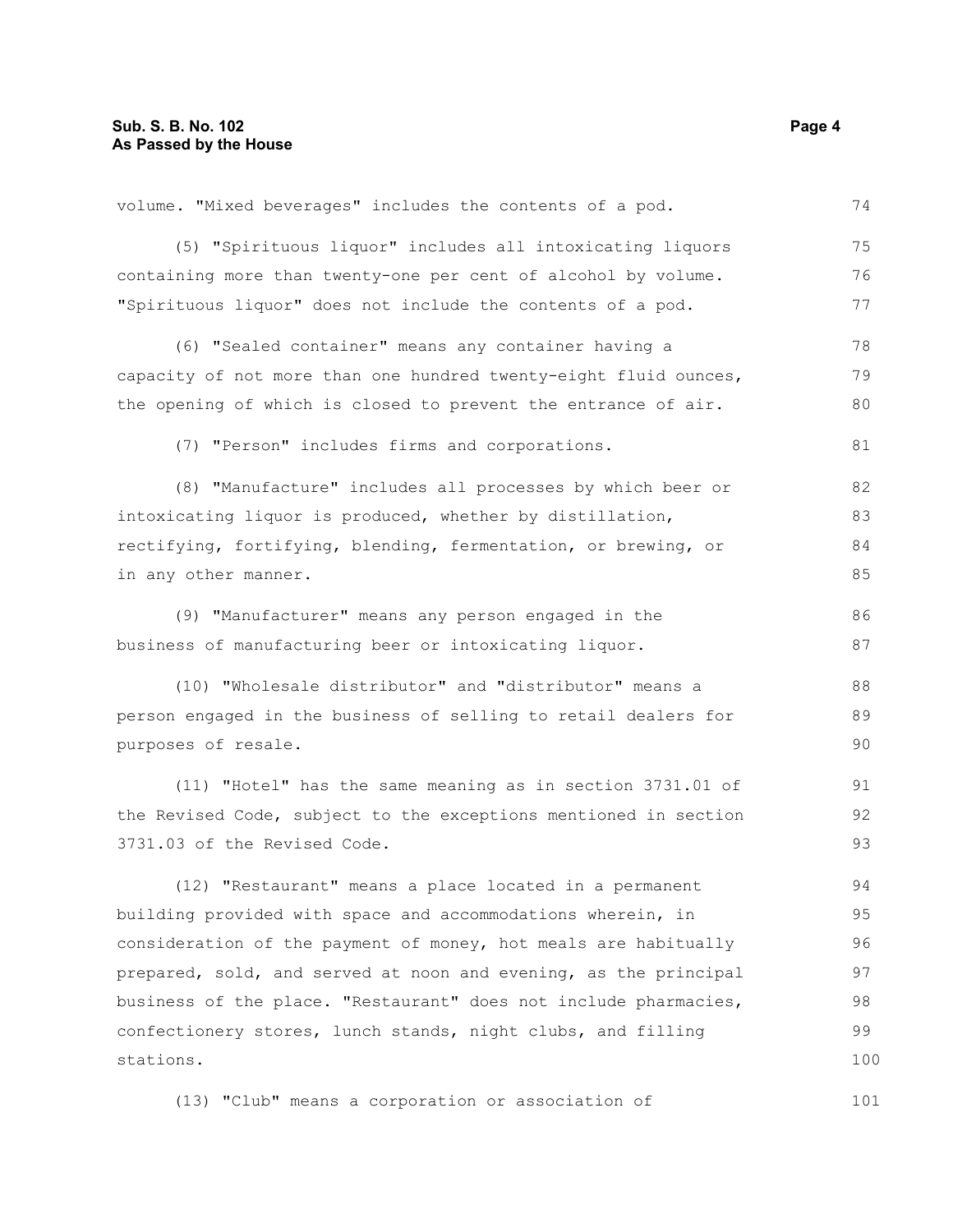#### **Sub. S. B. No. 102 Page 5 As Passed by the House**

individuals organized in good faith for social, recreational, benevolent, charitable, fraternal, political, patriotic, or athletic purposes, which is the owner, lessor, or occupant of a permanent building or part of a permanent building operated solely for those purposes, membership in which entails the prepayment of regular dues, and includes the place so operated. 102 103 104 105 106 107

(14) "Night club" means a place operated for profit, where food is served for consumption on the premises and one or more forms of amusement are provided or permitted for a consideration that may be in the form of a cover charge or may be included in the price of the food and beverages, or both, purchased by patrons. 108 109 110 111 112 113

(15) "At retail" means for use or consumption by the purchaser and not for resale.

(16) "Pharmacy" means an establishment, as defined in section 4729.01 of the Revised Code, that is under the management or control of a licensed pharmacist in accordance with section 4729.27 of the Revised Code. 116 117 118 119

(17) "Enclosed shopping center" means a group of retail sales and service business establishments that face into an enclosed mall, share common ingress, egress, and parking facilities, and are situated on a tract of land that contains an area of not less than five hundred thousand square feet. "Enclosed shopping center" also includes not more than one business establishment that is located within a free-standing building on such a tract of land, so long as the sale of beer and intoxicating liquor on the tract of land was approved in an election held under former section 4301.353 of the Revised Code. 120 121 122 123 124 125 126 127 128 129

(18) "Controlled access alcohol and beverage cabinet"

114 115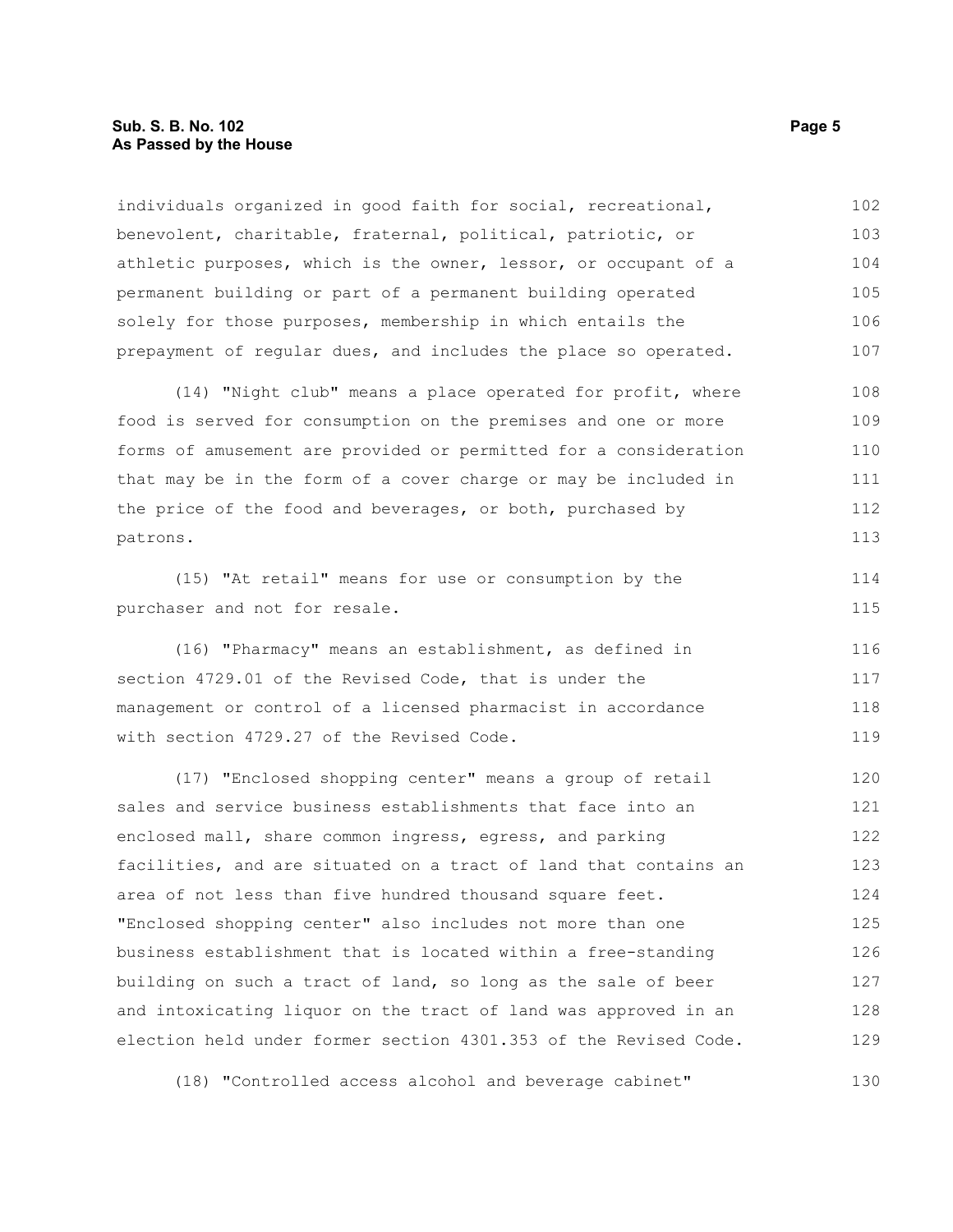#### **Sub. S. B. No. 102 Page 6 As Passed by the House**

means a closed container, either refrigerated, in whole or in part, or nonrefrigerated, access to the interior of which is restricted by means of a device that requires the use of a key, magnetic card, or similar device and from which beer, intoxicating liquor, other beverages, or food may be sold. 131 132 133 134 135

(19) "Community facility" means either of the following: 136

(a) Any convention, sports, or entertainment facility or complex, or any combination of these, that is used by or accessible to the general public and that is owned or operated in whole or in part by the state, a state agency, or a political subdivision of the state or that is leased from, or located on property owned by or leased from, the state, a state agency, a political subdivision of the state, or a convention facilities authority created pursuant to section 351.02 of the Revised Code; 137 138 139 140 141 142 143 144 145

(b) An area designated as a community entertainment district pursuant to section 4301.80 of the Revised Code. 146 147

(20) "Low-alcohol beverage" means any brewed or fermented malt product, or any product made from the fermented juices of grapes, fruits, or other agricultural products, that contains either no alcohol or less than one-half of one per cent of alcohol by volume. The beverages described in division (B)(20) of this section do not include a soft drink such as root beer, birch beer, or ginger beer. 148 149 150 151 152 153 154

(21) "Cider" means all liquids fit to use for beverage purposes that contain one-half of one per cent of alcohol by volume, but not more than six per cent of alcohol by weight, and that are made through the normal alcoholic fermentation of the juice of sound, ripe apples, including, without limitation, 155 156 157 158 159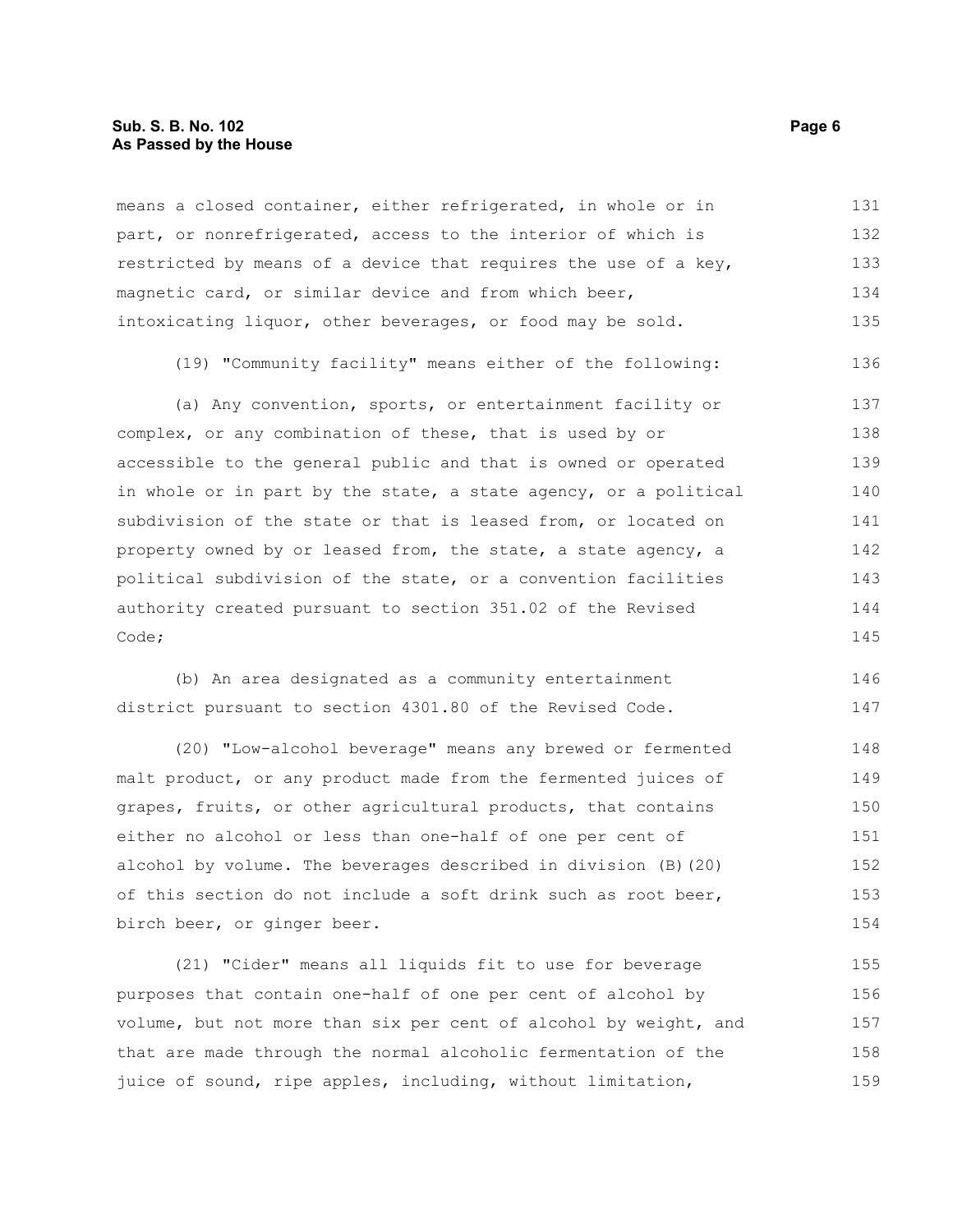flavored, sparkling, or carbonated cider and cider made from pure condensed apple must. (22) "Sales area or territory" means an exclusive geographic area or territory that is assigned to a particular A or B permit holder and that either has one or more political subdivisions as its boundaries or consists of an area of land with readily identifiable geographic boundaries. "Sales area or territory" does not include, however, any particular retail location in an exclusive geographic area or territory that had been assigned to another A or B permit holder before April 9, 2001. (23) "Pod" means a sealed capsule made from plastic, glass, aluminum, or a combination thereof to which all of the following apply: (a) The capsule contains intoxicating liquor of more than twenty-one per cent of alcohol by volume. (b) The capsule also contains a concentrated flavoring mixture. (c) The contents of the capsule are not readily accessible or intended for consumption unless certain manufacturer's processing instructions are followed. (d) The instructions include releasing the contents of the capsule through a machine specifically designed to process the contents. (e) After being properly processed according to the manufacturer's instructions, the final product produced from the capsule contains not less than one-half of one per cent of alcohol by volume and not more than twenty-one per cent of alcohol by volume. 160 161 162 163 164 165 166 167 168 169 170 171 172 173 174 175 176 177 178 179 180 181 182 183 184 185 186 187 188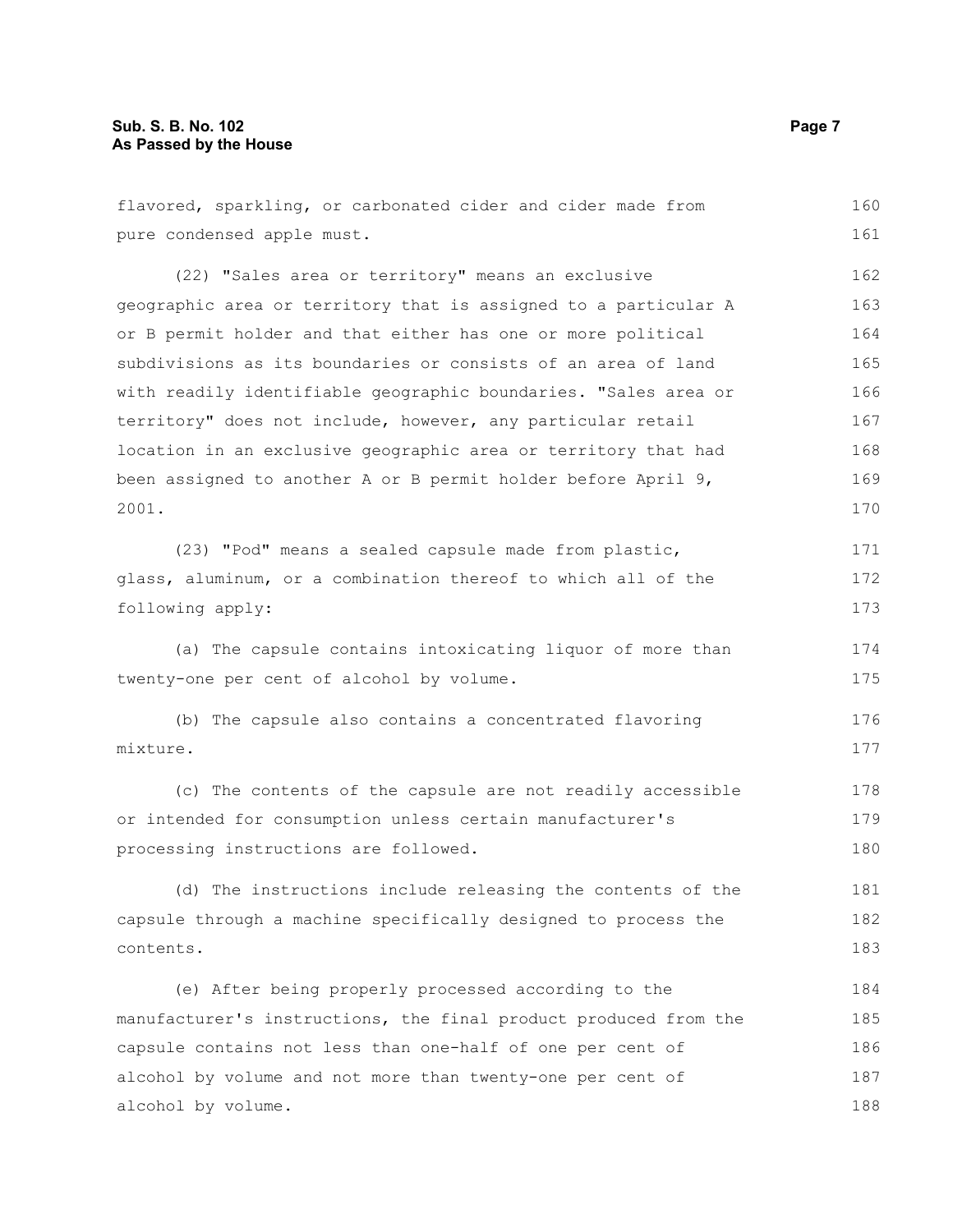#### **Sub. S. B. No. 102 Page 8 As Passed by the House**

**Sec. 4301.03.** The liquor control commission may adopt and promulgate, repeal, rescind, and amend, in the manner required by this section, rules, standards, requirements, and orders necessary to carry out this chapter and Chapter 4303. of the Revised Code, but all rules of the board of liquor control that were in effect immediately prior to April 17, 1963, shall remain in full force and effect as rules of the liquor control commission until and unless amended or repealed by the liquor control commission. The rules of the commission may include the following: 189 190 191 192 193 194 195 196 197 198

(A) Rules with reference to applications for and the issuance of permits for the manufacture, distribution, transportation, and sale of beer and intoxicating liquor, and the sale of alcohol; and rules governing the procedure of the division of liquor control in the suspension, revocation, and cancellation of those permits; 199 200 201 202 203 204

(B) Rules and orders providing in detail for the conduct of any retail business authorized under permits issued pursuant to this chapter and Chapter 4303. of the Revised Code, with a view to ensuring compliance with those chapters and laws relative to them, and the maintenance of public decency, sobriety, and good order in any place licensed under the permits. No rule or order shall prohibit the operation of video lottery terminal games at a commercial race track where live horse racing and simulcasting are conducted in accordance with Chapter 3769. of the Revised Code or the sale of lottery tickets issued pursuant to Chapter 3770. of the Revised Code by any retail business authorized under permits issued pursuant to that chapter. 205 206 207 208 209 210 211 212 213 214 215 216 217

No rule or order shall prohibit pari-mutuel wagering on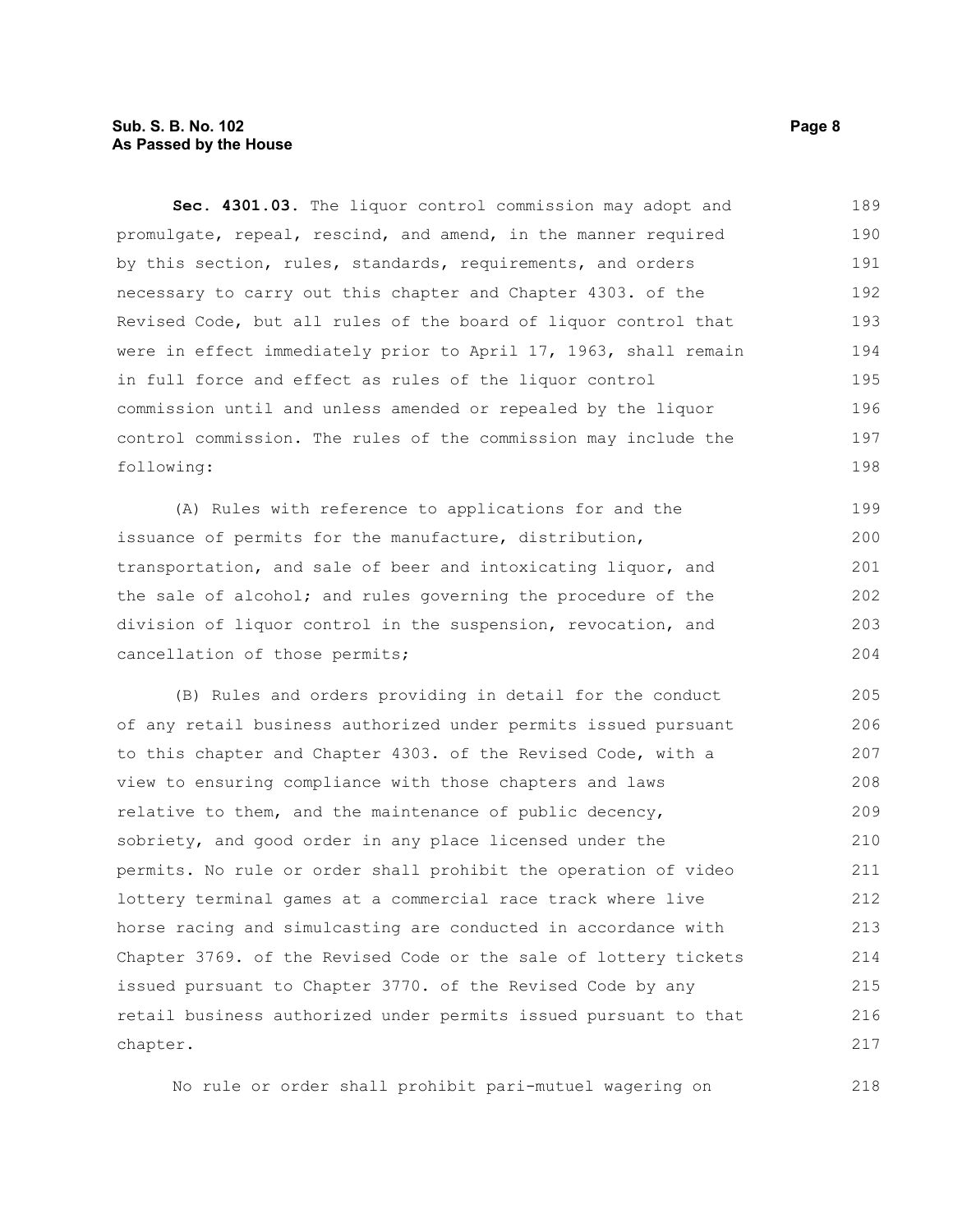#### **Sub. S. B. No. 102 Page 9 As Passed by the House**

simulcast horse races at a satellite facility that has been issued a D liquor permit under Chapter 4303. of the Revised Code. No rule or order shall prohibit a charitable organization that holds a D-4 permit from selling or serving beer or intoxicating liquor under its permit in a portion of its premises merely because that portion of its premises is used for the conduct of a bingo game, as described in division (O) of section 2915.01 of the Revised Code. As used in this division, "charitable organization" has the same meaning as in division (H) of section 2915.01 of the Revised Code. No rule or order pertaining to visibility into the premises of a permit holder after the legal hours of sale shall be adopted or maintained by the commission. 219 220 221 222 223 224 225 226 227 228 229 230 231

(C) Standards, not in conflict with those prescribed by any law of this state or the United States, to secure the use of proper ingredients and methods in the manufacture of beer, mixed beverages, and wine to be sold within this state; 232 233 234 235

(D) Rules determining the nature, form, and capacity of all packages and bottles to be used for containing beer or intoxicating liquor, except for spirituous liquor to be kept or sold, governing the form of all seals and labels to be used on those packages and bottles; 236 237 238 239 240

(E) Rules requiring the label on every package, bottle, and container to state all of the following, as applicable: 241 242

(1) The ingredients in the contents;

(2) Except for beer, the terms of weight, volume, or proof spirits; 244 245

(3) Except for spirituous liquor, whether the product is beer, wine, alcohol, or any intoxicating liquor; 246 247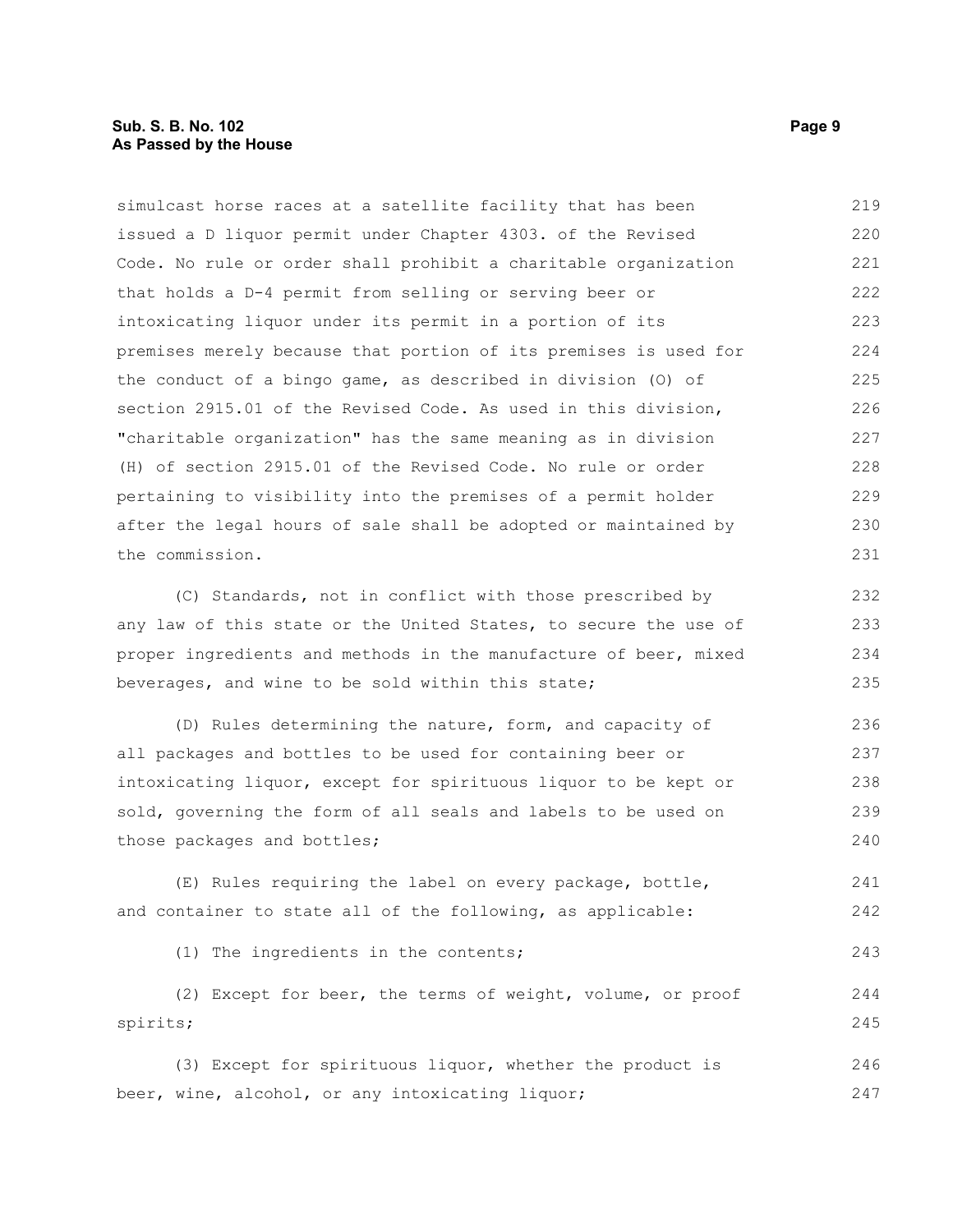### **Sub. S. B. No. 102 Page 10 As Passed by the House**

| (4) Regarding beer that contains more than twelve per cent       | 248 |
|------------------------------------------------------------------|-----|
| of alcohol by volume, the percentage of alcohol by volume and    | 249 |
| that the beer is a "high alcohol beer."                          | 250 |
| (F) Uniform rules governing all advertising with reference       | 251 |
| to the sale of beer and intoxicating liquor throughout the state | 252 |
| and advertising upon and in the premises licensed for the sale   | 253 |
| of beer or intoxicating liquor;                                  | 254 |
| (G) Rules restricting and placing conditions upon the            | 255 |
| transfer of permits;                                             | 256 |
| (H) Rules and orders limiting the number of permits of any       | 257 |
| class within the state or within any political subdivision of    | 258 |
| the state; and, for that purpose, adopting reasonable            | 259 |
| classifications of persons or establishments to which any        | 260 |
| authorized class of permits may be issued within any political   | 261 |
| subdivision;                                                     | 262 |
| (I) Rules and orders with reference to sales of beer and         | 263 |
| intoxicating liquor on Sundays and holidays and with reference   | 264 |
| to the hours of the day during which and the persons to whom     | 265 |
| intoxicating liquor of any class may be sold, and rules with     | 266 |
| reference to the manner of sale;                                 | 267 |
| (J) Rules requiring permit holders buying beer to pay and        | 268 |
| permit holders selling beer to collect minimum cash deposits for | 269 |
| keqs, cases, bottles, or other returnable containers of the      | 270 |
| beer; requiring the repayment, or credit, of the minimum cash    | 271 |
| deposit charges upon the return of the empty containers; and     | 272 |
| requiring the posting of such form of indemnity or such other    | 273 |
| conditions with respect to the charging, collection, and         | 274 |
| repayment of minimum cash deposit charges for returnable         | 275 |
| containers of beer as are necessary to ensure the return of the  | 276 |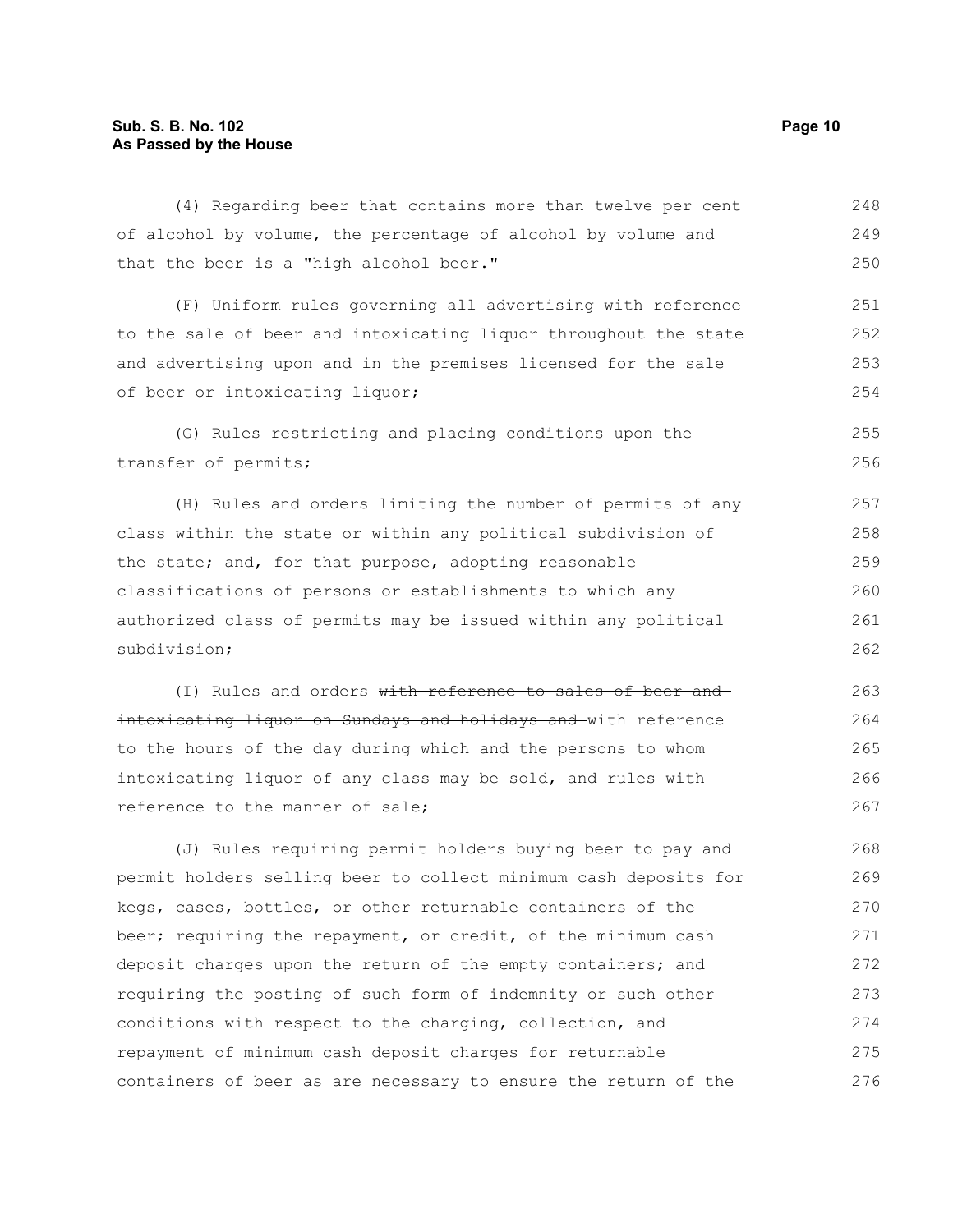empty containers or the repayment upon that return of the minimum cash deposits paid; (K) Rules establishing the method by which alcohol products may be imported for sale by wholesale distributors and the method by which manufacturers and suppliers may sell alcohol products to wholesale distributors. Every rule, standard, requirement, or order of the commission and every repeal, amendment, or rescission of them shall be posted for public inspection in the principal office of the commission and the principal office of the division of liquor control, and a certified copy of them shall be filed in the office of the secretary of state. An order applying only to persons named in it shall be served on the persons affected by personal delivery of a certified copy, or by mailing a certified copy to each person affected by it or, in the case of a corporation, to any officer or agent of the corporation upon whom a service of summons may be served in a civil action. The posting and filing required by this section constitutes sufficient notice to all persons affected by such rule or order which is not required to be served. General rules of the commission promulgated pursuant to this section shall be published in the manner the commission determines. **Sec. 4301.172.** If an agency contract holder is authorized to make sales of spirituous liquor on Sunday, those sales may occur during the same hours that the contract holder is authorized to sell spirituous liquor on Monday through Saturday. **Sec. 4301.201.** (A) As used in this section: (1) "Event" means a demonstration or competition that is not open to the public and at which tasting samples of homemade 277 278 279 280 281 282 283 284 285 286 287 288 289 290 291 292 293 294 295 296 297 298 299 300 301 302 303 304 305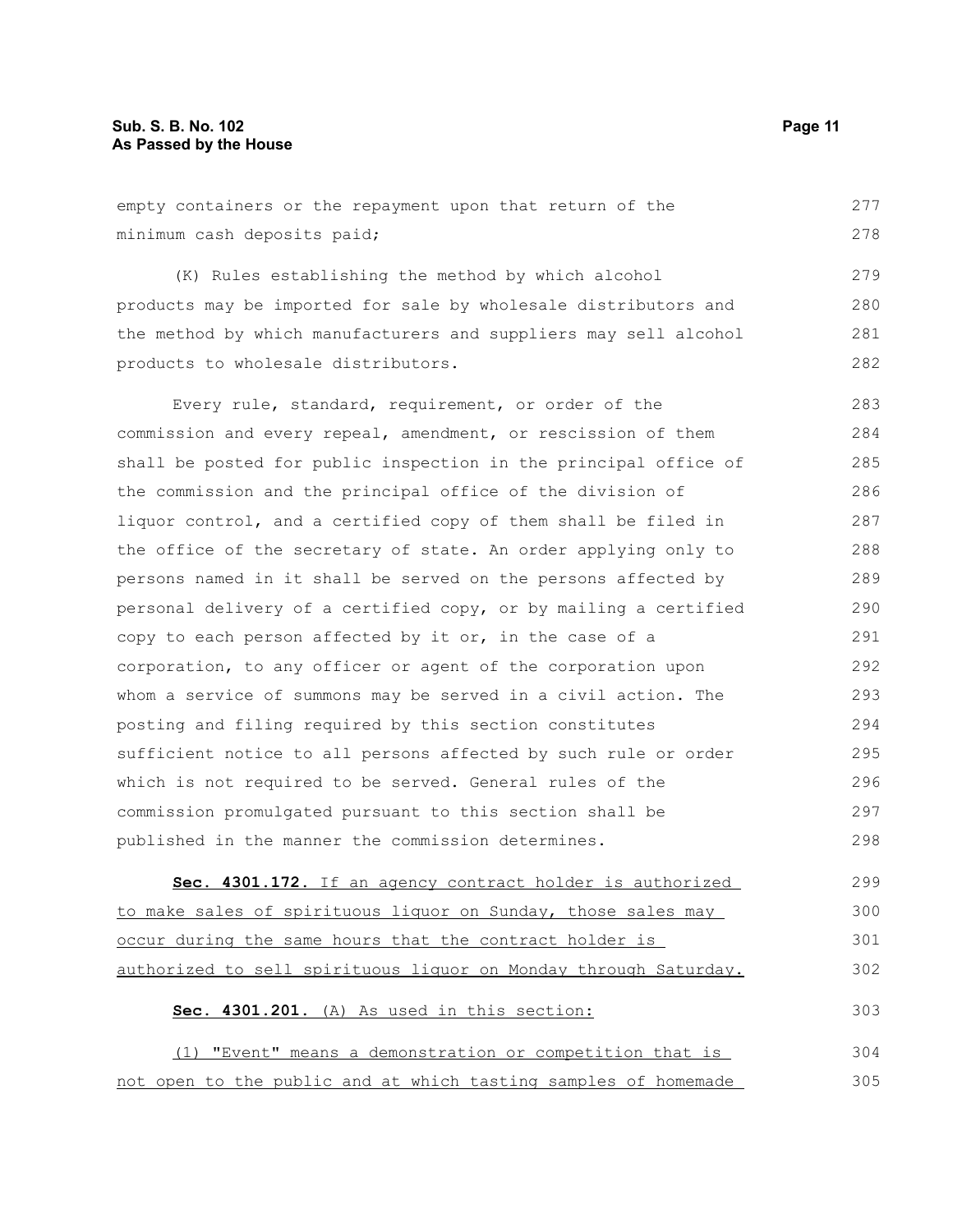| <u>beer or wine are served.</u>                                         | 306 |
|-------------------------------------------------------------------------|-----|
| (2) "Fraternal organization" means any society, order, or               | 307 |
| association within this state, except a college or high school          | 308 |
| fraternity, to which all of the following apply:                        | 309 |
| (a) It is not organized for profit.                                     | 310 |
| (b) It is a branch, lodge, or chapter of a national or                  | 311 |
| <u>state organization.</u>                                              | 312 |
| (c) It exists exclusively for the common business or                    | 313 |
| sodality of its members.                                                | 314 |
| (3) "Homebrewer" means a person who brews or ferments                   | 315 |
| <u>homemade beer or wine.</u>                                           | 316 |
| (4) "Homemade beer or wine" means beer that is brewed or                | 317 |
| wine that is fermented by an individual's own efforts and not           | 318 |
| for commercial purposes.                                                | 319 |
| (5) "Sell" does not include giving away homemade beer or                | 320 |
| wine free of charge.                                                    | 321 |
| (6) "Tasting sample" means an amount of beer or wine not                | 322 |
| <u>to exceed two ounces.</u>                                            | 323 |
| (B) A homebrewer may brew or ferment homemade beer or wine              | 324 |
| <u>without a permit issued under Chapter 4303. of the Revised Code </u> | 325 |
| if all of the following apply:                                          | 326 |
| (1) The homebrewer does not sell homemade beer or wine or               | 327 |
| offer homemade beer or wine for sale.                                   | 328 |
| (2) The homebrewer does not receive compensation for                    | 329 |
| participating in any event. Both of the following are not               | 330 |
| considered compensation:                                                | 331 |
| (a) Any prize that is cash or a cash equivalent awarded at              | 332 |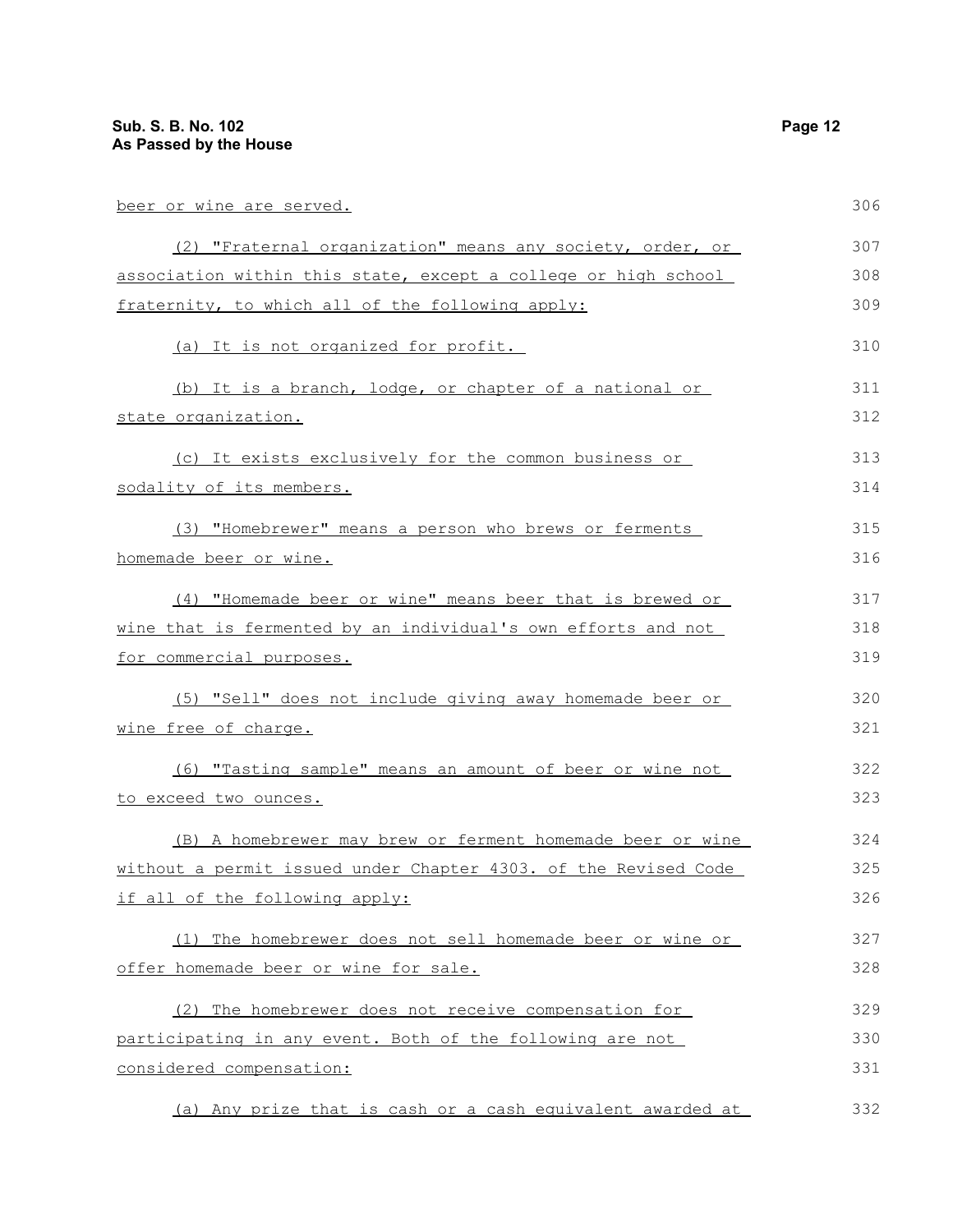| an event;                                                        | 333 |
|------------------------------------------------------------------|-----|
| (b) A free or discounted admission to an event.                  | 334 |
| (3) The homebrewer annually brews or ferments homemade           | 335 |
| beer or wine in either of the following amounts:                 | 336 |
| (a) Not more than one hundred gallons if the homebrewer's        | 337 |
| household has only one person who is twenty-one years of age or  | 338 |
| older; or                                                        | 339 |
| (b) Not more than two hundred gallons if the homebrewer's        | 340 |
| household has two or more persons who are twenty-one years of    | 341 |
| age or older.                                                    | 342 |
| (C) A homebrewer may serve homemade beer or wine the             | 343 |
| homebrewer brews or ferments without a permit issued under       | 344 |
| Chapter 4303. of the Revised Code as follows:                    | 345 |
| (1) For personal consumption on private property or to the       | 346 |
| homebrewer's family, neighbors, co-workers, and friends on       | 347 |
| private property.                                                | 348 |
| (2) At an event, if the event is held on private property,       | 349 |
| the premises of a fraternal organization, or on the premises for | 350 |
| which an A-1-A, A-1c, A-2, A-2f, A-3a, or D-4 permit is issued.  | 351 |
| (D) A homebrewer or the homebrewer's designated                  | 352 |
| representative may transport homemade beer or wine brewed or     | 353 |
| fermented by the homebrewer without a permit issued under        | 354 |
| Chapter 4303. of the Revised Code.                               | 355 |
| (E) A person may conduct, sponsor, or host an event if the       | 356 |
| person:                                                          | 357 |
| (1) Is a homebrewer or fraternal organization that does          | 358 |
| not hold a permit issued under Chapter 4303. of the Revised Code | 359 |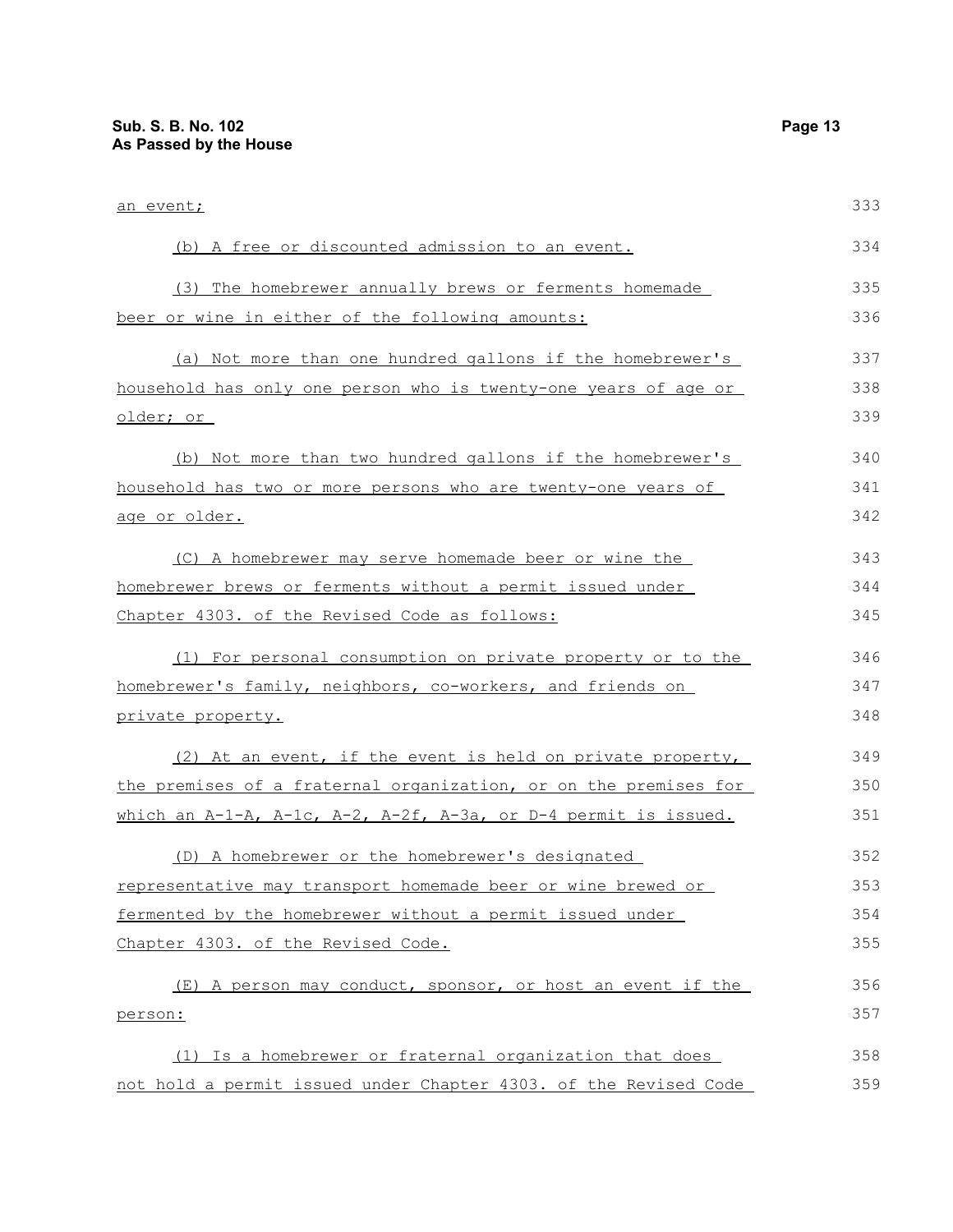and conducts, sponsors, or hosts the event on private property or the premises of a fraternal organization; or (2) Holds an  $A-1-A$ ,  $A-1c$ ,  $A-2$ ,  $A-2f$ ,  $A-3a$ , or  $D-4$  permit and the person conducts, sponsors, or hosts the event on the permitted premises. The permit holder shall suspend its permit privileges in the portion of the permit premises where the event is to occur and for the duration of the event. The permit holder shall provide notice to the division of liquor control and the investigative unit of the department of public safety not later than ten days prior to the date of the event. (F) A person described under division (E) of this section who is hosting an event shall not do any of the following: (1) Sell any homemade beer or wine. (2) Unless the person is the homebrewer of the homemade beer or wine, acquire an ownership interest in any homemade beer or wine served at the event. (3) Charge a fee for the consumption of the homemade beer or wine at the event. If an event is hosted by a homebrewers club or group, division (F)(3) of this section does not apply to a registration fee charged to a member of the club or group to attend the event. (4) If the person is a liquor permit holder and conducts, sponsors, or hosts the event on the permit holder's permitted premises, fail to store the homemade beer or wine on the premises so that it is clearly identified and kept separate from any beer or intoxicating liquor that is intended for sale by the permit holder under the authority of the applicable permit. **Sec. 4301.22.** Sales of beer and intoxicating liquor under 360 361 362 363 364 365 366 367 368 369 370 371 372 373 374 375 376 377 378 379 380 381 382 383 384 385 386 387

all classes of permits and from state liquor stores are subject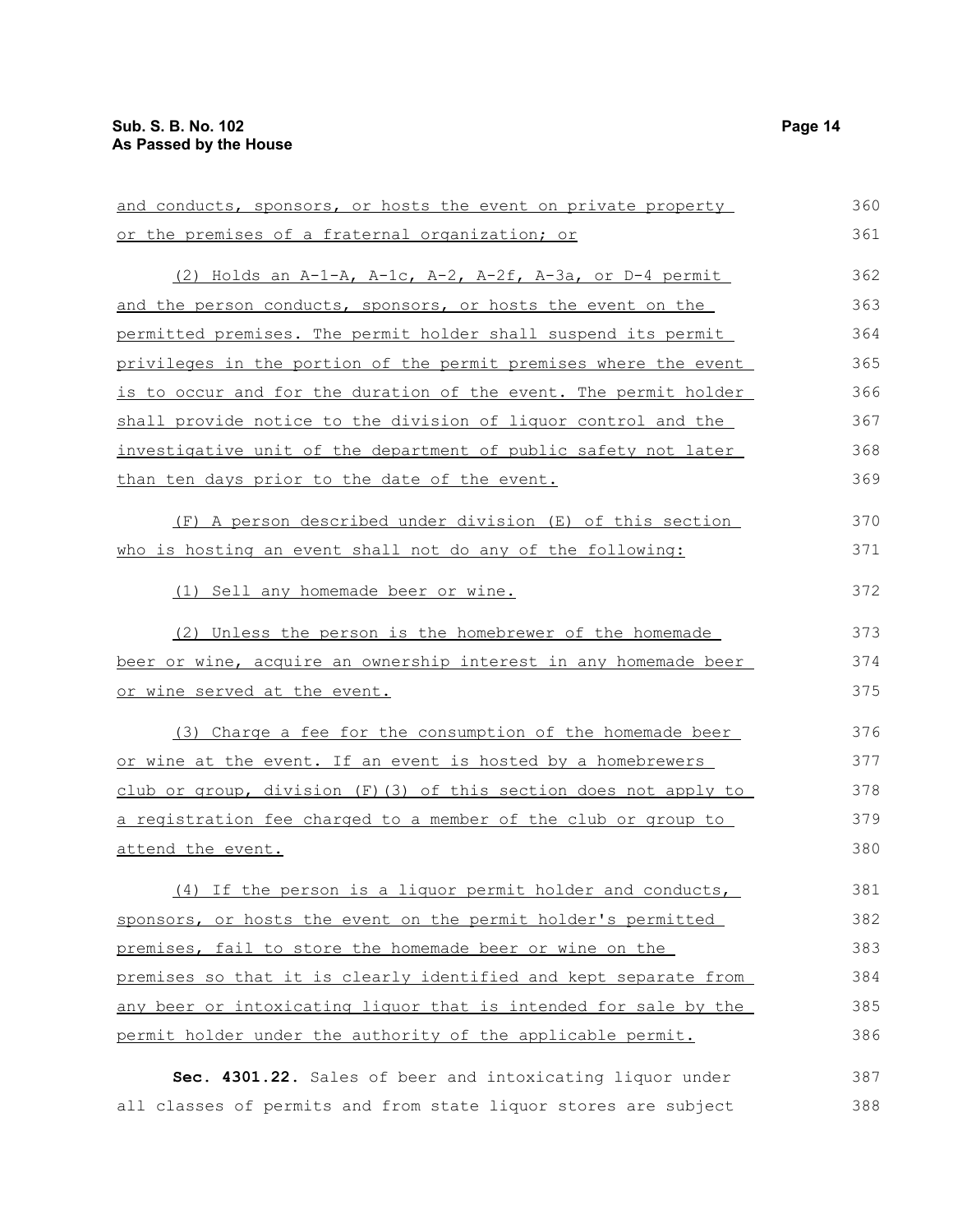to the following restrictions, in addition to those imposed by the rules or orders of the division of liquor control: (A)(1) Except as otherwise provided in this chapter, no beer or intoxicating liquor shall be sold to any person under twenty-one years of age. (2) No low-alcohol beverage shall be sold to any person under eighteen years of age. No permit issued by the division shall be suspended, revoked, or canceled because of a violation of division (A)(2) of this section. (3) Except as provided in division (A)(4) of this section, all of the following apply to the handling, serving, and selling of beer and intoxicating liquor by a person employed by a permit holder: (a) No intoxicating liquor shall be handled by any personunder twenty-one years of age, except that a person eighteenyears of age or older employed by a permit holder may handle or sell beer or intoxicating liquor in sealed containers inconnection with wholesale or retail sales, and any person nineteen years of age or older employed by a permit holder may handleintoxicating liquor in open containers when acting in the capacity of a server in a hotel, restaurant, club, or night club, as defined in division (B) of section 4301.01 of the Revised Code, or in the premises of a D-7 permit holder. This section does not authorize persons under twenty-one years of ageto sell intoxicating liquorperson under nineteen years of age shall sell beer across a bar. Any (b) No person under twenty-one years of age shall sell 389 390 391 392 393 394 395 396 397 398 399 400 401 402 403 404 405 406 407 408 409 410 411 412 413 414 415

(c) No person under eighteen years of age shall otherwise 417

wine, mixed beverages, or spirituous liquor across a bar.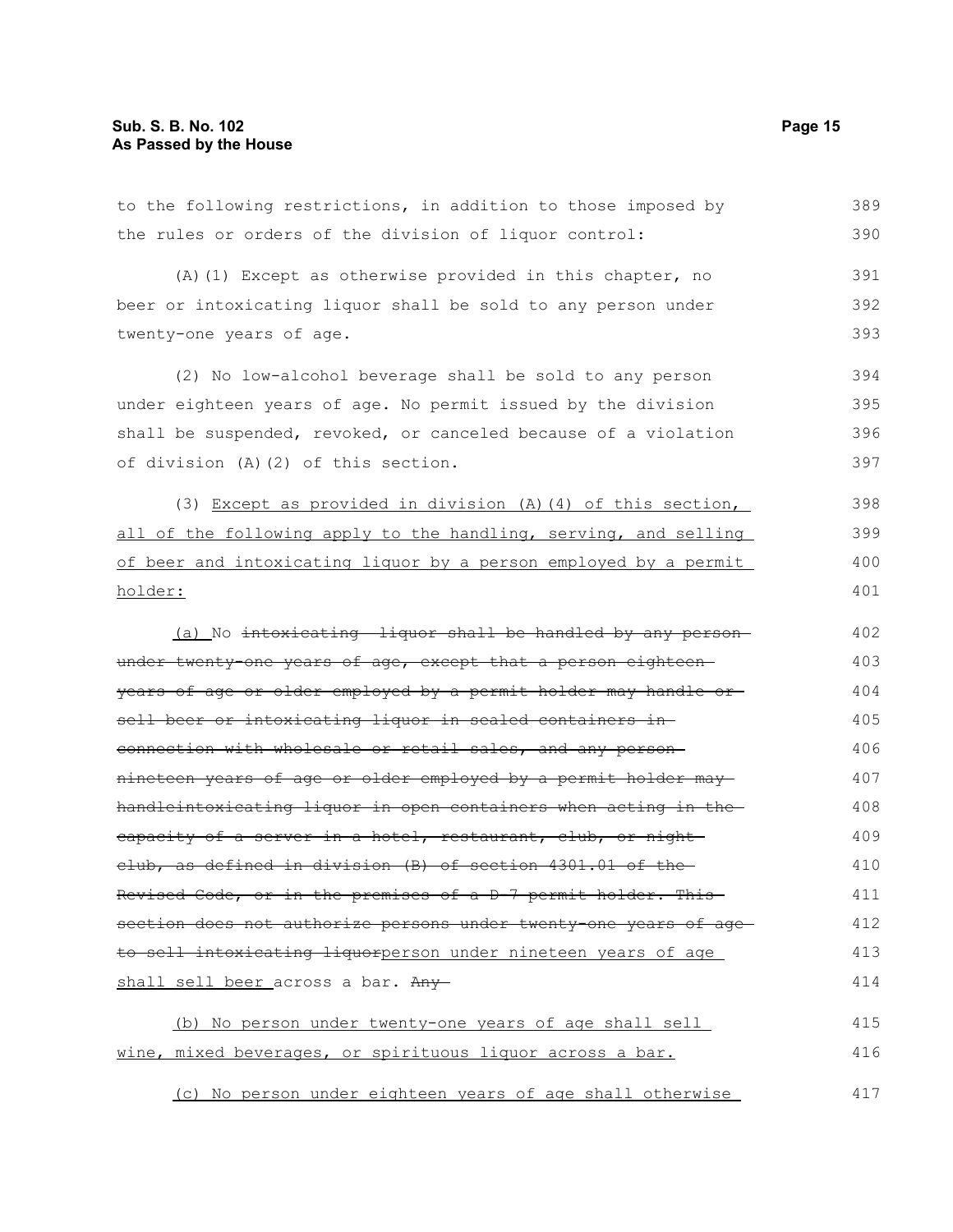|  |  |  | handle, serve, or sell beer or intoxicating liguor. |  |
|--|--|--|-----------------------------------------------------|--|
|  |  |  |                                                     |  |

| (4) Any person employed by a permit holder may handle beer     | 419 |
|----------------------------------------------------------------|-----|
| or intoxicating liquor in sealed containers in connection with | 420 |
| manufacturing, storage, warehousing, placement, stocking,      | 421 |
| bagging, loading, or unloading, and may handle beer or         | 422 |
| intoxicating liquor in open containers in connection with      | 423 |
| cleaning tables or handling empty bottles or glasses.          | 424 |

(B) No permit holder and no agent or employee of a permit holder shall sell or furnish beer or intoxicating liquor to an intoxicated person. 425 426 427

(C) No sales of intoxicating liquor shall be made after two-thirty a.m. on Sunday except under either of the following circumstances: 428 429 430

(1) Intoxicating liquor may be sold on Sunday under authority of a permit that authorizes Sunday sale. 431 432

(2) Spirituous liquor may be sold on Sunday by any person awarded an agency contract under section 4301.17 of the Revised Code if the sale of spirituous liquor is authorized in the applicable precinct as the result of an election on question (B) (1) or (2) of section 4301.351 of the Revised Code and if the agency contract authorizes the sale of spirituous liquor on Sunday. 433 434 435 436 437 438 439

This section does not prevent a municipal corporation from adopting a closing hour for the sale of intoxicating liquor earlier than two-thirty a.m. on Sunday or to provide that no intoxicating liquor may be sold prior to that hour on Sunday. 440 441 442 443

(D) No holder of a permit shall give away any beer or intoxicating liquor of any kind at any time in connection with the permit holder's business. However, with the exception of an 444 445 446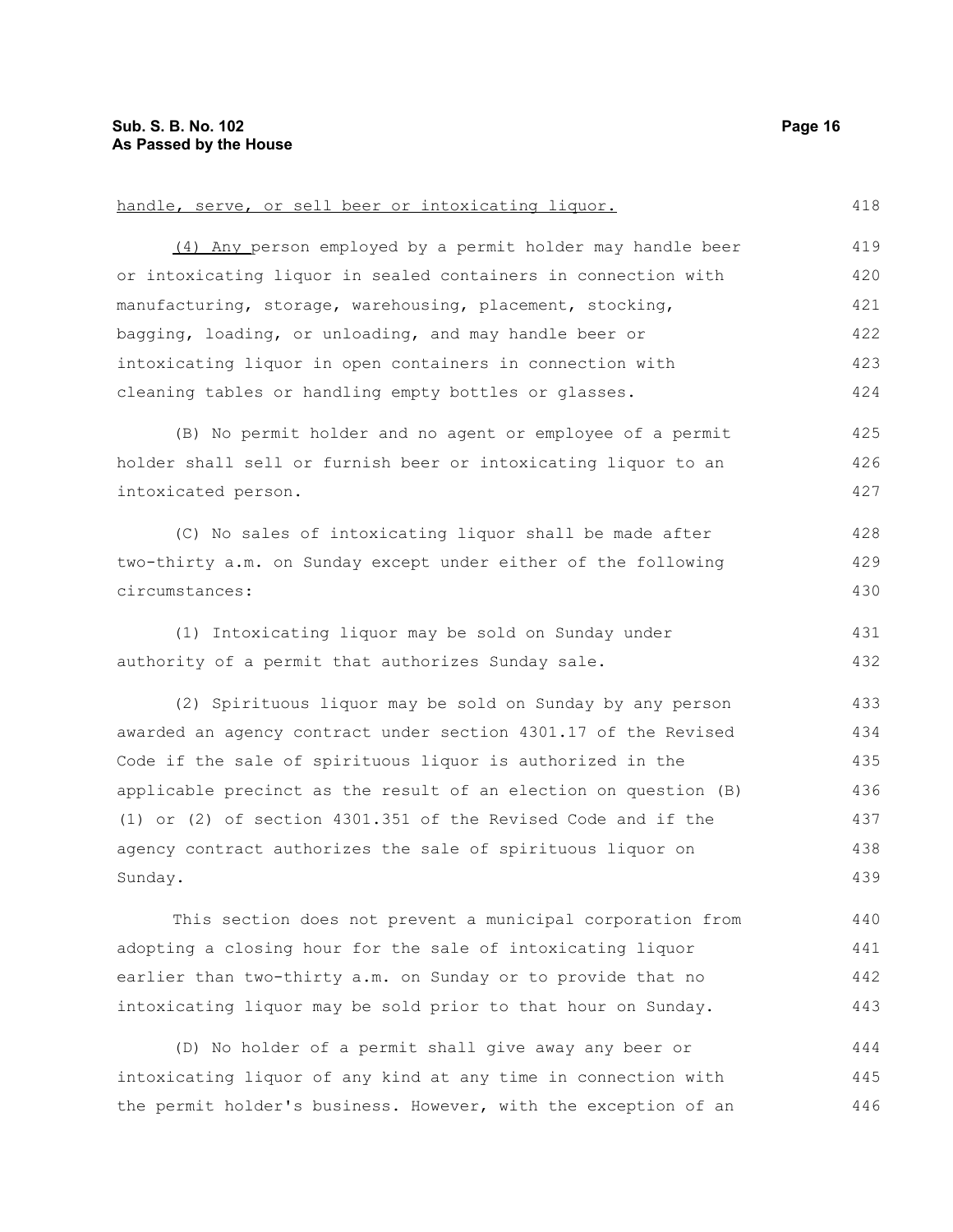A-1-A permit holder that also has been issued an A-2 or A-2f permit, an A-1-A, A-1c, or D permit holder may provide to a paying customer not more than a total of four tasting samples of beer, wine, or spirituous liquor, as authorized by the applicable permit, in any twenty-four-hour period. The permit holder shall provide the tasting samples free of charge, at the permit holder's expense, only to a person who is twenty-one years of age or older. The person shall consume the tasting samples on the premises of the permit holder. A distributor is not responsible for the costs of providing tasting samples authorized under division (D) of this section. 447 448 449 450 451 452 453 454 455 456 457

As used in division (D) of this section:

(1) "Tasting sample" means one of the following, as applicable: 459 460

(a) An amount not to exceed two ounces of beer;

(b) An amount not to exceed two ounces of wine;

(c) An amount not to exceed a quarter ounce of spirituous liquor. 463 464

(2) "D permit holder" means a person that has been issued a D-1, D-2, D-2x, D-3, D-3a, D-3x, D-4, D-5, D-5a, D-5c, D-5d, D-5e, D-5f, D-5g, D-5h, D-5i, D-5j, D-5k, D-5l, D-5m, D-5n, D-5o, D-6, or D-7 permit. 465 466 467 468

(E) Except as otherwise provided in this division, no retail permit holder shall display or permit the display on the outside of any licensed retail premises, or on any lot of ground on which the licensed premises are situated, or on the exterior of any building of which the licensed premises are a part, any sign, illustration, or advertisement bearing the name, brand name, trade name, trade-mark, designation, or other emblem of or 469 470 471 472 473 474 475

458

461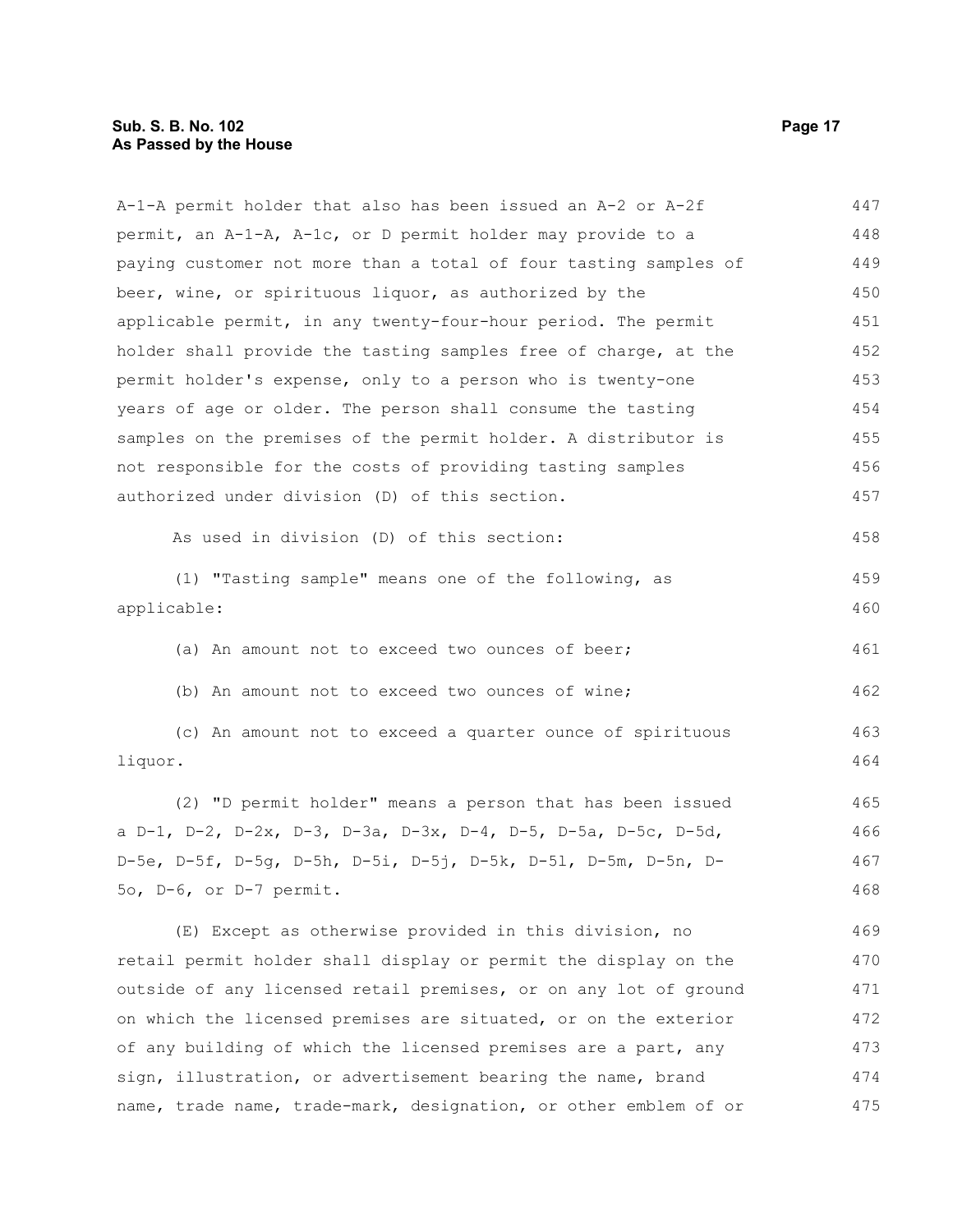indicating the manufacturer, producer, distributor, place of manufacture, production, or distribution of any beer or intoxicating liquor. Signs, illustrations, or advertisements bearing the name, brand name, trade name, trade-mark, designation, or other emblem of or indicating the manufacturer, producer, distributor, place of manufacture, production, or distribution of beer or intoxicating liquor may be displayed and permitted to be displayed on the interior or in the show windows of any licensed premises, if the particular brand or type of product so advertised is actually available for sale on the premises at the time of that display. The liquor control commission shall determine by rule the size and character of those signs, illustrations, or advertisements. 476 477 478 479 480 481 482 483 484 485 486 487 488

(F) No retail permit holder shall possess on the licensed premises any barrel or other container from which beer is drawn, unless there is attached to the spigot or other dispensing apparatus the name of the manufacturer of the product contained in the barrel or other container, provided that, if the beer is served at a bar, the manufacturer's name or brand shall appear in full view of the purchaser. The commission shall regulate the size and character of the devices provided for in this section. 489 490 491 492 493 494 495 496

(G) Except as otherwise provided in this division, no sale of any gift certificate shall be permitted whereby beer or intoxicating liquor of any kind is to be exchanged for the certificate, unless the gift certificate can be exchanged only for food, and beer or intoxicating liquor, for on-premises consumption and the value of the beer or intoxicating liquor for which the certificate can be exchanged does not exceed more than thirty per cent of the total value of the gift certificate. The sale of gift certificates for the purchase of beer, wine, or mixed beverages shall be permitted for the purchase of beer, 497 498 499 500 501 502 503 504 505 506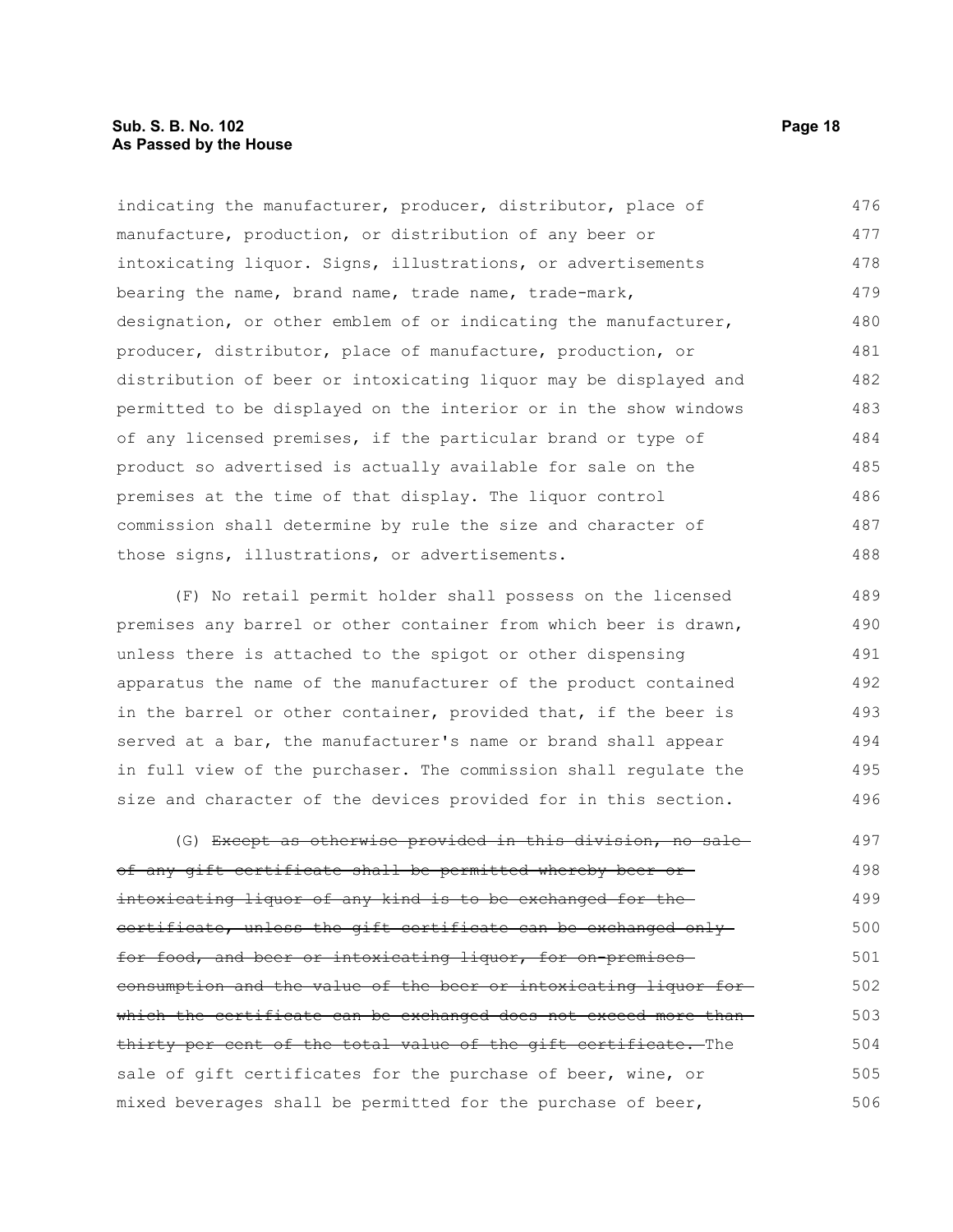#### **Sub. S. B. No. 102 Page 19 As Passed by the House**

wine, or mixed beverages for on- or off-premises consumption. Limitations on the use of a gift certificate for the purchase of beer, wine, or mixed beverages for on- or off-premises consumption may be expressed by clearly stamping or typing on the face of the certificate that the certificate may not be used for the purchase of beer, wine, or mixed beverages. 507 508 509 510 511 512

**Sec. 4301.24.** (A) Except as provided in sections 4301.242, 4301.245, and 4301.246 of the Revised Code, no manufacturer shall aid or assist the holder of any permit for sale at wholesale, and no manufacturer or wholesale distributor shall aid or assist the holder of any permit for sale at retail, by gift or loan of any money or property of any description or other valuable thing, or by giving premiums or rebates. Except as provided in sections  $4301.242$ ,  $4301.245$ , and  $4301.246$  of the Revised Code, no holder of any such permit shall accept the same, provided that the manufacturer or wholesale distributor may furnish to a retail permittee the inside signs or advertising and the tap signs or devices authorized by divisions (E) and (F) of section 4301.22 of the Revised Code. 513 514 515 516 517 518 519 520 521 522 523 524 525

(B) No manufacturer shall have any financial interest, directly or indirectly, by stock ownership, or through interlocking directors in a corporation, or otherwise, in the establishment, maintenance, or promotion in the business of any wholesale distributor. No retail permit holder shall have any interest, directly or indirectly, in the operation of, or any ownership in, the business of any wholesale distributor or manufacturer. 526 527 528 529 530 531 532 533

(C)(1) No manufacturer shall, except as authorized by section 4303.021 of the Revised Code, have any financial interest, directly or indirectly, by stock ownership, or through 534 535 536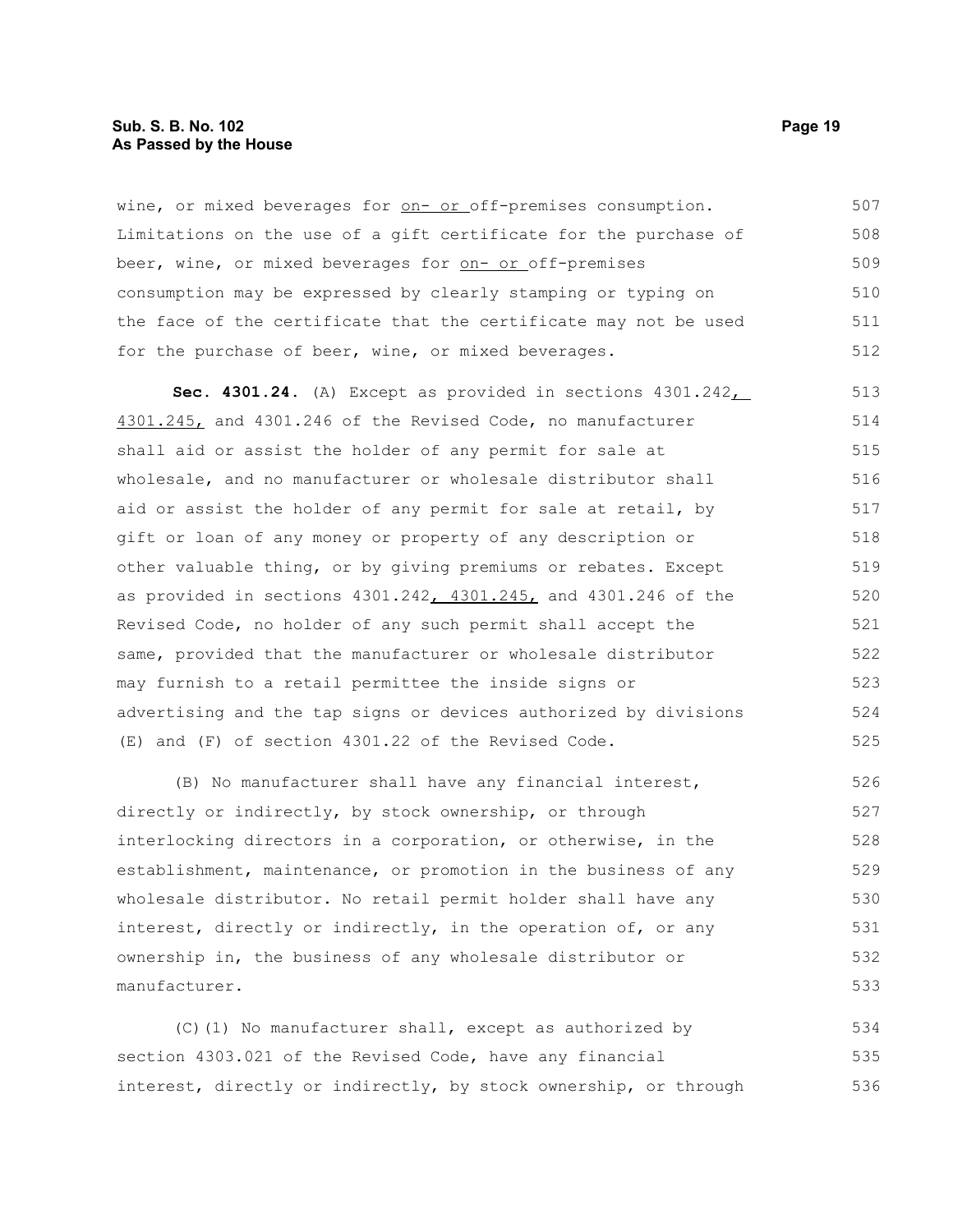interlocking directors in a corporation, or otherwise, in the establishment, maintenance, or promotion of the business of any retail dealer. No wholesale distributor or employee of a wholesale distributor shall have any financial interest, directly or indirectly, by stock ownership, interlocking directors in a corporation, or otherwise, in the establishment, maintenance, or promotion of the business of any retail dealer. No manufacturer or wholesale distributor or any stockholder of a manufacturer or wholesale distributor shall acquire, by ownership in fee, leasehold, mortgage, or otherwise, directly or indirectly, any interest in the premises on which the business of any other person engaged in the business of trafficking in beer or intoxicating liquor is conducted. 537 538 539 540 541 542 543 544 545 546 547 548 549

(2) All contracts, covenants, conditions, and limitations whereby any person engaged or proposing to engage in the sale of beer or intoxicating liquors promises to confine the person's sales of a particular kind or quality of beer or intoxicating liquor to one or more products, or the products of a specified manufacturer or wholesale distributor, or to give preference to those products, shall to the extent of that promise be void. The making of a promise in any such form shall be cause for the revocation or suspension of any permit issued to any party. 550 551 552 553 554 555 556 557 558

(D) No manufacturer shall sell or offer to sell to any wholesale distributor or retail permit holder, no wholesale distributor shall sell or offer to sell to any retail permit holder, and no wholesale distributor or retail permit holder shall purchase or receive from any manufacturer or wholesale distributor, any beer, brewed beverages, or wine manufactured in the United States except for cash. No right of action shall exist to collect any claims for credit extended contrary to this section. 559 560 561 562 563 564 565 566 567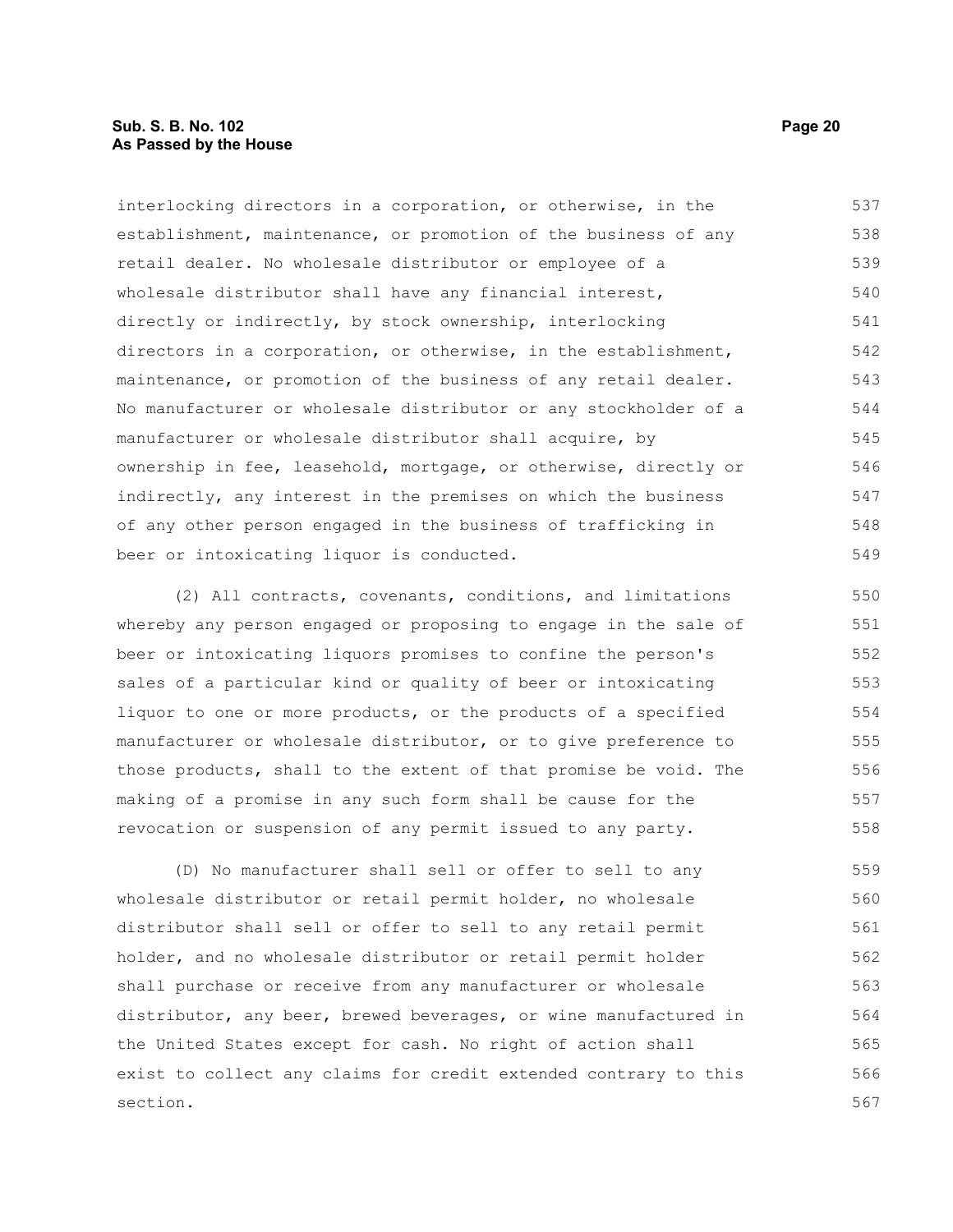#### **Sub. S. B. No. 102 Page 21 As Passed by the House**

This section does not prohibit a licensee from crediting to a purchaser the actual prices charged for packages or containers returned by the original purchaser as a credit on any sale or from refunding to any purchaser the amount paid by that purchaser for containers or as a deposit on containers when title is retained by the vendor, if those containers or packages have been returned to the manufacturer or distributor. This section does not prohibit a manufacturer from extending usual and customary credit for beer, brewed beverages, or wine manufactured in the United States and sold to customers who live or maintain places of business outside this state when the beverages so sold are actually transported and delivered to points outside this state. 568 569 570 571 572 573 574 575 576 577 578 579 580

No wholesale or retail permit shall be issued to an applicant unless the applicant has paid in full all accounts for beer or wine, manufactured in the United States, outstanding as of September 6, 1939. No beer or wine manufactured in the United States shall be imported into the state unless the beer or wine has been paid for in cash, and no supplier registration for any such beer or wine manufactured in the United States shall be issued by the division of liquor control until the A-2, A-2f, B-1, or B-5 permit holder establishes to the satisfaction of the division that the beer or wine has been paid for in cash. 581 582 583 584 585 586 587 588 589 590

(E) This section does not prohibit any of the following: 591

(1) A manufacturer from securing and holding any financial interest, directly or indirectly, by stock ownership or through interlocking directors in a corporation, or otherwise, in the establishment, maintenance, or promotion of the business or premises of any C or D permit holder, provided that the following conditions are met: 592 593 594 595 596 597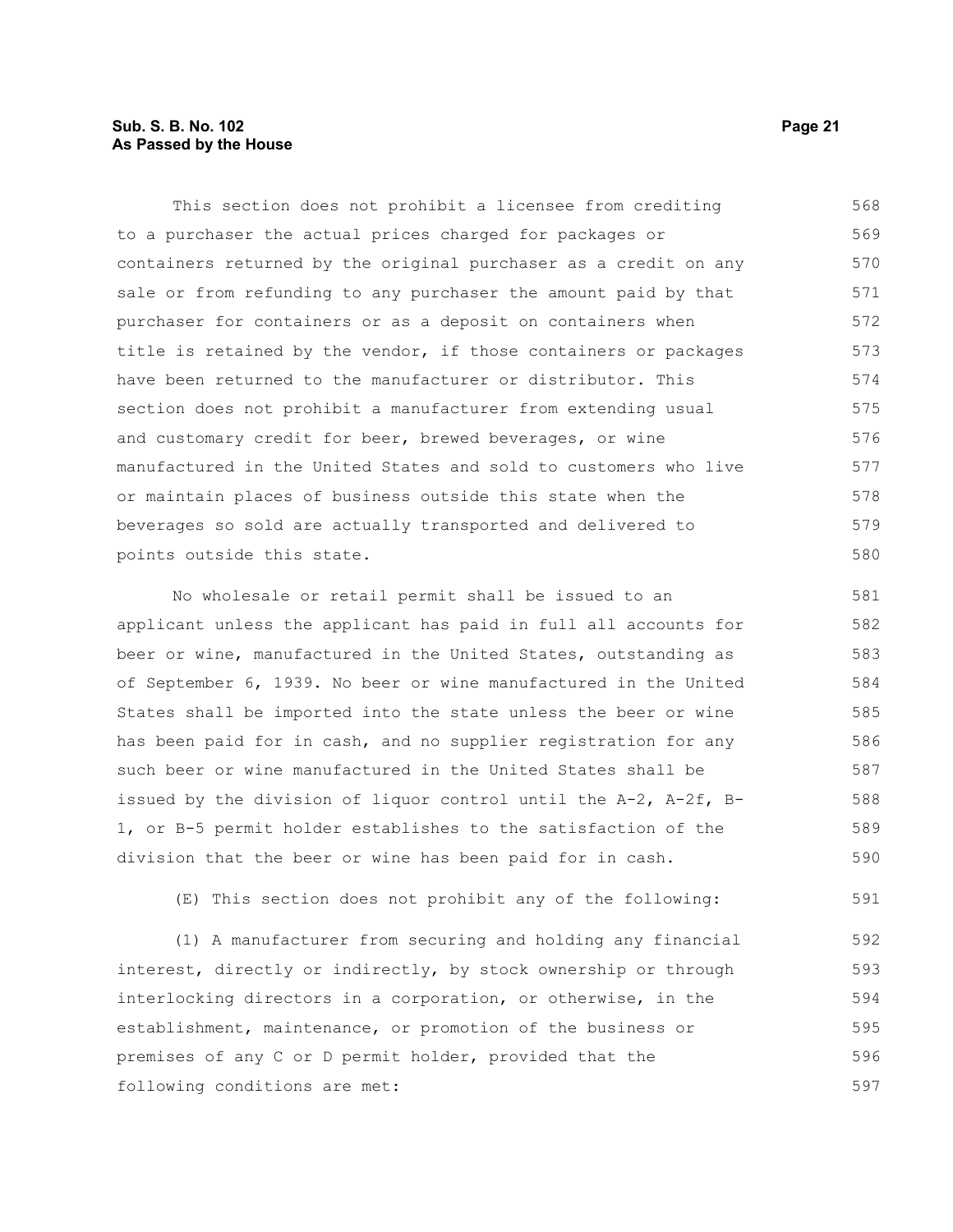#### **Sub. S. B. No. 102 Page 22 As Passed by the House**

(a) Either the manufacturer or one of its parent companies is listed on a national securities exchange. 598 599

(b) All purchases of alcoholic beverages by the C or D permit holder are made from wholesale distributors in this state or agency stores licensed by the division of liquor control. 600 601 602

(c) If the C or D permit holder sells brands of alcoholic beverages that are produced or distributed by the manufacturer that holds the financial interest, the C or D permit holder also sells other competing brands of alcoholic beverages produced by other manufacturers, no preference is given to the products of the manufacturer, and there is no exclusion, in whole or in part, of products sold or offered for sale by other manufacturers, suppliers, or importers of alcoholic beverages that constitutes a substantial impairment of commerce. 603 604 605 606 607 608 609 610 611

(d) The primary purpose of the C or D permit premises is a purpose other than to sell alcoholic beverages, and the sale of other goods and services exceeds fifty per cent of the total gross receipts of the C or D permit holder at its premises. 612 613 614 615

(2) A manufacturer from giving financial assistance to the holder of a B permit for the purpose of the holder purchasing an ownership interest in the business, existing inventory and equipment, or property of another B permit holder, including, but not limited to, participation in a limited liability partnership, limited liability company, or any other legal entity authorized to do business in this state. However, this section does not permit a manufacturer to give financial assistance to the holder of a B permit to purchase inventory or equipment used in the daily operation of a B permit holder. 616 617 618 619 620 621 622 623 624 625

(3) A manufacturer or subsidiary of a manufacturer from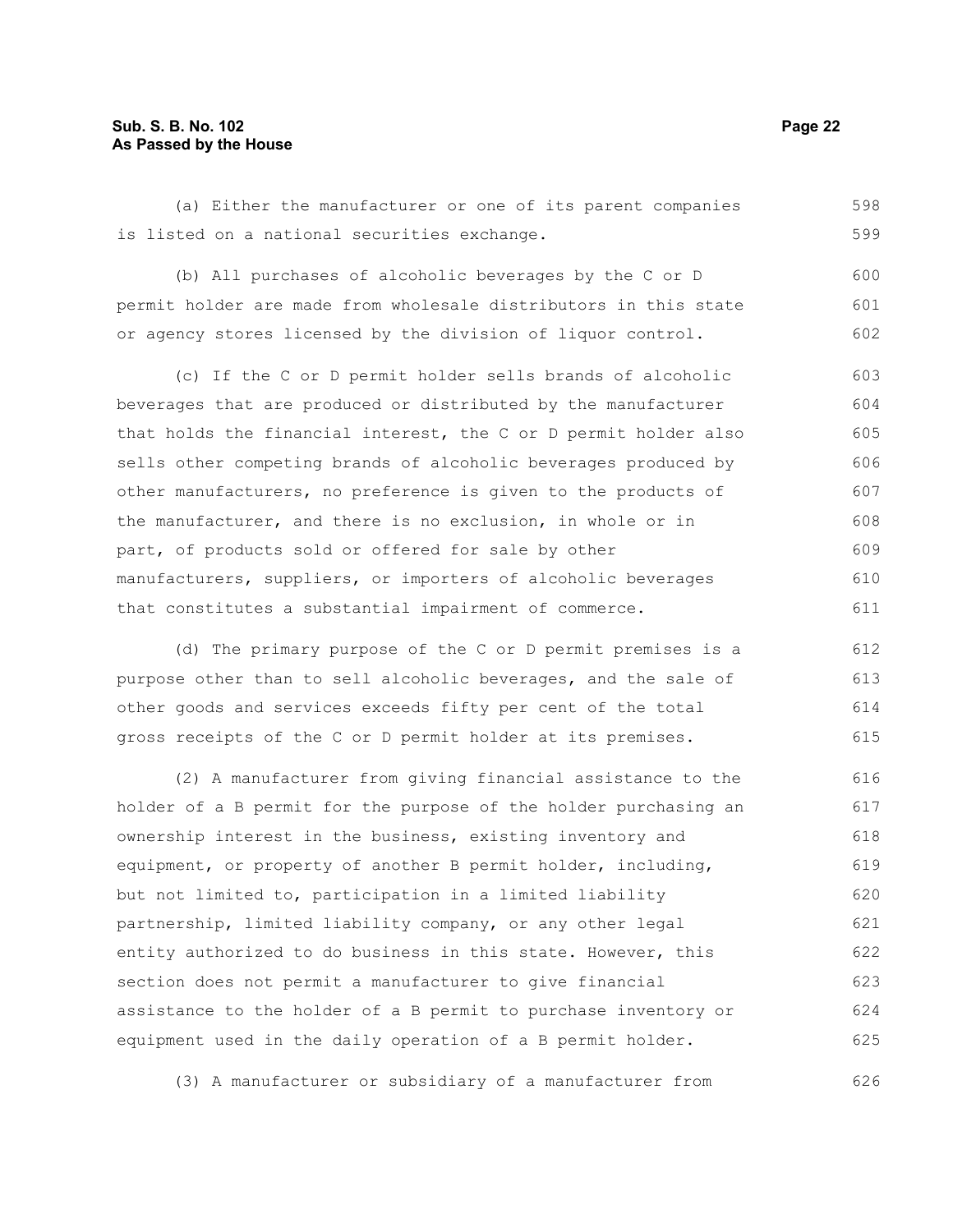continuing to operate a wholesale distribution franchise or distribute beer or wine within a designated territory if prior to July 30, 2013, the manufacturer either acquired the distribution franchise or territory, or awarded the franchise or territory to itself or a subsidiary. 627 628 629 630 631

(4) A manufacturer from securing and holding an A-1c or B-2a permit or permits and operating as a wholesale distributor pursuant to such permits. 632 633 634

(5) A manufacturer from renting or leasing property to the holder of an F class permit for purposes of an event for which the F class permit has been issued. 635 636 637

| (6) A permit holder that sells beer or intoxicating liquor     | 638 |
|----------------------------------------------------------------|-----|
| at retail from conducting, sponsoring, or hosting an event for | 639 |
| homemade brewers in accordance with section 4301.201 of the    | 640 |
| Revised Code.                                                  | 641 |

### **Sec. 4301.245.** (A) As used in this section:

(1) "Broker" and "solicitor" have the same meanings as in rules adopted by the superintendent of liquor control under section 4303.25 of the Revised Code. 643 644 645

(2) "On-premises brand promotion" means a promotion of a brand of beer or intoxicating liquor by a distributor, manufacturer, trade marketing professional, solicitor, or broker of that brand at a retail permit premises. 646 647 648 649

(3) "Product location communication" means a listing or program that allows an individual to determine the availability of a specific brand of beer or intoxicating liquor at retail permit holders or agency stores in a certain geographic area. 650 651 652 653

(4) "Social media" means a service, platform, or web site 654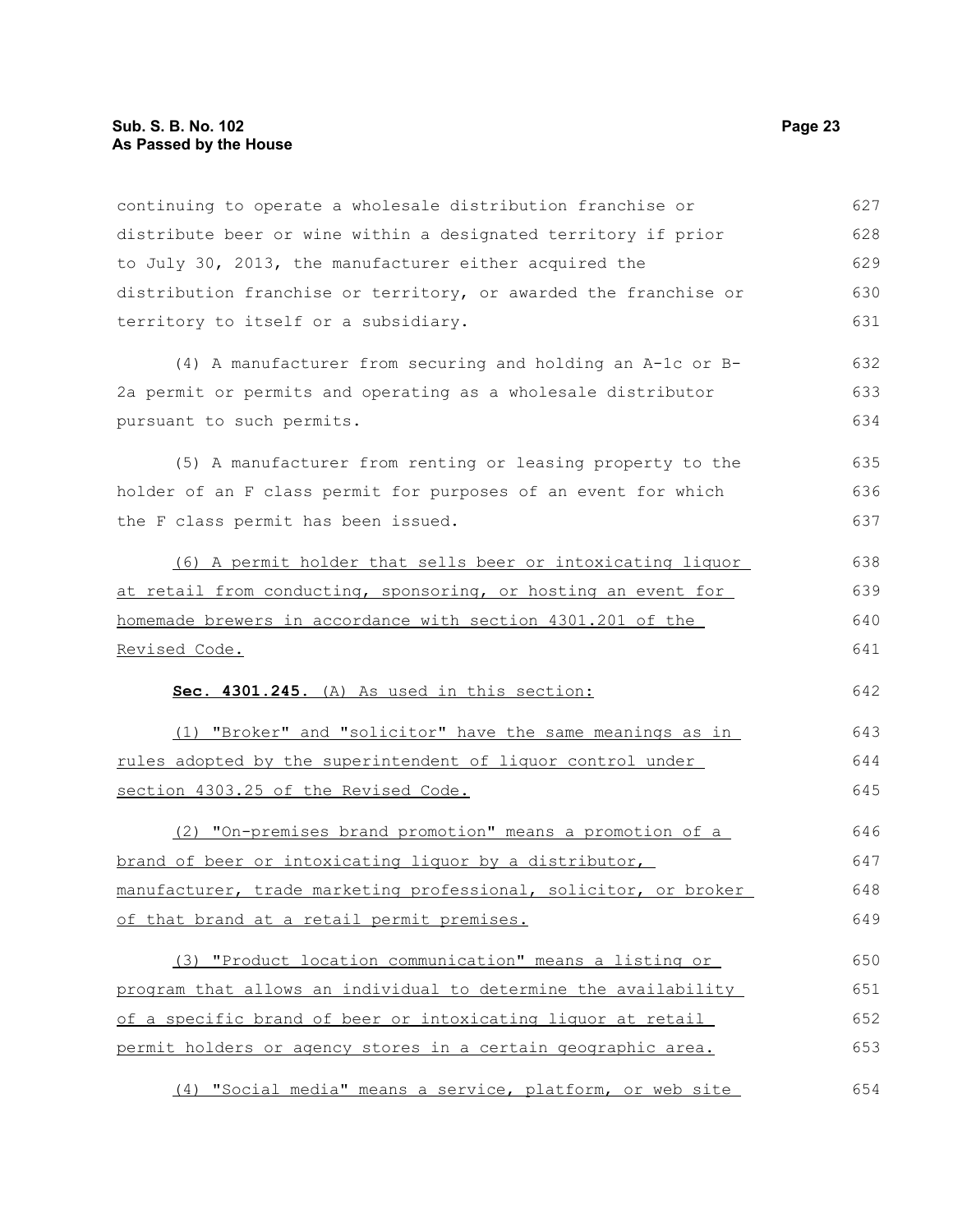| where users communicate with one another free of charge and      | 655 |
|------------------------------------------------------------------|-----|
| share media such as pictures, videos, music, and blogs. "Social  | 656 |
| media" includes the web site of a distributor, manufacturer,     | 657 |
| trade marketing professional, solicitor, or broker.              | 658 |
| (5) "Trade marketing professional" has the same meaning as       | 659 |
| in section 4301.171 of the Revised Code.                         | 660 |
| (B) Notwithstanding section 4301.24 of the Revised Code          | 661 |
| and except as provided in division (C) of this section, a        | 662 |
| distributor, manufacturer, trade marketing professional,         | 663 |
| solicitor, or broker may use free services provided by social    | 664 |
| media to advertise any of the following:                         | 665 |
| (1) An on-premises brand promotion;                              | 666 |
| (2) Beer, wine, or spirituous liquor tastings sold in            | 667 |
| accordance with this chapter or Chapter 4303. of the Revised     | 668 |
| Code;                                                            | 669 |
| (3) A product location communication.                            | 670 |
| (C) No distributor, manufacturer, trade marketing                | 671 |
| professional, solicitor, or broker shall use free services       | 672 |
| provided by social media to advertise to persons under twenty-   | 673 |
| <u>one years of age.</u>                                         | 674 |
| Sec. 4301.33. (A) The board of elections shall provide to        | 675 |
| a petitioner circulating a petition for an election for the      | 676 |
| submission of one or more of the questions specified in          | 677 |
| $divisions$ (A) to (D) of section 4301.35 or section 4301.351 of | 678 |
| the Revised Code, at the time of taking out the petition, the-   | 679 |
| both of the following:                                           | 680 |
| (1) The names of the streets and, if appropriate, the            | 681 |
| address numbers of residences and business establishments within | 682 |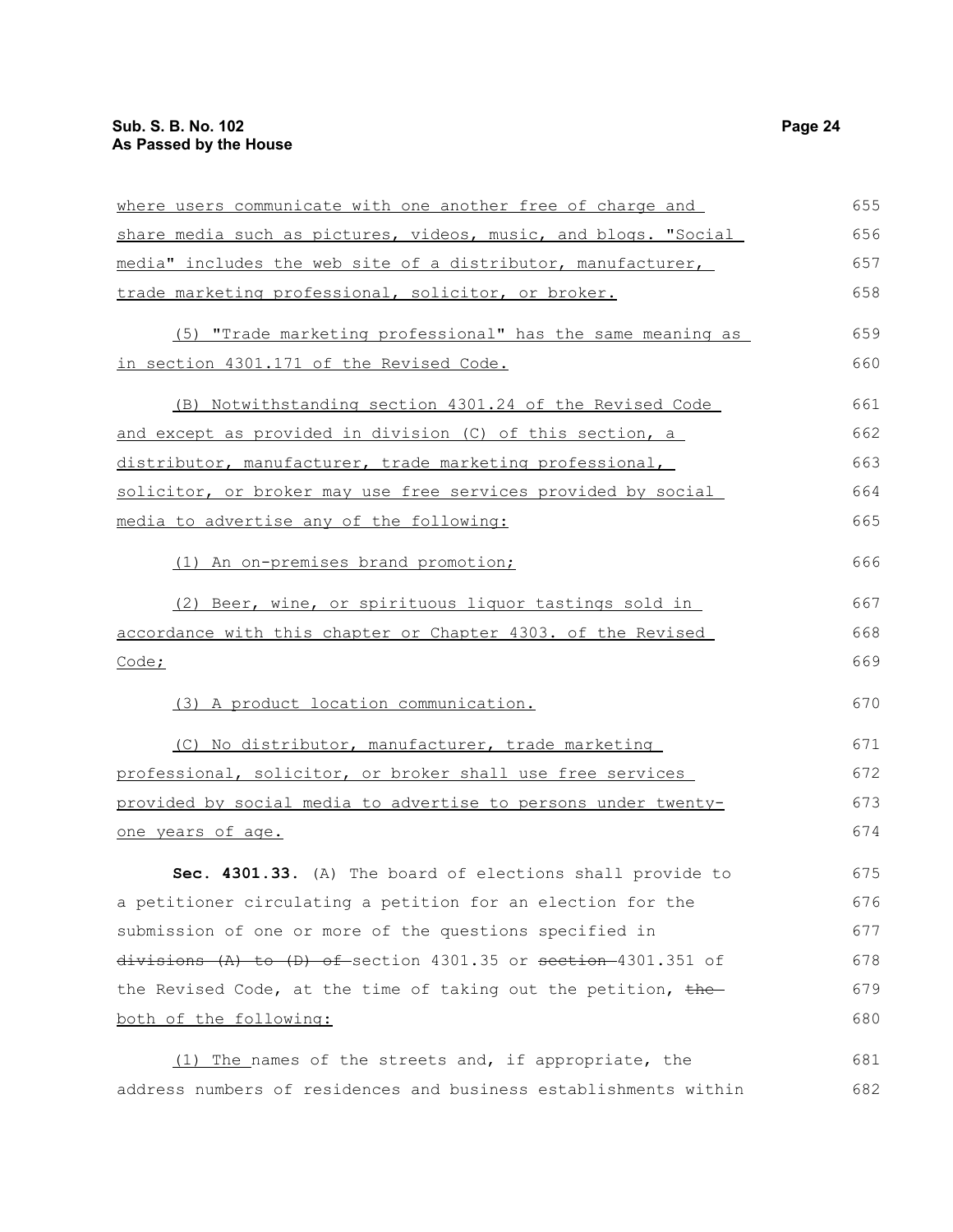the precinct in which the election is sought, and  $a_i$ 

(2) A form prescribed by the secretary of state for notifying affected permit holders and liquor agency stores of the circulation of a petition for an election for the submission of one or more of the questions specified in  $d$ ivisions  $(A)$  to (D) of section 4301.35 or section 4301.351 of the Revised Code. The 684 685 686 687 688 689

The petitioner shall, not less than fifty-five days before the petition-filing deadline for the election, as provided in this section, file with the division of liquor control the information regarding names of streets and, if appropriate, address numbers of residences and business establishments provided by the board of elections, and specify to the division the precinct that is concerned and that would be affected by the results of the election and the filing deadline. The division shall, within a reasonable period of time and not later than twenty-five days before the filing deadline, supply the petitioner with a list of the names and addresses of permit holders and liquor agency stores, if any, that would be affected by the election. The list shall contain a heading with the following words: "Liquor permit holders and liquor agency stores that would be affected by the question(s) set forth on petition for a local option election." 690 691 692 693 694 695 696 697 698 699 700 701 702 703 704 705

Within five days after a petitioner has received from the division the list of liquor permit holders and liquor agency stores, if any, that would be affected by the question or questions set forth on a petition for local option election, the petitioner shall, using the form provided by the board of elections, notify by certified mail each permit holder and liquor agency store whose name appears on that list. The form 706 707 708 709 710 711 712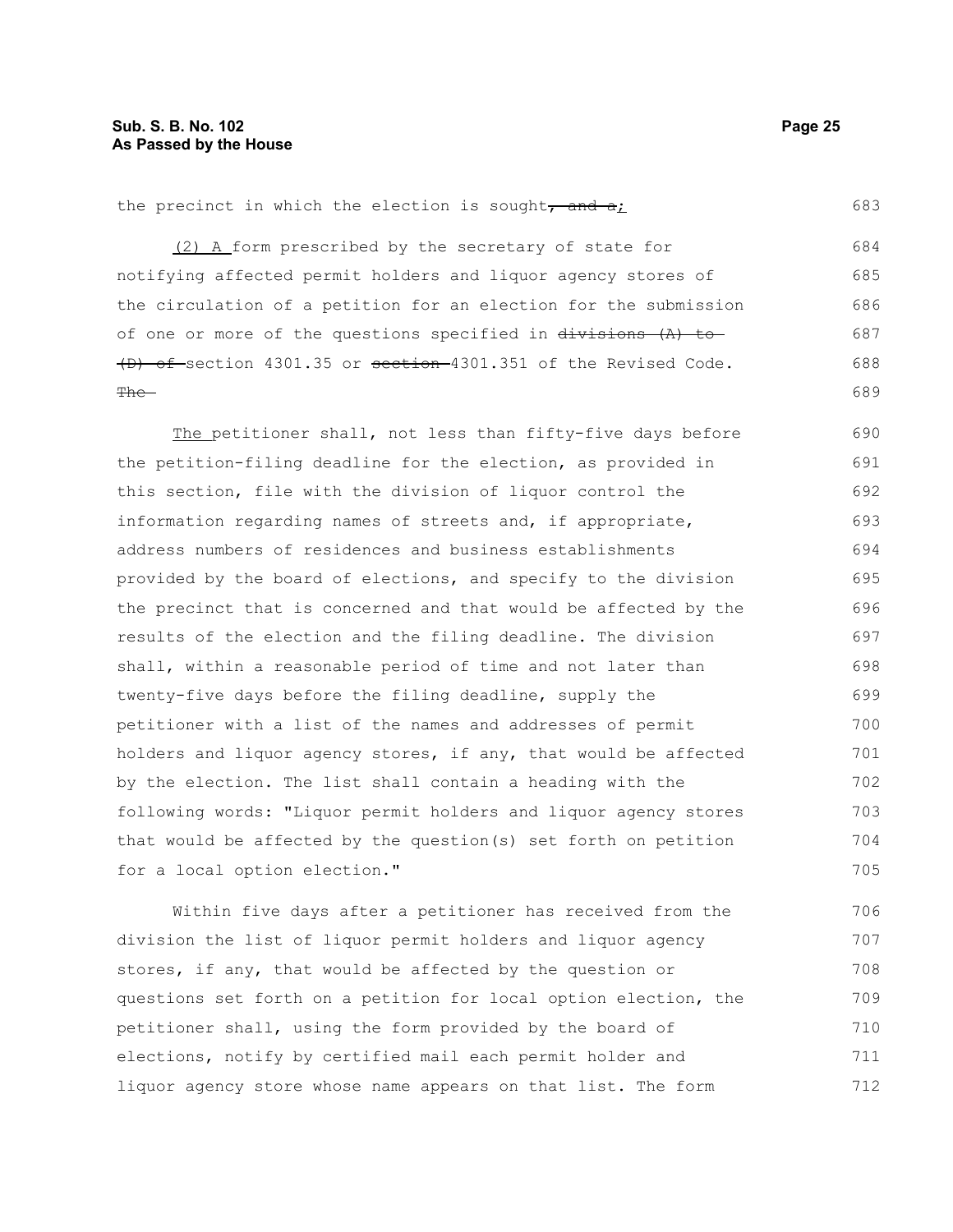#### **Sub. S. B. No. 102 Page 26 As Passed by the House**

for notifying affected permit holders and liquor agency stores shall require the petitioner to state the petitioner's name and street address and shall contain a statement that a petition is being circulated for an election for the submission of the question or questions specified in divisions (A) to (D) ofsection 4301.35 or section 4301.351 of the Revised Code. The form shall require the petitioner to state the question or questions to be submitted as they appear on the petition. 713 714 715 716 717 718 719 720

The petitioner shall attach a copy of the list provided by the division to each petition paper. A part petition paper circulated at any time without the list of affected permit holders and liquor agency stores attached to it is invalid. 721 722 723 724

At the time the petitioner files the petition with the board of elections, the petitioner shall provide to the board the list supplied by the division and an affidavit certifying that the petitioner notified all affected permit holders and liquor agency stores, if any, on the list in the manner and within the time required in this section and that, at the time each signer of the petition affixed the signer's signature to the petition, the petition paper contained a copy of the list of affected permit holders and liquor agency stores. 725 726 727 728 729 730 731 732 733

Within five days after receiving a petition-calling for anelection for the submission of one or more of the questions specified in divisions (A) to (D) of section 4301.35 or section 4301.351 of the Revised Code, the board shall give notice by certified mail that it has received the petition to all liquor permit holders and liquor agency stores, if any, whose names appear on the list of affected permit holders and liquor agency stores filed by the petitioner. Failure of the petitioner to supply the affidavit required by this section and a complete and 734 735 736 737 738 739 740 741 742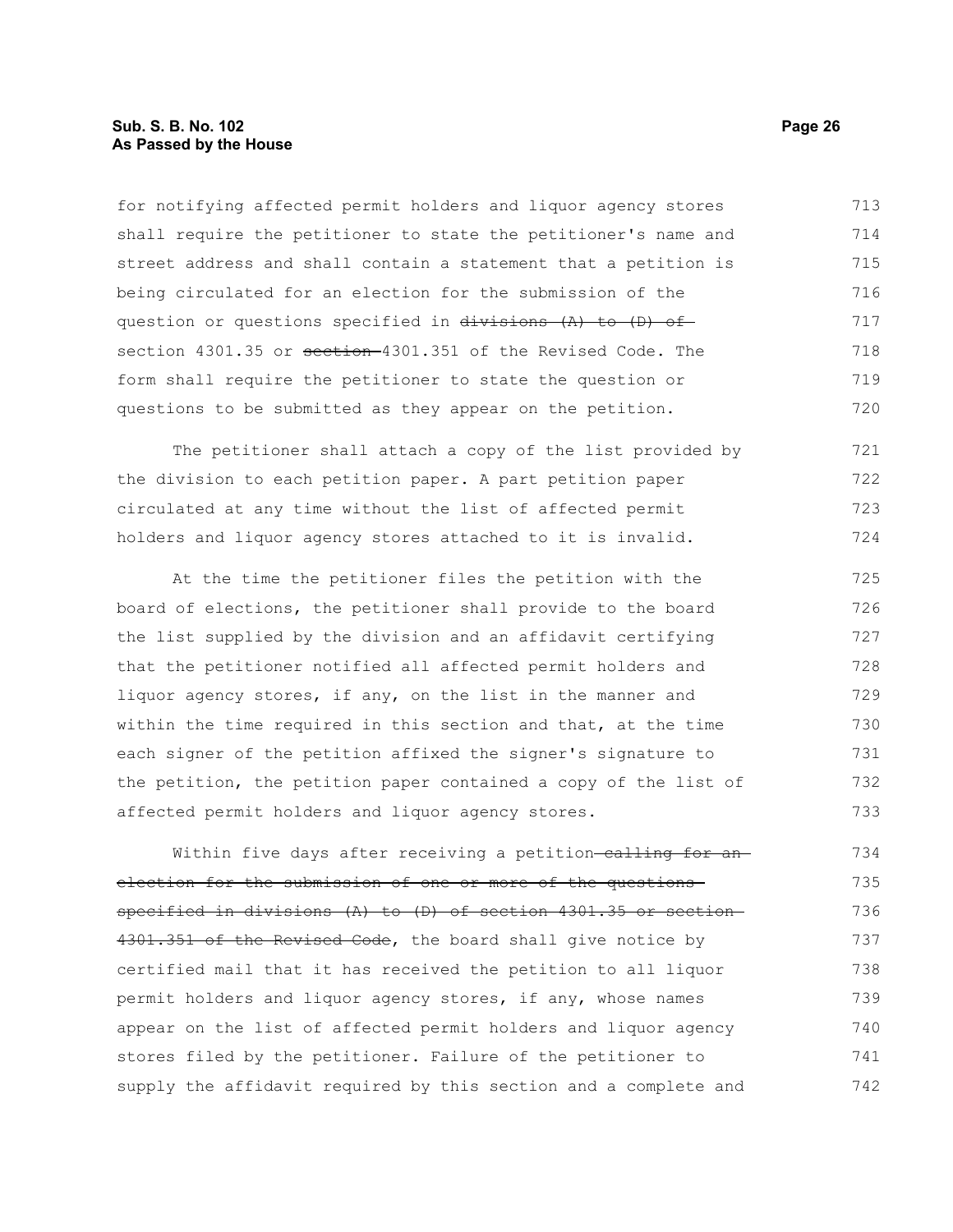#### **Sub. S. B. No. 102 Page 27 As Passed by the House**

accurate list of liquor permit holders and liquor agency stores, if any, invalidates the entire petition. The board of elections shall provide to a permit holder or liquor agency store that would be affected by a proposed local option election, on the permit holder's or liquor agency store's request, the names of the streets, and, if appropriate, the address numbers of residences and business establishments within the precinct in which the election is sought that would be affected by the results of the election. The board may charge a reasonable fee for this information when provided to the petitioner and the permit holder or liquor agency store. 743 744 745 746 747 748 749 750 751 752 753

(B) Upon the presentation of a The petitioner shall present the petition $_{\tau}$  to the board of elections of the county where the precinct is located not later than four p.m. of the ninetieth day before the day of a general election or primary a special election, to the board of elections of the county wherethe precinct is located, designating held on a day on which a primary election may be held. The petitioner shall ensure that the petition designates whether it is a petition for an election for the submission of one or more of the questions specified in section 4301.35 of the Revised Code, or a petition for the submission of one or more of the questions specified in section 4301.351 of the Revised Code, designating. The petitioner also shall ensure that the petition designates the particular question or questions specified in section 4301.35 or 4301.351 of the Revised Code that are to be submitted, and. The petition shall be signed by the number of qualified electors of the precinct concerned, equal in number to thirty-five per cent of the total number of votes cast in the precinct concerned for the office of governor at the preceding general election for that office, the as specified in division (C) of this section. 754 755 756 757 758 759 760 761 762 763 764 765 766 767 768 769 770 771 772 773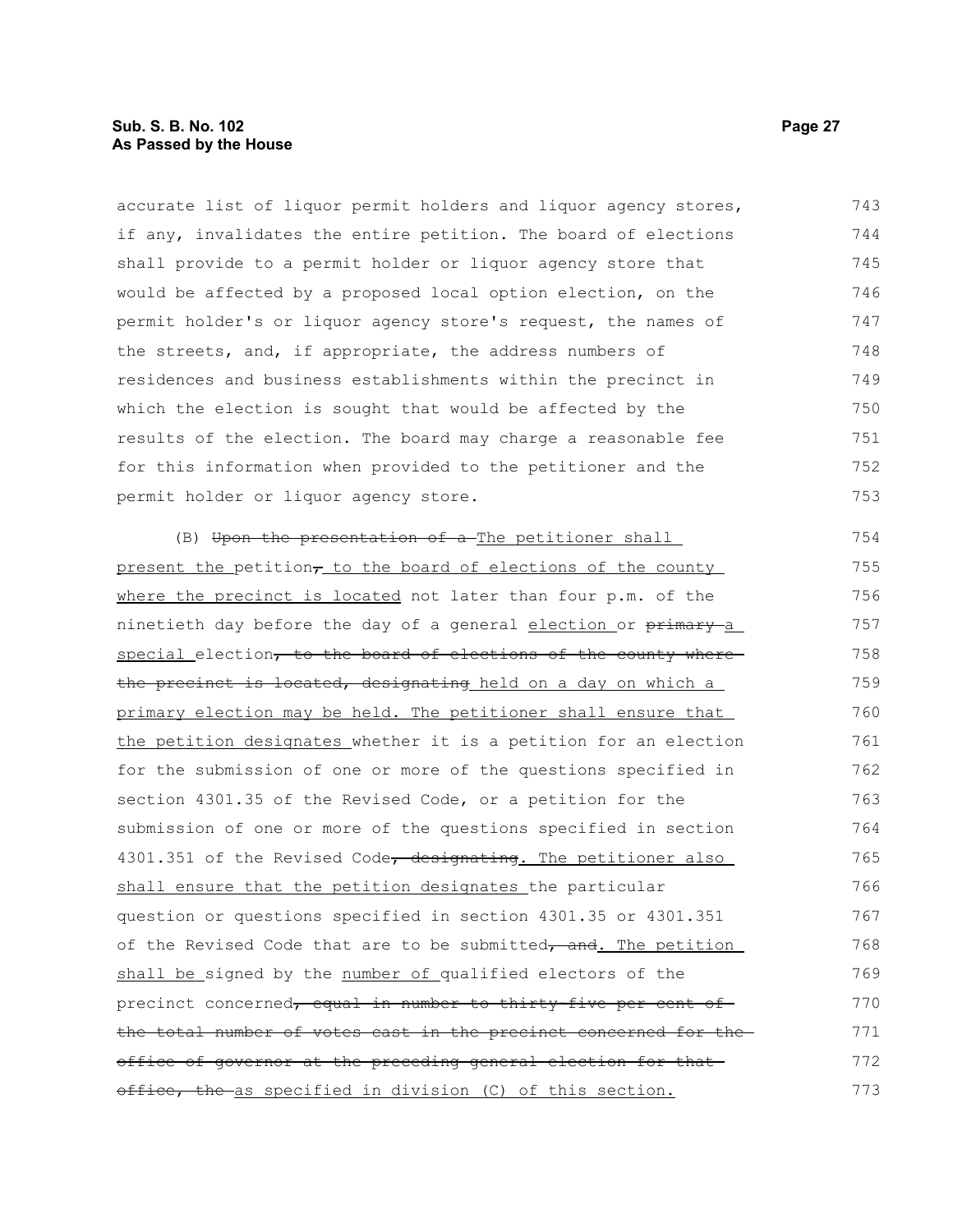#### **Sub. S. B. No. 102 Page 28 As Passed by the House**

The board shall submit the question or questions specified in the petition to the electors of the precinct concerned, on the day of the next general election or the next special election held on a day on which a primary election may be held, whichever occurs first and shall proceed as follows: 774 775 776 777 778

(1) Such board shall, not later than the seventy-eighth day before the day of the election for which the question or questions on the petition would qualify for submission to the electors of the precinct, examine and determine the sufficiency of the signatures and review, examine, and determine the validity of the petition and, in case of overlapping precinct petitions presented within that period, determine which of the petitions shall govern the further proceedings of the board. In the case where the board determines that two or more overlapping petitions are valid, the earlier filed petition shall govern. The board shall certify the sufficiency and validity of any petition determined to be valid. The board shall determine the validity of the petition as of the time of certification as described in this division. 779 780 781 782 783 784 785 786 787 788 789 790 791 792

(2) If a petition is sufficient, and, in case of overlapping precinct petitions, after the board has determined the governing petition, the board to which the petition has been presented shall order the holding of a special election in the precinct for the submission of whichever of the questions specified in section 4301.35 or 4301.351 of the Revised Code are designated in the petition, on the day of the next general election or the next special election held on a day on which a primary election may be held, whichever occurs first. 793 794 795 796 797 798 799 800 801

(3) All petitions filed with a board of elections under this section shall be open to public inspection under rules 802 803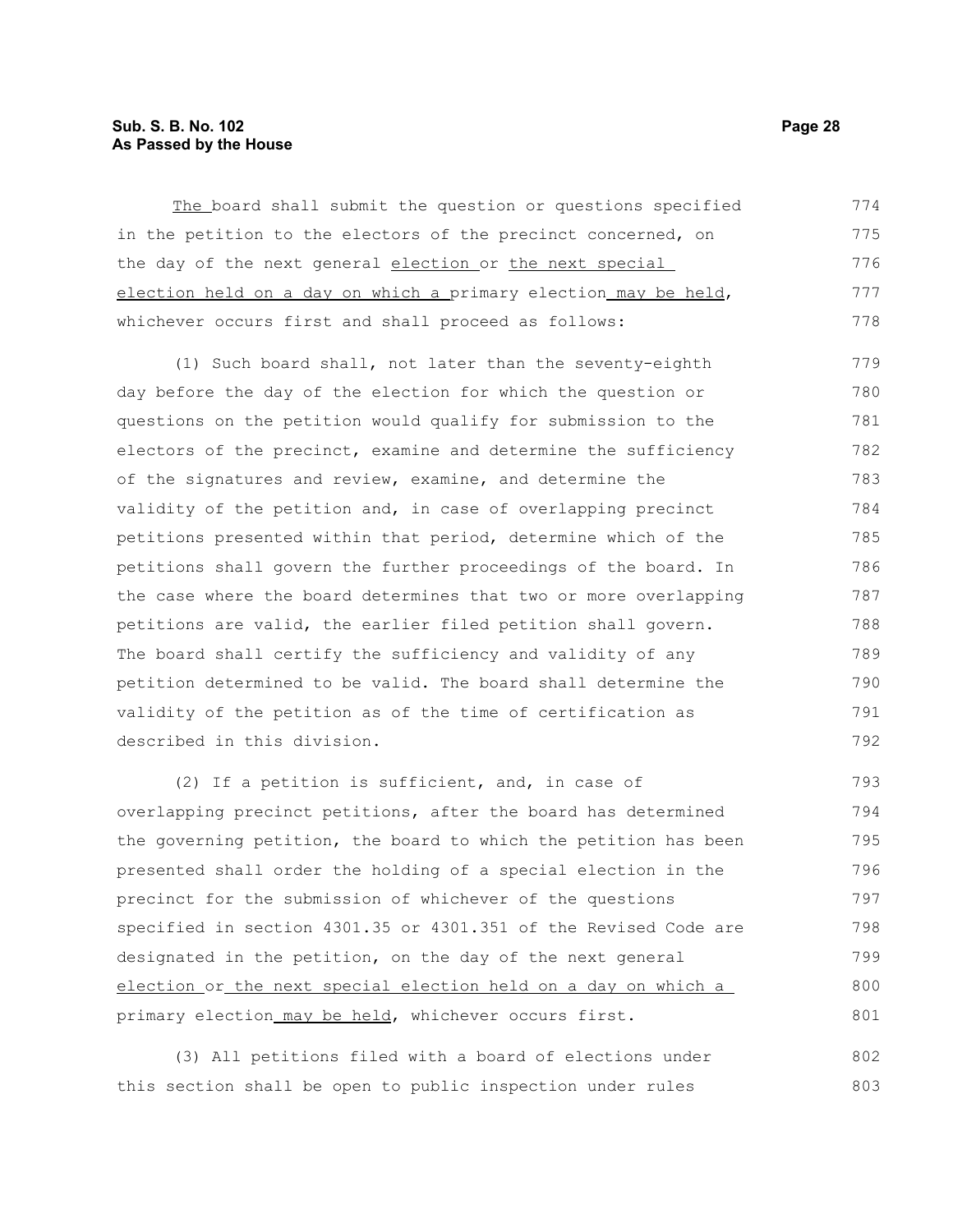adopted by the board.

(4) Protest against local option petitions may be filed by any elector eligible to vote on the question or questions described in the petitions or by a permit holder or liquor agency store in the precinct as described in the petitions, not later than four p.m. of the seventy-fourth day before the day of the general or primary special election for which the petition qualified. The protest shall be in writing and shall be filed with the election officials with whom the petition was filed. Upon filing of the protest, the election officials with whom it is filed shall promptly fix the time for hearing it, and shall mail notice of the filing of the protest and the time and place for hearing it to the person who filed the petition and to the person who filed the protest. At the time and place fixed, the election officials shall hear the protest and determine the validity of the petition. 805 806 807 808 809 810 811 812 813 814 815 816 817 818 819

(C) A petition presented to a board of elections under division (B) of this section shall be signed by the following number of qualified electors:

(1) If the petition is for an election for the submission of one or more of the questions specified in section 4301.35 of the Revised Code, an amount of qualified electors of the precinct equal in number to thirty-five per cent of the total number of votes cast in the precinct concerned for the office of governor at the preceding general election for that office; 823 824 825 826 827 828

(2) If the petition is for an election for the submission of one or more of the questions specified in section 4301.35 of the Revised Code and the submission of one or more of the questions specified in section 4301.351 of the Revised Code, an amount of qualified electors of the precinct equal in number to 829 830 831 832 833

804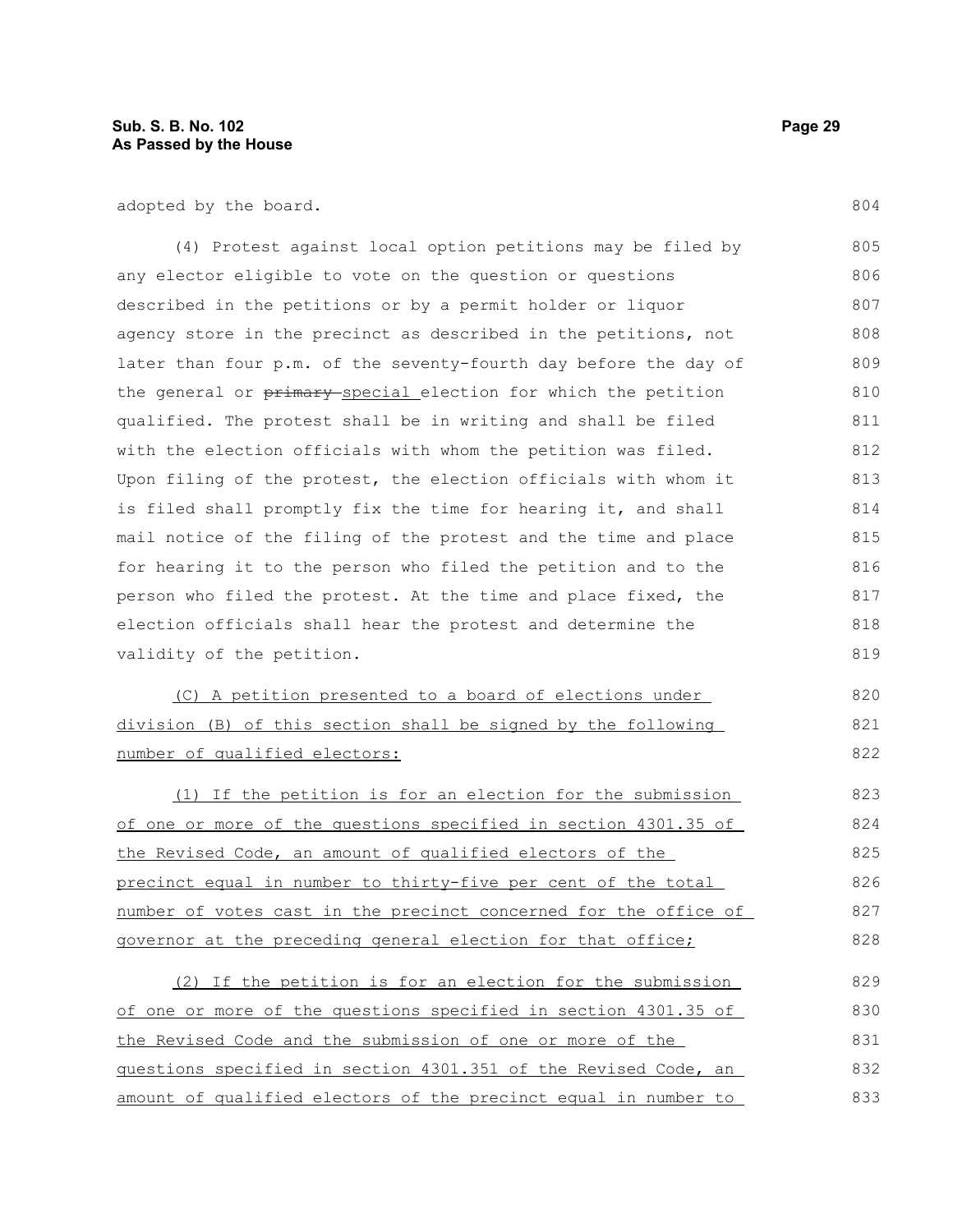|                                                                  | 834 |
|------------------------------------------------------------------|-----|
| thirty-five per cent of the total number of votes cast in the    |     |
| precinct concerned for the office of governor at the preceding   | 835 |
| general election for that office;                                | 836 |
|                                                                  |     |
| (3) If the petition is for an election for the submission        | 837 |
| of one or more of the questions specified in section 4301.351 of | 838 |
| the Revised Code, fifty electors.                                | 839 |
| Sec. 4301.331. (A) The privilege of local option conferred       | 840 |
| by section 4301.321 of the Revised Code shall be exercised if a  | 841 |
| certified copy of the judgment issued pursuant to division (D)   | 842 |
| or (E) of section 3767.05 of the Revised Code that is the basis  | 843 |
| for the exercise of the local option privilege is filed pursuant | 844 |
| to division (G) of section 3767.05 of the Revised Code           | 845 |
| indicating that a liquor permit premises has been adjudged a     | 846 |
| nuisance. The certified copy of the judgment shall be filed in   | 847 |
| accordance with this section by the person or public official    | 848 |
| who brought the action under section 3763.03 of the Revised      | 849 |
| Code.                                                            | 850 |
| (B) The certified copy of the judgment prescribed under          | 851 |
| division (A) of this section shall be filed with the board of    | 852 |
| elections of the county in which the nuisance was adjudged to    | 853 |
| exist pursuant to division (D) or (E) of section 3767.05 of the  | 854 |

Revised Code not later than four p.m. of the ninetieth day before the day of the next general election or the next special election held on a day on which a primary election may be held. 855 856 857

(C) The statement prescribed under division (A) of this section shall contain both of the following: 858 859

(1) A notice that the statement is for the submission of the question set forth in section 4301.352 of the Revised Code; 860 861

(2) The name of a class C or D permit holder and the 862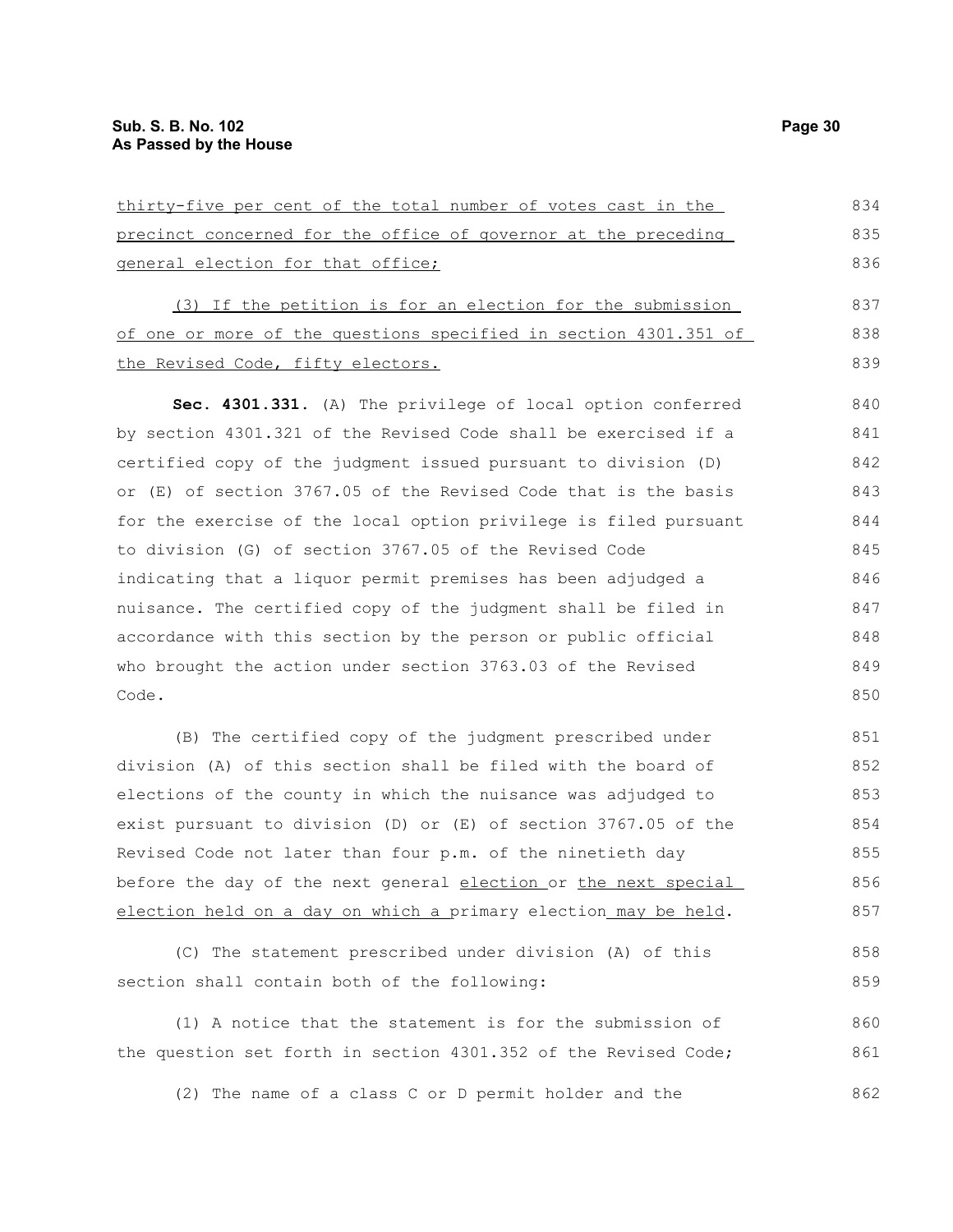#### **Sub. S. B. No. 102 Page 31 As Passed by the House**

address of the permit holder's permit premises. If the business conducted by a class C or D permit holder at the permit premises has a name different from the permit holder's personal or corporate name, the name of the permit holder's business shall be stated along with the permit holder's personal or corporate name. 863 864 865 866 867 868

(D) Not later than five days after the certified copy of the judgment prescribed under division (A) of this section is filed, the board shall give notice by certified mail that it has received the certified copy of the judgment to the liquor permit holder whose permit would be affected by the results of the election required by the filing of the certified copy of the judgment. Failure of the petitioner to supply a complete and accurate address of the liquor permit holder to the board of elections invalidates the election. 869 870 871 872 873 874 875 876 877

For purposes of this section, "complete and accurate address" means all of the following: 878 879

(1) The address of the liquor permit premises;

(2) The address of the statutory agent of the liquor permit holder, if applicable; 881 882

(3) The address of the liquor permit holder if different from the liquor permit premises address. 883 884

(E) Not later than the seventy-eighth day before the day of the next general election or the next special election held on a day on which a primary election may be held, whichever occurs first, the board shall certify the sufficiency and validity of the certified copy of the judgment, make such determination as of the time of certification, and order the holding of an election in the precinct on the day of that 885 886 887 888 889 890 891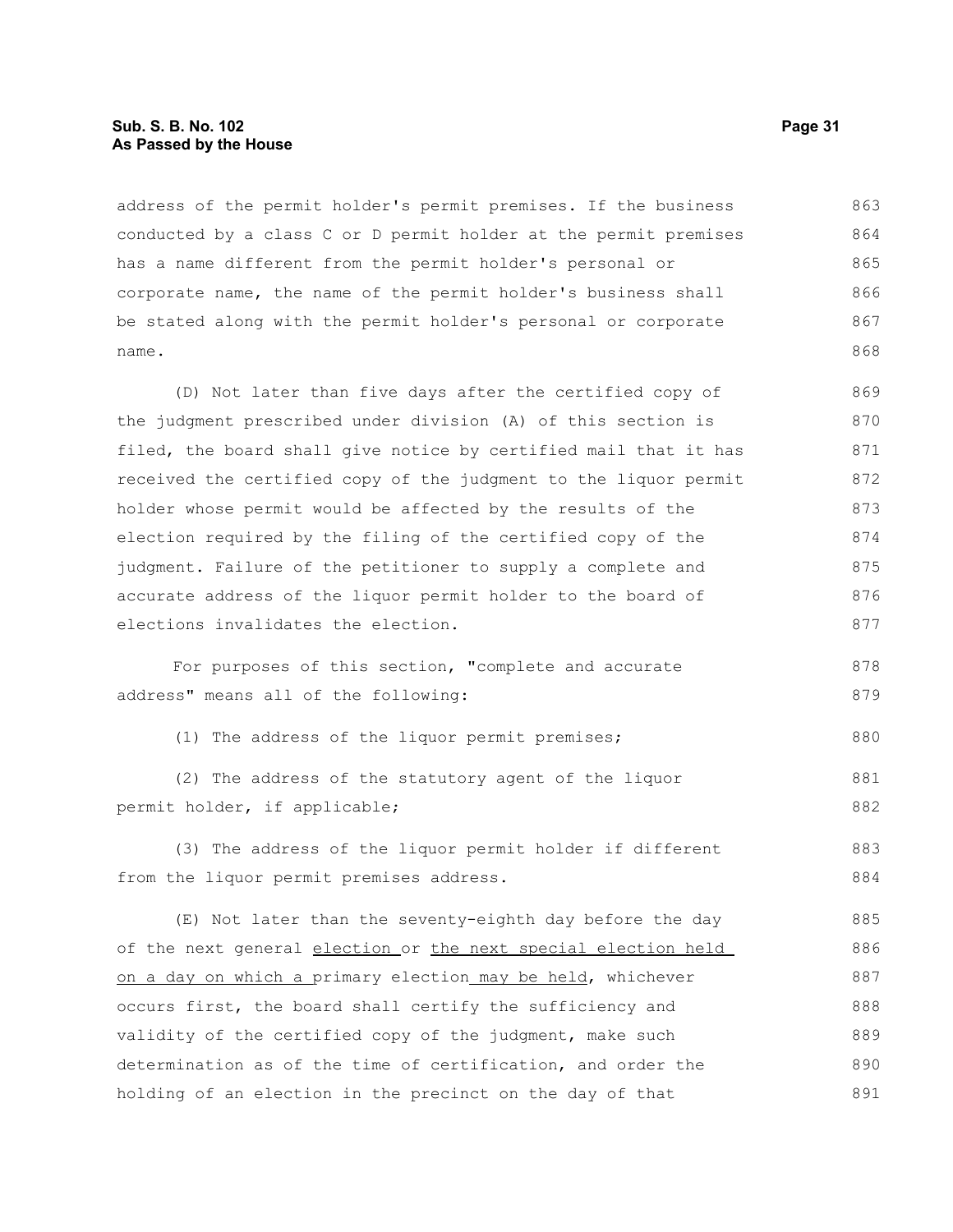general or primary special election for the submission of the question set forth in section 4301.352 of the Revised Code. 892 893

(F) A certified copy of the judgment filed with the board of elections under division (A) of this section shall be open to public inspection under rules adopted by the board. 894 895 896

An elector who is eligible to vote on the question set forth in section 4301.352 of the Revised Code or the permit holder named on the certified copy of the judgment, not later than four p.m. of the seventy-fourth day before the day of the election at which the question will be submitted to the electors, may file a protest against a local option petition. The protest shall be in writing and shall be filed with the election officials with whom the certified copy of the judgment was filed. Upon the filing of the protest, the election officials with whom it is filed shall promptly fix a time and place for hearing the protest, and shall mail notice of the time and place for hearing it to the person who filed the certified copy of the judgment and to the person who filed the protest. At the time and place fixed, the election officials shall hear the protest and determine the validity of the certified copy of the judgment. 897 898 899 900 901 902 903 904 905 906 907 908 909 910 911 912

**Sec. 4301.332.** (A) The board of elections shall provide to a petitioner circulating a petition for an election for the submission of one or more of the questions specified in section 4301.353 or 4301.354 of the Revised Code, at the time of taking out the petition, the both of the following:

(1) The names of the streets and, if appropriate, the address numbers of residences and business establishments within the precinct that would be affected by the results of the election $\frac{1}{2}$  and  $\frac{1}{2}$ ; 918 919 920 921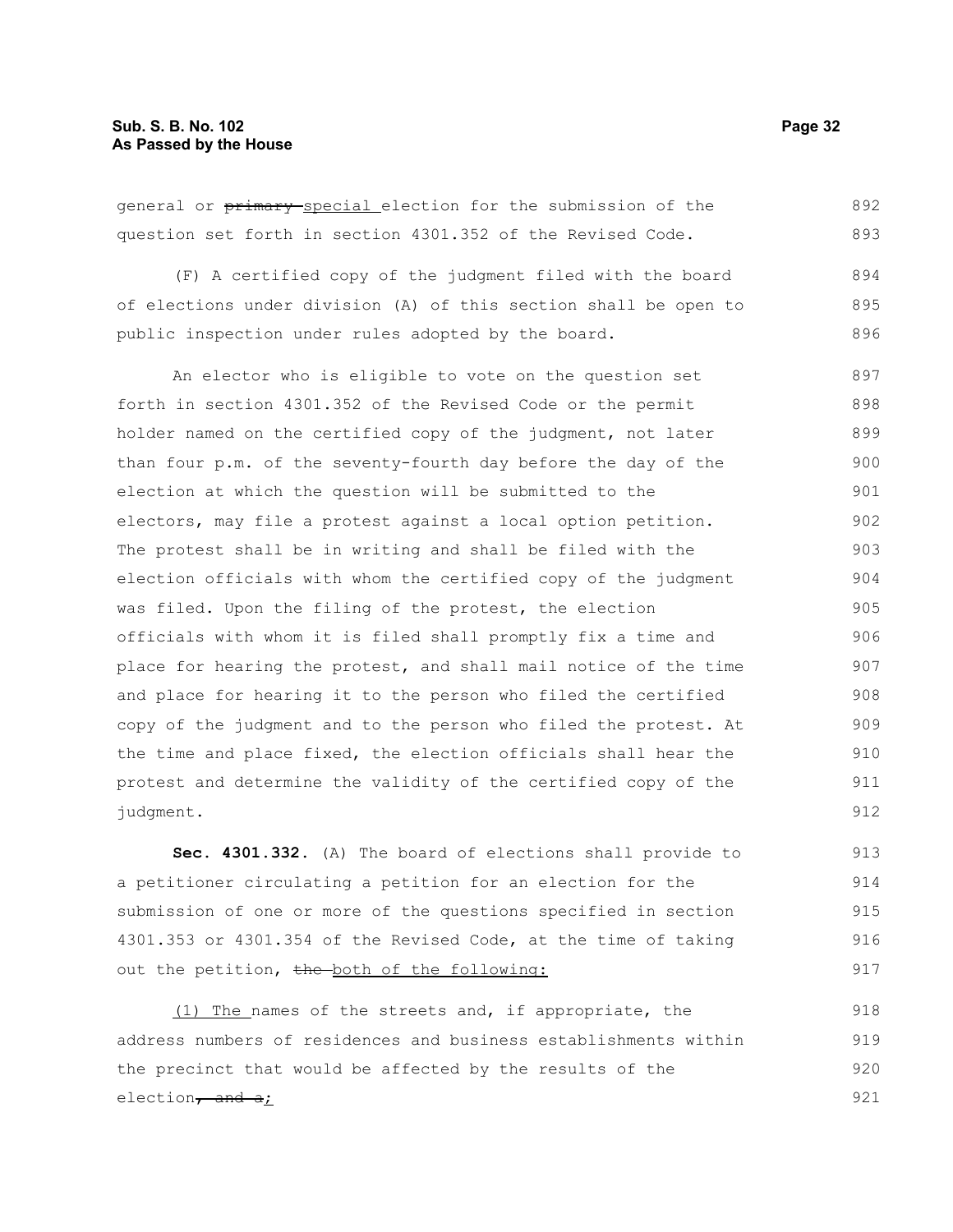#### **Sub. S. B. No. 102 Page 33 As Passed by the House**

(2) A form prescribed by the secretary of state for notifying affected permit holders of the circulation of a petition for an election for the submission of one or more of the questions specified in section 4301.353 or 4301.354 of the Revised Code. The 922 923 924 925 926

The petitioner shall, not less than fifty-five days before the petition-filing deadline for the election, as provided in this section, file with the division of liquor control the information regarding names of streets and, if appropriate, address numbers of residences and business establishments provided by the board of elections, and specify to the division the portion of the precinct that would be affected by the results of the election and the filing deadline. The division shall, within a reasonable period of time and not later than twenty-five days before the filing deadline, supply the petitioner with a list of the names and addresses of permit holders, if any, who would be affected by the election. The list shall contain a heading with the following words: "Liquor permit holders who would be affected by the question(s) set forth on petition for a local option election." 927 928 929 930 931 932 933 934 935 936 937 938 939 940 941

Within five days after a petitioner has received from the division the list of liquor permit holders, if any, who would be affected by the question or questions set forth on a petition for local option election, the petitioner, using the form provided by the board of elections, shall notify by certified mail each permit holder whose name appears on that list. The form for notifying affected permit holders shall require the petitioner to state the petitioner's name and street address and shall contain a statement that a petition is being circulated for an election for the submission of the question or questions specified in section 4301.353 or 4301.354 of the Revised Code. 942 943 944 945 946 947 948 949 950 951 952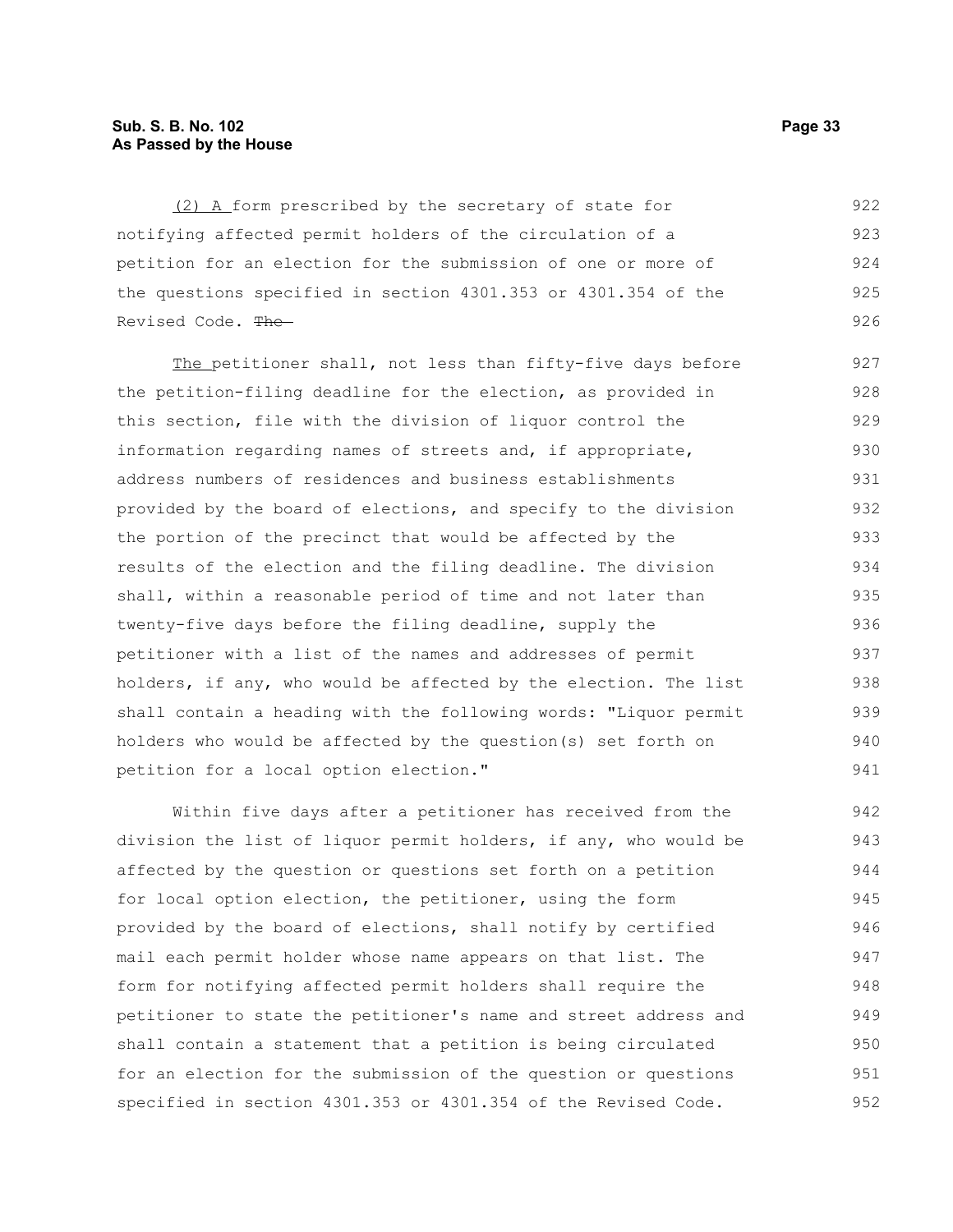#### **Sub. S. B. No. 102 Page 34 As Passed by the House**

The form shall require the petitioner to state the question or questions to be submitted as they appear on the petition. 953 954

The petitioner shall attach a copy of the list provided by the division to each petition paper. A part petition paper circulated at any time without the list of affected permit holders attached to it is invalid. 955 956 957

At the time the petitioner files the petition with the board of elections, the petitioner shall provide to the board the list supplied by the division and an affidavit certifying that the petitioner notified all affected permit holders, if any, on the list in the manner and within the time required in this section and that, at the time each signer of the petition affixed the signer's signature to the petition, the petition paper contained a copy of the list of affected permit holders. 959 960 961 962 963 964 965 966

Within five days after receiving a petition-calling for anelection for the submission of one or more of the questions specified in section 4301.353 or 4301.354 of the Revised Code, the board shall give notice by certified mail that it has received the petition to all liquor permit holders, if any, whose names appear on the list of affected permit holders filed by the petitioner as furnished by the division. Failure of the petitioner to supply the affidavit required by this section and a complete and accurate list of liquor permit holders as furnished by the division invalidates the entire petition. The board of elections shall provide to a permit holder who would be affected by a proposed local option election, on the permit holder's request, the names of the streets, and, if appropriate, the address numbers of residences and business establishments within the portion of the precinct that would be affected by the results of the election. The board may charge a reasonable fee 967 968 969 970 971 972 973 974 975 976 977 978 979 980 981 982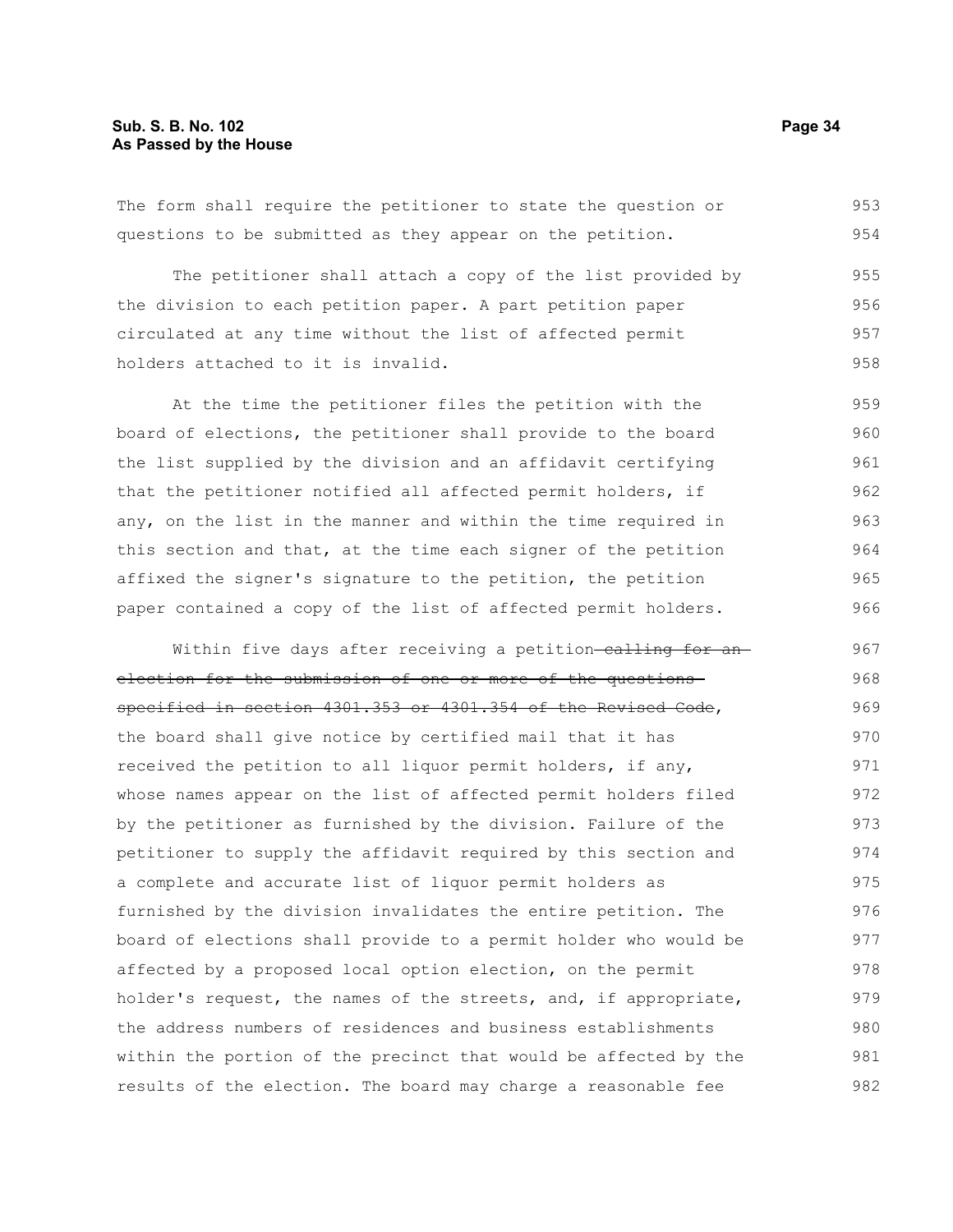for this information when provided to the petitioner and the permit holder. 983 984

This division does not apply to an election held under section 4301.353 or 4301.354 of the Revised Code if the results of the election would not affect any permit holder. 985 986 987

(B) Upon the presentation of a The petitioner shall present the petition<sub></sub> to the board of elections of the county where the precinct is located not later than four p.m. of the ninetieth day before the day of a general election or a special election held on a day on which a primary election, to the board of elections of the county where the precinct is located,designating may be held. The petitioner shall ensure that the petition designates whether it is a petition for an election for the submission of one or both of the questions specified in section 4301.353 of the Revised Code $_7$  or a petition for the submission of one or more of the questions specified in section 4301.354 of the Revised Code, designating. The petitioner also shall ensure that the petition designates the particular question or questions specified in section 4301.353 or 4301.354 of the Revised Code that are to be submitted, and. The petition shall be signed by the number of qualified electors of the precinct concerned, equal in number to thirty-five per cent of the total number of votes cast in the precinct concerned for the office of governor at the preceding general election for that office, the as required in division (E) of this section. 988 989 990 991 992 993 994 995 996 997 998 999 1000 1001 1002 1003 1004 1005 1006 1007

The board shall submit the question or questions specified in the petition to the electors of the precinct concerned, on the day of the next general election or the next special election held on a day on which a primary election may be held, whichever occurs first and shall proceed as follows: 1008 1009 1010 1011 1012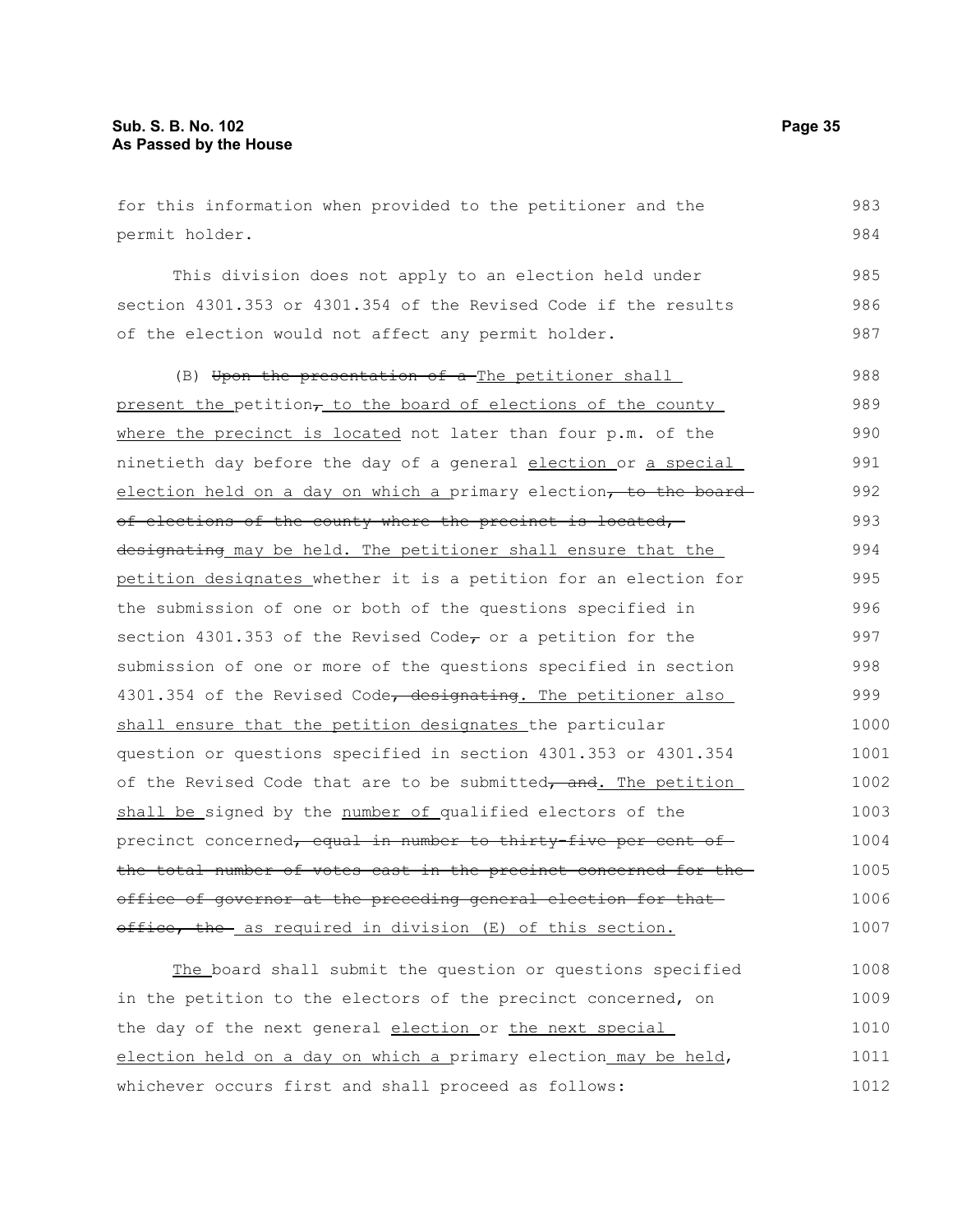#### **Sub. S. B. No. 102 Page 36 As Passed by the House**

(1) Such board shall, not later than the seventy-eighth day before the day of the election for which the question or questions on the petition would qualify for submission to the electors of the precinct, examine and determine the sufficiency of the signatures and review, examine, and determine the validity of the petition and, in case of overlapping precinct petitions presented within that period, determine which of the petitions shall govern the further proceedings of the board. In the case where the board determines that two or more overlapping petitions are valid, the earlier filed petition shall govern. The board shall certify the sufficiency and validity of any petition determined to be valid. The board shall determine the validity of the petition as of the time of certification as described in this division. 1013 1014 1015 1016 1017 1018 1019 1020 1021 1022 1023 1024 1025 1026

(2) If a petition is sufficient, and, in case of overlapping precinct petitions, after the board has determined the governing petition, the board to which the petition has been presented shall order the holding of a special election in the precinct for the submission of whichever of the questions specified in section 4301.353 or 4301.354 of the Revised Code are designated in the petition, on the day of the next general election or the next special election held on a day on which a primary election may be held, whichever occurs first. 1027 1028 1029 1030 1031 1032 1033 1034 1035

(C) All petitions filed with a board of elections under this section shall be open to public inspection under rules adopted by the board. 1036 1037 1038

(D) Protest against local option petitions may be filed by any elector eligible to vote on the question or questions described in the petitions or by a permit holder in the precinct as described in the petitions, not later than four p.m. of the 1039 1040 1041 1042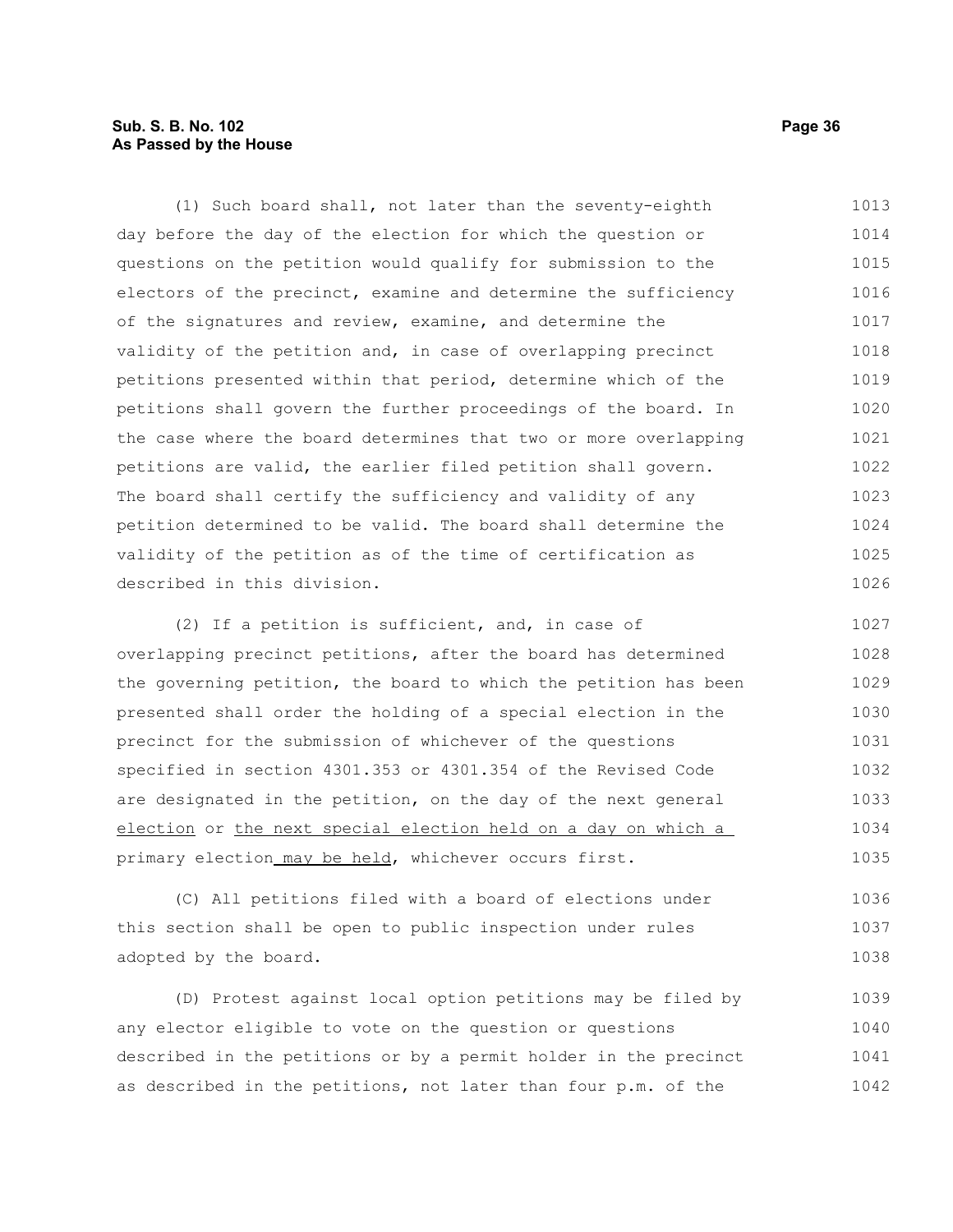seventy-fourth day before the day of the general or primaryspecial election for which the petition qualified. The protest shall be in writing and shall be filed with the election officials with whom the petition was filed. Upon filing of the protest, the election officials with whom it is filed shall promptly fix the time for hearing it, and shall mail notice of the filing of the protest and the time and place for hearing it to the person who filed the petition and to the person who filed the protest. At the time and place fixed, the election officials shall hear the protest and determine the validity of the petition. 1043 1044 1045 1046 1047 1048 1049 1050 1051 1052 1053

(E) A petition presented to a board of elections under division (B) of this section shall be signed by the following number of qualified electors: 1054 1055 1056

(1) If the petition is for an election for the submission of one or both of the questions specified in section 4301.353 of the Revised Code, an amount of qualified electors of the precinct equal in number to thirty-five per cent of the total number of votes cast in the precinct concerned for the office of governor at the preceding general election for that office; 1057 1058 1059 1060 1061 1062

(2) If the petition is for an election for the submission of one or both of the questions specified in section 4301.353 of the Revised Code and the submission of one or more of the questions specified in section 4301.354 of the Revised Code, an amount of qualified electors of the precinct equal in number to thirty-five per cent of the total number of votes cast in the precinct concerned for the office of governor at the preceding general election for that office; 1063 1064 1065 1066 1067 1068 1069 1070

(3) If the petition is for an election for the submission of one or more of the questions specified in section 4301.354 of 1071 1072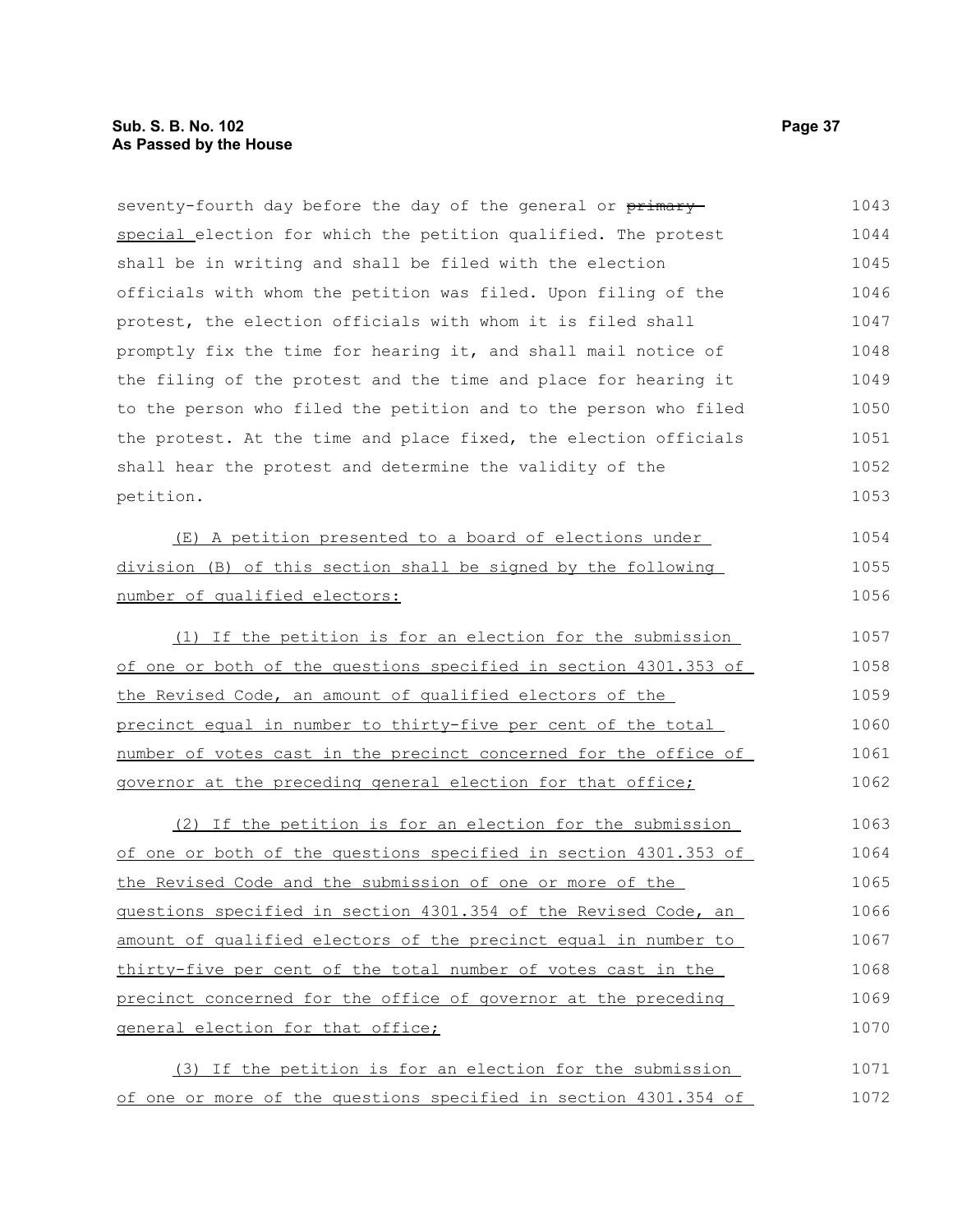1073

# the Revised Code only, fifty electors.

**Sec. 4301.333.** (A) The privilege of local option conferred by section 4301.323 of the Revised Code may be exercised if, not later than four p.m. of the ninetieth day before the day of a general election or a special election held on a day on which a primary election may be held, a petition is presented to the board of elections of the county in which the precinct is situated by a petitioner who is one of the following: 1074 1075 1076 1077 1078 1079 1080

(1) An applicant for the issuance or transfer of a liquor permit at, or to, a particular location within the precinct; 1081 1082

|  |                      |  |  |  | (2) The holder of a liquor permit at a particular location |  | 1083 |
|--|----------------------|--|--|--|------------------------------------------------------------|--|------|
|  | within the precinct; |  |  |  |                                                            |  | 1084 |

(3) A person who operates or seeks to operate a liquor agency store at a particular location within the precinct; 1085 1086

(4) The designated agent for an applicant, liquor permit holder, or liquor agency store described in division  $(A)$   $(1)$ , (2), or (3) of this section. 1087 1088 1089

(B) The If the petition is for the submission of the question specified in division (B)(1) of section 4301.355 of the Revised Code or both questions specified in divisions (B)(1) and (2) of that section, the petition shall be signed by the electors of the precinct equal in number to at least thirty-five per cent of the total number of votes cast in the precinct for the office of governor at the preceding general election for that office—and. If the petition is solely for the submission of the question specified in division (B)(2) of section 4301.355 of the Revised Code, the petition shall be signed by fifty electors. 1090 1091 1092 1093 1094 1095 1096 1097 1098 1099 1100

The petition shall contain all of the following: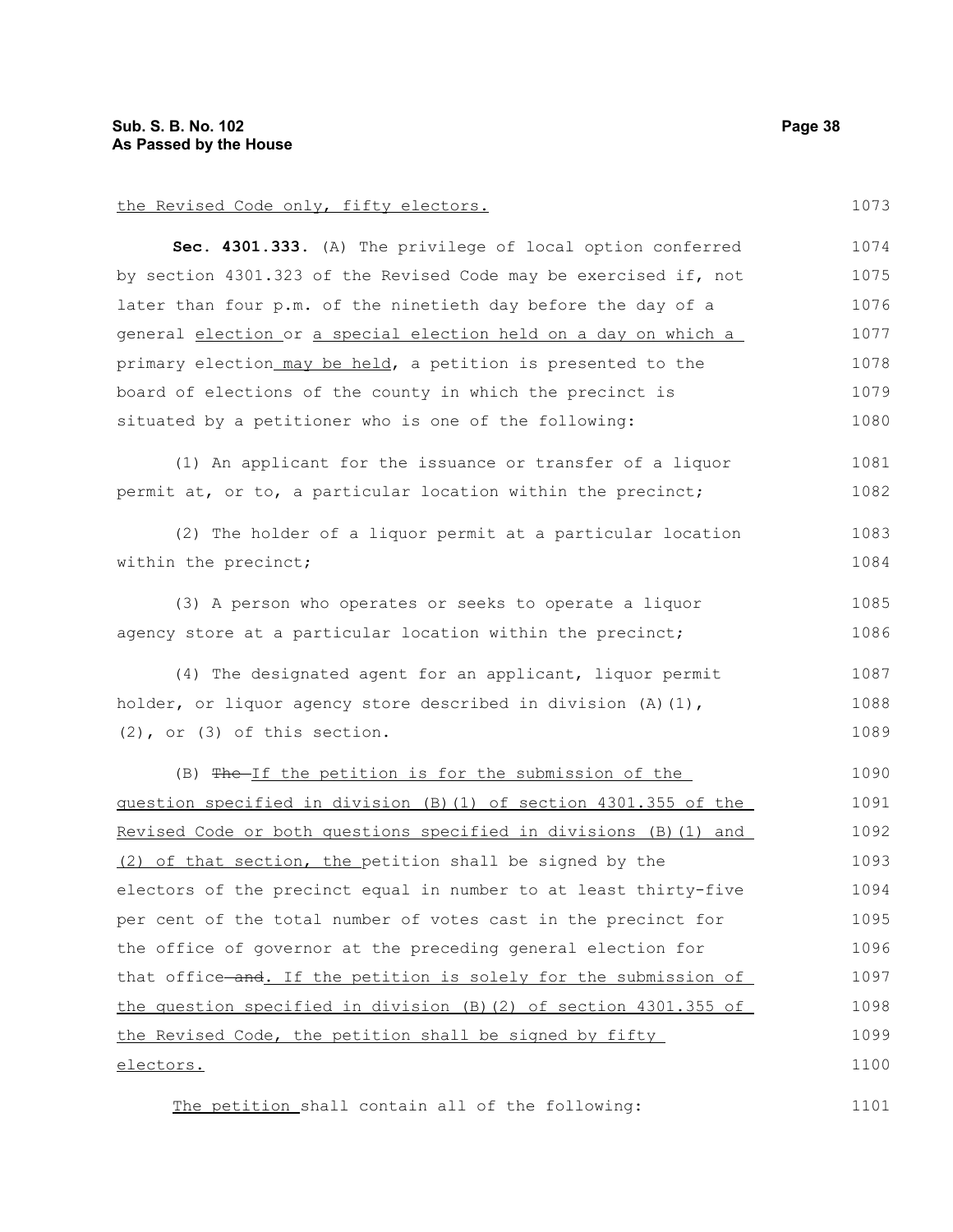(1) A notice that the petition is for the submission of the question or questions set forth in section 4301.355 of the Revised Code; 1102 1103 1104

(2) The name of the applicant for the issuance or transfer, or the holder, of the liquor permit or, if applicable, the name of the liquor agency store, including any trade or fictitious names under which the applicant, holder, or liquor agency store either intends to do or does business at the particular location; 1105 1106 1107 1108 1109 1110

(3) The address and proposed use of the particular location within the election precinct to which the results of the question or questions specified in section 4301.355 of the Revised Code shall apply. For purposes of this division, "use" means all of the following: 1111 1112 1113 1114 1115

(a) The type of each liquor permit applied for by the applicant or held by the liquor permit holder as described in sections 4303.11 to 4303.183 of the Revised Code, including a description of the type of beer or intoxicating liquor sales authorized by each permit as provided in those sections; 1116 1117 1118 1119 1120

(b) If a liquor agency store, the fact that the business operated as a liquor agency store authorized to operate by this state; 1121 1122 1123

(c) A description of the general nature of the business of the applicant, liquor permit holder, or liquor agency store. 1124 1125

(4) If the petition seeks approval of Sunday sales under question (B)(2) as set forth in section 4301.355 of the Revised Code, a statement indicating whether the hours of sale sought are between ten a.m. and midnight or between eleven a.m. and midnight. 1126 1127 1128 1129 1130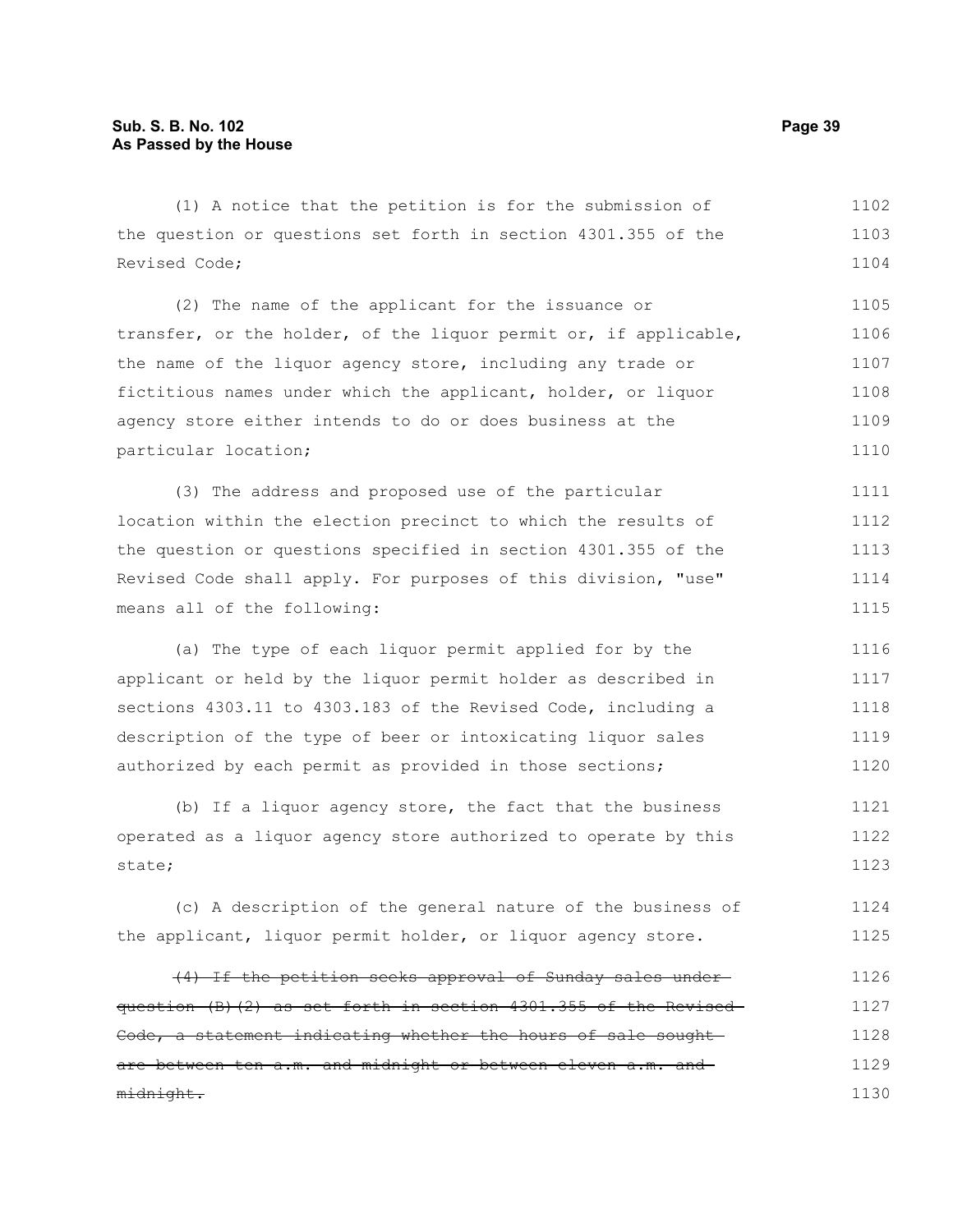(C)(1) At the time the petitioner files the petition with the board of elections, the petitioner shall provide to the board both of the following: (a) An affidavit that is signed by the petitioner and that states the proposed use of the location following the election held to authorize the sale of beer or intoxicating liquor authorized by each permit as provided in sections 4303.11 to 4303.183 of the Revised Code; 1131 1132 1133 1134 1135 1136 1137 1138

(b) Written evidence of the designation of an agent by the applicant, liquor permit holder, or liquor agency store described in division  $(A)$   $(1)$ ,  $(2)$ , or  $(3)$  of this section for the purpose of petitioning for the local option election, if the petitioner is the designated agent of the applicant, liquor permit holder, or liquor agency store. 1139 1140 1141 1142 1143 1144

(2) Failure to supply the affidavit, or the written evidence of the designation of the agent if the petitioner for the local option election is the agent of the applicant, liquor permit holder, or liquor agency store described in division (A) (1), (2), or (3) of this section, at the time the petition is filed invalidates the entire petition. 1145 1146 1147 1148 1149 1150

(D) Not later than the seventy-eighth day before the day of the next general election or the next special election held on a day on which a primary election may be held, whichever occurs first, the board shall examine and determine the sufficiency of the signatures and the validity of the petition. If the board finds that the petition contains sufficient signatures and in other respects is valid, it shall order the holding of an election in the precinct on the day of the next general election or the next special election held on a day on which a primary election may be held, whichever occurs first, 1151 1152 1153 1154 1155 1156 1157 1158 1159 1160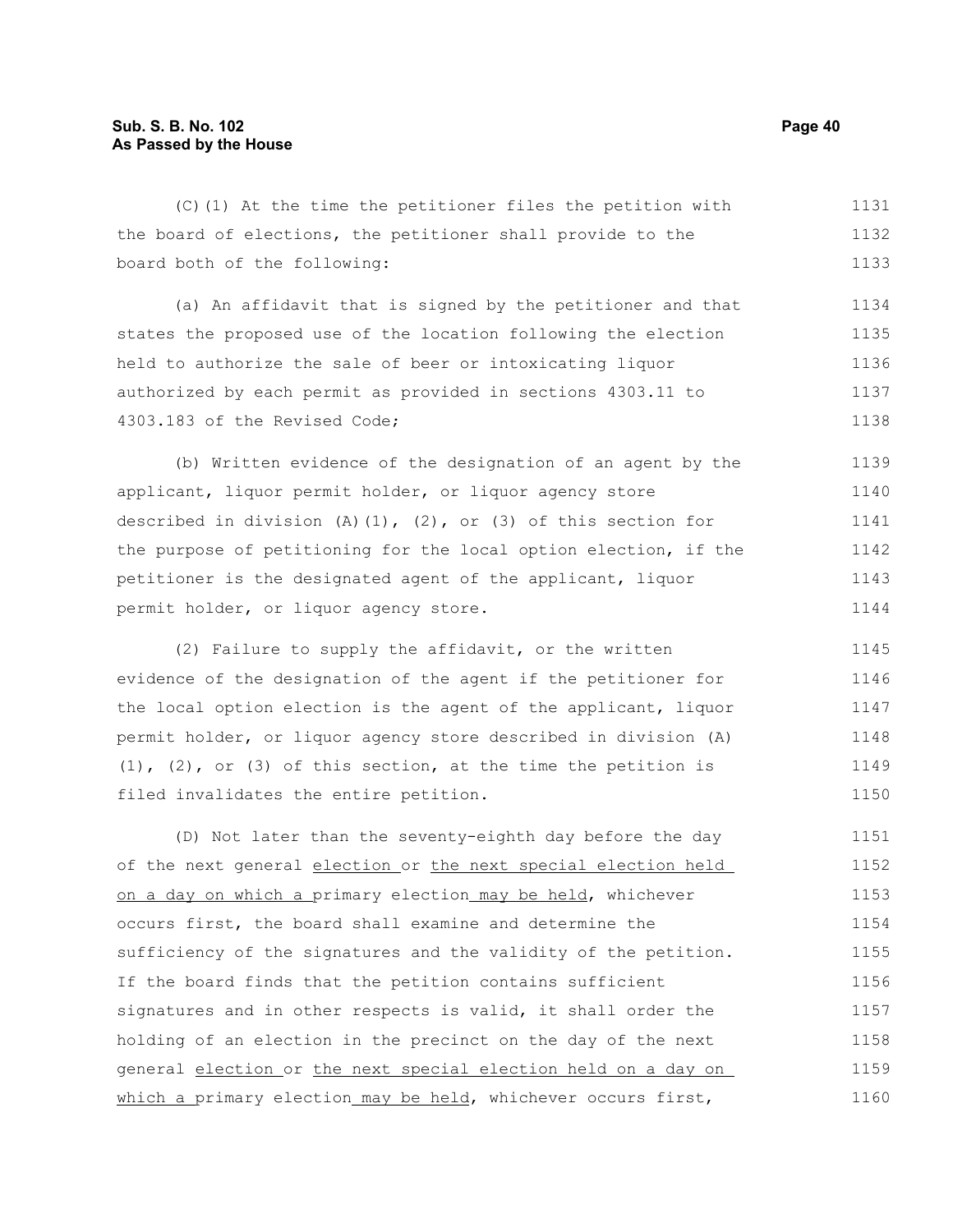for the submission of the question or questions set forth in section 4301.355 of the Revised Code. 1161 1162

(E) A petition filed with the board of elections under this section shall be open to public inspection under rules adopted by the board. 1163 1164 1165

(F) An elector who is eligible to vote on the question or questions set forth in section 4301.355 of the Revised Code may file, not later than four p.m. of the seventy-fourth day before the day of the election at which the question or questions will be submitted to the electors, a protest against a local option petition circulated and filed pursuant to this section. The protest shall be in writing and shall be filed with the election officials with whom the petition was filed. Upon the filing of the protest, the election officials with whom it is filed shall promptly establish a time and place for hearing the protest and shall mail notice of the time and place for the hearing to the applicant for, or the holder of, the liquor permit who is specified in the petition and to the elector who filed the protest. At the time and place established in the notice, the election officials shall hear the protest and determine the validity of the petition. 1166 1167 1168 1169 1170 1171 1172 1173 1174 1175 1176 1177 1178 1179 1180 1181

**Sec. 4301.334.** (A) The privilege of local option conferred by section 4301.324 of the Revised Code may be exercised if, not later than four p.m. of the ninetieth day before the day of a general election or a special election held on a day on which a primary election may be held, a petition and other information required by division (B) of this section are presented to the board of elections of the county in which the community facility named in the petition is located. The petition shall be signed by electors of the municipal corporation or unincorporated area 1182 1183 1184 1185 1186 1187 1188 1189 1190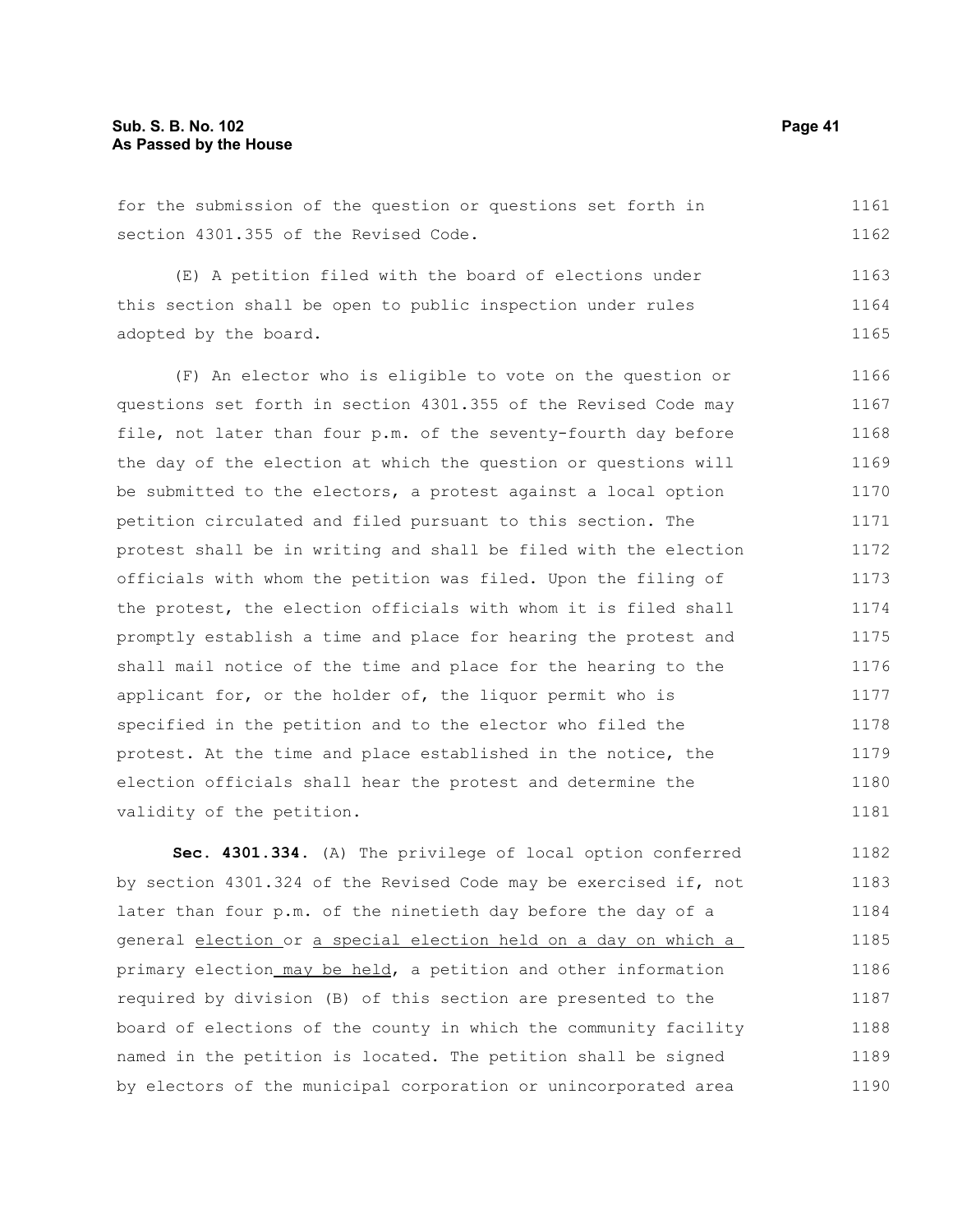#### **Sub. S. B. No. 102 Page 42 As Passed by the House**

of the township in which the community facility is located equal in number to at least ten per cent of the total number of votes cast in the municipal corporation or unincorporated area of the township in which the community facility is located for the office of governor at the most recent general election for that office and shall contain both of the following: 1191 1192 1193 1194 1195 1196

(1) A notice that the petition is for the submission of the question set forth in section 4301.356 of the Revised Code and a statement indicating whether the hours of Sunday sales sought in the local option election are between ten a.m. and midnight or between eleven a.m. and midnight; 1197 1198 1199 1200 1201

(2) The name and address of the community facility for which the local option election is sought and, if the community facility is a community entertainment district, the boundaries of the district. 1202 1203 1204 1205

(B) Upon the request of a petitioner, a board of elections of a county shall furnish to the petitioner a copy of the instructions prepared by the secretary of state under division (P) of section 3501.05 of the Revised Code and, within fifteen days after the request, a certificate indicating the number of valid signatures that will be required on a petition to hold an election in the municipal corporation or unincorporated area of the township in which the community facility is located on the question specified in section 4301.356 of the Revised Code. 1206 1207 1208 1209 1210 1211 1212 1213 1214

The petitioner shall, not less than thirty days before the petition-filing deadline for an election on the question specified in section 4301.356 of the Revised Code, specify to the division of liquor control the name and address of the community facility for which the election is sought and, if the community facility is a community entertainment district, the 1215 1216 1217 1218 1219 1220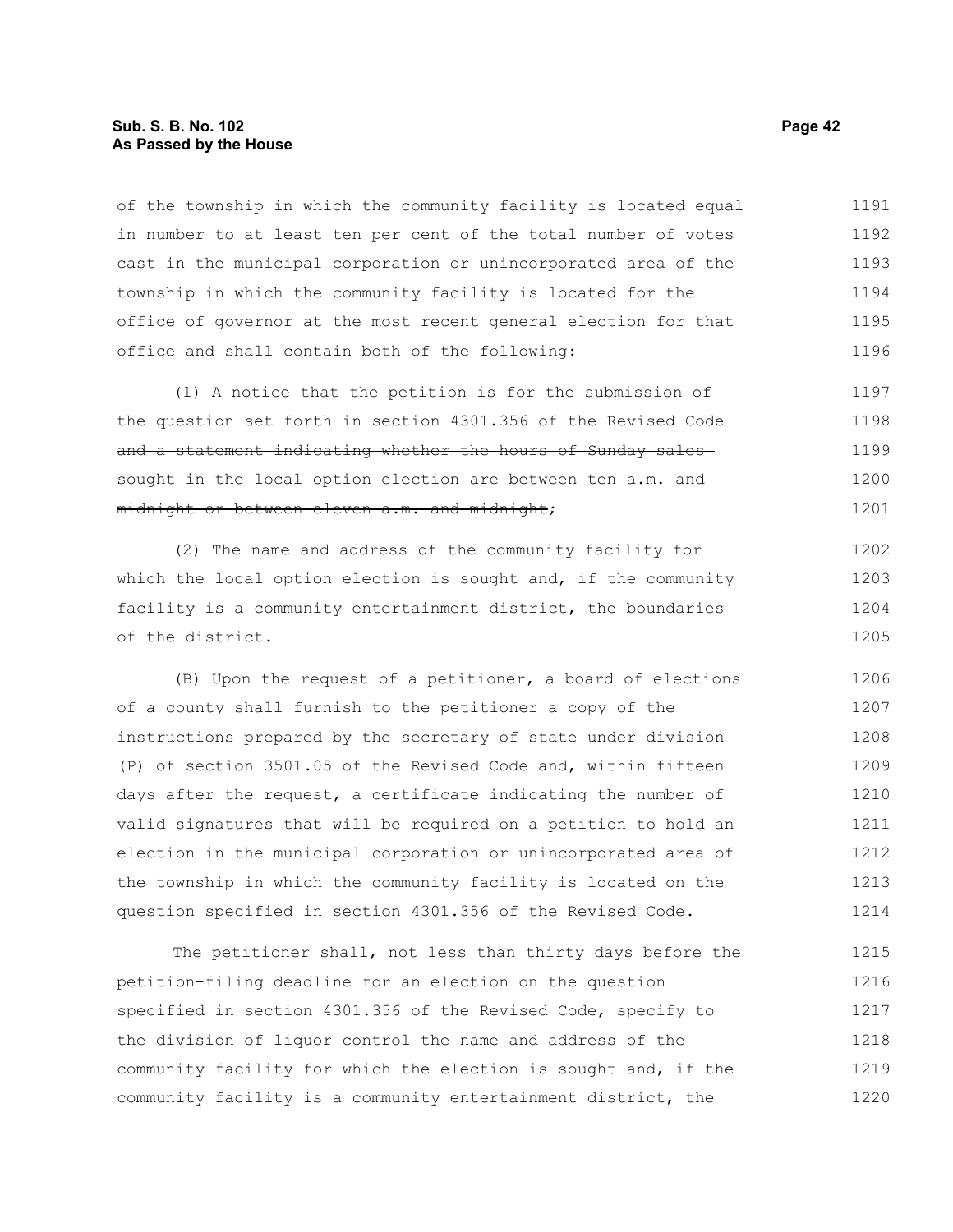## **Sub. S. B. No. 102 Page 43 As Passed by the House**

boundaries of the district, the municipal corporation or unincorporated area of a township in which the election is sought, and the filing deadline. The division shall, within a reasonable period of time and not later than ten days before the filing deadline, supply the petitioner with the name and address of any permit holder for or within the community facility. 1221 1222 1223 1224 1225 1226

The petitioner shall file the name and address of any permit holder who would be affected by the election at the time the petitioner files the petition with the board of elections. Within five days after receiving the petition, the board shall give notice by certified mail to any permit holder within the community facility that it has received the petition. Failure of the petitioner to supply the name and address of any permit holder for or within the community facility as furnished to the petitioner by the division invalidates the petition. 1227 1228 1229 1230 1231 1232 1233 1234 1235

(C) Not later than the seventy-eighth day before the day of the next general election or the next special election held on a day on which a primary election may be held, whichever occurs first, the board shall examine and determine the sufficiency of the signatures on the petition. If the board finds that the petition is valid, it shall order the holding of an election in the municipal corporation or unincorporated area of a township on the day of the next general election or the next special election held on a day on which a primary election may be held, whichever occurs first, for the submission of the question set forth in section 4301.356 of the Revised Code. 1236 1237 1238 1239 1240 1241 1242 1243 1244 1245 1246

(D) A petition filed with a board of elections under this section shall be open to public inspection under rules adopted by the board. 1247 1248 1249

(E) An elector who is eligible to vote on the question set 1250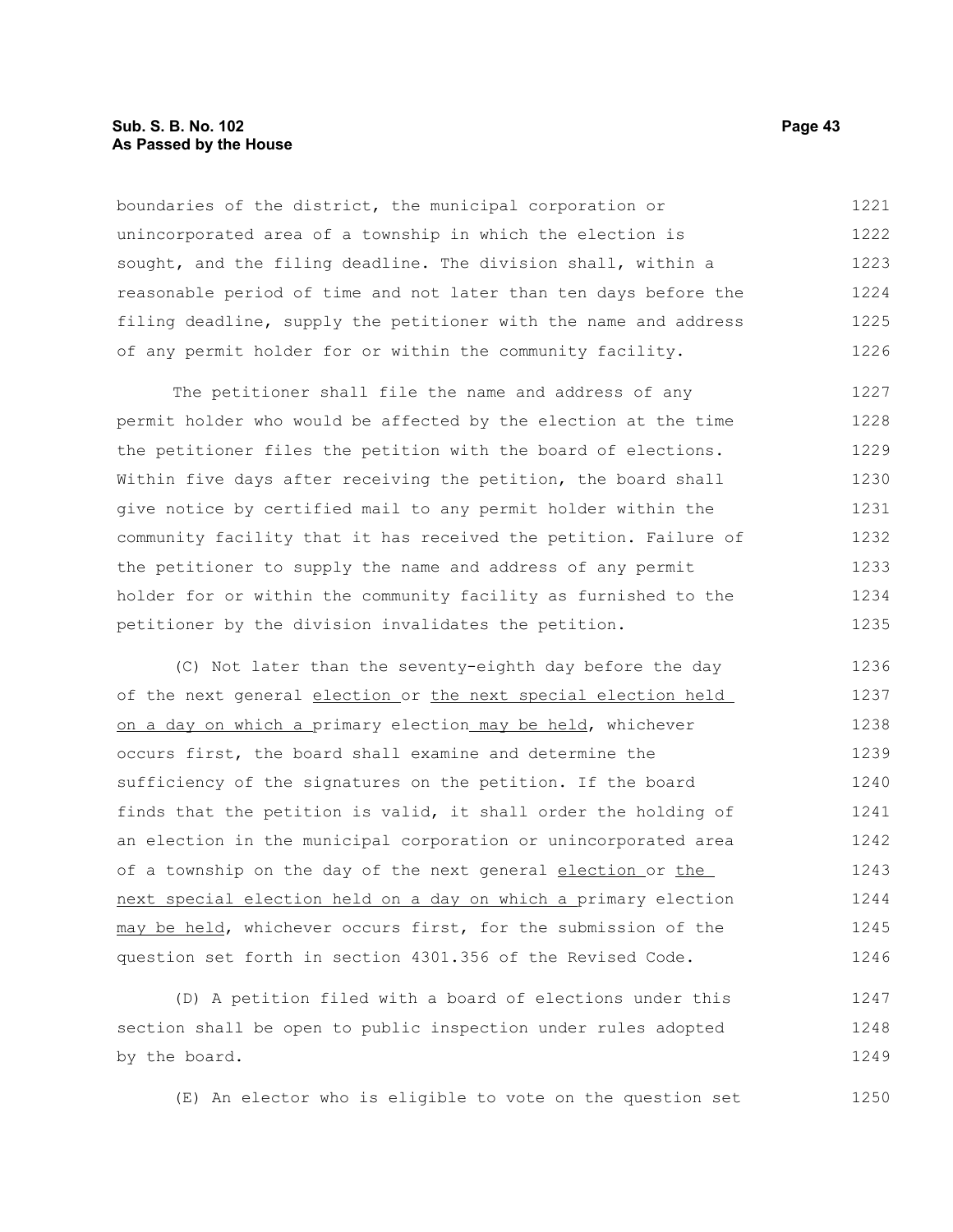forth in section 4301.356 of the Revised Code or any permit holder for or within the community facility may, not later than four p.m. of the seventy-fourth day before the day of the election at which the question will be submitted to the electors, file a written protest against the local option petition with the board of elections with which the petition was filed. Upon the filing of the protest, the board shall promptly fix a time and place for hearing the protest and shall mail notice of the time and place to the person who filed the petition and to the person who filed the protest. At the time and place fixed, the board shall hear the protest and determine the validity of the petition. 1251 1252 1253 1254 1255 1256 1257 1258 1259 1260 1261 1262

**Sec. 4301.351.** (A) If a petition is for submission of the question of whether the sale of intoxicating liquor shall be permitted on Sunday, a special election shall be held in the precinct at the time fixed as provided in section 4301.33 of the Revised Code. The expenses of holding the election shall be charged to the municipal corporation or township of which the precinct is a part. 1263 1264 1265 1266 1267 1268 1269

(B) At the election, one or more of the following questions, question  $(B)$ (1),  $(B)$ (2), or  $(B)$ (3) as designated in a valid petition or question (B)(4) as submitted by the legislative authority of a municipal corporation or the board of trustees of a township, shall be submitted to the electors of the precinct: 1270 1271 1272 1273 1274 1275

(1) "Shall the sale of intoxicating liquor, of the same types as may be legally sold in this precinct on other days of the week, be permitted in this for consumption on the premises where sold, between the hours of eleven a.m. and midnight on Sunday?" 1276 1277 1278 1279 1280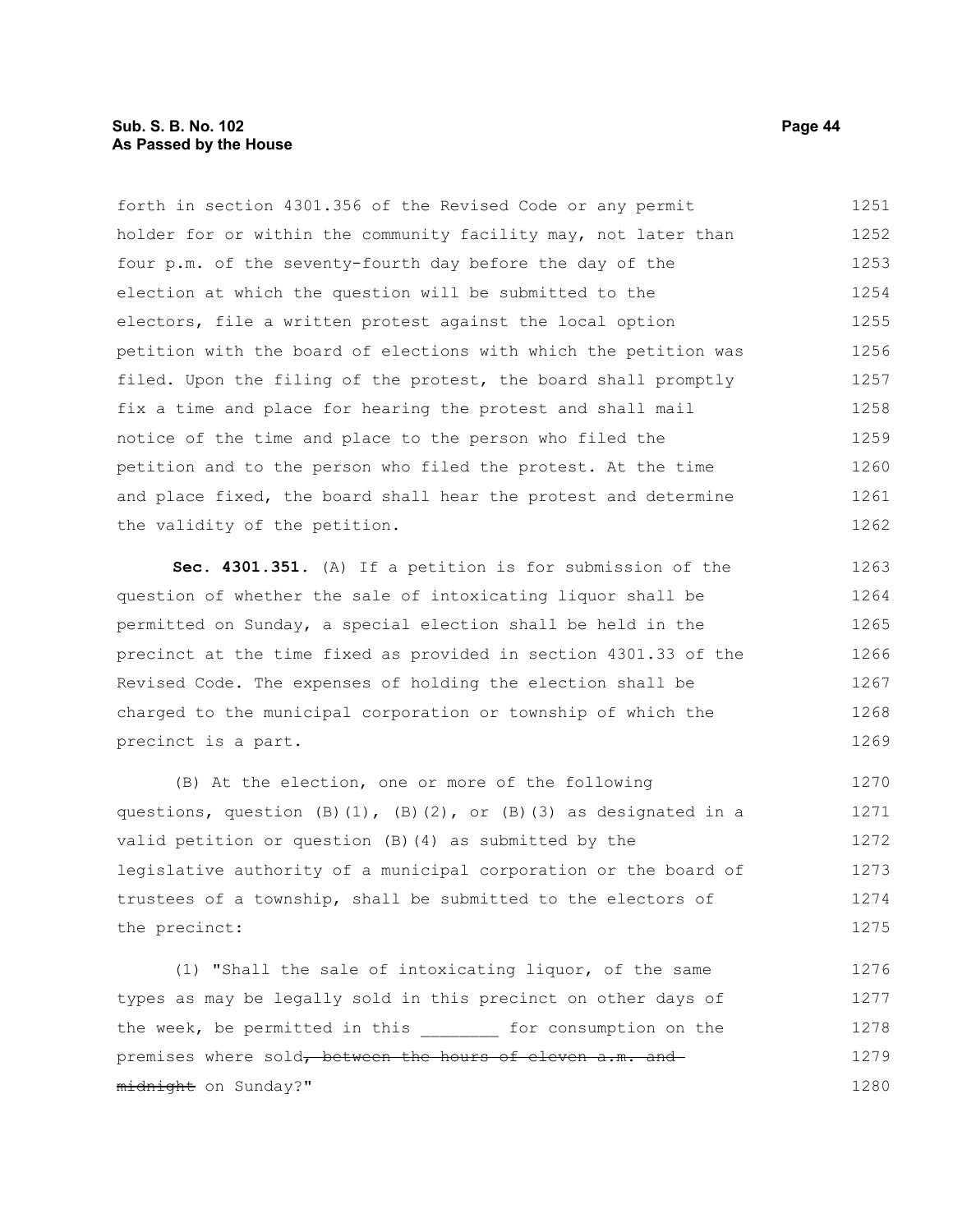# **Sub. S. B. No. 102 Page 45 As Passed by the House**

(2) "Shall the sale of intoxicating liquor, of the same types as may be legally sold in this precinct on other days of the week, be permitted in this for consumption on the premises where sold, between the hours of eleven a.m. and  $m$ idnight on Sunday, at licensed premises where the sale of food and other goods and services exceeds fifty per cent of the total gross receipts of the permit holder at the premises?" 1281 1282 1283 1284 1285 1286 1287

(3) "Shall the sale of wine and mixed beverages, of the same types as may be legally sold in this precinct on other days of the week, be permitted in this for consumption off the premises where sold, between the hours of eleven a.m. and midnight \_\_ on Sunday?" 1288 1289 1290 1291 1292

(4) "Shall the sale of intoxicating liquor, of the same types as may be legally sold in this precinct on other days of the week, be permitted in this for consumption on the premises where sold, between the hours of one p.m. and midnighton Sunday, at outdoor performing arts centers, as defined in section 4303.182 of the Revised Code, that have been issued a D-6 permit?" 1293 1294 1295 1296 1297 1298 1299

Question (B)(4) shall be presented to the electors of a precinct in which an outdoor performing arts center is located only if the legislative authority of the municipal corporation in which, or the board of trustees of the township in which, the outdoor performing arts center is located submits, not later than four p.m. of the seventy-fifth day before the day of a primary or general election that occurs within two years after April 9, 2001, to the board of elections of the county in which the precinct is located, a copy of an ordinance or resolution requesting the submission of that question to the electors of the precinct. An election on question (B)(4) may not be sought 1300 1301 1302 1303 1304 1305 1306 1307 1308 1309 1310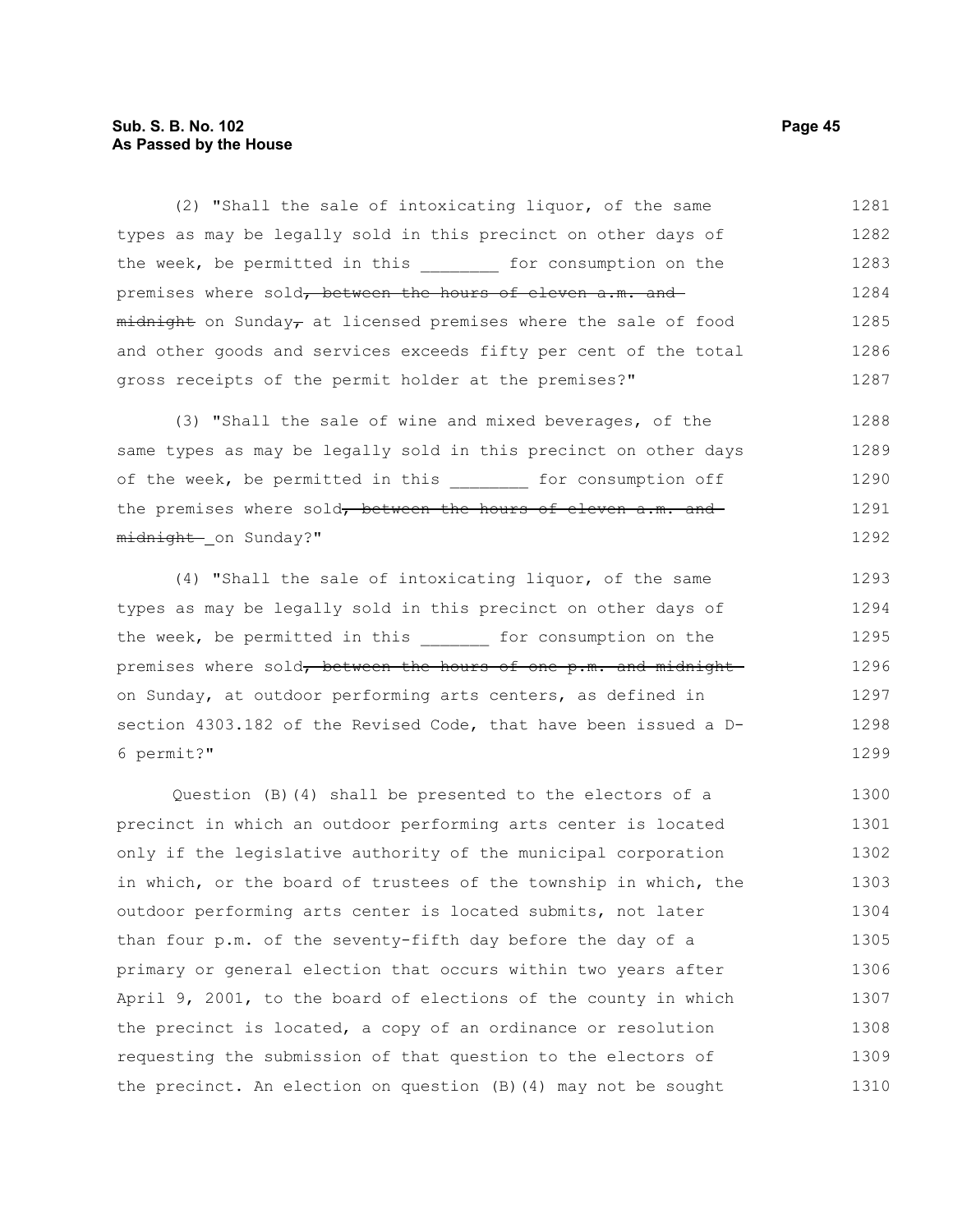| by a petition under section 4301.33 of the Revised Code.          | 1311 |
|-------------------------------------------------------------------|------|
| (C) At the election, one or more of the following-                | 1312 |
| questions, as designated in a valid petition, shall be submitted  | 1313 |
| to the electors of the precinct:                                  | 1314 |
| (1) "Shall the sale of intoxicating liquor, of the same           | 1315 |
| types as may be legally sold in this precinct on other days of-   | 1316 |
| the week, be permitted in this The for consumption on the         | 1317 |
| premises where sold, between the hours of ten a.m. and midnight   | 1318 |
| on Sunday?"                                                       | 1319 |
| (2) "Shall the sale of intoxicating liquor, of the same           | 1320 |
| types as may be legally sold in this precinct on other days of-   | 1321 |
| the week, be permitted in this The for consumption on the         | 1322 |
| premises where sold, between the hours of ten a.m. and midnight   | 1323 |
| on Sunday, at licensed premises where the sale of food and other- | 1324 |
| goods and services exceeds fifty per cent of the total gross-     | 1325 |
| receipts of the permit holder at the premises?"                   | 1326 |
| (3) "Shall the sale of wine and mixed beverages, of the           | 1327 |
| same types as may be legally sold in this precinct on other days- | 1328 |
| of the week, be permitted in this - - - - for consumption off-    | 1329 |
| the premises where sold, between the hours of ten a.m. and        | 1330 |

midnight on Sunday?"

(D) No C or D permit holder who first applied for such a permit after April 15, 1982, shall sell beer on Sunday unless the sale of intoxicating liquor is authorized in the precinct or portion of the precinct at an election on question  $(B)$   $(1)$ ,  $(B)$ (2), or (B)(3) of this section, on question  $(C)$  (1),  $(C)$  (2), or (C)(3) of this section, on question (B)(1), (B)(2), or (B)(3) of section 4301.354 of the Revised Code, on question  $(C)$   $(1)$ ,  $(C)$ (2), or (C)(3) of section 4301.354 of the Revised Code, or on 1332 1333 1334 1335 1336 1337 1338 1339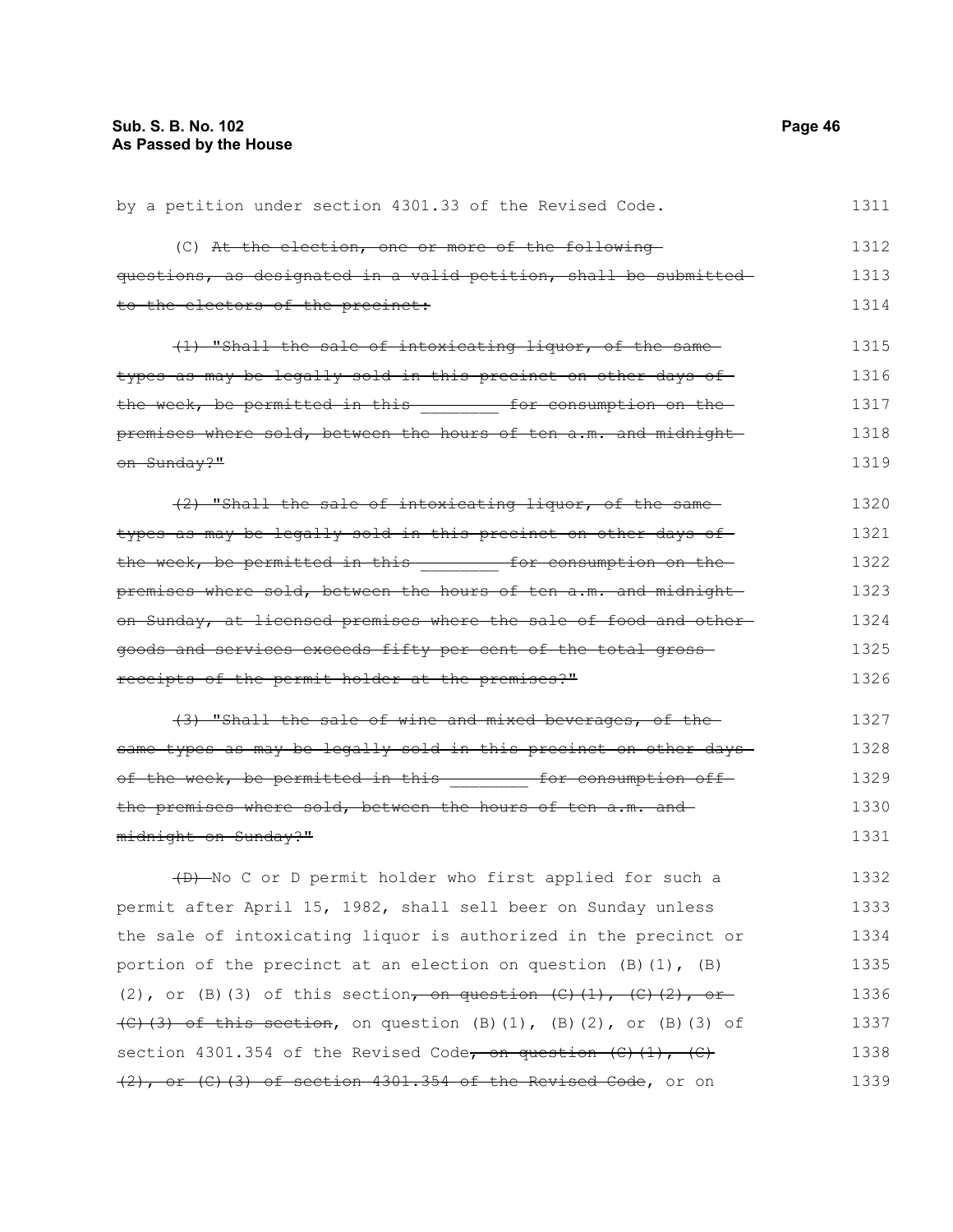# **Sub. S. B. No. 102 Page 47 As Passed by the House**

question (B)(2) of section 4301.355 of the Revised Code. No D-6 permit is required for the sale of beer on Sunday. 1340 1341

The board of elections to which the petition is presented shall furnish printed ballots at the election in accordance with section 3505.06 of the Revised Code, and separate ballots shall be used for the special election under this section. One or more of the questions prescribed by  $divisions-division$  (B) and  $(C)$  of this section, as designated in the petition, shall be set forth on each ballot, and the board shall insert in each question the name or an accurate description of the precinct in which the election is to be held. Votes shall be cast as provided in section 3505.06 of the Revised Code. 1342 1343 1344 1345 1346 1347 1348 1349 1350 1351

**Sec. 4301.354.** (A) If a petition is filed under section 4301.332 of the Revised Code for the submission of one or more questions set forth in this section, a special election shall be held in the precinct as ordered by the board of elections under that section. The expense of holding the special election shall be charged to the municipal corporation or township of which the precinct is a part. 1352 1353 1354 1355 1356 1357 1358

(B) At the election, one or more of the following questions, as designated in a valid petition, shall be submitted to the electors of the precinct concerning Sunday sales: 1359 1360 1361

(1) "Shall the sale of intoxicating liquor be permitted in a portion of this precinct between the hours of eleven a.m. and midnight on Sunday for consumption on the premises where sold, where the status of such Sunday sales as allowed or prohibited is inconsistent with the status of such Sunday sales in the remainder of the precinct?" 1362 1363 1364 1365 1366 1367

(2) "Shall the sale of intoxicating liquor be permitted in 1368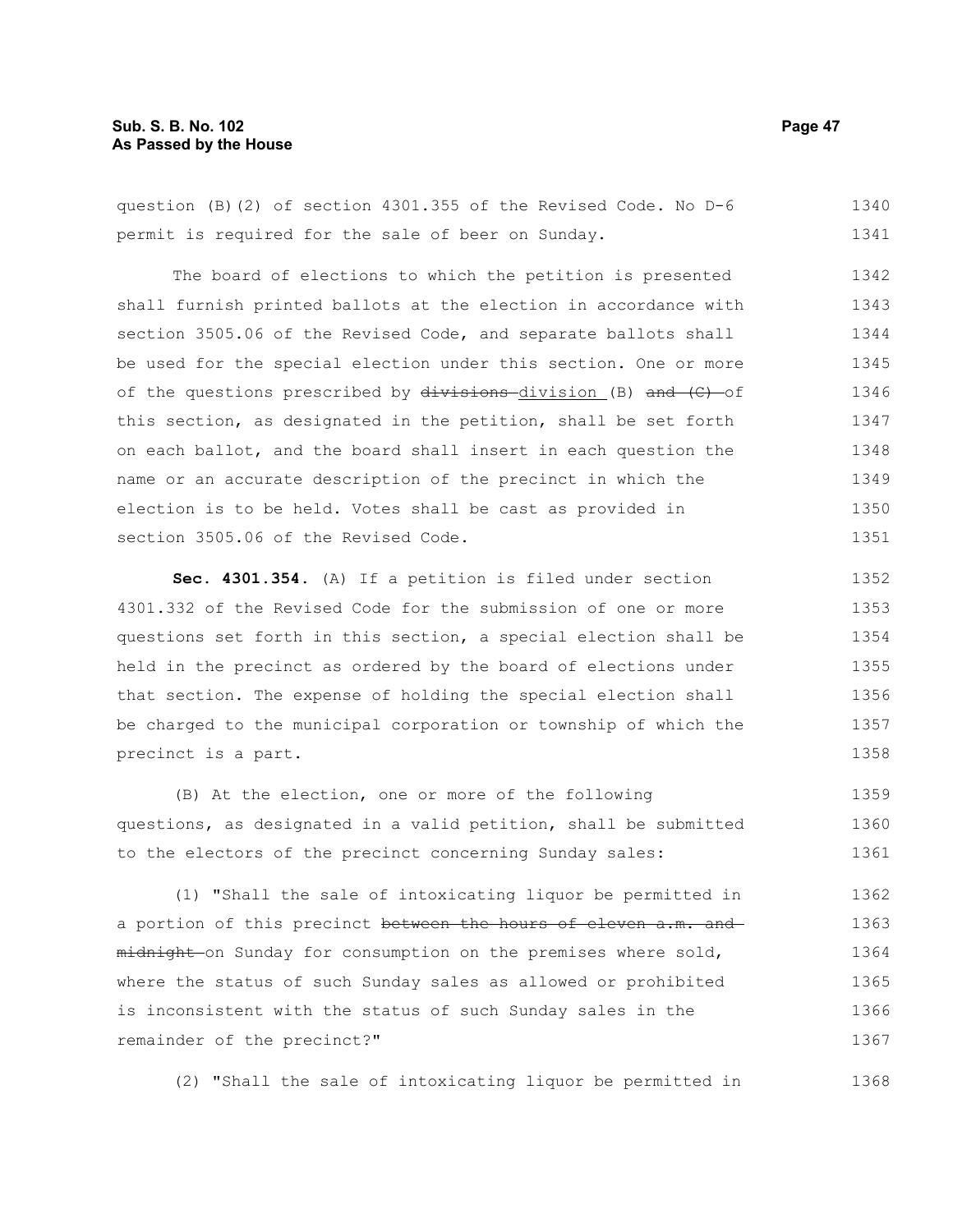### **Sub. S. B. No. 102 Page 48 As Passed by the House**

a portion of this precinct between the hours of eleven a.m. and midnight on Sunday for consumption on the premises where sold at licensed premises where the sale of food and other goods exceeds fifty per cent of the total gross receipts of the permit holder at the premises, where the status of such Sunday sales as allowed or prohibited is inconsistent with the status of such Sunday sales in the remainder of the precinct?" 1369 1370 1371 1372 1373 1374 1375

(3) "Shall the sale of wine and mixed beverages be permitted in a portion of this precinct between the hours of eleven a.m. and midnight on Sunday for consumption off the premises where sold, where the status of such Sunday sales as allowed or prohibited is inconsistent with the status of such Sunday sales in the remainder of the precinct?" 1376 1377 1378 1379 1380 1381

| (C) At the election, one or more of the following                | 1382 |
|------------------------------------------------------------------|------|
| questions, as designated in a valid petition, shall be submitted | 1383 |
| to the electors of the precinct concerning Sunday sales:         | 1384 |

| (1) "Shall the sale of intoxicating liquor be permitted in-     | 1385 |
|-----------------------------------------------------------------|------|
| a portion of this precinct between the hours of ten a.m. and    | 1386 |
| midnight on Sunday for consumption on the premises where sold,  | 1387 |
| where the status of such Sunday sales as allowed or prohibited- | 1388 |
| is inconsistent with the status of such Sunday sales in the-    | 1389 |
| remainder of the precinct?"                                     | 1390 |

(2) "Shall the sale of intoxicating liquor be permitted in a portion of this precinct between the hours of ten a.m. and midnight on Sunday for consumption on the premises where sold at licensed premises where the sale of food and other goods exceeds fifty per cent of the total gross receipts of the permit holderat the premises, where the status of such Sunday sales as allowed or prohibited is inconsistent with the status of such Sunday sales in the remainder of the precinct?" 1391 1392 1393 1394 1395 1396 1397 1398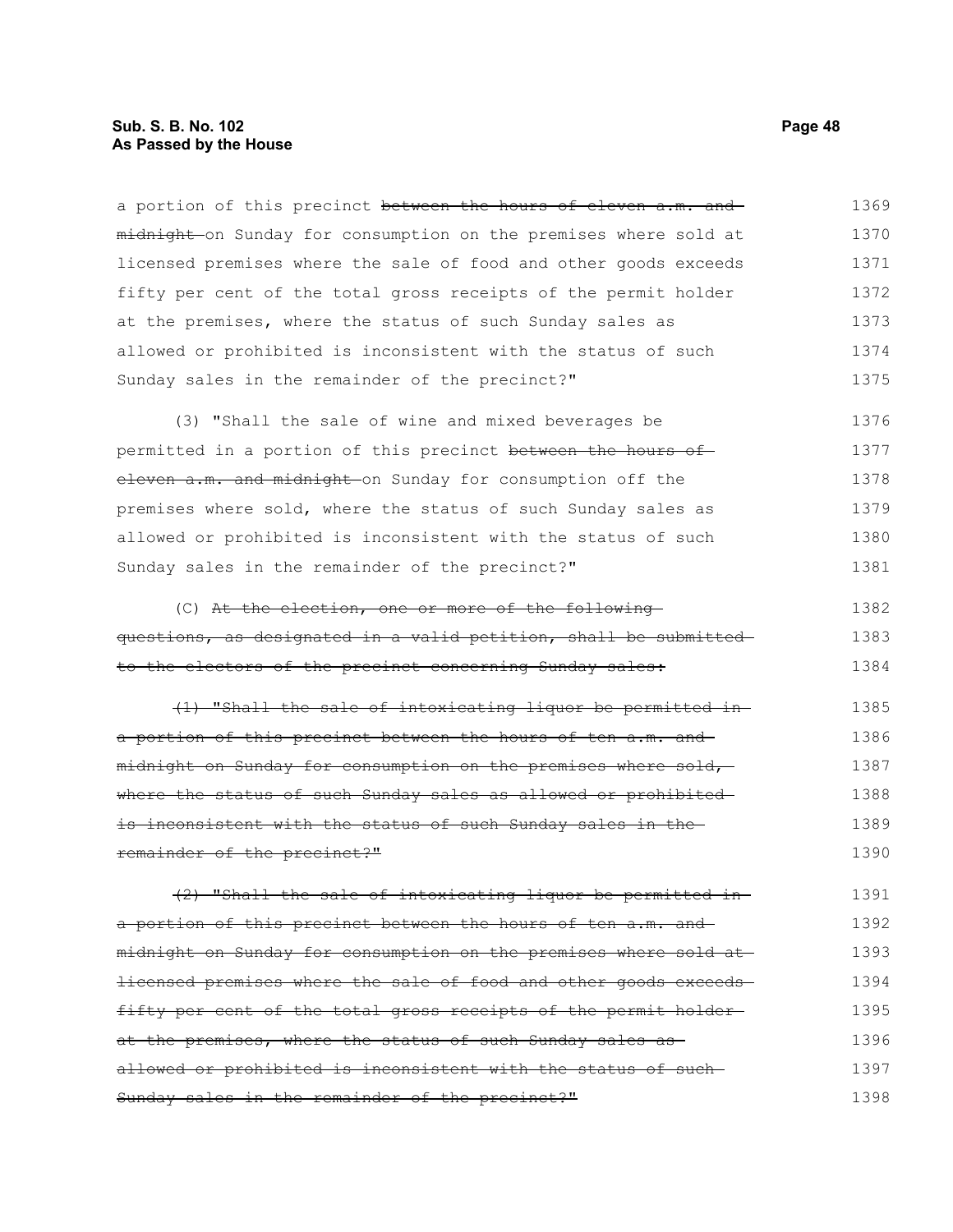#### **Sub. S. B. No. 102 Page 49 As Passed by the House**

(3) "Shall the sale of wine and mixed beverages be permitted in a portion of this precinct between the hours of ten a.m. and midnight on Sunday for consumption off the premises where sold, where the status of such Sunday sales as allowed orprohibited is inconsistent with the status of such Sunday sales in the remainder of the precinct?" 1399 1400 1401 1402 1403 1404

(D) The board of elections shall furnish printed ballots at the special election as provided under section 3505.06 of the Revised Code, except that a separate ballot shall be used for the special election. The one or more questions set forth in  $divisions-division (B) and (C) of this section shall be printed$ on each ballot, and the board shall insert in the questions appropriate words to complete each and a description of the portion of the precinct that would be affected by the results of the election. 1405 1406 1407 1408 1409 1410 1411 1412 1413

The description of the portion of the precinct shall include either the complete listing of street addresses in that portion or a condensed text that accurately describes the boundaries of the portion of the precinct by street name or by another name generally known by the residents of the portion of the precinct. If other than a full street listing is used, the full street listing also shall be posted in each polling place in a location that is easily accessible to all voters. Failure of the board of elections to completely and accurately list all street addresses in the affected area of the precinct does not affect the validity of the election at which the failure occurred and is not grounds for contesting an election under section 3515.08 of the Revised Code. Votes shall be cast as provided under section 3505.06 of the Revised Code. 1414 1415 1416 1417 1418 1419 1420 1421 1422 1423 1424 1425 1426 1427

**Sec. 4301.355.** (A) If a petition is filed under section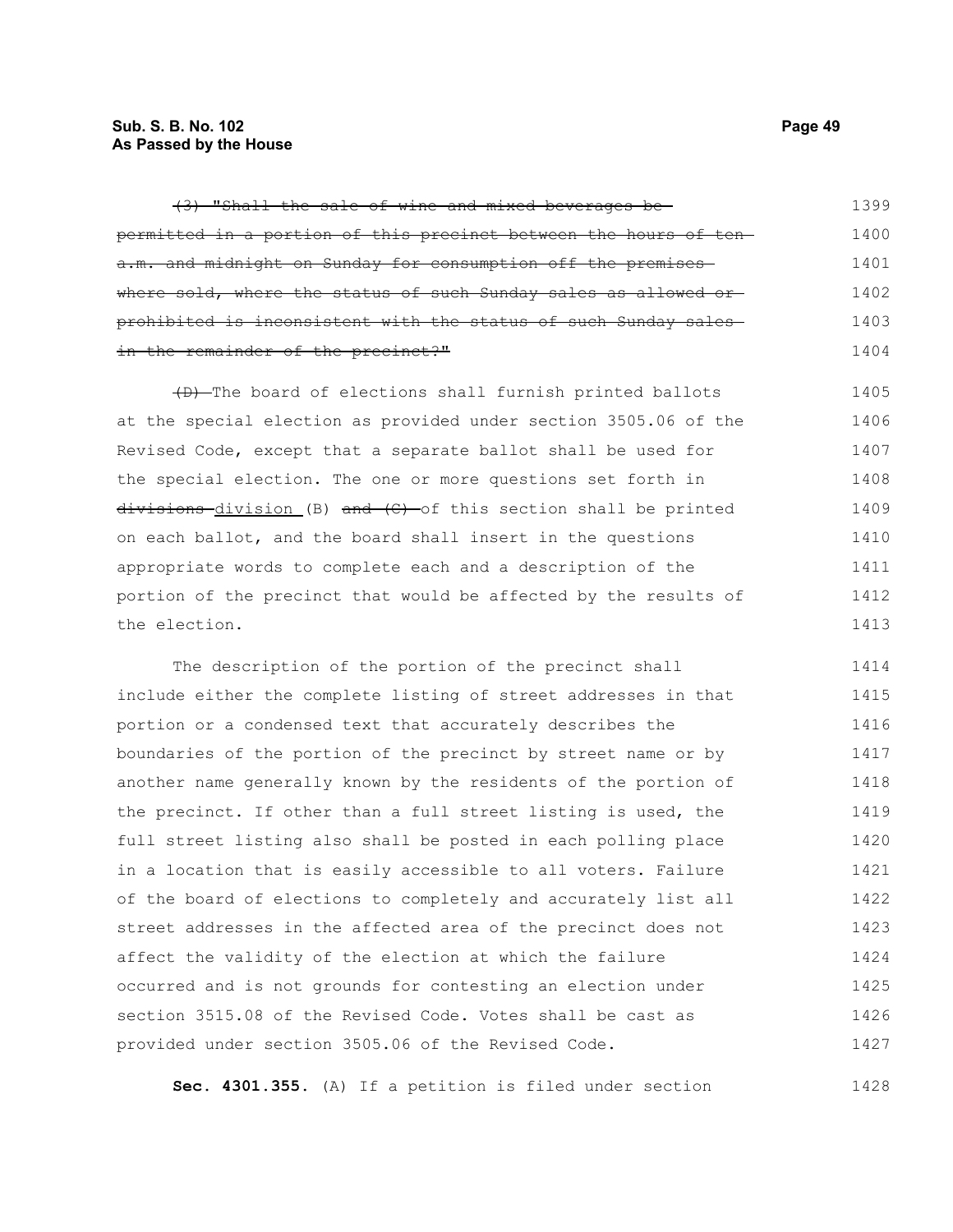#### **Sub. S. B. No. 102 Page 50 As Passed by the House**

4301.333 of the Revised Code for the submission of the question or questions set forth in this section, it shall be held in the precinct as ordered by the board of elections under that section. The expense of holding the election shall be charged to the municipal corporation or township of which the precinct is a part. 1429 1430 1431 1432 1433 1434

(B) At the election, one or more of the following questions, as designated in a valid petition, shall be submitted to the electors of the precinct: 1435 1436 1437

(1) "Shall the sale of  $($ insert beer, wine and mixed beverages, or spirituous liquor) be permitted by (insert name of applicant, liquor permit holder, or liquor agency store, including trade or fictitious name under which applicant for, or holder of, liquor permit or liquor agency store either intends to do, or does, business at the particular location), an \_\_\_\_\_\_\_\_\_\_\_ (insert "applicant for" or "holder of" or "operator of") a (insert class name of liquor permit or permits followed by the words "liquor permit(s)" or, if appropriate, the words "liquor agency store for the State of Ohio"), who is engaged in the business of (insert general nature of the business in which applicant or liquor permit holder is engaged or will be engaged in at the particular location, as described in the petition) at \_\_\_\_\_\_\_\_\_\_ (insert address of the particular location within the precinct as set forth in the petition) in this precinct?" 1438 1439 1440 1441 1442 1443 1444 1445 1446 1447 1448 1449 1450 1451 1452 1453

(2) "Shall the sale of  $($ insert beer, wine and mixed beverages, or spirituous liquor) be permitted for sale on Sunday between the hours of **Fig. 2018** (insert "ten a.m. and midnight" or "eleven a.m. and midnight") by  $(insert)$ name of applicant, liquor permit holder, or liquor agency store, 1454 1455 1456 1457 1458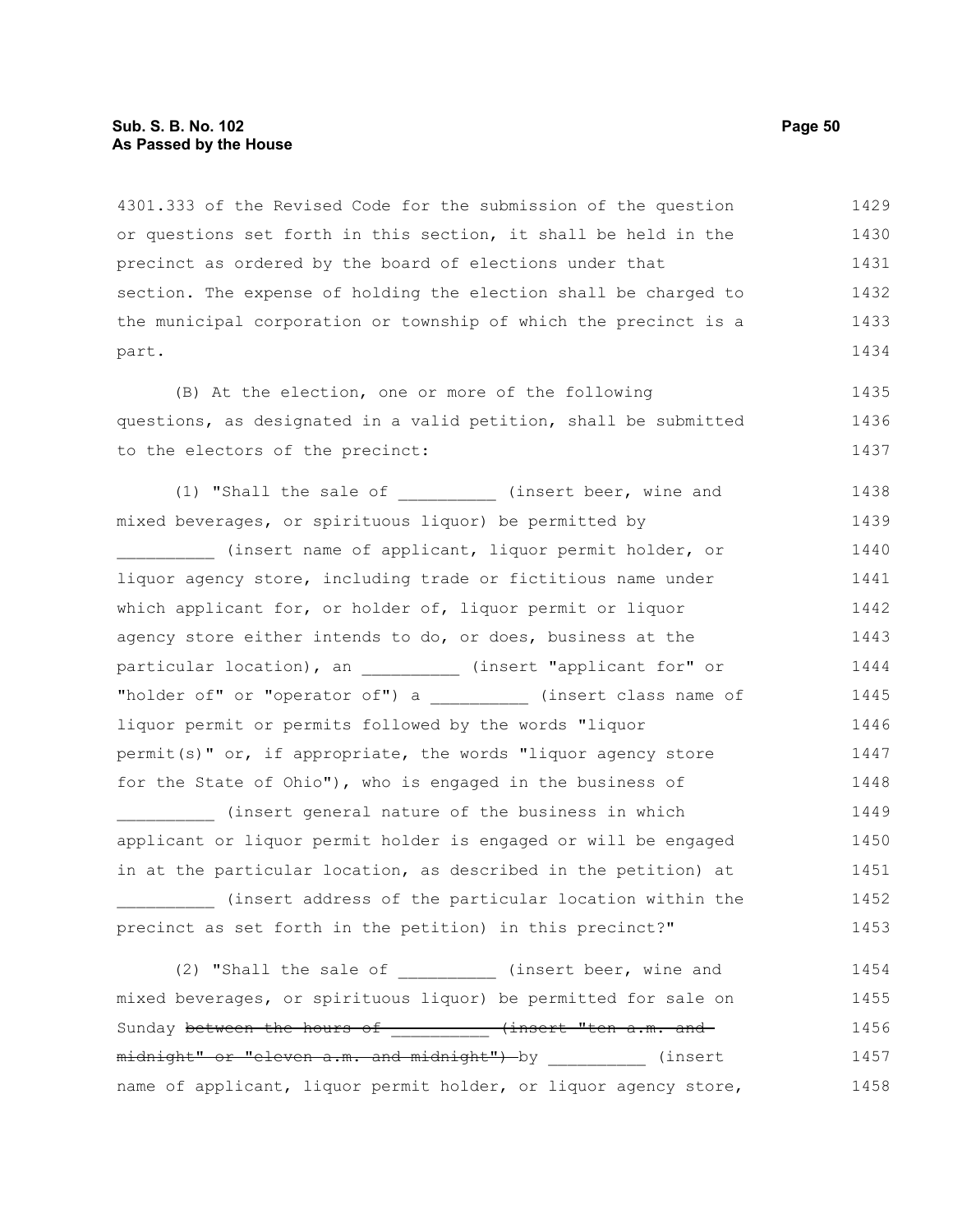including trade or fictitious name under which applicant for, or holder of, liquor permit or liquor agency store either intends to do, or does, business at the particular location), an (insert "applicant for a D-6 liquor permit," "holder of a D-6 liquor permit," "applicant for or holder of an A-1-A, A-2, A-2f, A-3a, C-1, C-2x, D-1, D-2x, D-3, D-3x, D-4, D-5, D-5b, D-5c, D-5e, D-5f, D-5g, D-5h, D-5i, D-5j, D-5k, D-5l, D-5m, D-5n, D-5o, or D-7 liquor permit," if only the approval of beer sales is sought, or "liquor agency store") who is engaged in the business of \_\_\_\_\_\_\_\_\_\_ (insert general nature of the business in which applicant or liquor permit holder is engaged or will be engaged in at the particular location, as described in the petition) at (insert address of the particular location within the precinct) in this precinct?" (C) The board of elections shall furnish printed ballots at the election as provided under section 3505.06 of the Revised 1459 1460 1461 1462 1463 1464 1465 1466 1467 1468 1469 1470 1471 1472 1473 1474 1475

Code, except that a separate ballot shall be used for the election under this section. The question set forth in this section shall be printed on each ballot, and the board shall insert in the question appropriate words to complete it. Votes shall be cast as provided under section 3505.06 of the Revised Code. 1476 1477 1478 1479 1480

**Sec. 4301.356.** If a petition is filed under section 4301.334 of the Revised Code for the submission of the question set forth in this section, an election shall be held in the municipal corporation or unincorporated area of a township as ordered by the board of elections under that section. 1481 1482 1483 1484 1485

Except as otherwise provided in this section, if the legislative authority of a municipal corporation in whose territory, or the board of township trustees of a township in 1486 1487 1488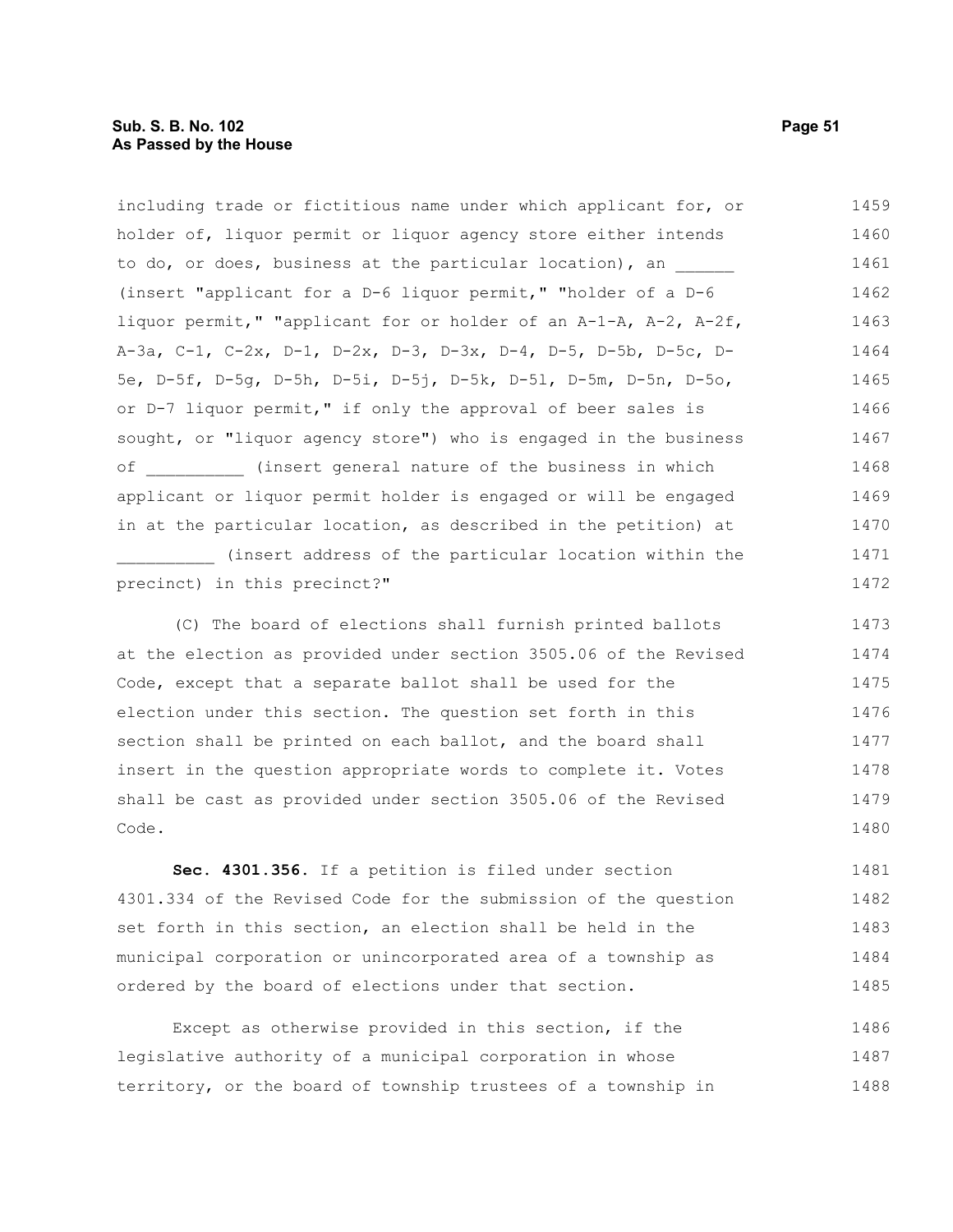## **Sub. S. B. No. 102 Page 52 As Passed by the House**

whose unincorporated area, a community facility is located submits, not later than four p.m. of the ninetieth day before the day of a general election or a special election held on a day on which a primary or general election may be held, to the board of elections of the county in which the community facility is located an ordinance or resolution requesting the submission of the question set forth in this section to the electors of the municipal corporation or unincorporated area of the township, the board of elections shall order that an election be held on that question in the municipal corporation or the unincorporated area of the township on the day of the next general election or the next special election held on a day on which a primary  $o$ rgeneral election may be held, whichever occurs first. The legislative authority or board of township trustees shall submit the name and address of any permit holder who would be affected by the results of the election to the board of elections at the same time it submits the ordinance or resolution. The board of elections, within five days after receiving the name and address, shall give notice by certified mail to each permit holder that it has received the ordinance or resolution. Failure of the legislative authority or board of township trustees to supply the name and address of each permit holder to the board of elections invalidates the effect of the ordinance or resolution. At the election, the following question shall be submitted 1489 1490 1491 1492 1493 1494 1495 1496 1497 1498 1499 1500 1501 1502 1503 1504 1505 1506 1507 1508 1509 1510 1511 1512 1513

to the electors of the municipal corporation or unincorporated area of a township: 1514 1515

"Shall the sale of beer and intoxicating liquor be permitted on all days of the week-other than Sunday and betweenthe hours of \_\_\_\_\_\_\_\_\_\_\_\_ (insert "ten a.m." or "eleven a.m.") and midnight on, including Sunday, at (insert name of 1516 1517 1518 1519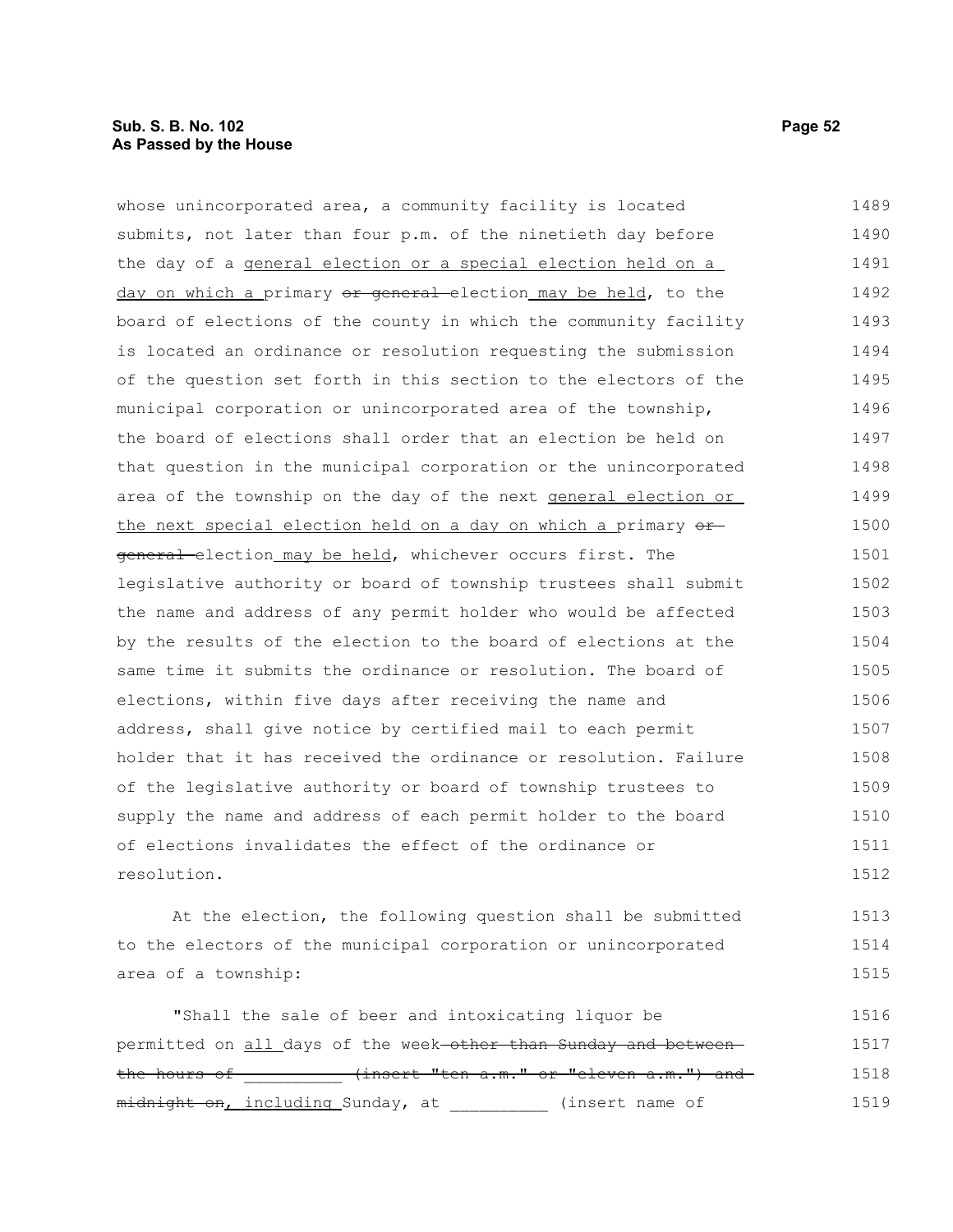### **Sub. S. B. No. 102 Page 53 As Passed by the House**

community facility), a community facility as defined by section 4301.01 of the Revised Code, and located at (insert the address of the community facility and, if the community facility is a community entertainment district, the boundaries of the district, as set forth in the petition)?" 1520 1521 1522 1523 1524

The board of elections shall furnish printed ballots at the election as provided under section 3505.06 of the Revised Code, except that a separate ballot shall be used for the election under this section. The question set forth in this section shall be printed on each ballot, and the board shall insert in the question appropriate words to complete it, subject to the approval of the secretary of state. Votes shall be cast as provided under section 3505.06 of the Revised Code. 1525 1526 1527 1528 1529 1530 1531 1532

**Sec. 4301.361.** (A) If a majority of the electors voting on questions set forth in section 4301.351 of the Revised Code in a precinct vote "yes" on question (B)(1)  $-$ or (C)(1), or, if both questions (B)(1) and (B)(2), or questions  $(C)$  (1) and  $(C)$  (2), are submitted, "yes" on both questions or "yes" on question (B)(1) or  $(C)$   $(1)$  but "no" on question (B)(2) -or  $(C)$   $(2)$ , sales of intoxicating liquor shall be allowed on Sunday in the manner and under the conditions specified in question (B)(1) -or  $(C)$  (1), under a D-6 permit, within the precinct concerned, during the hours specified in division  $(A)$  (N) of section 4303.182 of the Revised Code and during the period the election is in effect as defined in section 4301.37 of the Revised Code. 1533 1534 1535 1536 1537 1538 1539 1540 1541 1542 1543 1544

(B) If only question (B)(2)  $\theta$  + (C)(2) is submitted to the voters or if questions (B)(2) and (B)(3)  $\theta$   $\theta$  + (C)(2) and (C)(3) are submitted and a majority of the electors voting in a precinct vote "yes" on question (B)(2)  $\sigma$   $\rightarrow$   $(C)$   $(2)$  as set forth in section 4301.351 of the Revised Code, sales of intoxicating 1545 1546 1547 1548 1549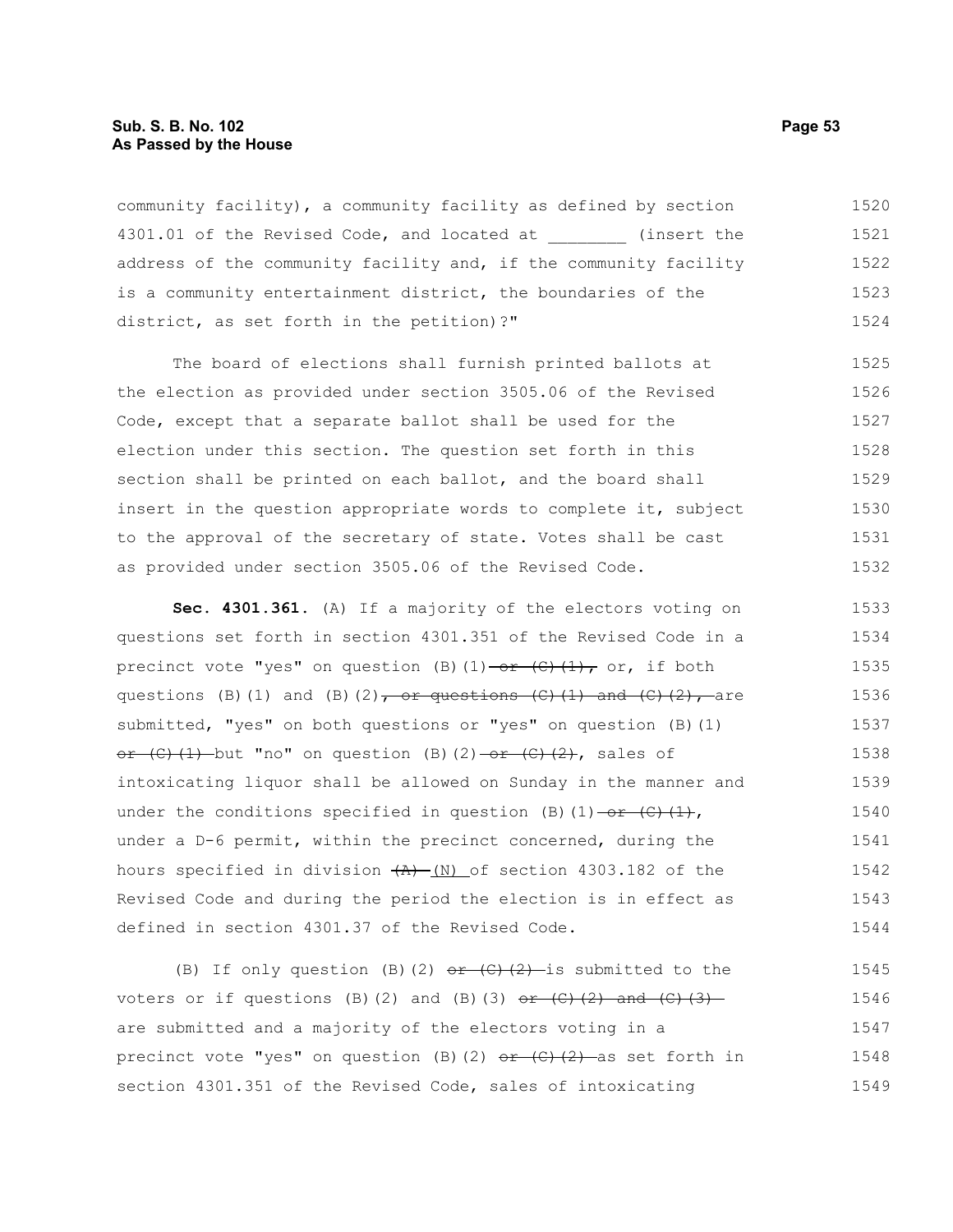liquor shall be allowed on Sunday in the manner and under the conditions specified in question (B)(2)  $-6$  (C)(2), under a D-6 permit, within the precinct concerned, during the hours specified in division  $(A)$  (N) of section 4303.182 of the Revised Code and during the period the election is in effect as defined in section 4301.37 of the Revised Code, even if question (B)(1)  $e^{i}$   $\left($   $\epsilon$  $\right)$   $\left($   $\pm$   $\right)$  was also submitted and a majority of the electors voting in the precinct voted "no." 1550 1551 1552 1553 1554 1555 1556 1557

(C) If question (B)(3)  $or$   $(C)$   $(3)$  is submitted and a majority of electors voting on question (B)(3)  $\theta$  (C)(3) as set forth in section 4301.351 of the Revised Code in a precinct vote "yes," sales of wine and mixed beverages shall be allowed on Sunday in the manner and under the conditions specified in question (B)(3)  $-$ or (C)(3), under a D-6 permit, within the precinct concerned, during the hours specified in division  $(A)$ -(N) of section 4303.182 of the Revised Code and during the period the election is in effect as defined in section 4301.37 of the Revised Code. 1558 1559 1560 1561 1562 1563 1564 1565 1566 1567

(D) If questions (B)(1), (B)(2), and (B)(3), or questions  $(C)$ (1), (C)(2), and (C)(3), as set forth in section 4301.351 of the Revised Code, are all submitted and a majority of the electors voting in such precinct vote "no" on all three questions, no sales of intoxicating liquor shall be made within the precinct concerned after two-thirty a.m. on Sunday as specified in the questions submitted, during the period the election is in effect as defined in section 4301.37 of the Revised Code. 1568 1569 1570 1571 1572 1573 1574 1575 1576

 $(E)$  If question  $(C)$  (1) as set forth in section 4301.351 ofthe Revised Code is submitted to the voters in a precinct in which question (B)(1) as set forth in that section previously 1577 1578 1579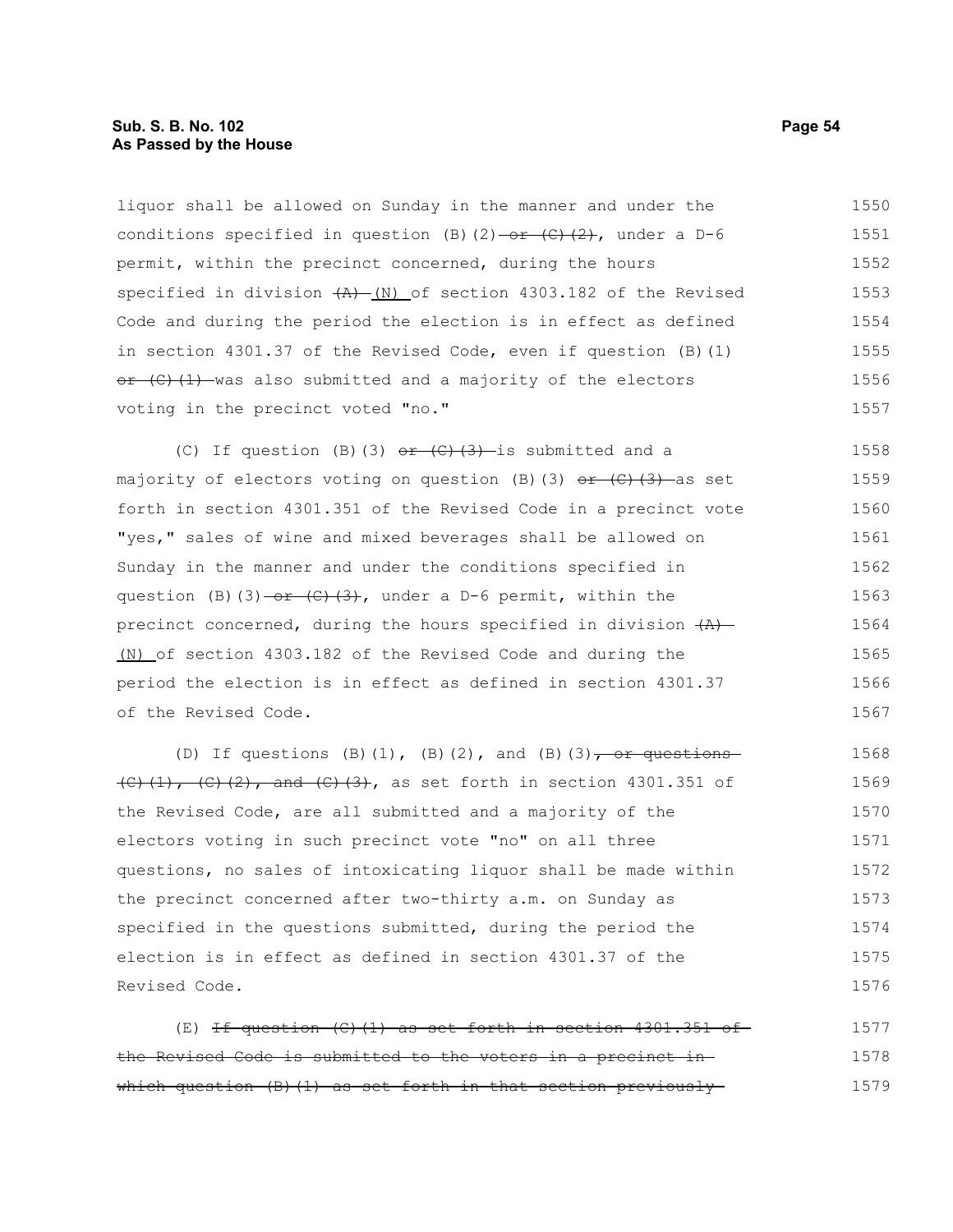| was submitted and approved, and the results of the election on-              | 1580 |
|------------------------------------------------------------------------------|------|
| question (B)(1) are still in effect in the precinct; or if-                  | 1581 |
| question (C)(2) as set forth in that section is submitted to the             | 1582 |
| voters in a precinct in which question (B) (2) as set forth in-              | 1583 |
| that section previously was submitted and approved, and the-                 | 1584 |
| results of the election on question (B) (2) are still in effect-             | 1585 |
| in the precinct; or if question (C) (3) as set forth in that                 | 1586 |
| section is submitted to the voters in a precinct in which-                   | 1587 |
| question (B)(3) as set forth in that section previously was                  | 1588 |
| submitted and approved, and the results of the election on-                  | 1589 |
| question (B)(3) are still in effect in the precinct; and if a                | 1590 |
| majority of the electors voting on question $(C)$ $(1)$ , $(C)$ $(2)$ , or-  | 1591 |
| (C)(3) vote "no," then sales shall continue to be allowed in the             | 1592 |
| precinct in the manner and under the conditions specified in the             | 1593 |
| previously approved question $(B)$ $(1)$ , $(B)$ $(2)$ , or $(B)$ $(3)$ , as | 1594 |
| applicable.                                                                  | 1595 |

 $(F)$ -If question (B)(4) as set forth in section 4301.351 of the Revised Code is submitted and a majority of the electors voting in the precinct vote "yes," sales of intoxicating liquor shall be allowed on Sunday at outdoor performing arts centers in the manner and under the conditions specified in question (B)(4) under a D-6 permit, within the precinct concerned, during the hours specified in division  $(F)$  (N) of section 4303.182 of the Revised Code and during the period the election is in effect as defined in section 4301.37 of the Revised Code. If question (B) (4) as set forth in section 4301.351 of the Revised Code is submitted and a majority of the electors voting in the precinct vote "no," no sales of intoxicating liquor shall be allowed at outdoor performing arts centers in the precinct concerned under a D-6 permit, after 2:30 a.m. on Sunday, during the period the election is in effect as defined in section 4301.37 of the 1596 1597 1598 1599 1600 1601 1602 1603 1604 1605 1606 1607 1608 1609 1610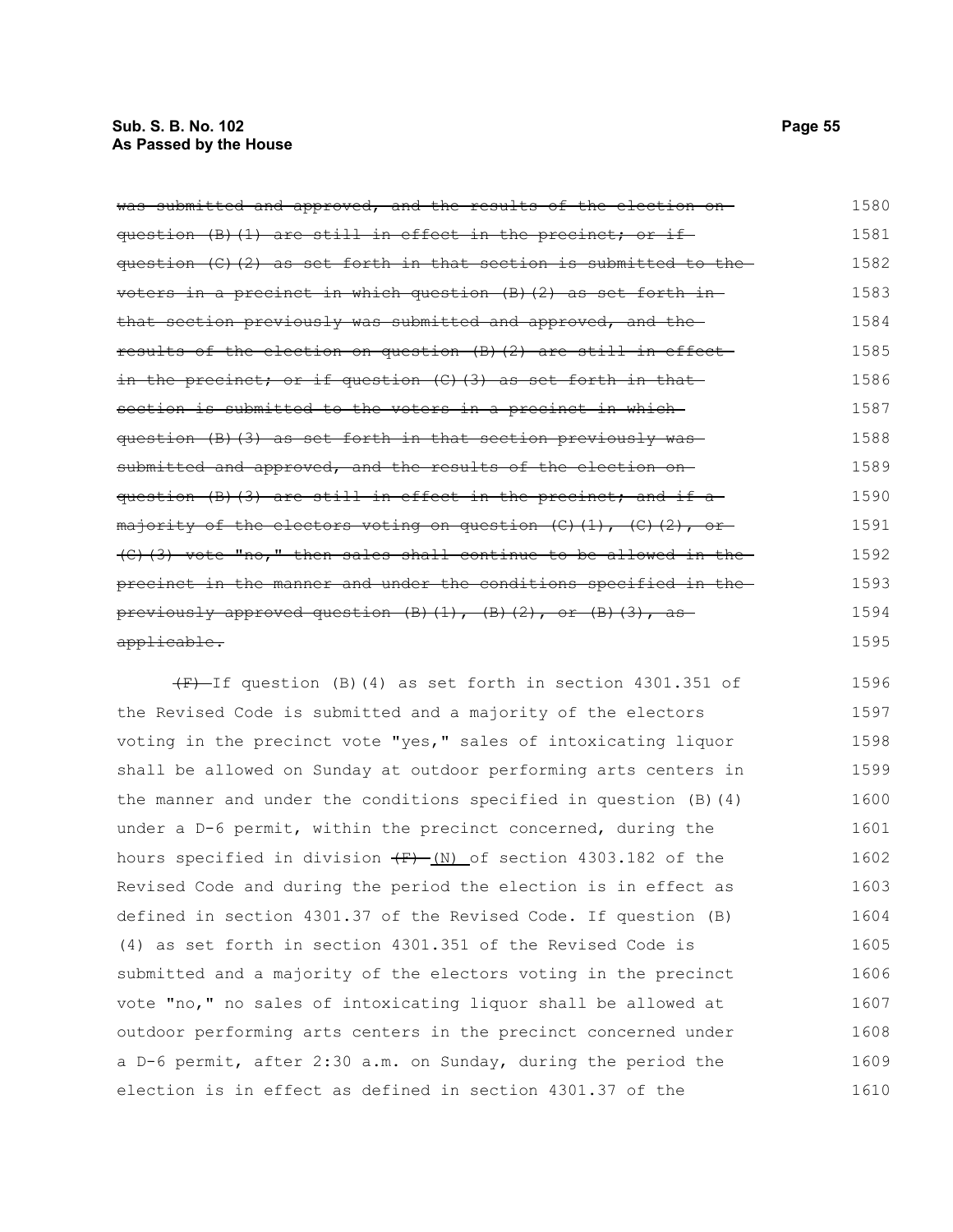Revised Code.

**Sec. 4301.364.** (A) If a majority of the electors in a precinct vote "yes" on question (B)(1)  $\theta$ r (C)(1) as set forth in section 4301.354 of the Revised Code, the sale of intoxicating liquor, of the same types as may be legally sold in the precinct on other days of the week, shall be permitted on Sunday in the portion of the precinct affected by the results of the election during the hours specified in division  $(A)$  (N) of section 4303.182 of the Revised Code and in the manner and under the conditions specified in the question, subject only to this chapter and Chapter 4303. of the Revised Code. 1612 1613 1614 1615 1616 1617 1618 1619 1620 1621

(B) If a majority of the electors in a precinct vote "yes" on question (B)(2)  $e^2 + (c^2)^2$  as set forth in section 4301.354 of the Revised Code, the sale of intoxicating liquor, of the same types as may be legally sold in the precinct on other days of the week, shall be permitted on Sunday in the portion of the precinct affected by the results of the election during the hours specified in division  $(A)$  (N) of section 4303.182 of the Revised Code and in the manner and under the conditions specified in the question, subject only to this chapter and Chapter 4303. of the Revised Code. 1622 1623 1624 1625 1626 1627 1628 1629 1630 1631

(C) If a majority of the electors in a precinct vote "yes" on question (B)(3)  $e^+$  (C)(3) as set forth in section 4301.354 of the Revised Code, the sale of wine and mixed beverages shall be permitted on Sunday in the portion of the precinct affected by the results of the election during the hours specified in division  $(A)$  (N) of section 4303.182 of the Revised Code and in the manner and under the conditions specified in the question, subject only to this chapter and Chapter 4303. of the Revised Code. 1632 1633 1634 1635 1636 1637 1638 1639 1640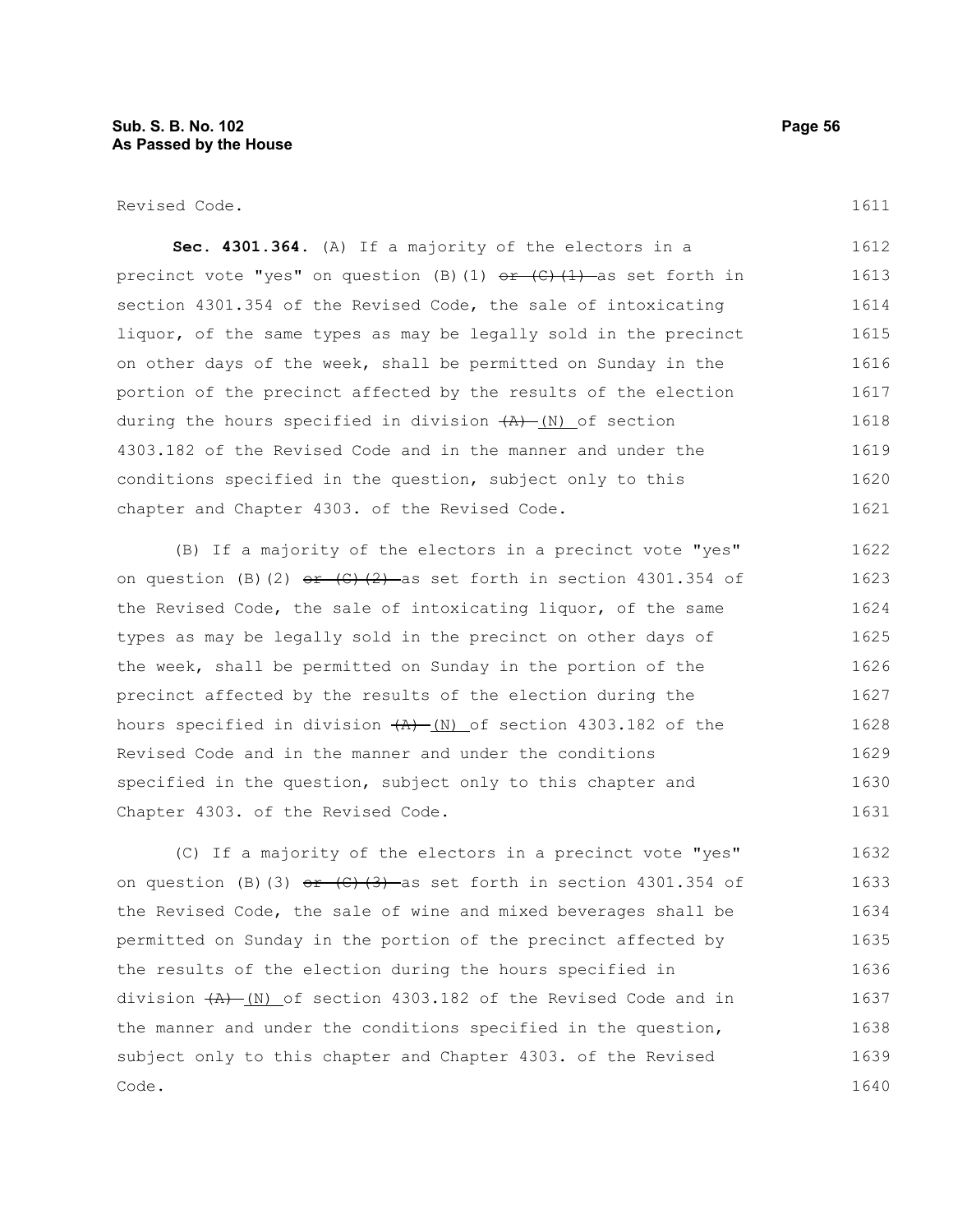# **Sub. S. B. No. 102 Page 57 As Passed by the House**

(D) If a majority of the electors in a precinct vote "no" on question (B)(1)  $\theta$  + (C)(1) as set forth in section 4301.354 of the Revised Code, no sale of intoxicating liquor shall be permitted on Sunday in the manner and under the conditions specified in the question in the portion of the precinct affected by the results of the election. 1641 1642 1643 1644 1645 1646

(E) If a majority of the electors in a precinct vote "no" on question (B)(2)  $\theta$  + (C)(2) as set forth in section 4301.354 of the Revised Code, no sale of intoxicating liquor shall be permitted on Sunday in the manner and under the conditions specified in the question in the portion of the precinct affected by the results of the election. 1647 1648 1649 1650 1651 1652

(F) If a majority of the electors in a precinct vote "no" on question (B)(3)  $e^2 + (c^2 + 3)$  as set forth in section 4301.354 of the Revised Code, no sale of wine or mixed beverages shall be permitted on Sunday in the manner and under the conditions specified in the question in the portion of the precinct affected by the results of the election. 1653 1654 1655 1656 1657 1658

(G) If question (C)(1) as set forth in section 4301.354 of the Revised Code is submitted to the voters in a precinct in which question (B)(1) as set forth in that section previously was submitted and approved, and the results of the election onquestion (B)(1) are still in effect in the precinct; or ifquestion (C)(2) as set forth in that section is submitted to the voters in a precinct in which question (B)(2) as set forth in that section previously was submitted and approved, and the results of the election on question (B)(2) are still in effect in the precinct; or if question (C)(3) as set forth in that section is submitted to the voters in a precinct in which question (B)(3) as set forth in that section previously was 1659 1660 1661 1662 1663 1664 1665 1666 1667 1668 1669 1670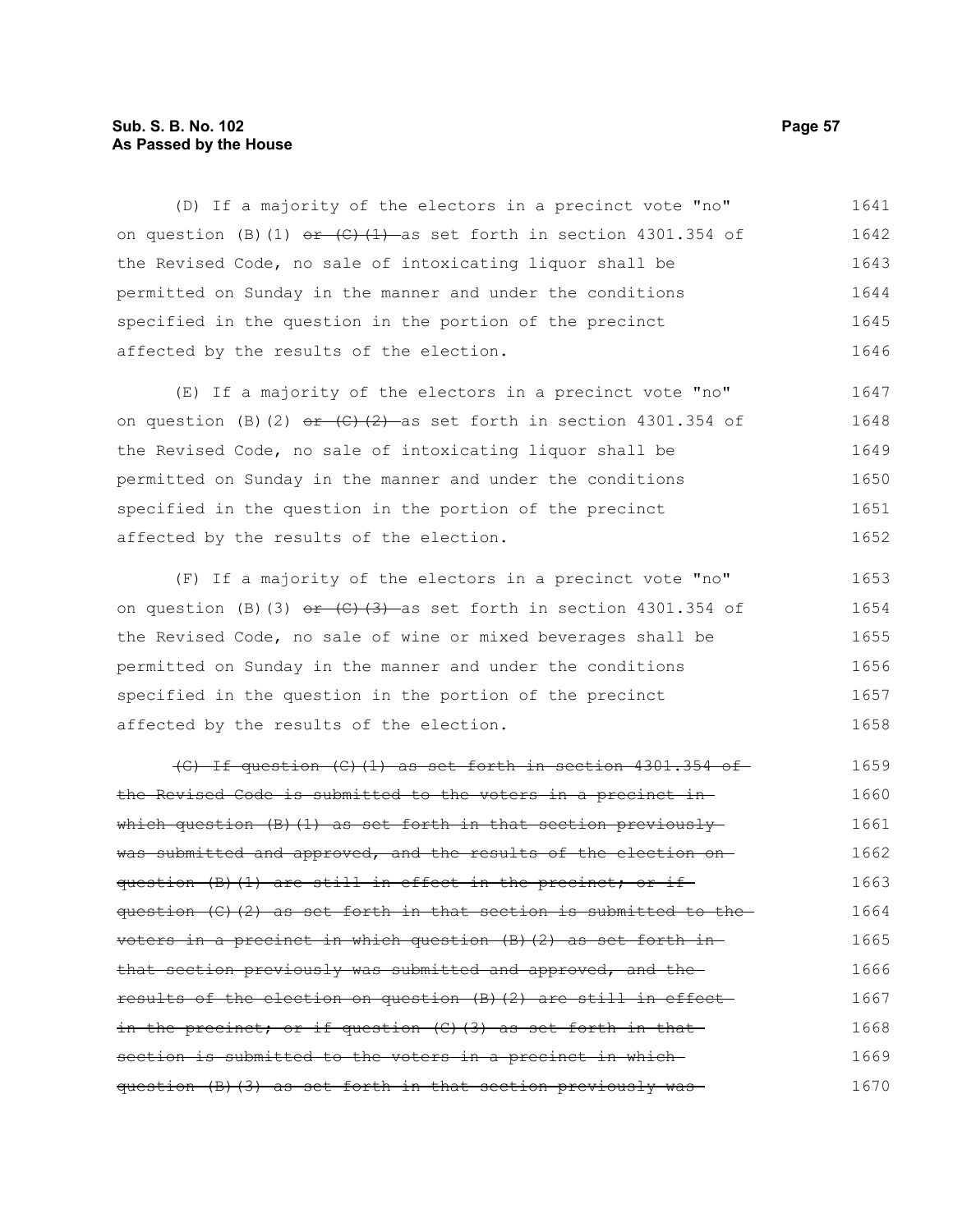submitted and approved, and the results of the election onquestion (B)(3) are still in effect in the precinct; and if a majority of the electors voting on question  $(C)$   $(1)$ ,  $(C)$   $(2)$ , or (C)(3) vote "no," then sales shall continue to be allowed in the precinct in the manner and under the conditions specified in the previously approved question (B)(1), (B)(2), or (B)(3), asapplicable. 1671 1672 1673 1674 1675 1676 1677

**Sec. 4301.365.** (A) If a majority of the electors in a precinct vote "yes" on questions (B)(1) and (2) as set forth in section 4301.355 of the Revised Code, the sale of beer, wine and mixed beverages, or spirituous liquor, whichever was the subject of the election, shall be allowed at the particular location and for the use specified in the questions under each permit applied for by the petitioner or at the address listed for the liquor agency store, and, in relation to question  $(B)$  (2), during the hours on Sunday specified in division (A) of section 4303.182 of the Revised Code, subject only to this chapter and Chapter 4303. of the Revised Code. Failure to continue to use the particular location for any proposed or stated use set forth in the petition is grounds for the denial of a renewal of the liquor permit under division (A) of section 4303.271 of the Revised Code or is grounds for the nonrenewal or cancellation of the liquor agency store contract by the division of liquor control, except in the case where the liquor permit holder or liquor agency store decides to cease the sale of beer, wine and mixed beverages, or spirituous liquor, whichever was the subject of the election, on Sundays. 1678 1679 1680 1681 1682 1683 1684 1685 1686 1687 1688 1689 1690 1691 1692 1693 1694 1695 1696 1697

(B) Except as otherwise provided in division (H) of this section, if If a majority of the electors in a precinct vote "yes" on question (B)(1) and "no" on question (B)(2) as set forth in section 4301.355 of the Revised Code, the sale of beer, 1698 1699 1700 1701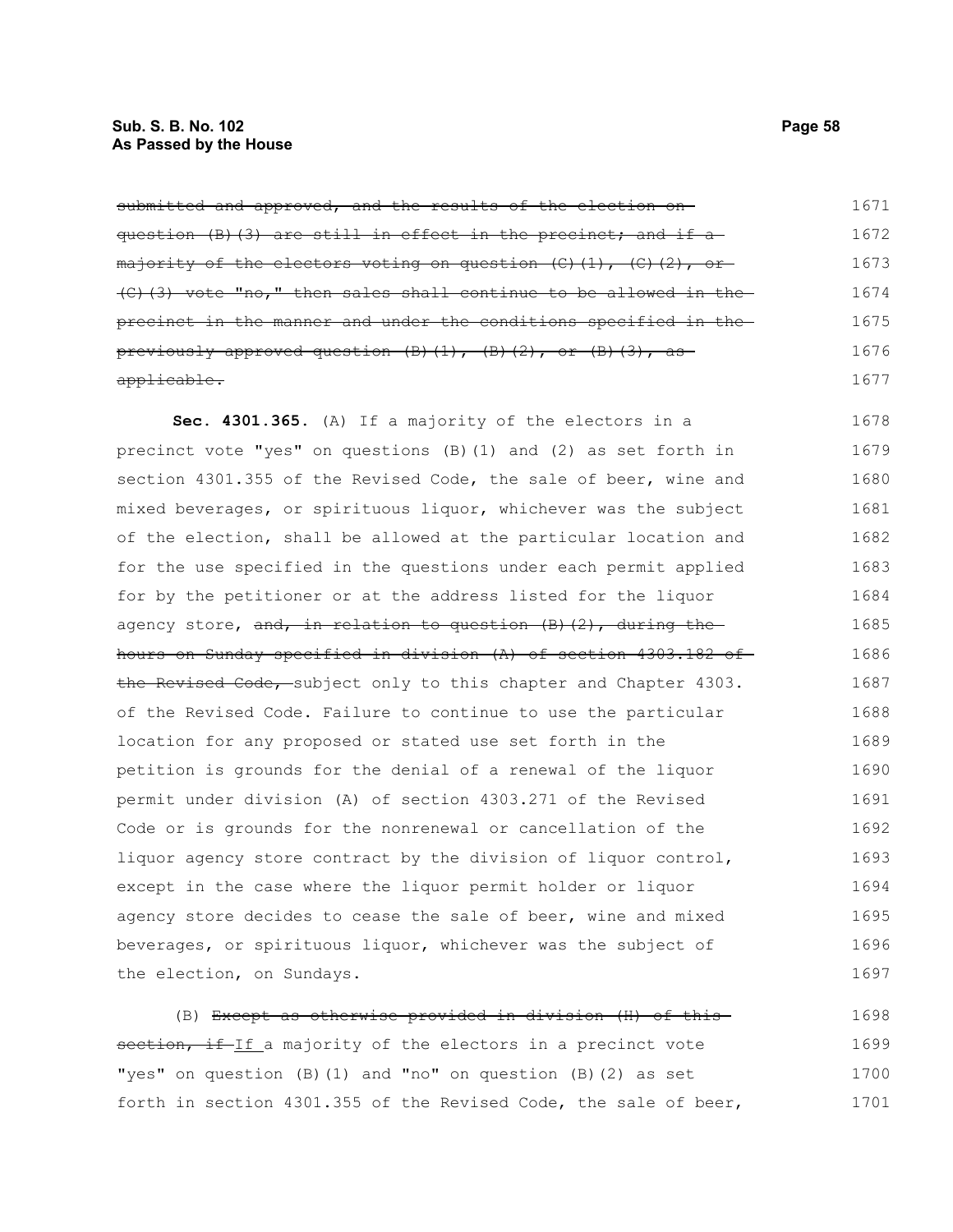### **Sub. S. B. No. 102 Page 59 As Passed by the House**

wine and mixed beverages, or spirituous liquor, whichever was the subject of the election, shall be allowed at the particular location for the use specified in question (B)(1) of section 4301.355 of the Revised Code and under each permit applied for by the petitioner, except for a D-6 permit, subject only to this chapter and Chapter 4303. of the Revised Code. 1702 1703 1704 1705 1706 1707

(C) If a majority of the electors in a precinct vote "no" on question (B)(1) as set forth in section 4301.355 of the Revised Code, no sales of beer, wine and mixed beverages, or spirituous liquor, whichever was the subject of the election, shall be allowed at the particular location for the use specified in the petition during the period the election is in effect as defined in section 4301.37 of the Revised Code. 1708 1709 1710 1711 1712 1713 1714

(D) If a majority of the electors in a precinct vote only on question (B)(2) as set forth in section 4301.355 of the Revised Code and that vote results in a majority "yes" vote, sales of beer, wine and mixed beverages, or spirituous liquor, whichever was the subject of the election, shall be allowed at the particular location for the use specified in the petition on Sunday during the hours specified in division  $(A)$  (N) of section 4303.182 of the Revised Code and during the period the election is in effect as defined in section 4301.37 of the Revised Code. 1715 1716 1717 1718 1719 1720 1721 1722 1723

(E) Except as otherwise provided in division (H) of this section, if If a majority of the electors in a precinct vote only on question (B)(2) as set forth in section 4301.355 of the Revised Code and that vote results in a majority "no" vote, no sales of beer, wine and mixed beverages, or spirituous liquor, whichever was the subject of the election, shall be allowed at the particular location for the use and during the hoursspecified in the petition-on Sunday during the period the 1724 1725 1726 1727 1728 1729 1730 1731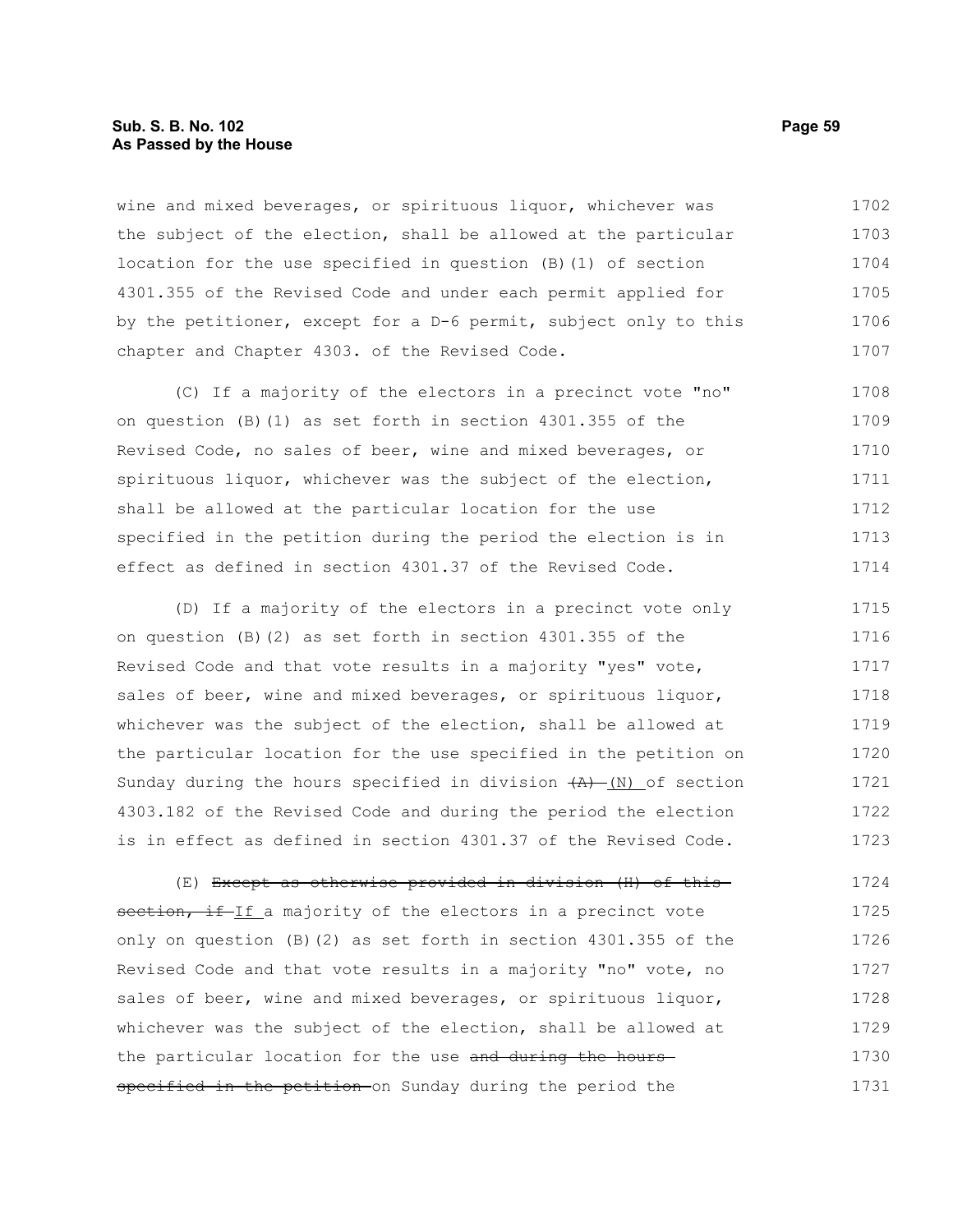election is in effect as defined in section 4301.37 of the Revised Code. 1732 1733

(F) In case of elections in the same precinct for the question or questions set forth in section 4301.355 of the Revised Code and for a question or questions set forth in section 4301.35, 4301.351, 4301.353, 4301.354, 4303.29, or 4305.14 of the Revised Code, the results of the election held on the question or questions set forth in section 4301.355 of the Revised Code shall apply to the particular location notwithstanding the results of the election held on the question or questions set forth in section 4301.35, 4301.351, 4301.353, 4301.354, 4303.29, or 4305.14 of the Revised Code. 1734 1735 1736 1737 1738 1739 1740 1741 1742 1743

(G) Sections 4301.32 to 4301.41 of the Revised Code do not prohibit the transfer of ownership of a permit that was issued to a particular location as the result of an election held on sales of beer, wine and mixed beverages, spirituous liquor, or intoxicating liquor at that particular location as long as the general nature of the business at that particular location described in the petition for that election remains the same after the transfer. 1744 1745 1746 1747 1748 1749 1750 1751

(H) If question (B)(2) as set forth in section 4301.355 of the Revised Code is submitted to the electors of a precinct proposing to authorize the sale of beer, wine and mixed beverages, or spirituous liquor between the hours of ten a.m. and midnight at a particular location at which the sale of beer, wine and mixed beverages, spirituous liquor, or intoxicating liquor is already allowed between the hours of eleven a.m. and midnight or one p.m. and midnight and the question submitted is defeated, the sale of beer, wine and mixed beverages, spirituous liquor, or intoxicating liquor between the hours of eleven a.m. 1752 1753 1754 1755 1756 1757 1758 1759 1760 1761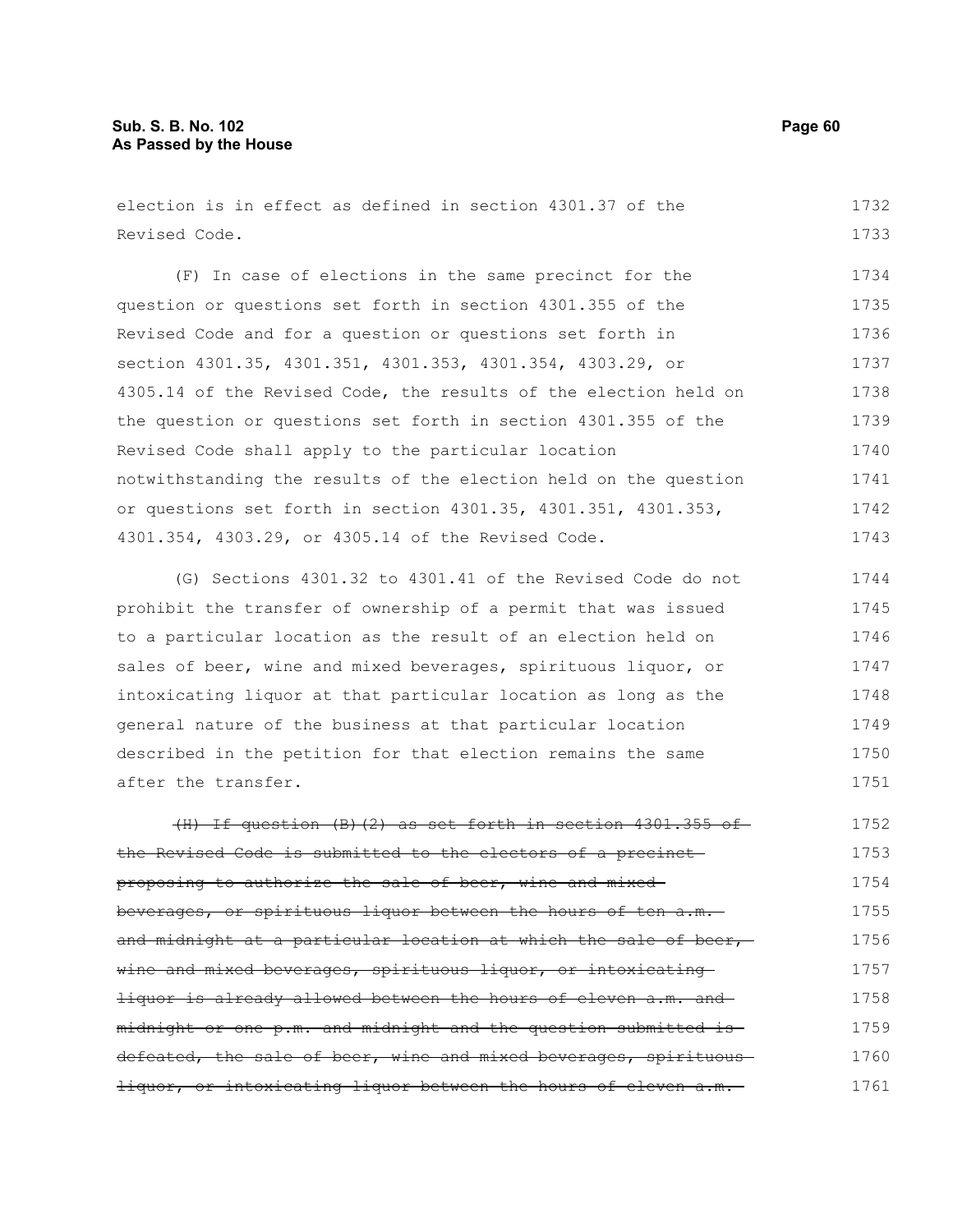continue at that particular location.

**Sec. 4301.366.** If a majority of the electors voting on the question specified in section 4301.356 of the Revised Code vote "yes," the sale of beer and intoxicating liquor shall be allowed at the community facility on all days of the week-other than, including Sunday and during the hours on Sunday specified in division (A) of section 4303.182 of the Revised Code, for the use specified in the question, subject only to this chapter and Chapter 4303. of the Revised Code. Failure to continue to use the location as a community facility constitutes good cause for rejection of the renewal of the liquor permit under division (A) of section 4303.271 of the Revised Code. 1764 1765 1766 1767 1768 1769 1770 1771 1772 1773 1774

If a majority of the electors voting on the question specified in section 4301.356 of the Revised Code vote "no," no sales of beer or intoxicating liquor shall be made at or within the community facility during the period the election is in effect as defined in section 4301.37 of the Revised Code. 1775 1776 1777 1778 1779

**Sec. 4301.403.** (A) As used in this section, "exhibition premises" means a premises at the site where an exhibition sanctioned by the U.S. Christopher Columbus quincentenary jubilee commission is being or has been held, if the exhibition is or was sponsored by an organization that also is sponsoring or has sponsored an exhibition sanctioned by the international association of horticulture producers. 1780 1781 1782 1783 1784 1785 1786

(B) Sections 4301.32 to 4301.391 and 4305.14 of the Revised Code and the provisions for local option elections and the election on the question of the repeal of Section 9 of Article XV, Ohio Constitution, in section 4303.29 of the Revised Code do not affect or prohibit the sale of beer or intoxicating 1787 1788 1789 1790 1791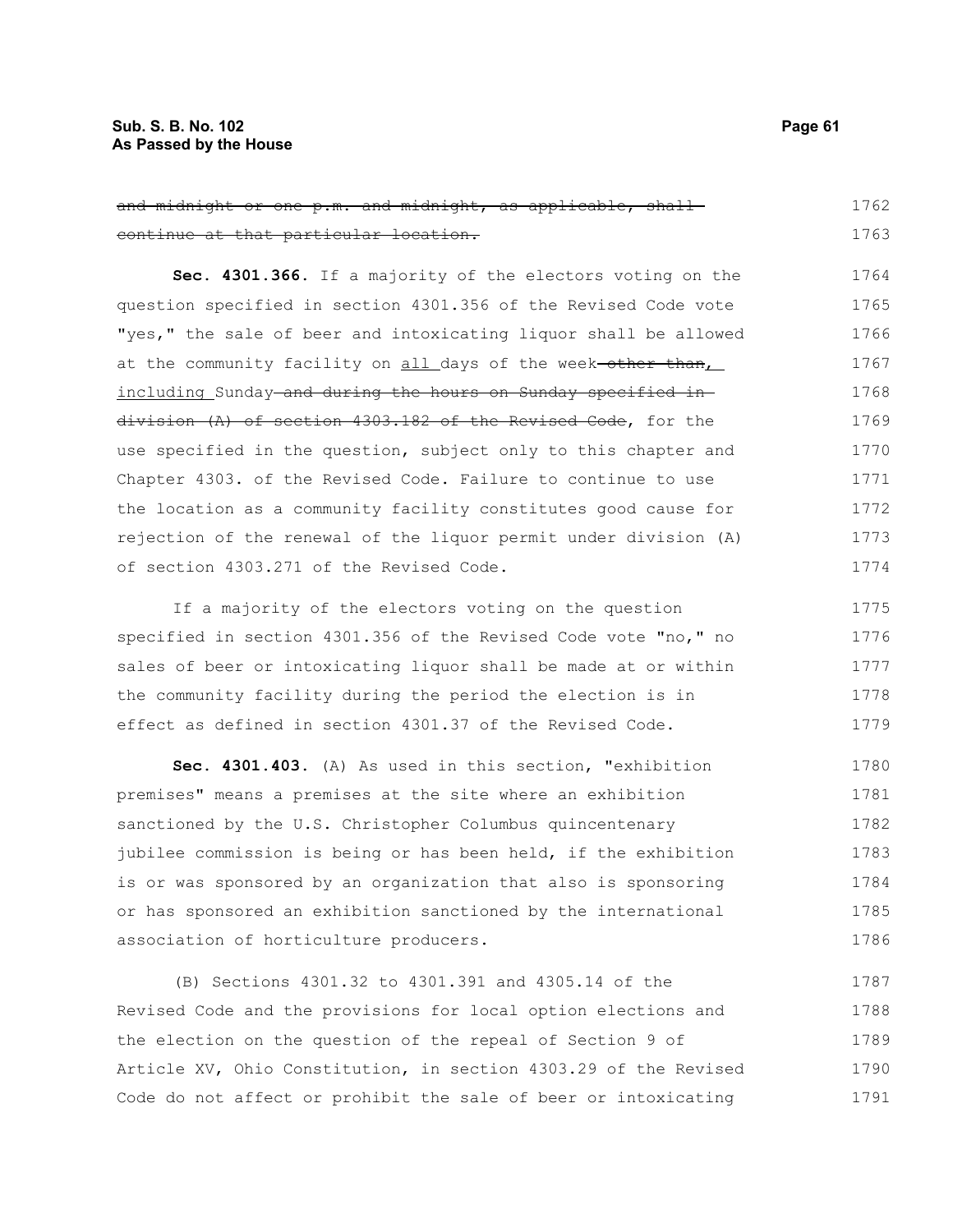liquor at an exhibition premises if the permit holder for the premises operates pursuant to the authority of a D liquor permit issued pursuant to Chapter 4303. of the Revised Code. 1792 1793 1794

Permit D-6 shall be issued to the holder of any D permit that authorizes the sale of intoxicating liquor and that is issued for an exhibition premises to allow the sale of intoxicating liquor under the permit at the premises betweenduring the hours of one p.m. and midnight on Sunday specified in division (N) of section 4303.182 of the Revised Code, whether or not such sale has been authorized in an election held under section 4301.351 of the Revised Code. Notwithstanding section 4301.351 of the-revised code Revised Code, the holder of a D permit issued for an exhibition premises may sell beer on Sunday whether or not the sale of intoxicating liquor has been authorized in an election held under that section. 1795 1796 1797 1798 1799 1800 1801 1802 1803 1804 1805 1806

(C) Nothing in section 4303.29 of the Revised Code shall be construed to restrict the issuance of a D permit for an exhibition premises. An application for a D permit for an exhibition premises is exempt from the population quota restrictions contained in section 4303.29 of the Revised Code and from the population quota restrictions contained in any rule of the liquor control commission. The location of a D permit issued for an exhibition premises shall not be transferred. An applicant applying for a  $D-1$ ,  $D-2$ ,  $D-3$ ,  $D-4$ , or  $D-5$  permit for an exhibition premises is not subject to section 4303.31 of the Revised Code. 1807 1808 1809 1810 1811 1812 1813 1814 1815 1816 1817

**Sec. 4301.404.** (A) As used in this section, "center for the preservation of wild animals" means a conservation center located on not less than five thousand acres of land that provides scientific, educational, and recreational resources to 1818 1819 1820 1821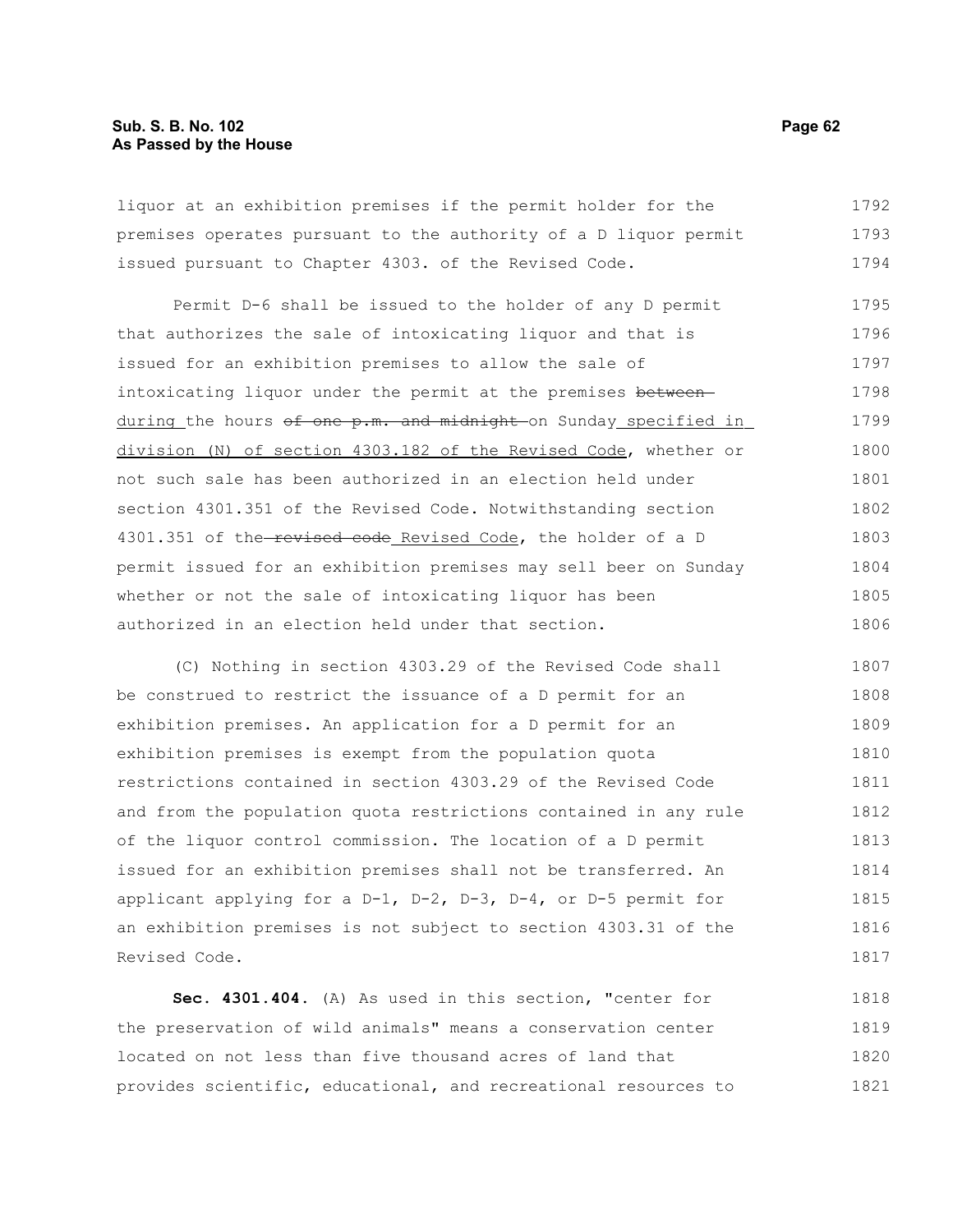advance the conservation of animal populations and habitats. (B) Sections 4301.32 to 4301.391 and 4305.14 of the Revised Code and the provisions for local option elections and the election on the repeal of Ohio Constitution, Article XV, Section 9 in section 4303.29 of the Revised Code do not affect or prohibit the sale of beer or intoxicating liquor at a center for the preservation of wild animals if any permit holder for the premises operates pursuant to the authority of a D liquor permit issued pursuant to Chapter 4303. of the Revised Code. (C) Permit D-6 shall be issued to the holder of any D permit that authorizes the sale of intoxicating liquor and that 1823 1824 1825 1826 1827 1828 1829 1830 1831 1832

is issued for a center for the preservation of wild animals to allow the sale of intoxicating liquor under the permit at the premises between during the hours of one p.m. and midnight on Sunday specified in division (N) of section 4303.182 of the Revised Code, whether or not such sale has been authorized in an election held under section 4301.351 of the Revised Code. Notwithstanding section 4301.351 of the Revised Code, the holder of a D permit issued for a center for the preservation of wild animals may sell beer on Sunday whether or not the sale of intoxicating liquor has been authorized in an election held under that section. 1833 1834 1835 1836 1837 1838 1839 1840 1841 1842 1843

**Sec. 4301.58.** (A) As used in this section: 1844

| (1) "Charitable organization" is an organization described         | 1845 |
|--------------------------------------------------------------------|------|
| under section $501(c)$ (3) of the Internal Revenue Code and exempt | 1846 |
| from federal income taxation under section 501(a) of the           | 1847 |
| Internal Revenue Code.                                             | 1848 |
|                                                                    |      |

(2) "Fundraiser" means a raffle, silent auction, or event where a door prize is awarded. 1849 1850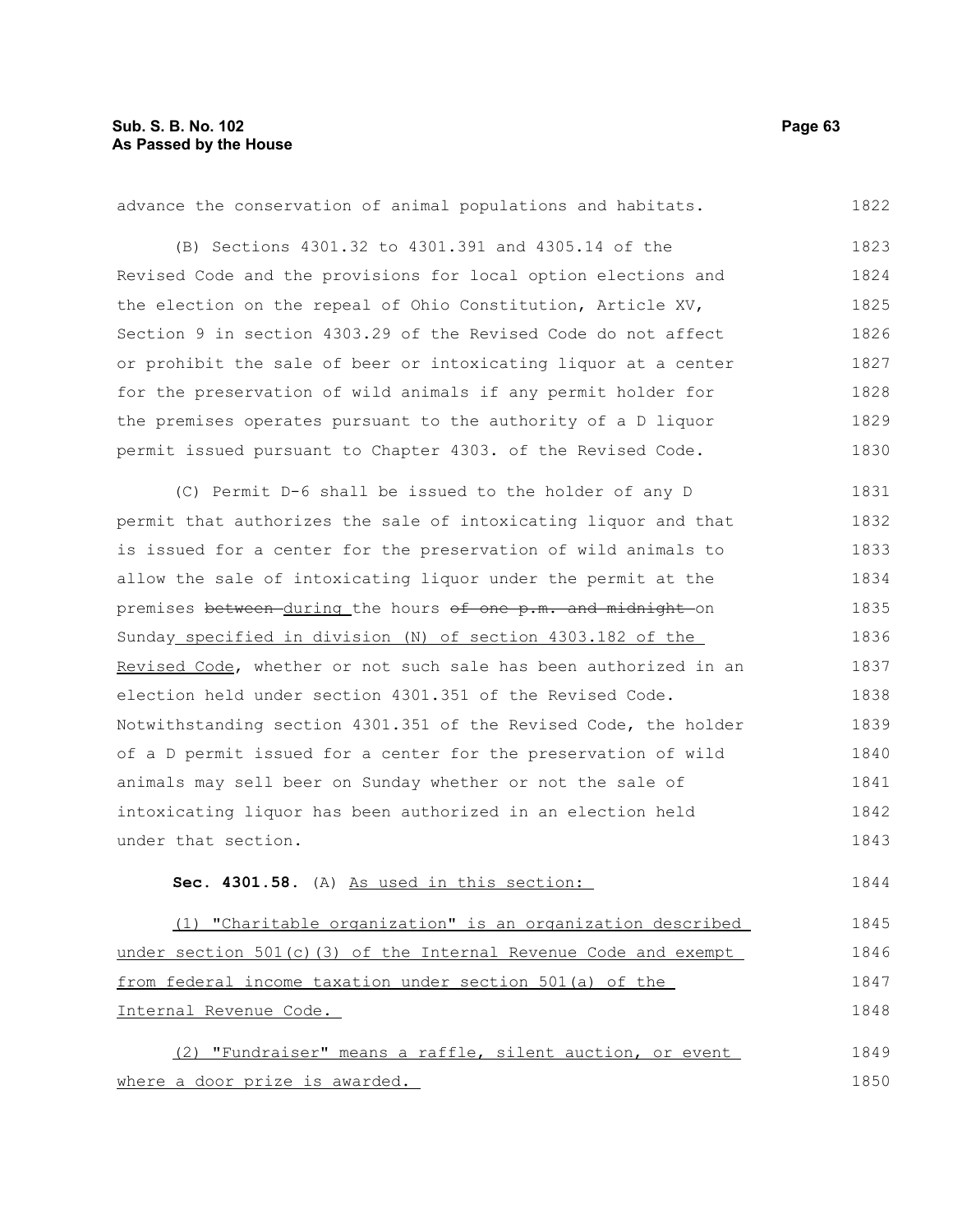organization defined under section 527 of the Internal Revenue Code. (4) "Raffle" means a raffle conducted in accordance with Chapter 2915. of the Revised Code. (5) "Silent auction" means a method of submitting bids in writing by one or more persons and, after a review of all the bids received, personal property is awarded to the highest and most responsive bidder. (B) No person, personally or by the person's clerk, agent, or employee, who is not the holder of an A permit issued by the division of liquor control, in force at the time, and authorizing the manufacture of beer or intoxicating liquor, or who is not an agent or employee of the division authorized to manufacture such beer or intoxicating liquor, shall manufacture any beer or intoxicating liquor for sale, or shall manufacture spirituous liquor. 1852 1853 1854 1855 1856 1857 1858 1859 1860 1861 1862 1863 1864 1865 1866 1867

(3) "Political organization" means a political

 $(B)$  (C) No person, personally or by the person's clerk, agent, or employee, who is not the holder of an A, B, C, D, E, F, G, I, or S permit issued by the division, in force at the time, and authorizing the sale of beer, intoxicating liquor, or alcohol, or who is not an agent or employee of the division or the tax commissioner authorized to sell such beer, intoxicating liquor, or alcohol, shall sell, keep, or possess beer, intoxicating liquor, or alcohol for sale to any persons other than those authorized by Chapters 4301. and 4303. of the Revised Code to purchase any beer or intoxicating liquor, or sell any alcohol at retail. This division does not apply to or affect the sale or possession for sale of any low-alcohol beverage. 1868 1869 1870 1871 1872 1873 1874 1875 1876 1877 1878 1879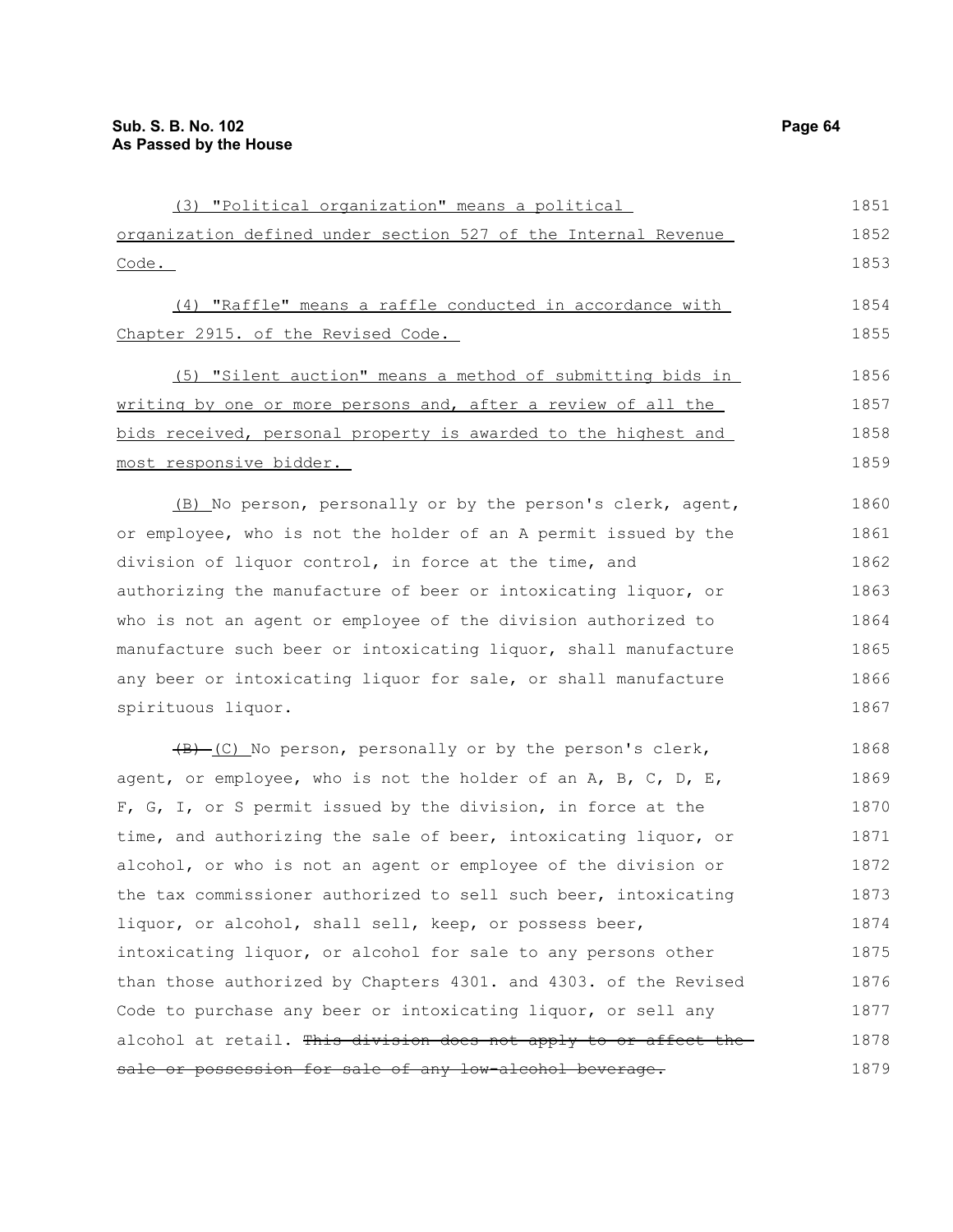# **Sub. S. B. No. 102 Page 65 As Passed by the House**

 $\overline{(C) - (D)}$  No person, personally or by the person's clerk, agent, or employee, who is the holder of a permit issued by the division, shall sell, keep, or possess for sale any intoxicating liquor not purchased from the division or from the holder of a permit issued by the division authorizing the sale of such intoxicating liquor unless the same has been purchased with the special consent of the division. The division shall revoke the permit of any person convicted of a violation of division (C) of this section. (E) Division (B) of this section does not apply to either of the following: (1) The sale or possession for sale of any low-alcohol beverage; (2) Beer and intoxicating liquor that is given away if all of the following apply: (a) The beer or intoxicating liquor is given away by a charitable or political organization to a participant in a fundraiser. (b) Any beer, wine, or mixed beverages given away via the fundraiser is purchased from a person issued a permit under Chapter 4303. of the Revised Code. (c) Any spirituous liquor given away via the fundraiser is purchased from an agency store located in this state. (d) Regarding any spirituous liquor donated to the charitable or political organization for purposes of the fundraiser, the donor is not an agency store located in this state and submits to the charitable or political organization receipts showing that the donor purchased the spirituous liquor from an agency store located in this state. 1880 1881 1882 1883 1884 1885 1886 1887 1888 1889 1890 1891 1892 1893 1894 1895 1896 1897 1898 1899 1900 1901 1902 1903 1904 1905 1906 1907 1908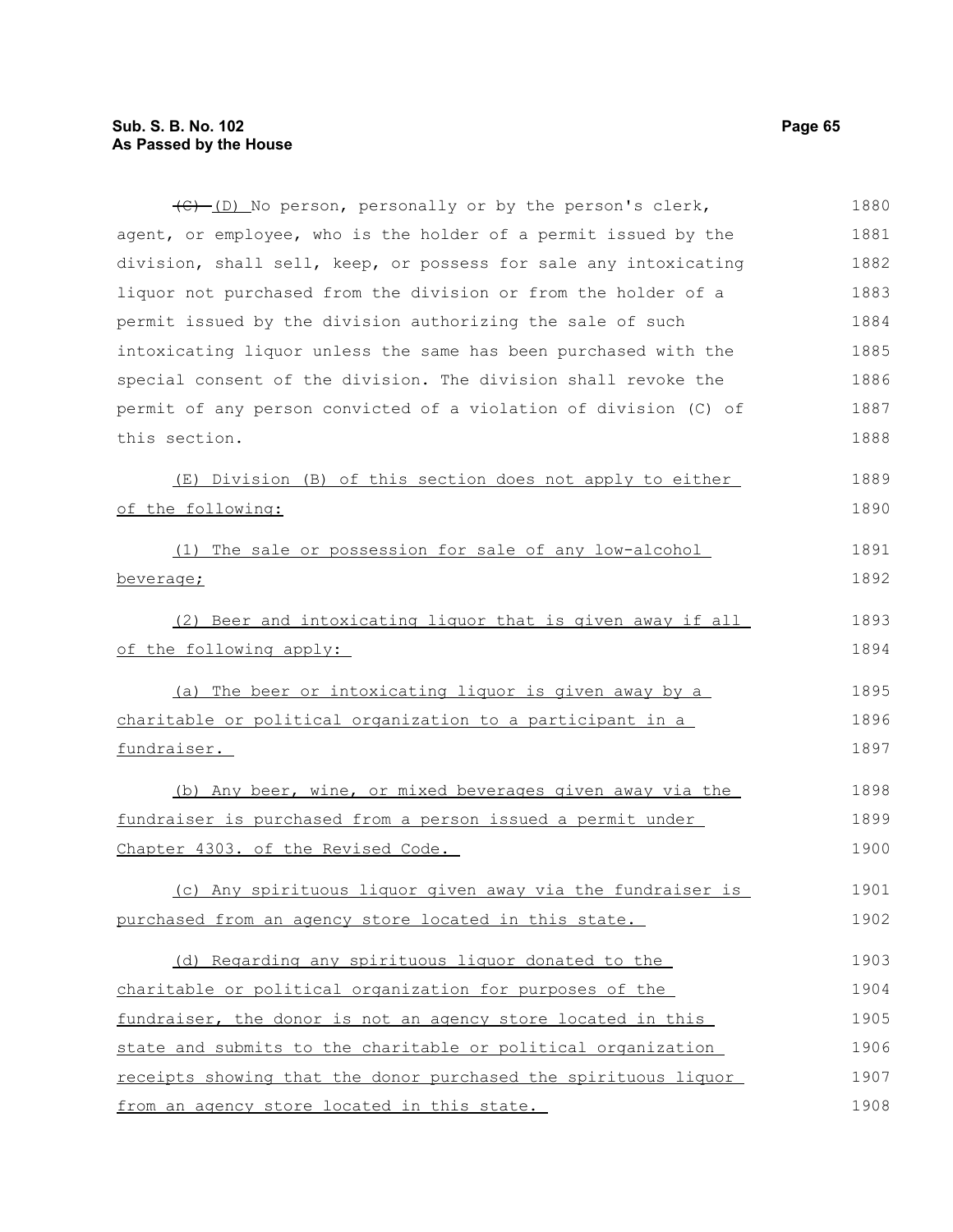| (e) The charitable or political organization submits            | 1909 |
|-----------------------------------------------------------------|------|
| purchase receipts for the spirituous liquor given away via a    | 1910 |
| fundraiser to the division of liquor control as proof that the  | 1911 |
| spirituous liquor was purchased from an agency store located in | 1912 |
| this state. The charitable or political organization shall      | 1913 |
| submit the receipts in accordance with procedures that the      | 1914 |
| division shall establish.                                       | 1915 |
| Sec. 4301.62. (A) As used in this section:                      | 1916 |
| (1) "Chauffeured limousine" means a vehicle registered          | 1917 |
| under section 4503.24 of the Revised Code.                      | 1918 |
| (2) "Street," "highway," and "motor vehicle" have the same      | 1919 |
| meanings as in section 4511.01 of the Revised Code.             | 1920 |
| (B) No person shall have in the person's possession an          | 1921 |
| opened container of beer or intoxicating liquor in any of the   | 1922 |
| following circumstances:                                        | 1923 |
| (1) Except as provided in division (C) (1) (e) of this          | 1924 |
| section, in an agency store;                                    | 1925 |
| (2) Except as provided in division (C) $or$ (J) of this         | 1926 |
| section, on the premises of the holder of any permit issued by  | 1927 |
| the division of liquor control;                                 | 1928 |
| (3) In any other public place;                                  | 1929 |
| (4) Except as provided in division (D) or (E) of this           | 1930 |
| section, while operating or being a passenger in or on a motor  | 1931 |
| vehicle on any street, highway, or other public or private      | 1932 |
| property open to the public for purposes of vehicular travel or | 1933 |
| parking;                                                        | 1934 |
| (5) Except as provided in division (D) or (E) of this           | 1935 |
| section, while being in or on a stationary motor vehicle on any | 1936 |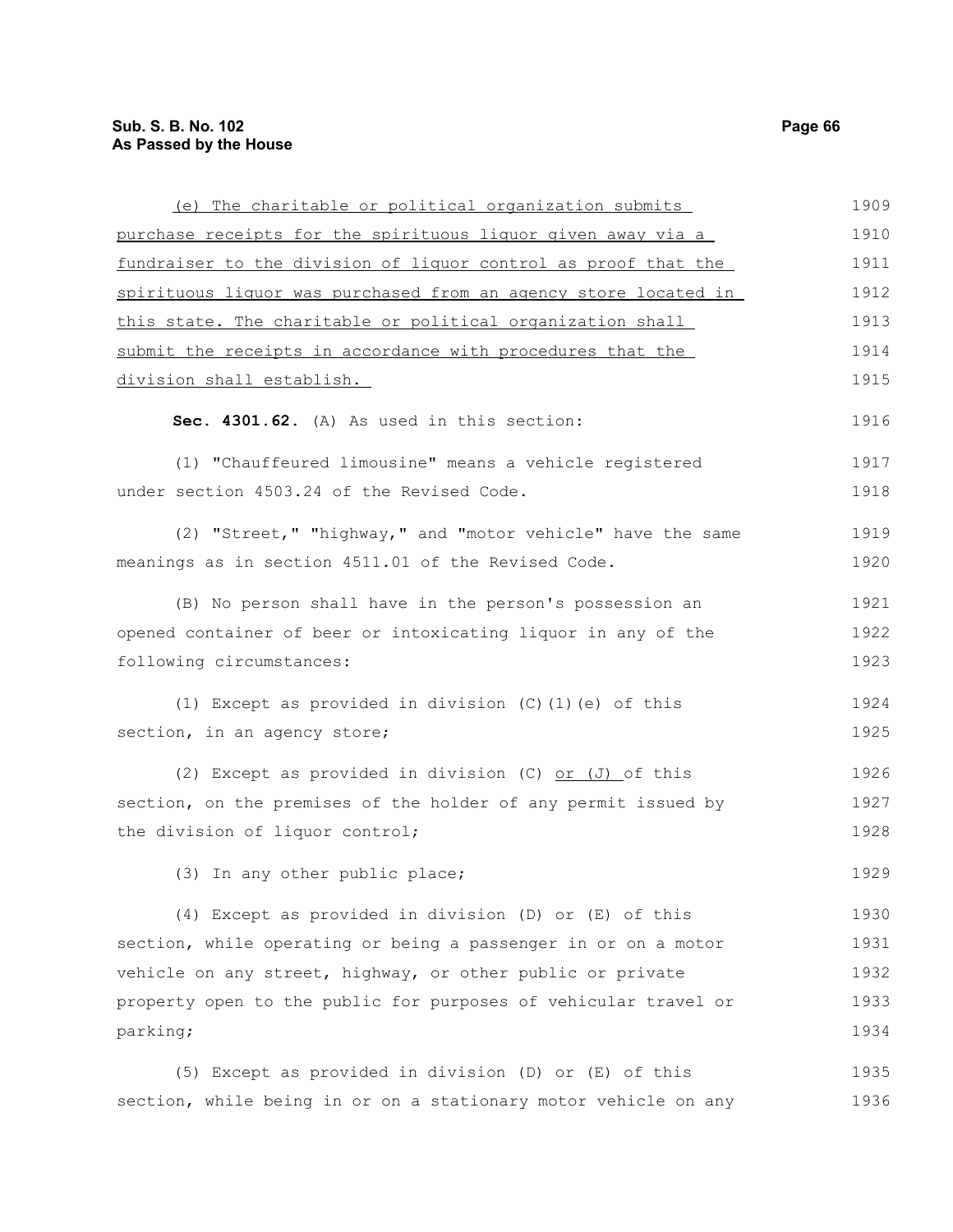street, highway, or other public or private property open to the public for purposes of vehicular travel or parking. 1937 1938

(C)(1) A person may have in the person's possession an opened container of any of the following: 1939 1940

(a) Beer or intoxicating liquor that has been lawfully purchased for consumption on the premises where bought from the holder of an A-1-A, A-2, A-2f, A-3a, D-1, D-2, D-3, D-3a, D-4, D-4a, D-5, D-5a, D-5b, D-5c, D-5d, D-5e, D-5f, D-5g, D-5h, D-5i, D-5j, D-5k, D-5l, D-5m, D-5n, D-5o, D-7, D-8, E, F, F-2, F-5, F-7, or F-8 permit; 1941 1942 1943 1944 1945 1946

(b) Beer, wine, or mixed beverages served for consumption on the premises by the holder of an F-3 permit, wine served as a tasting sample by an A-2, S-1, or S-2 permit holder for consumption on the premises of a farmers market for which an F-10 permit has been issued, or wine served for consumption on the premises by the holder of an F-4 or F-6 permit; 1947 1948 1949 1950 1951 1952

(c) Beer or intoxicating liquor consumed on the premises of a convention facility as provided in section 4303.201 of the Revised Code; 1953 1954 1955

(d) Beer or intoxicating liquor to be consumed during tastings and samplings approved by rule of the liquor control commission; 1956 1957 1958

(e) Spirituous liquor to be consumed for purposes of a tasting sample, as defined in section 4301.171 of the Revised Code. 1959 1960 1961

(2) A person may have in the person's possession on an F liquor permit premises an opened container of beer or intoxicating liquor that was not purchased from the holder of the F permit if the premises for which the F permit is issued is 1962 1963 1964 1965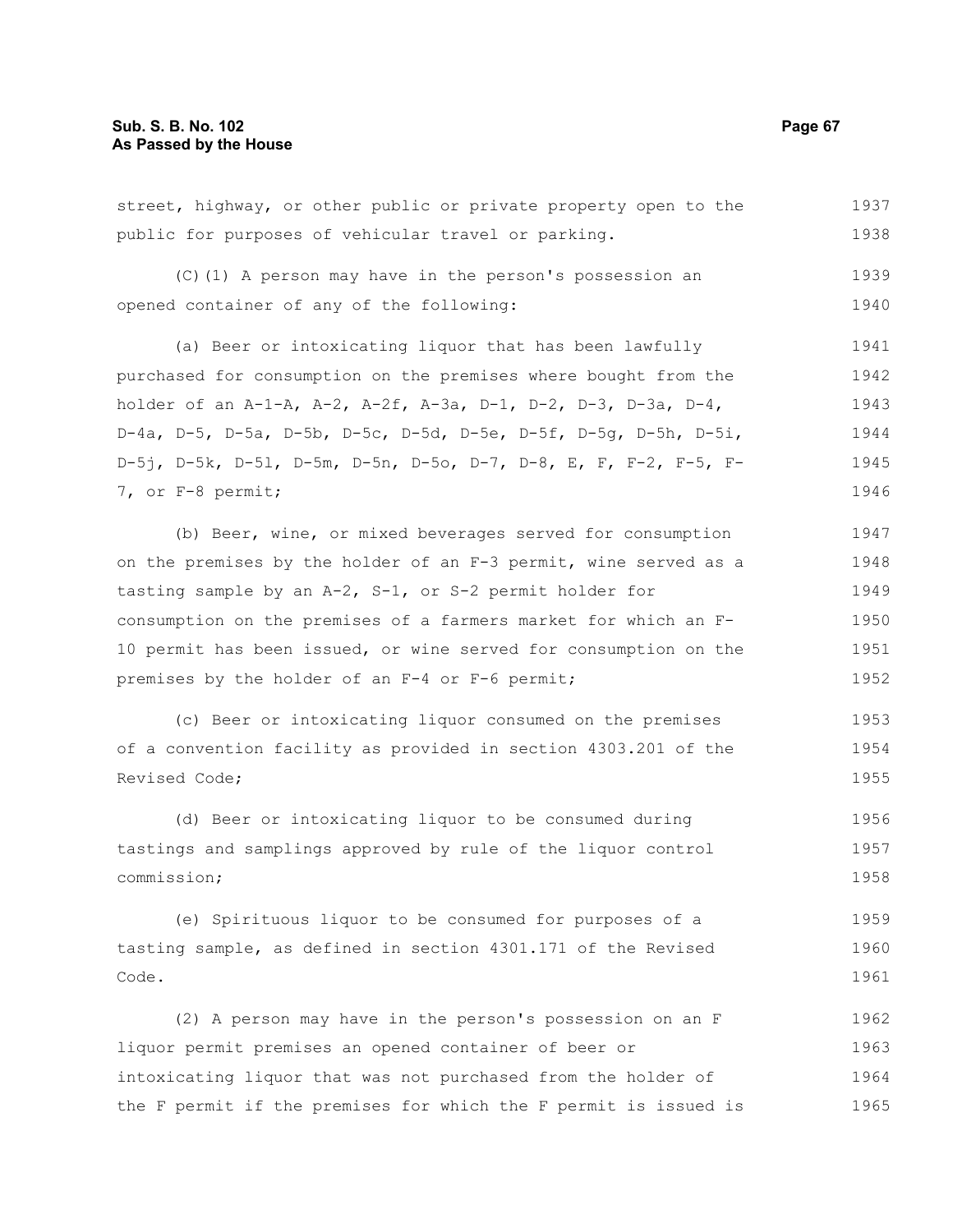## **Sub. S. B. No. 102 Page 68 As Passed by the House**

a music festival and the holder of the F permit grants permission for that possession on the premises during the period for which the F permit is issued. As used in this division, "music festival" means a series of outdoor live musical performances, extending for a period of at least three consecutive days and located on an area of land of at least forty acres. 1966 1967 1968 1969 1970 1971 1972

(3)(a) A person may have in the person's possession on a D-2 liquor permit premises an opened or unopened container of wine that was not purchased from the holder of the D-2 permit if the premises for which the D-2 permit is issued is an outdoor performing arts center, the person is attending an orchestral performance, and the holder of the D-2 permit grants permission for the possession and consumption of wine in certain predesignated areas of the premises during the period for which the D-2 permit is issued. 1973 1974 1975 1976 1977 1978 1979 1980 1981

(b) As used in division (C)(3)(a) of this section:

(i) "Orchestral performance" means a concert comprised of a group of not fewer than forty musicians playing various musical instruments. 1983 1984 1985

(ii) "Outdoor performing arts center" means an outdoor performing arts center that is located on not less than one hundred fifty acres of land and that is open for performances from the first day of April to the last day of October of each year. 1986 1987 1988 1989 1990

(4) A person may have in the person's possession an opened or unopened container of beer or intoxicating liquor at an outdoor location at which the person is attending an orchestral performance as defined in division  $(C)$  (3)(b)(i) of this section 1991 1992 1993 1994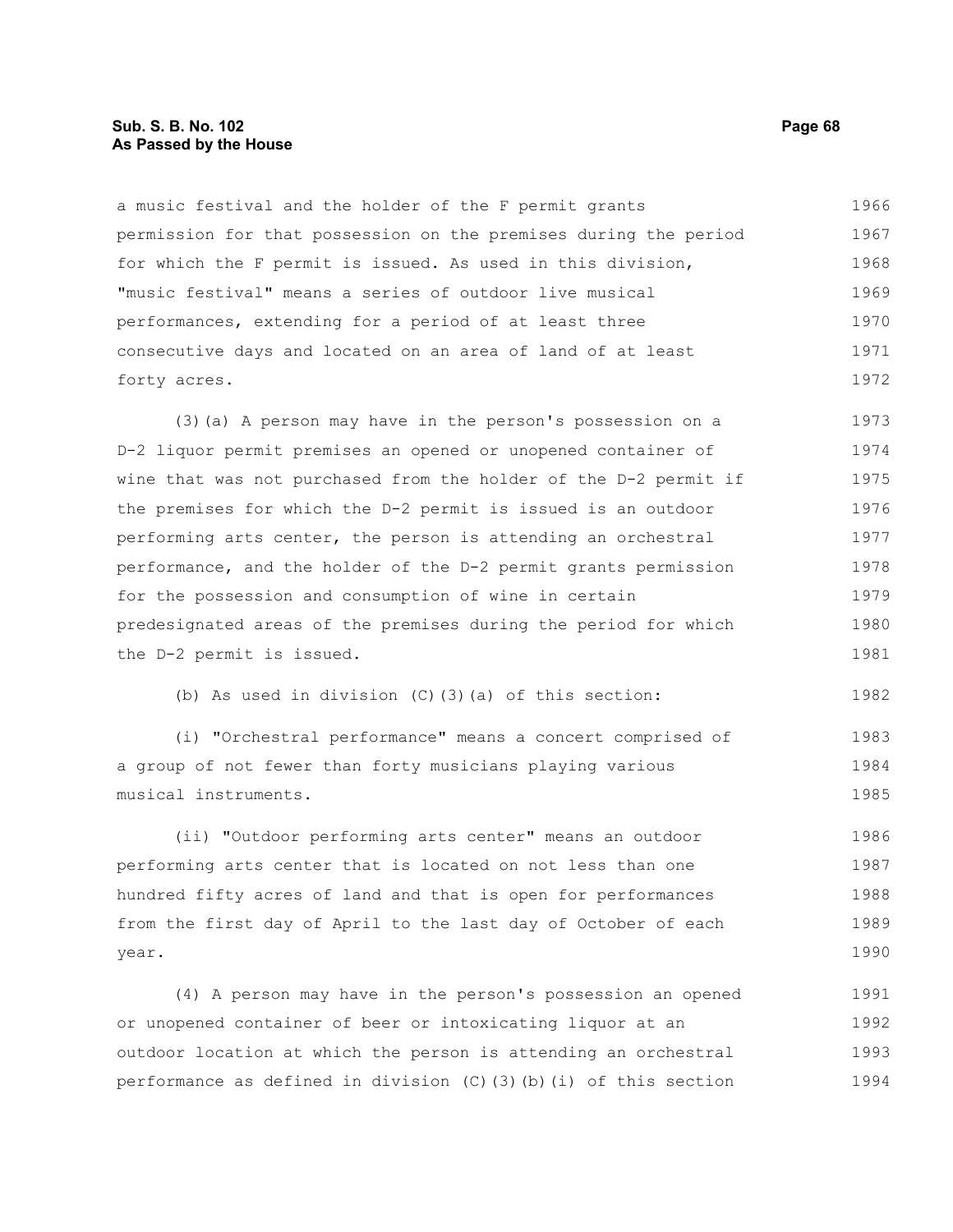if the person with supervision and control over the performance grants permission for the possession and consumption of beer or intoxicating liquor in certain predesignated areas of that outdoor location. 1995 1996 1997 1998

(5) A person may have in the person's possession on an F-9 liquor permit premises an opened or unopened container of beer or intoxicating liquor that was not purchased from the holder of the F-9 permit if the person is attending either of the following: 1999 2000 2001 2002 2003

(a) An orchestral performance and the F-9 permit holder grants permission for the possession and consumption of beer or intoxicating liquor in certain predesignated areas of the premises during the period for which the F-9 permit is issued; 2004 2005 2006 2007

(b) An outdoor performing arts event or orchestral performance that is free of charge and the F-9 permit holder annually hosts not less than twenty-five other events or performances that are free of charge on the permit premises. 2008 2009 2010 2011

As used in division (C)(5) of this section, "orchestral performance" has the same meaning as in division (C)(3)(b) of this section. 2012 2013 2014

(6)(a) A person may have in the person's possession on the property of an outdoor motorsports facility an opened or unopened container of beer or intoxicating liquor that was not purchased from the owner of the facility if both of the following apply: 2015 2016 2017 2018 2019

(i) The person is attending a racing event at the facility; and 2020 2021

(ii) The owner of the facility grants permission for the possession and consumption of beer or intoxicating liquor on the 2022 2023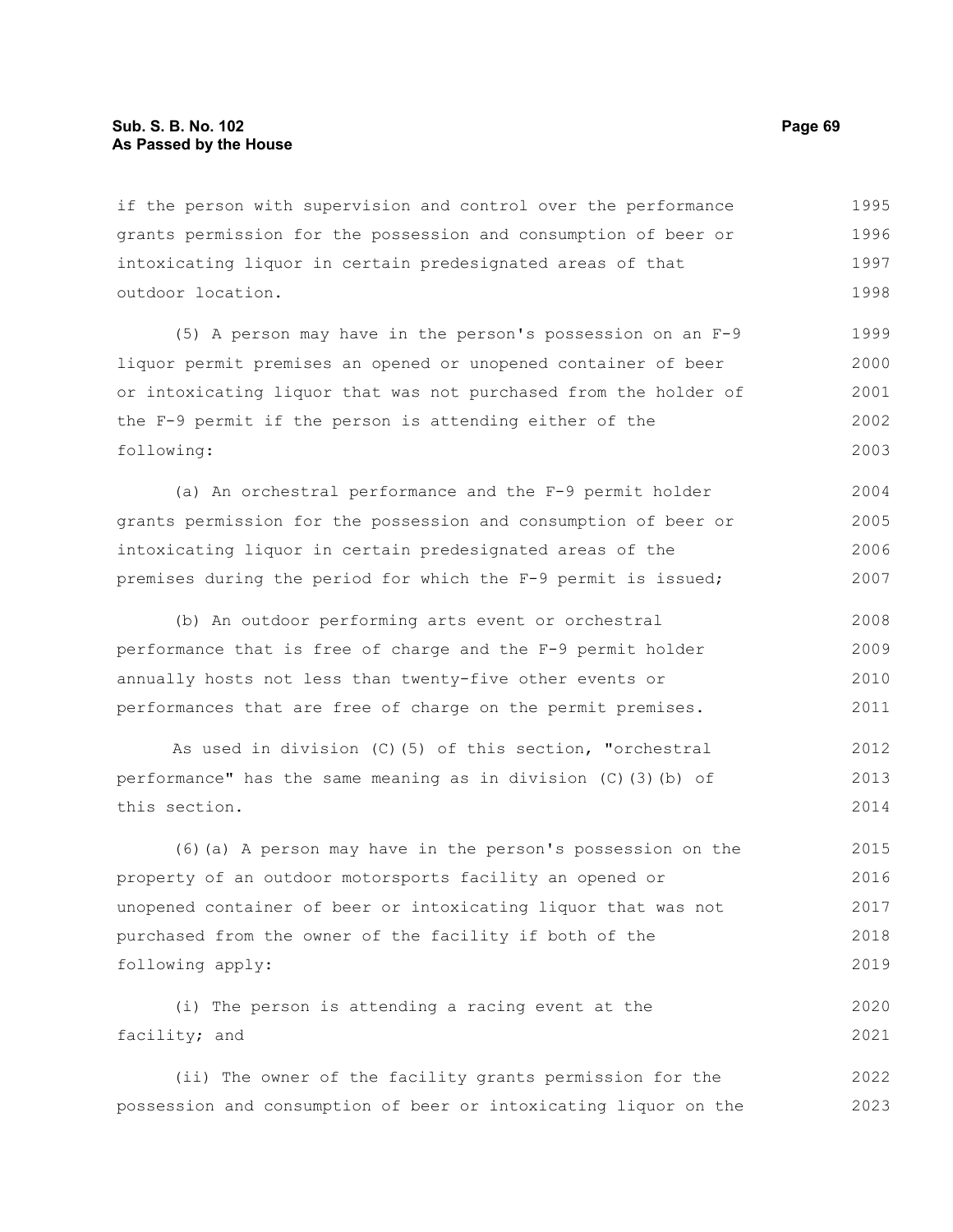property of the facility.

(b) As used in division (C)(6)(a) of this section: (i) "Racing event" means a motor vehicle racing event sanctioned by one or more motor racing sanctioning organizations. (ii) "Outdoor motorsports facility" means an outdoor racetrack to which all of the following apply: (I) It is two and four-tenths miles or more in length. (II) It is located on two hundred acres or more of land. (III) The primary business of the owner of the facility is the hosting and promoting of racing events. (IV) The holder of a D-1, D-2, or D-3 permit is located on the property of the facility. (7)(a) A person may have in the person's possession an opened container of beer or intoxicating liquor at an outdoor location within an outdoor refreshment area created under section 4301.82 of the Revised Code if the opened container of beer or intoxicating liquor was purchased from an A-1, A-1-A, A-1c, A-2, A-2f, D class, or F class permit holder to which both of the following apply: 2025 2026 2027 2028 2029 2030 2031 2032 2033 2034 2035 2036 2037 2038 2039 2040 2041 2042 2043

(i) The permit holder's premises is located within the outdoor refreshment area. 2044 2045

(ii) The permit held by the permit holder has an outdoor refreshment area designation. 2046 2047

(b) Division (C)(7) of this section does not authorize a person to do either of the following: 2048 2049

(i) Enter the premises of an establishment within an

2024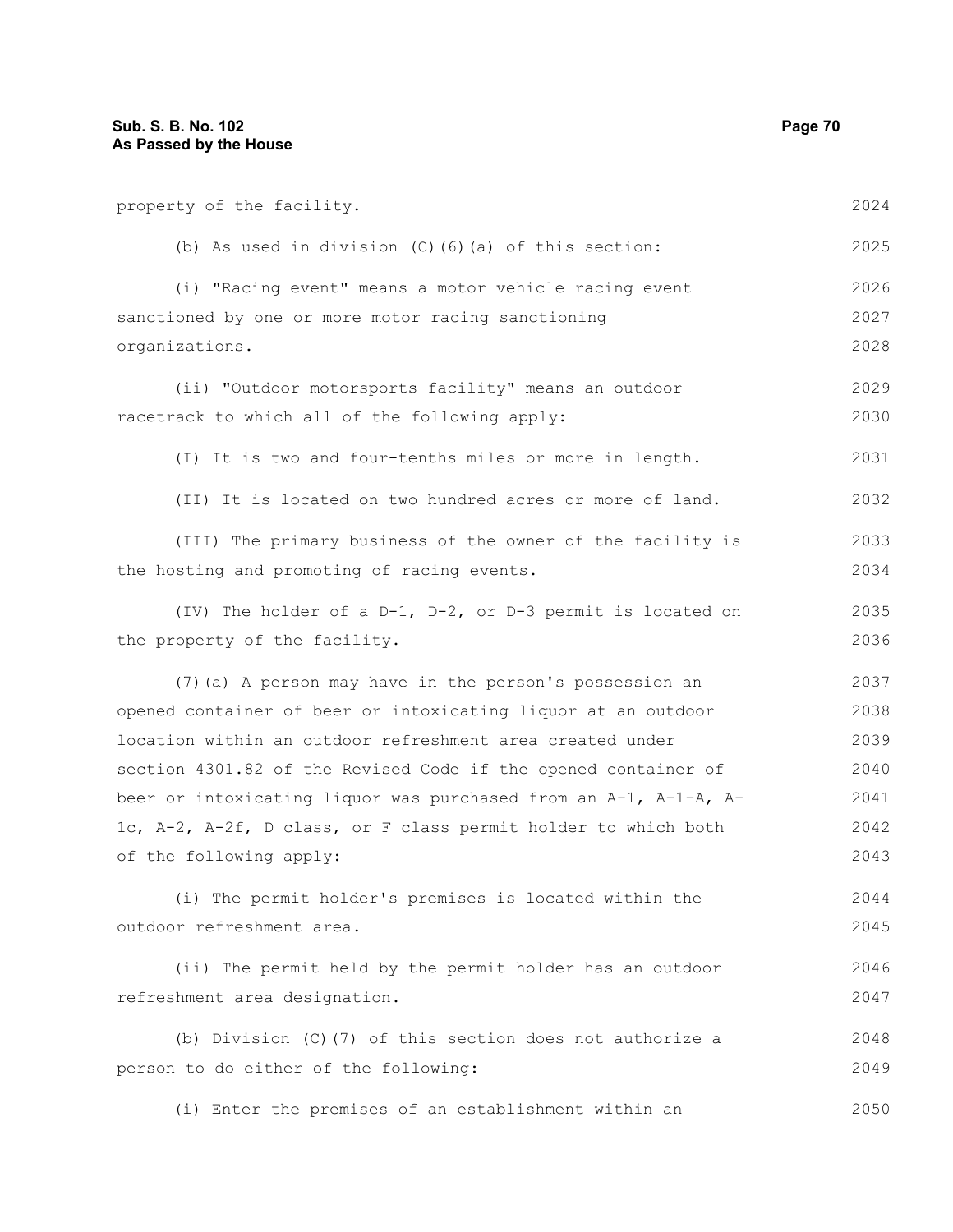outdoor refreshment area while possessing an opened container of beer or intoxicating liquor acquired elsewhere; (ii) Possess an opened container of beer or intoxicating liquor while being in or on a motor vehicle within an outdoor refreshment area, unless the possession is otherwise authorized under division (D) or (E) of this section. (c) As used in division (C)(7) of this section, "D class permit holder" does not include a D-6 or D-8 permit holder. (8)(a) A person may have in the person's possession on the property of a market, within a defined F-8 permit premises, an opened container of beer or intoxicating liquor that was purchased from a D permit premises that is located immediately adjacent to the market if both of the following apply: (i) The market grants permission for the possession and consumption of beer and intoxicating liquor within the defined F-8 permit premises; (ii) The market is hosting an event pursuant to an F-8 permit and the market has notified the division of liquor control about the event in accordance with division (A)(3) of section 4303.208 of the Revised Code. 2051 2052 2053 2054 2055 2056 2057 2058 2059 2060 2061 2062 2063 2064 2065 2066 2067 2068 2069 2070

(b) As used in division (C)(8) of this section, "market" means a market, for which an F-8 permit is held, that has been in operation since 1860. 2071 2072 2073

(D) This section does not apply to a person who pays all or a portion of the fee imposed for the use of a chauffeured limousine pursuant to a prearranged contract, or the guest of the person, when all of the following apply: 2074 2075 2076 2077

(1) The person or guest is a passenger in the limousine. 2078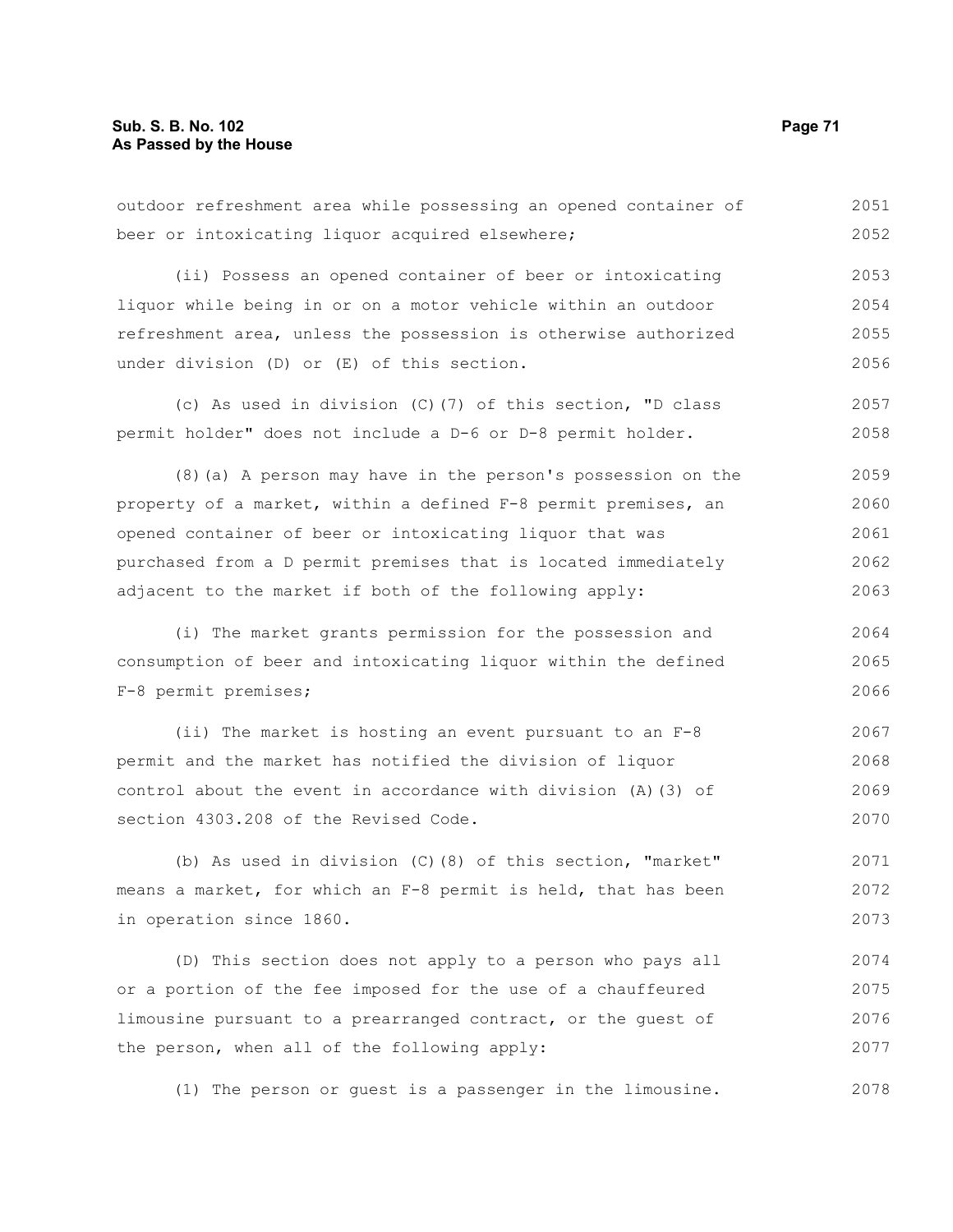# **Sub. S. B. No. 102 Page 72 As Passed by the House**

(2) The person or guest is located in the limousine, but is not occupying a seat in the front compartment of the limousine where the operator of the limousine is located. (3) The limousine is located on any street, highway, or other public or private property open to the public for purposes of vehicular travel or parking. (E) An opened bottle of wine that was purchased from the holder of a permit that authorizes the sale of wine for consumption on the premises where sold is not an opened container for the purposes of this section if both of the following apply: (1) The opened bottle of wine is securely resealed by the permit holder or an employee of the permit holder before the bottle is removed from the premises. The bottle shall be secured in such a manner that it is visibly apparent if the bottle has been subsequently opened or tampered with. (2) The opened bottle of wine that is resealed in accordance with division  $(E)$  (1) of this section is stored in the trunk of a motor vehicle or, if the motor vehicle does not have a trunk, behind the last upright seat or in an area not normally occupied by the driver or passengers and not easily accessible by the driver. 2079 2080 2081 2082 2083 2084 2085 2086 2087 2088 2089 2090 2091 2092 2093 2094 2095 2096 2097 2098 2099 2100

(F)(1) Except if an ordinance or resolution is enacted or adopted under division (F)(2) of this section, this section does not apply to a person who, pursuant to a prearranged contract, is a passenger riding on a commercial quadricycle when all of the following apply: 2101 2102 2103 2104 2105

(a) The person is not occupying a seat in the front of the commercial quadricycle where the operator is steering or 2106 2107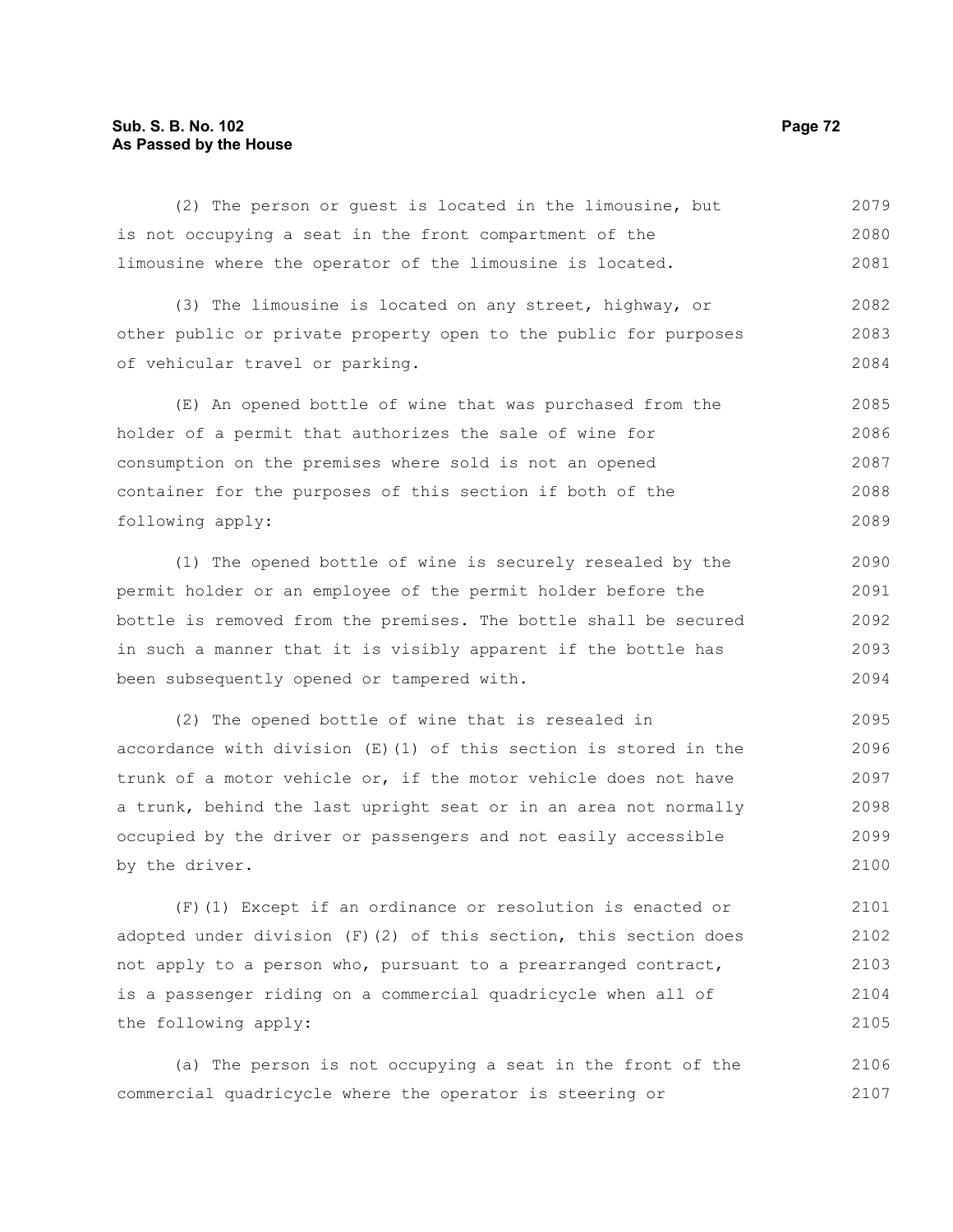| braking.                                                         | 2108 |
|------------------------------------------------------------------|------|
| (b) The commercial quadricycle is being operated on a            | 2109 |
| street, highway, or other public or private property open to the | 2110 |
| public for purposes of vehicular travel or parking.              | 2111 |
| (c) The person has in their possession on the commercial         | 2112 |
| quadricycle an opened container of beer or wine.                 | 2113 |
| (d) The person has in their possession on the commercial         | 2114 |
| quadricycle not more than either thirty-six ounces of beer or    | 2115 |
| eighteen ounces of wine.                                         | 2116 |
| (2) The legislative authority of a municipal corporation         | 2117 |
| or township may enact an ordinance or adopt a resolution, as     | 2118 |
| applicable, that prohibits a passenger riding on a commercial    | 2119 |
| quadricycle from possessing an opened container of beer or wine. | 2120 |
| (3) As used in this section, "commercial quadricycle"            | 2121 |
| means a vehicle that has fully-operative pedals for propulsion   | 2122 |
| entirely by human power and that meets all of the following      | 2123 |
| requirements:                                                    | 2124 |
| (a) It has four wheels and is operated in a manner similar       | 2125 |
| to a bicycle.                                                    | 2126 |
| (b) It has at least five seats for passengers.                   | 2127 |
| (c) It is designed to be powered by the pedaling of the          | 2128 |
| operator and the passengers.                                     | 2129 |
| (d) It is used for commercial purposes.                          | 2130 |
| (e) It is operated by the vehicle owner or an employee of        | 2131 |
| the owner.                                                       | 2132 |
| (G) This section does not apply to a person that has in          | 2133 |
| the person's possession an opened container of beer or           | 2134 |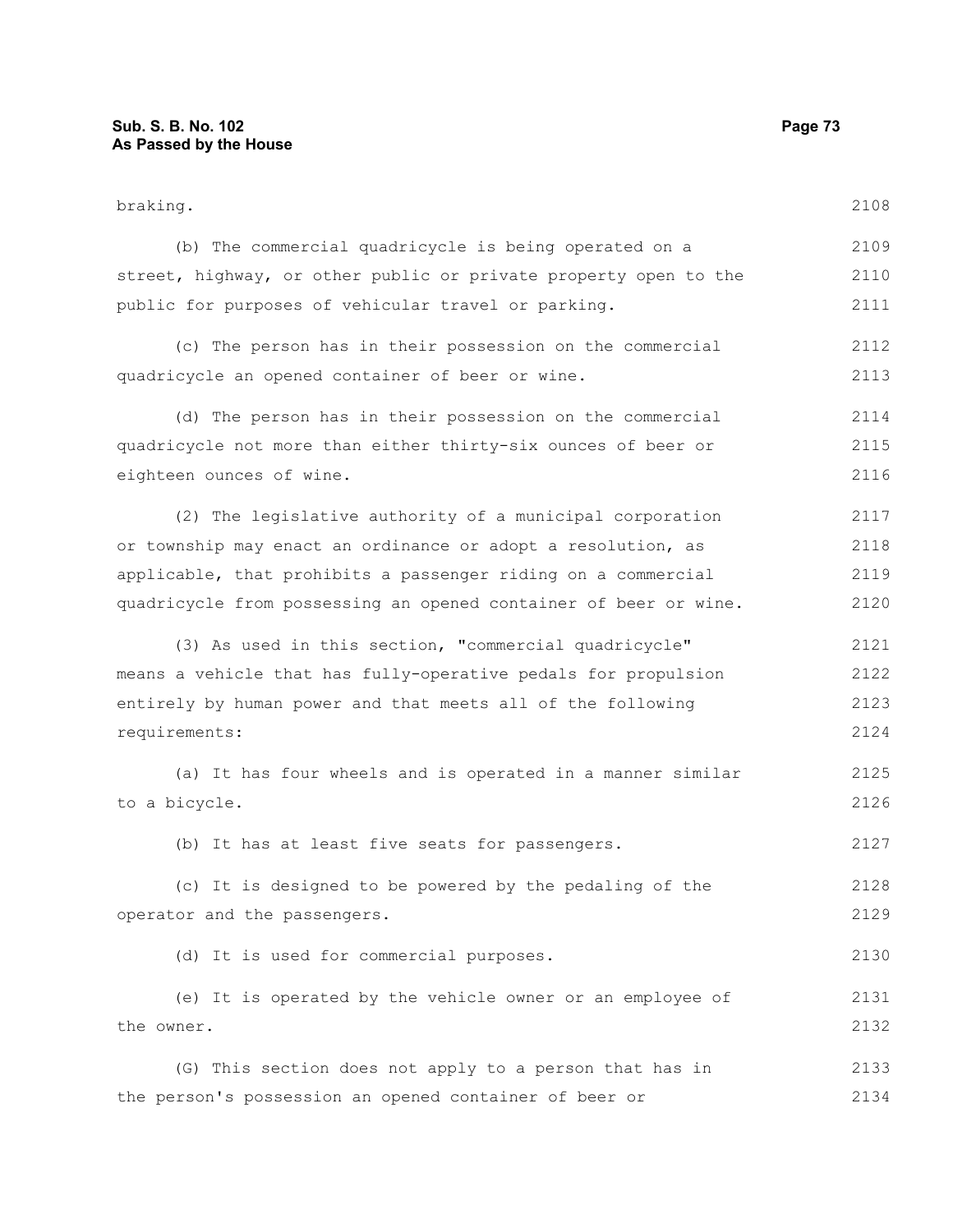intoxicating liquor on the premises of a market if the beer or intoxicating liquor has been purchased from a D liquor permit holder that is located in the market. 2135 2136 2137

As used in division (G) of this section, "market" means an establishment that: 2138 2139

(1) Leases space in the market to individual vendors, not less than fifty per cent of which are retail food establishments or food service operations licensed under Chapter 3717. of the Revised Code; 2140 2141 2142 2143

(2) Has an indoor sales floor area of not less than twenty-two thousand square feet; 2144 2145

(3) Hosts a farmer's market on each Saturday from April through December. 2146 2147

(H)(1) As used in this section, "alcoholic beverage" has the same meaning as in section 4303.185 of the Revised Code. 2148 2149

(2) An alcoholic beverage in a closed container being transported under section 4303.185 of the Revised Code to its final destination is not an opened container for the purposes of this section if the closed container is securely sealed in such a manner that it is visibly apparent if the closed container has been subsequently opened or tampered with after sealing. 2150 2151 2152 2153 2154 2155

(I) This section does not apply to a person who has in the person's possession an opened container of beer or intoxicating liquor in a public-use airport, as described in division (D)(2) (a)(iii) of section 4303.181 of the Revised Code, when both of the following apply: 2156 2157 2158 2159 2160

(1) Consumption of the opened container of beer or intoxicating liquor occurs in the area of the airport terminal 2161 2162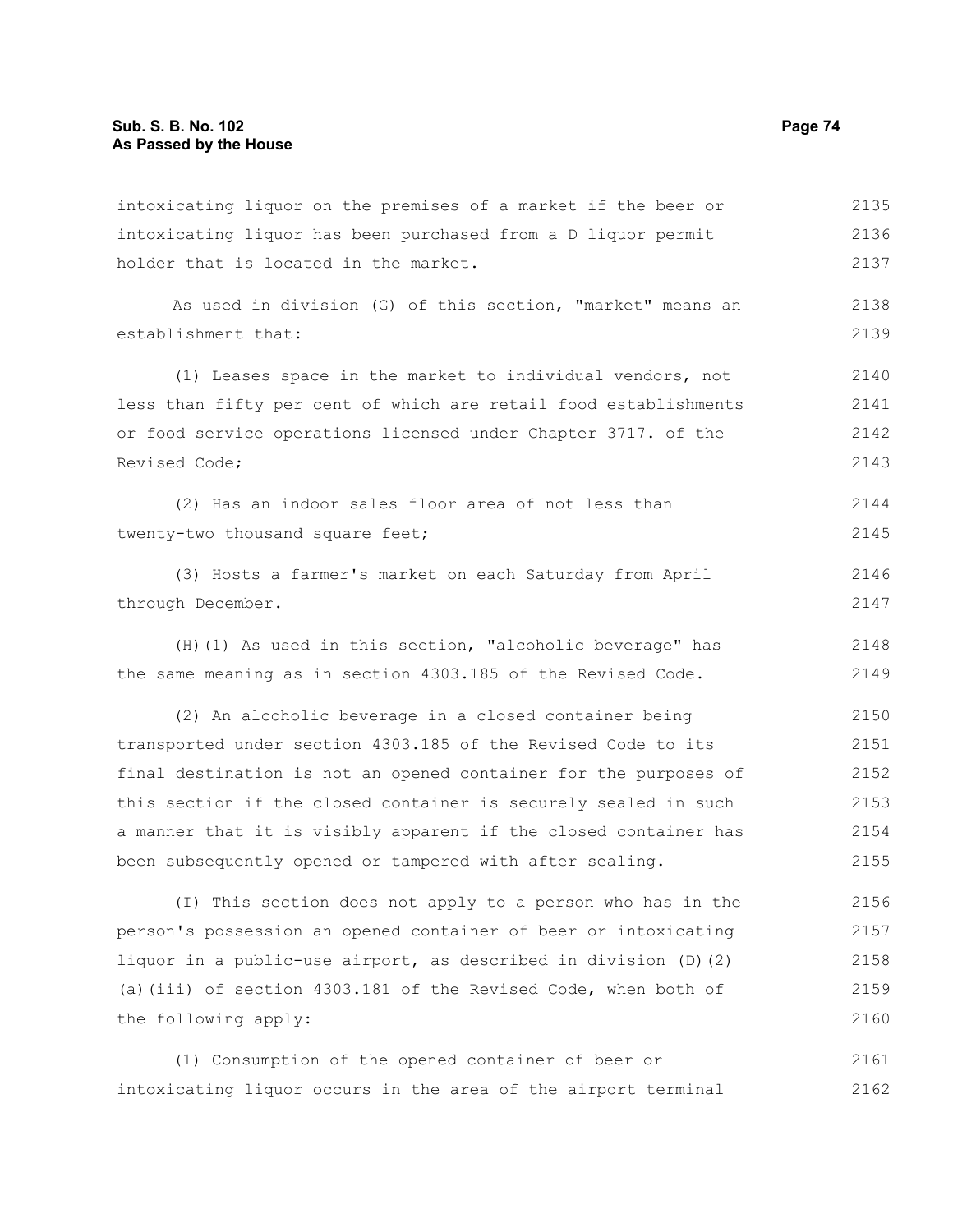that is restricted to persons taking flights to and from the airport; and (2) The consumption is authorized under division (D)(2)(a) of section 4303.181 of the Revised Code. (J) This section does not apply to a person that has in the person's possession an opened container of homemade beer or wine that is served in accordance with division (E) of section 4301.201 of the Revised Code. **Sec. 4301.82.** (A) As used in this section: (1) "Qualified permit holder" means the holder of an A-1, A-1-A, A-1c, A-2, A-2f, or D class permit issued under Chapter 4303. of the Revised Code. (2) "D class permit" does not include a D-6 or D-8 permit. (B) The executive officer of a municipal corporation or the fiscal officer of a township may file an application with the legislative authority of the municipal corporation or township to have property within the municipal corporation or township designated as an outdoor refreshment area or to expand an existing outdoor refreshment area to include additional property within the municipal corporation or township. The executive officer or fiscal officer shall ensure that the application contains all of the following: (1) A map or survey of the proposed outdoor refreshment area in sufficient detail to identify the boundaries of the area, which shall not exceed either of the following, as applicable: (a)  $\frac{m}{2}$  Three-Six hundred twenty-forty contiguous acres or-2163 2164 2165 2166 2167 2168 2169 2170 2171 2172 2173 2174 2175 2176 2177 2178 2179 2180 2181 2182 2183 2184 2185 2186 2187 2188 2189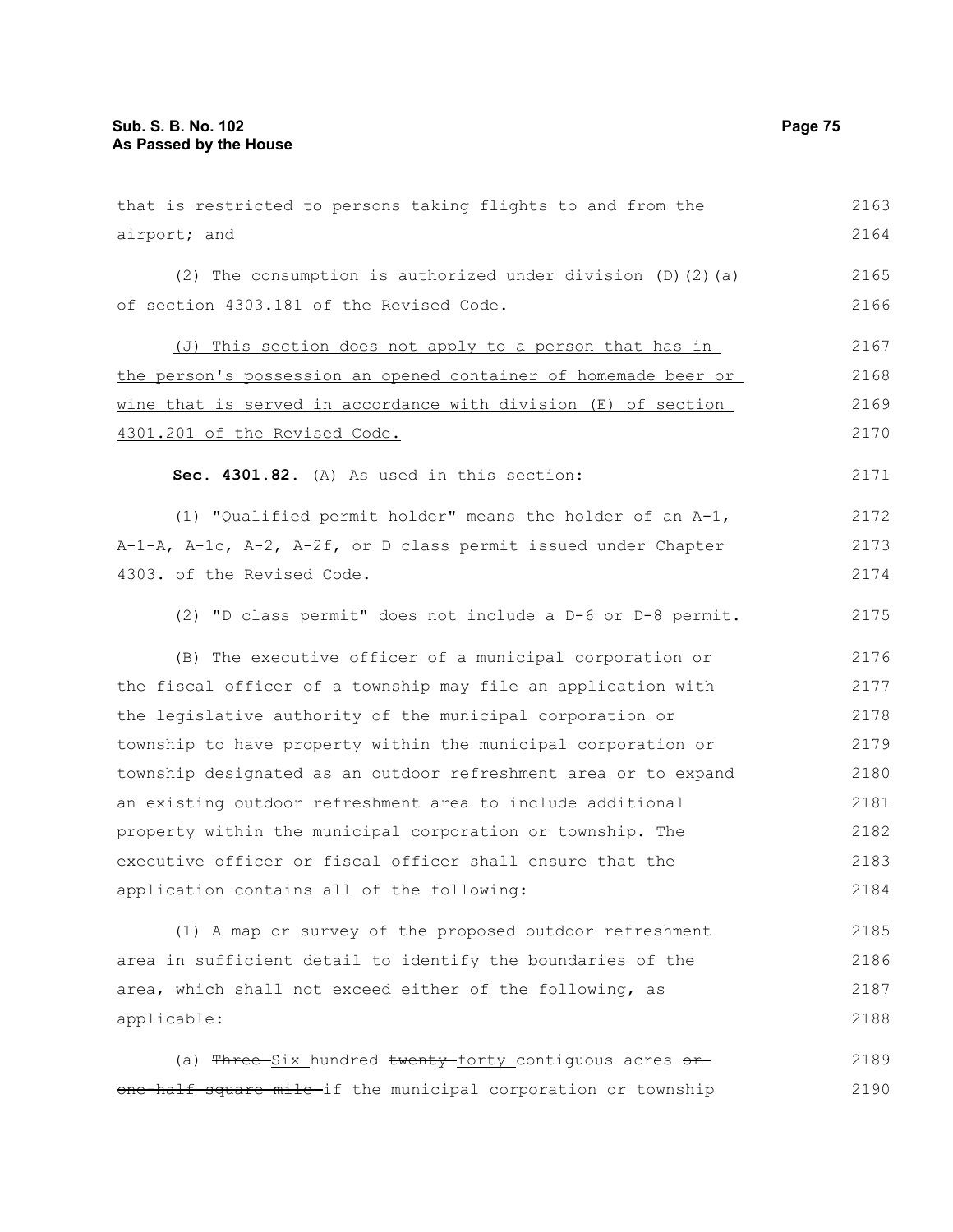| has a population of more than thirty five fifty thousand as      | 2191 |
|------------------------------------------------------------------|------|
| specified in division (D) of this section;                       | 2192 |
| (b) One-Three hundred fifty-twenty contiguous acres if the       | 2193 |
| municipal corporation or township has a population of thirty-    | 2194 |
| five fifty thousand or less as specified in division (D) of this | 2195 |
| section.                                                         | 2196 |
| (2) A general statement of the nature and types of               | 2197 |
| establishments that will be located within the proposed outdoor  | 2198 |
| refreshment area;                                                | 2199 |
| (3) A statement that the proposed outdoor refreshment area       | 2200 |
| will encompass not fewer than four qualified permit-             | 2201 |
| holderscomplies with division (D) of this section;               | 2202 |
| (4) Evidence that the uses of land within the proposed           | 2203 |
| outdoor refreshment area are in accord with the master zoning    | 2204 |
| plan or map of the municipal corporation or township;            | 2205 |
| (5) Proposed requirements for the purpose of ensuring            | 2206 |
| public health and safety within the proposed outdoor refreshment | 2207 |
| area.                                                            | 2208 |
| (C) Within forty-five days after the date the application        | 2209 |
| is filed with the legislative authority of a municipal           | 2210 |
| corporation or township, the legislative authority shall publish | 2211 |
| public notice of the application in one newspaper of general     | 2212 |
| circulation in the municipal corporation or township or as       | 2213 |
| provided in section 7.16 of the Revised Code. The legislative    | 2214 |
| authority shall ensure that the notice states that the           | 2215 |
| application is on file in the office of the clerk of the         | 2216 |
| municipal corporation or township and is available for           | 2217 |
| inspection by the public during regular business hours. The      | 2218 |
| legislative authority also shall indicate in the notice the date | 2219 |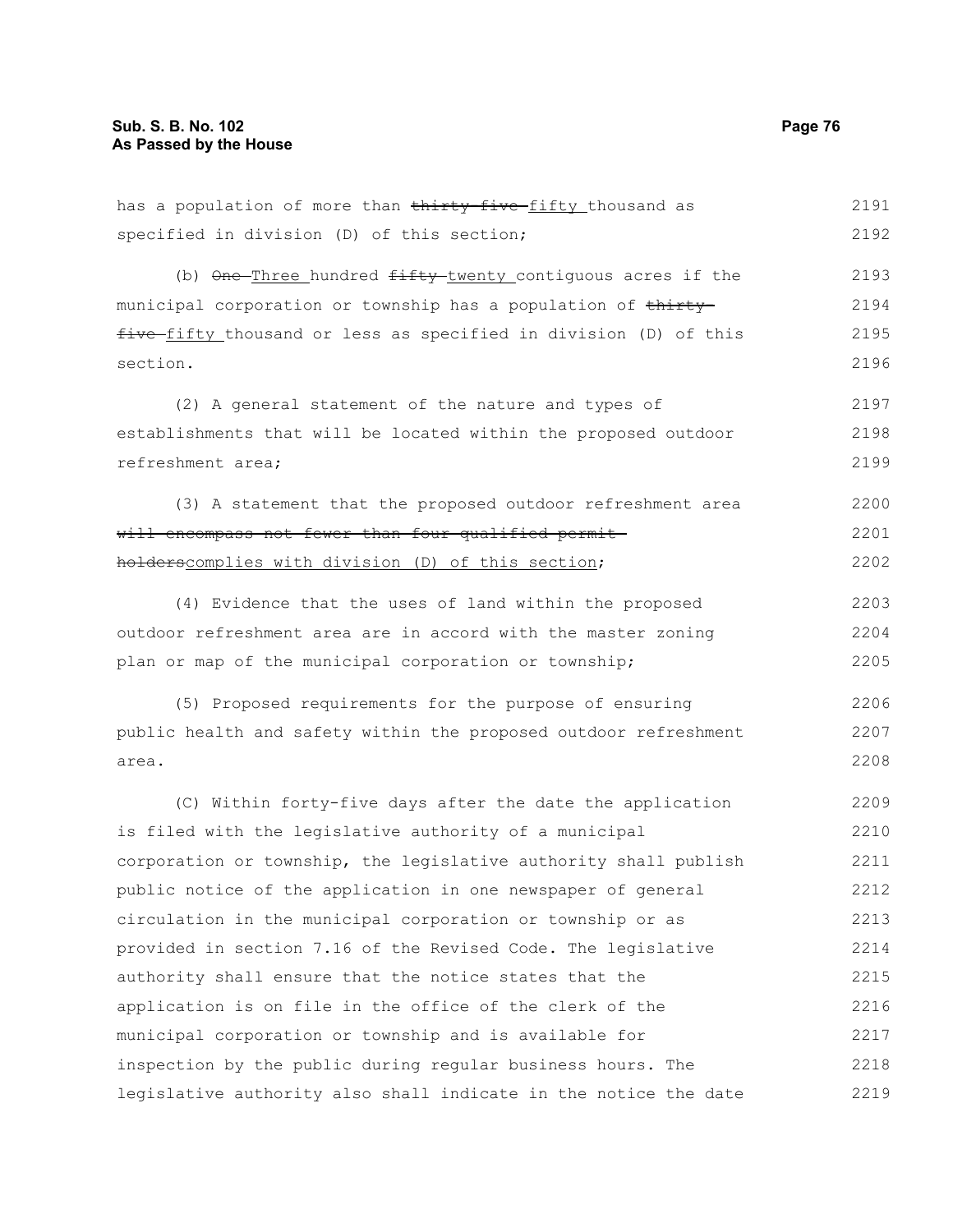# **Sub. S. B. No. 102 Page 77 As Passed by the House**

and time of any public hearing to be held regarding the application by the legislative authority. 2220 2221

Not earlier than thirty but not later than sixty days after the initial publication of notice, the legislative authority shall approve or disapprove the application by either ordinance or resolution, as applicable. Approval of an application requires an affirmative vote of a majority of the legislative authority. Upon approval of the application by the legislative authority, the territory described in the application constitutes an outdoor refreshment area. The legislative authority shall provide to the division of liquor control and the investigative unit of the department of public safety notice of the approval of the application and a description of the area specified in the application. If the legislative authority disapproves the application, the executive officer of a municipal corporation or fiscal officer of a township may make changes in the application to secure its approval by the legislative authority. 2222 2223 2224 2225 2226 2227 2228 2229 2230 2231 2232 2233 2234 2235 2236 2237

(D) The creation of outdoor refreshment areas is limited as follows:

(1) A municipal corporation or township with a population of more than fifty thousand shall not create more than four six outdoor refreshment areas. Any such outdoor refreshment area shall include at least four qualified permit holders. 2240 2241 2242 2243

(2) A municipal corporation or township with a population of more than thirty-five fifty thousand but or less than or equal to fifty thousand shall not create more than two three outdoor refreshment areas. Any such outdoor refreshment area shall include at least two qualified permit holders. 2244 2245 2246 2247 2248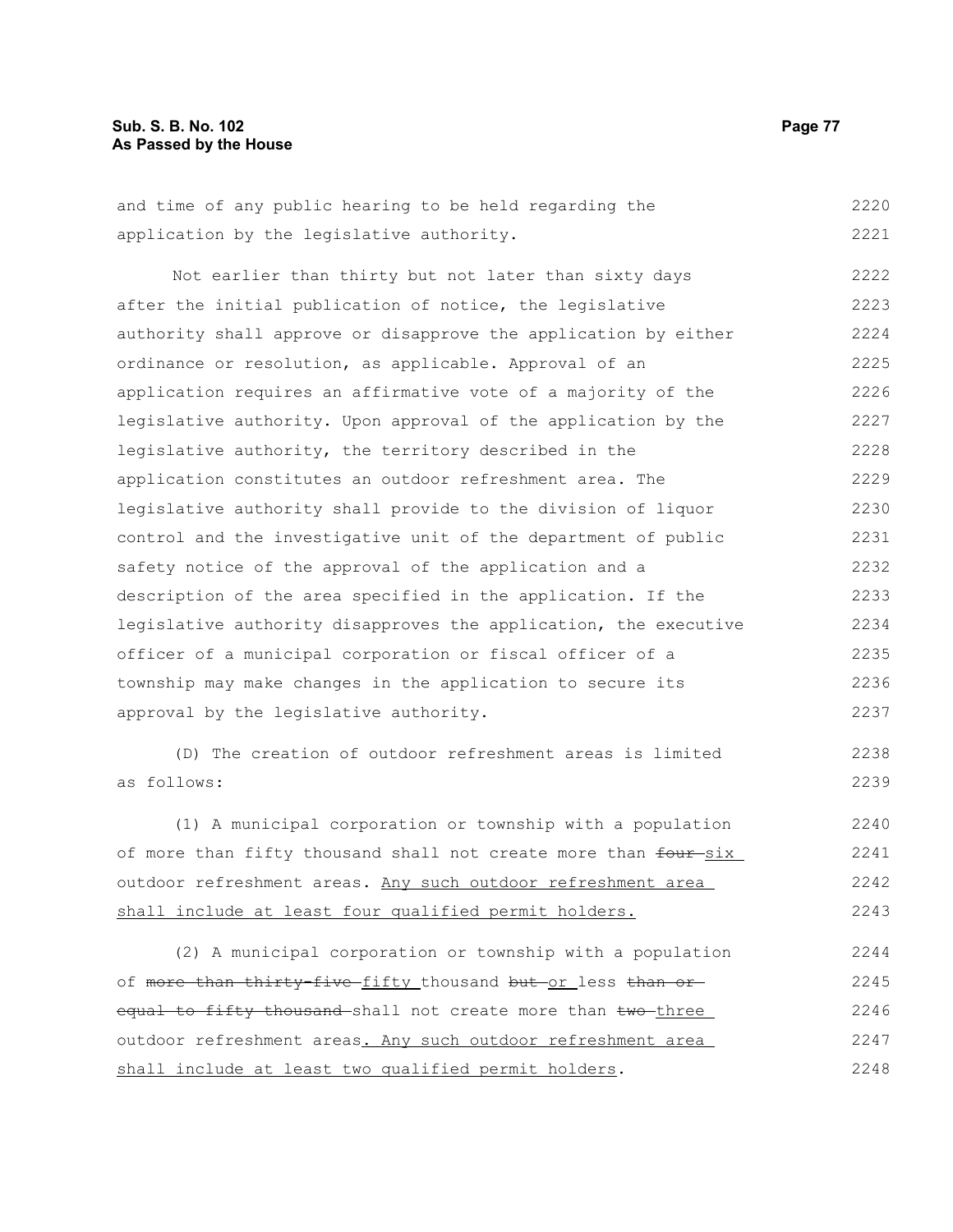| $(3)$ (a) Except as provided in division (D) $(3)$ (b) of this    | 2249 |
|-------------------------------------------------------------------|------|
| section, a municipal corporation or township with a population-   | 2250 |
| of thirty-five thousand or less shall not create an outdoor-      | 2251 |
| <del>refreshment area.</del>                                      | 2252 |
| (b) A municipal corporation or township with a population-        | 2253 |
| of thirty-five thousand or less may create one outdoor-           | 2254 |
| refreshment area if the proposed area will include at least four- | 2255 |
| qualified permit holders and be composed of one hundred fifty or  | 2256 |
| fewer contiguous acres.                                           | 2257 |
| For purposes of this section, the population of a                 | 2258 |
| municipal corporation or township is deemed to be the population  | 2259 |
| shown by the most recent regular federal decennial census.        | 2260 |
| (E) As soon as possible after receiving notice that an            | 2261 |
| outdoor refreshment area has been approved, the division of       | 2262 |
| liquor control, for purposes of section 4301.62 of the Revised    | 2263 |
| Code, shall issue an outdoor refreshment area designation to      | 2264 |
| each qualified permit holder located within the refreshment area  | 2265 |
| that is in compliance with all applicable requirements under      | 2266 |
| Chapters 4301. and 4303. of the Revised Code. The division shall  | 2267 |
| not charge any fee for the issuance of the designation. Any       | 2268 |
| permit holder that receives such a designation shall comply with  | 2269 |
| all laws, rules, and requlations that govern its license type,    | 2270 |
| and the applicable public health and safety requirements          | 2271 |
| established for the area under division (F) of this section.      | 2272 |
| $(F)$ (1) At the time of the creation of an outdoor               | 2273 |
| refreshment area, the legislative authority of a municipal        | 2274 |
| corporation or township in which such an area is located shall    | 2275 |

adopt an ordinance or resolution, as applicable, that establishes requirements the legislative authority determines necessary to ensure public health and safety within the area. 2276 2277 2278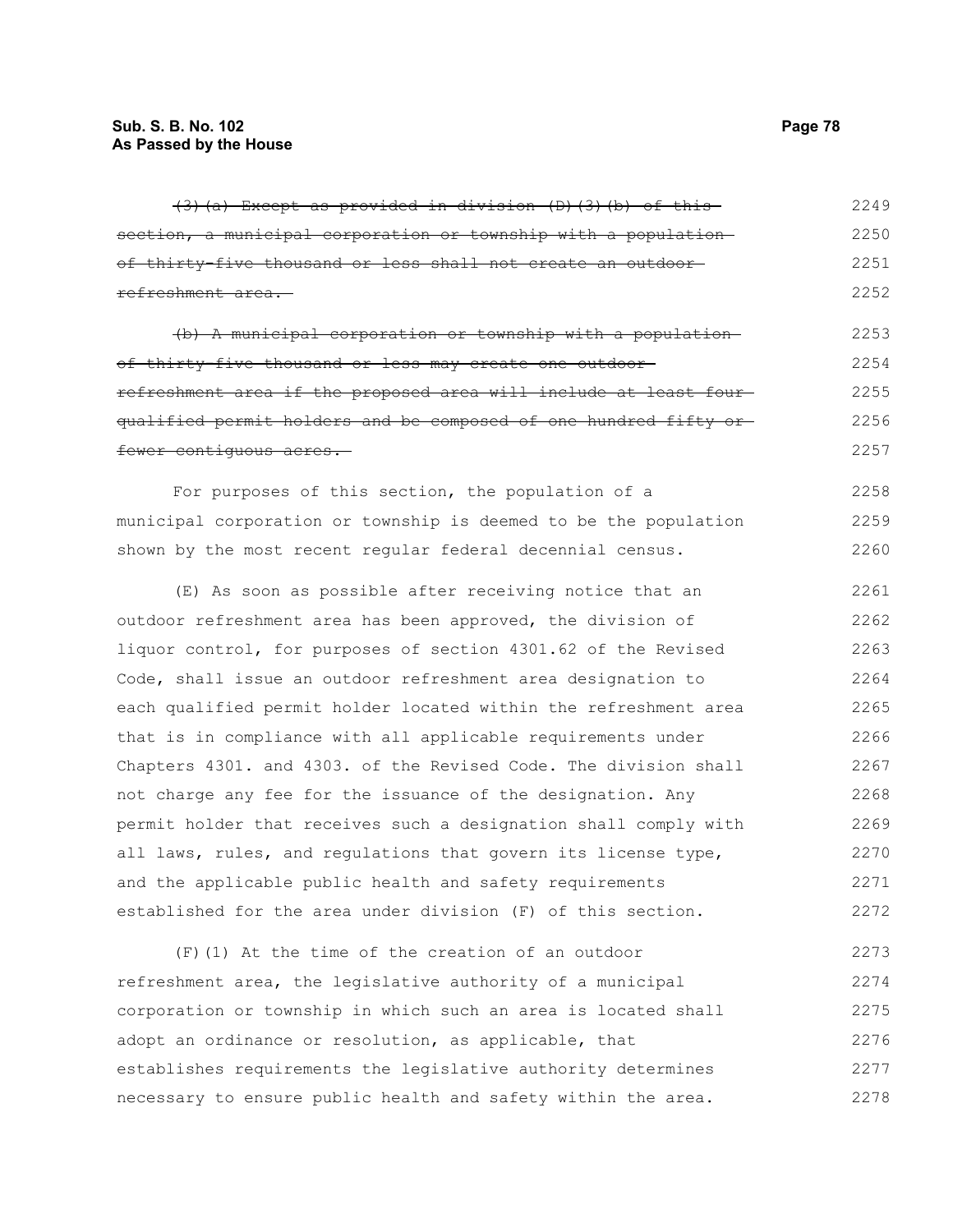resolution all of the following: (a) The specific boundaries of the area, including street addresses; (b) The number, spacing, and type of signage designating the area; (c) The hours of operation for the area; (d) The number of personnel needed to ensure public safety in the area; (e) A sanitation plan that will help maintain the appearance and public health of the area; (f) The number of personnel needed to execute the sanitation plan; (g) A requirement that beer and intoxicating liquor be served solely in plastic bottles or other non-glass containers in the area. The legislative authority may, but is not required to, include in the ordinance or resolution any public health and safety requirements proposed in an application under division (B) of this section to designate or expand the outdoor refreshment area. The legislative authority may subsequently modify the public health and safety requirements as determined necessary by the legislative authority. (2) Prior to adopting an ordinance or resolution under this division, the legislative authority shall give notice of its proposed action by publication in one newspaper of general circulation in the municipal corporation or township or as 2280 2281 2282 2283 2284 2285 2286 2287 2288 2289 2290 2291 2292 2293 2294 2295 2296 2297 2298 2299 2300 2301 2302 2303 2304 2305

The legislative authority shall include in the ordinance or

provided in section 7.16 of the Revised Code.

2279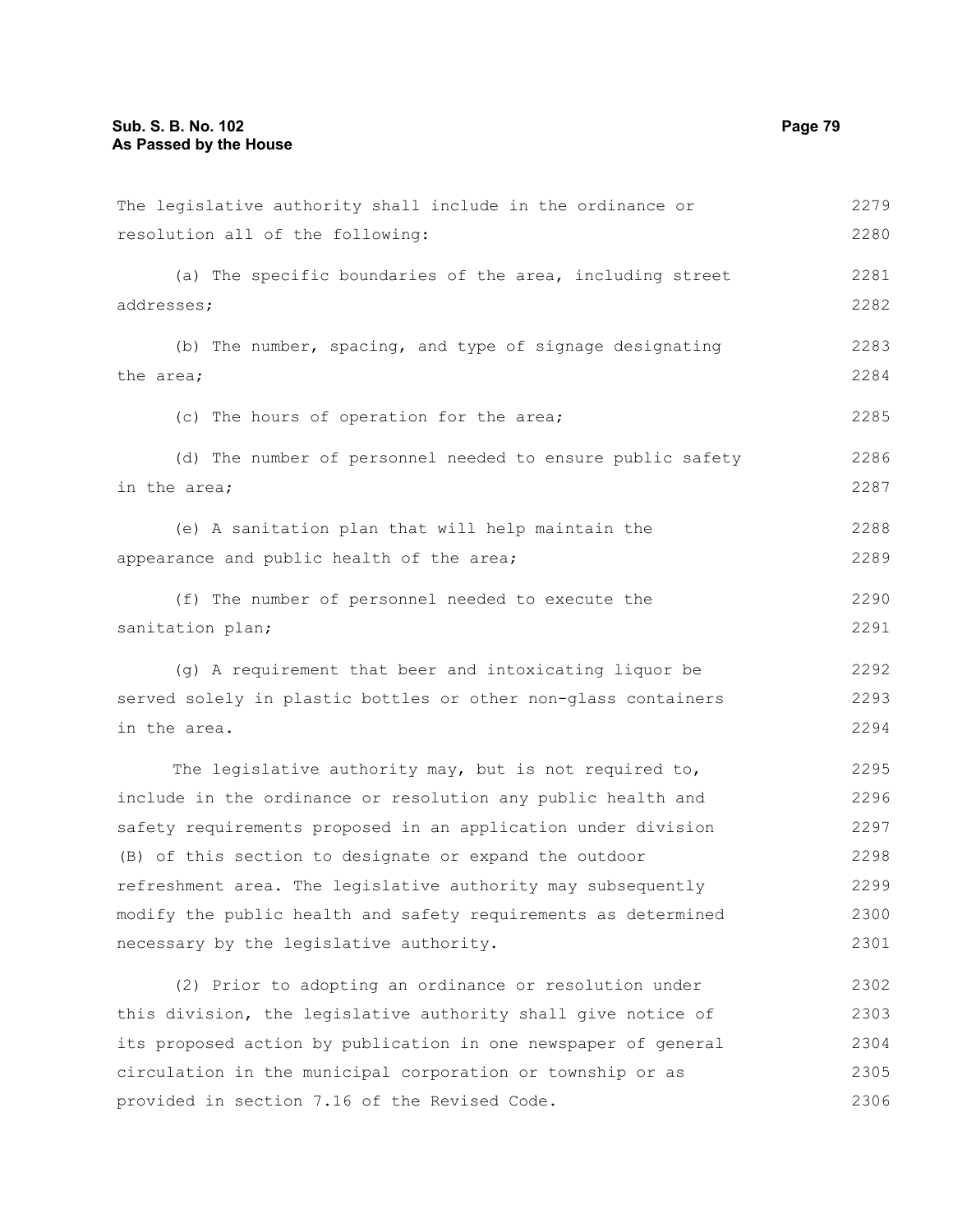# **Sub. S. B. No. 102 Page 80 As Passed by the House**

(3) The legislative authority shall provide to the division of liquor control and the investigative unit of the department of public safety notice of the public health and safety requirements established or modified under this division. 2307 2308 2309 2310

(G) If an outdoor refreshment area has been created in accordance with this section, the holder of an F class permit that sponsors an event located in the outdoor refreshment area may apply to the division for issuance of an outdoor refreshment area designation. The division shall issue such a designation if the division determines that the permit holder is in compliance with all applicable requirements established under this chapter and Chapter 4303. of the Revised Code. An F class permit holder that receives a designation under this division shall do both of the following: 2311 2312 2313 2314 2315 2316 2317 2318 2319 2320

(1) Comply with all laws, rules, and regulations that govern its type of permit, and the applicable public health and safety requirements established for the outdoor refreshment area under division (F) of this section; 2321 2322 2323 2324

(2) Not block ingress or egress to the outdoor refreshment area or any other liquor permit premises located within the area.

(H) Section 4399.18 of the Revised Code applies to a liquor permit holder located within an outdoor refreshment area in the same manner as if the liquor permit holder were not located in an outdoor refreshment area. 2328 2329 2330 2331

(I)(1) Five years after the date of creation of an outdoor refreshment area, the legislative authority of the municipal corporation or township that created the area under this section shall review the operation of the area and shall, by ordinance 2332 2333 2334 2335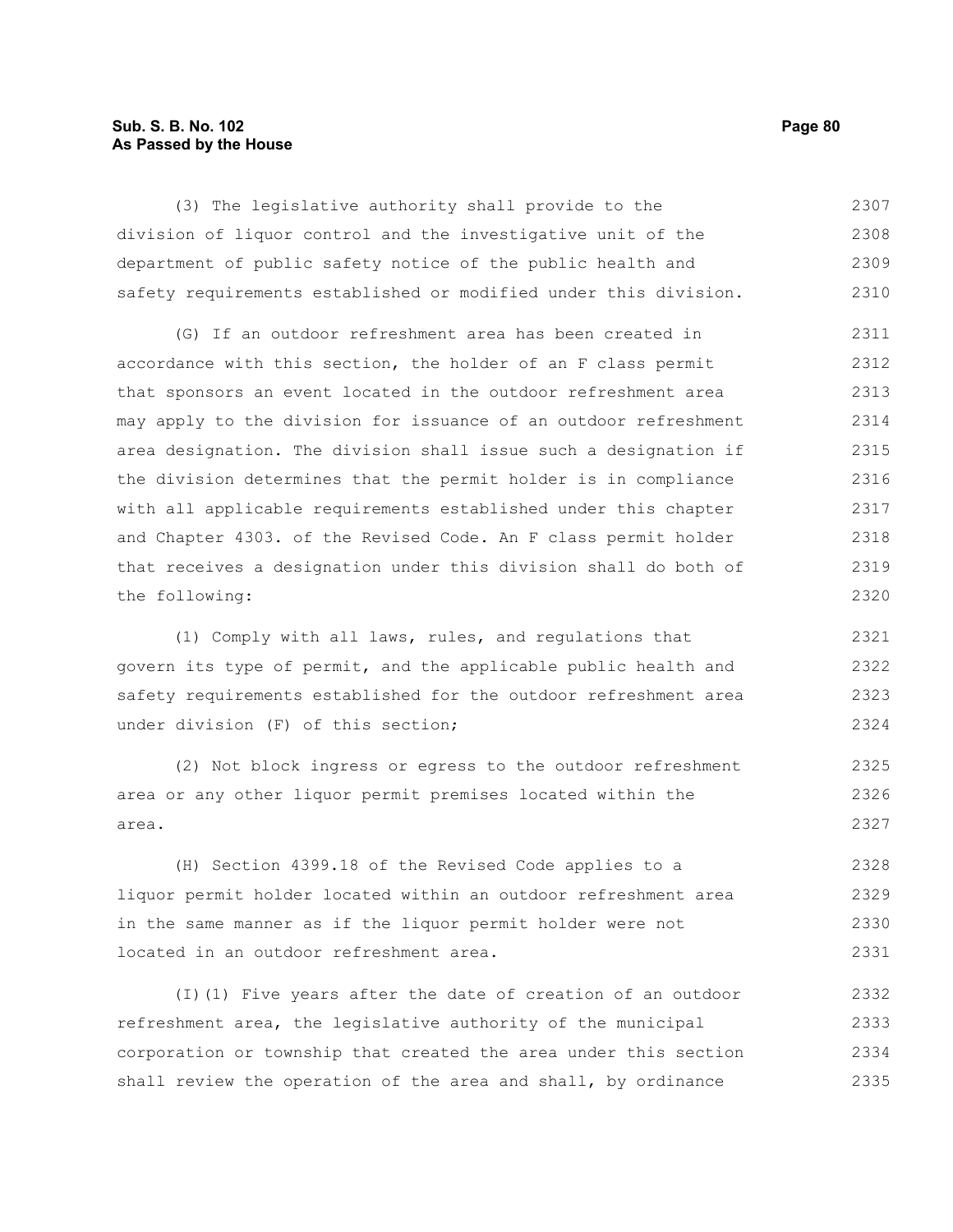## **Sub. S. B. No. 102 Page 81 As Passed by the House**

or resolution, either approve the continued operation of the area or dissolve the area. Prior to adopting the ordinance or resolution, the legislative authority shall give notice of its proposed action by publication in one newspaper of general circulation in the municipal corporation or township or as provided in section 7.16 of the Revised Code. 2336 2337 2338 2339 2340 2341

If the legislative authority dissolves the outdoor refreshment area, the outdoor refreshment area ceases to exist. The legislative authority then shall provide notice of its action to the division of liquor control and the investigative unit of the department of public safety. Upon receipt of the notice, the division shall revoke all outdoor refreshment area designations issued to qualified permit holders within the dissolved area. If the legislative authority approves the continued operation of the outdoor refreshment area, the area continues in operation. 2342 2343 2344 2345 2346 2347 2348 2349 2350 2351

(2) Five years after the approval of the continued operation of an outdoor refreshment area under division (I)(1) of this section, the legislative authority shall conduct a review in the same manner as provided in division (I)(1) of this section. The legislative authority also shall conduct such a review five years after any subsequent approval of continued operation under division (I)(2) of this section. 2352 2353 2354 2355 2356 2357 2358

(J) At any time, the legislative authority of a municipal corporation or township in which an outdoor refreshment area is located may, by ordinance or resolution, dissolve all or a part of the outdoor refreshment area. Prior to adopting the resolution or ordinance, the legislative authority shall give notice of its proposed action by publication in one newspaper of general circulation in the municipal corporation or township or 2359 2360 2361 2362 2363 2364 2365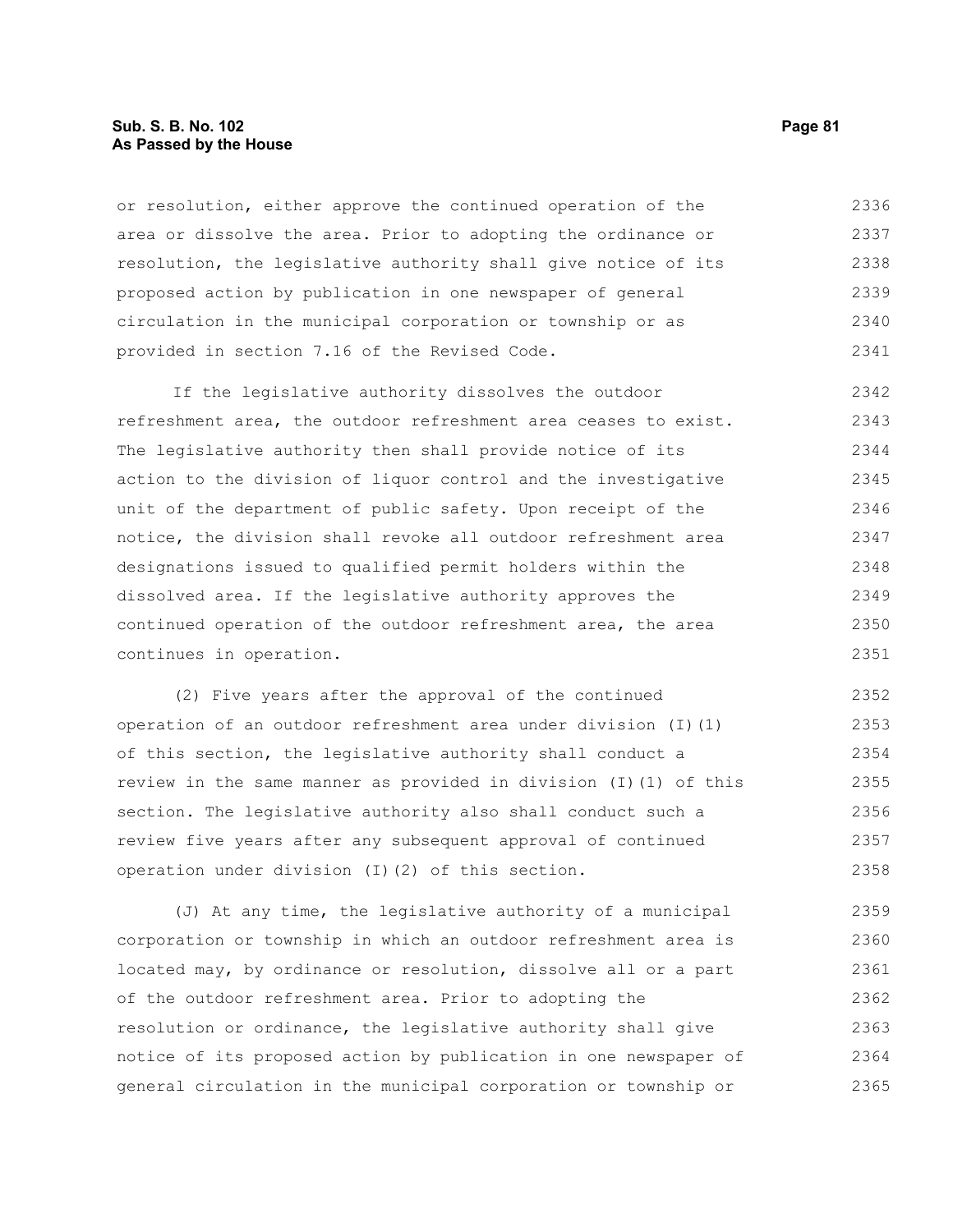as provided in section 7.16 of the Revised Code. If the legislative authority dissolves all or part of an outdoor refreshment area, the area designated in the ordinance or resolution no longer constitutes an outdoor refreshment area. The legislative authority shall provide notice of its actions to the division of liquor control and the investigative unit of the department of public safety. Upon receipt of the notice, the division shall revoke all outdoor refreshment area designations issued to qualified permit holders or the holder of an F class permit within the dissolved area or portion of the area. 2366 2367 2368 2369 2370 2371 2372 2373 2374 2375

**Sec. 4303.14.** (A) Permit D-2 may be issued to the owner or operator of a hotel, of a retail food establishment or a food service operation licensed pursuant to Chapter 3717. of the Revised Code that operates as a restaurant for purposes of this chapter, or of a club, boat, or vessel, to sell cider, wine, and prepared and bottled cocktails, cordials, and other mixed beverages manufactured and distributed by holders of A-4 and B-4 permits at retail, either in glass or container, for consumption on the premises where sold. The holder of this permit-2376 2377 2378 2379 2380 2381 2382 2383 2384

(B) A D-2 permit holder may also sell wine and prepared the following for consumption off the premises where sold and not for resale: 2385 2386 2387

(1) Wine in original packages;

2388

(2) Prepared and bottled cocktails, cordials, and other mixed beverages in original packages and not for consumption on the premises where sold or for resale; 2389 2390 2391

(3) Cider, in original packages, or dispensed in containers with a capacity that does not exceed one gallon. The 2392 2393

(C) The fee for this permit is five hundred sixty-four 2394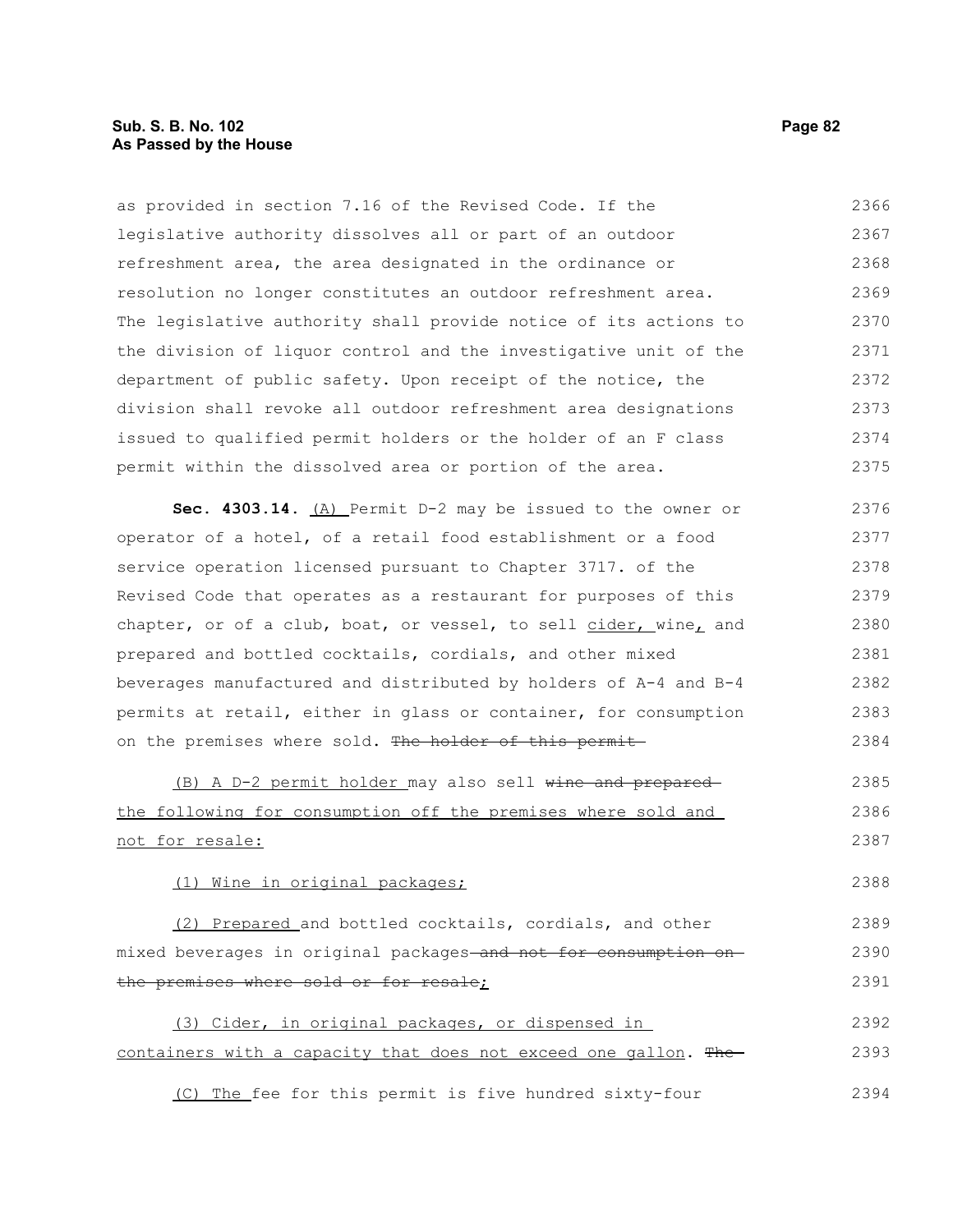dollars for each location, boat, or vessel.

**Sec. 4303.18.** Permit D-5 may be issued to the owner or operator of a retail food establishment or a food service operation licensed pursuant to Chapter 3717. of the Revised Code that operates as a restaurant or night club for purposes of this chapter, to sell beer and any intoxicating liquor at retail, only by the individual drink in glass and from the container, for consumption on the premises where sold, and to sell the same products in the same manner and amounts not for consumption on the premises as may be sold by holders of D-1 and D-2 permits. A person who is the holder of both a D-3 and D-3a permit need not obtain a D-5 permit. A D-5 permit holder may sell beer and intoxicating liquor from five-thirty a.m. until two-thirty a.m. the following day, but shall not sell beer and intoxicating liquor between the hours of two-thirty a.m. and five-thirty a.m. on any day. The fee for this permit is two thousand three hundred forty-four dollars. 2396 2397 2398 2399 2400 2401 2402 2403 2404 2405 2406 2407 2408 2409 2410 2411

**Sec. 4303.181.** (A) Permit D-5a may be issued either to the owner or operator of a hotel or motel that is required to be licensed under section 3731.03 of the Revised Code, that contains at least fifty rooms for registered transient guests or is owned by a state institution of higher education as defined in section 3345.011 of the Revised Code or a private college or university, and that qualifies under the other requirements of this section, or to the owner or operator of a restaurant specified under this section, to sell beer and any intoxicating liquor at retail, only by the individual drink in glass and from the container, for consumption on the premises where sold, and to registered guests in their rooms, which may be sold by means of a controlled access alcohol and beverage cabinet in accordance with division (B) of section 4301.21 of the Revised 2412 2413 2414 2415 2416 2417 2418 2419 2420 2421 2422 2423 2424 2425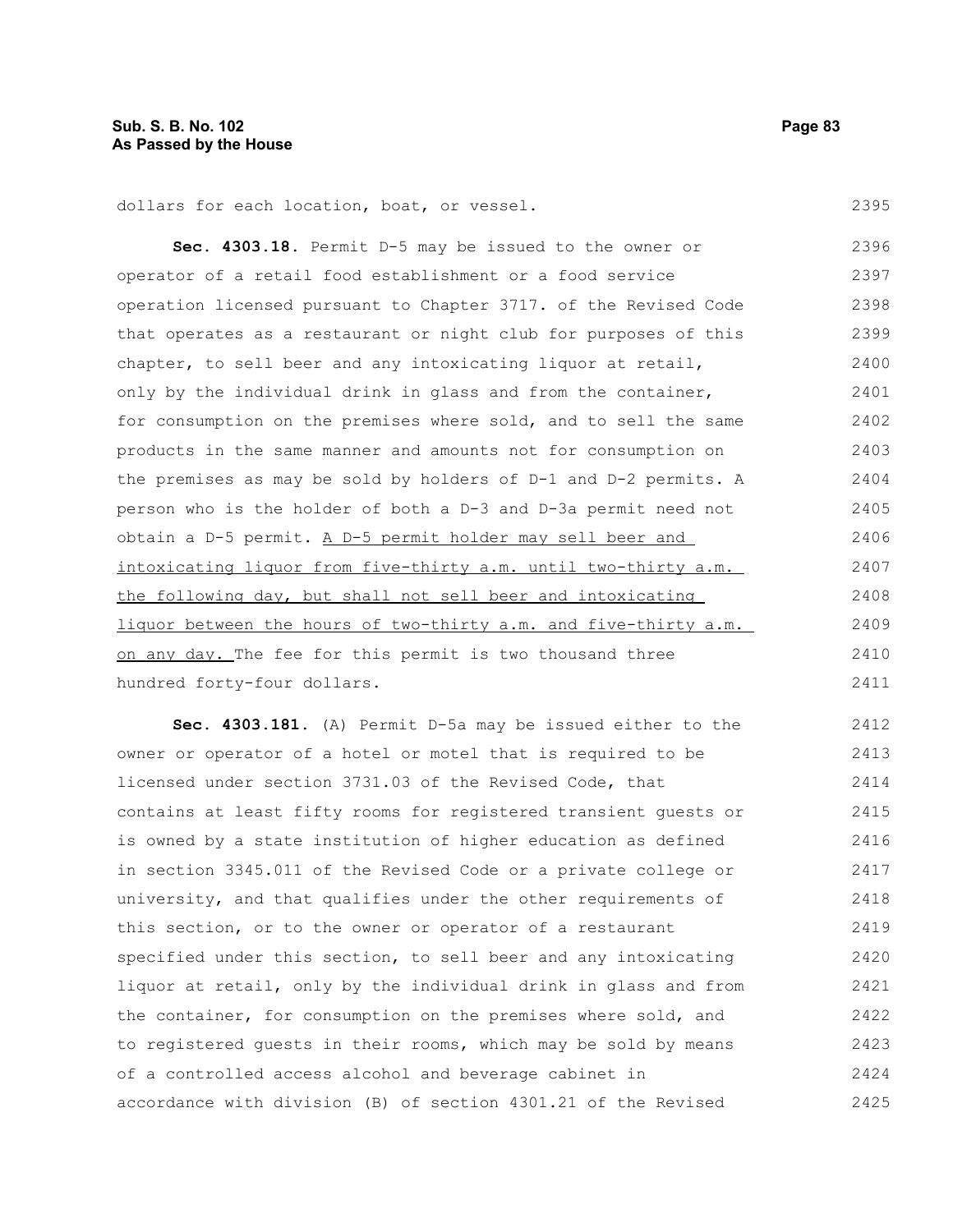| Code; and to sell the same products in the same manner and       | 2426 |
|------------------------------------------------------------------|------|
| amounts not for consumption on the premises as may be sold by    | 2427 |
| holders of D-1 and D-2 permits. The premises of the hotel or     | 2428 |
| motel shall include a retail food establishment or a food        | 2429 |
| service operation licensed pursuant to Chapter 3717. of the      | 2430 |
| Revised Code that operates as a restaurant for purposes of this  | 2431 |
| chapter and that is affiliated with the hotel or motel and       | 2432 |
| within or contiquous to the hotel or motel, and that serves food | 2433 |
| within the hotel or motel, but the principal business of the     | 2434 |
| owner or operator of the hotel or motel shall be the             | 2435 |
| accommodation of transient quests. In addition to the privileges | 2436 |
| authorized in this division, the holder of a D-5a permit may     | 2437 |
| exercise the same privileges, and shall observe the same hours   | 2438 |
| of operation, as the holder of a D-5 permit.                     | 2439 |

The owner or operator of a hotel, motel, or restaurant who qualified for and held a D-5a permit on August 4, 1976, may, if the owner or operator held another permit before holding a D-5a permit, either retain a D-5a permit or apply for the permit formerly held, and the division of liquor control shall issue the permit for which the owner or operator applies and formerly held, notwithstanding any quota. 2440 2441 2442 2443 2444 2445 2446

A D-5a permit shall not be transferred to another location. No quota restriction shall be placed on the number of D-5a permits that may be issued. 2447 2448 2449

The fee for this permit is two thousand three hundred forty-four dollars. 2450 2451

(B) Permit D-5b may be issued to the owner, operator, tenant, lessee, or occupant of an enclosed shopping center to sell beer and intoxicating liquor at retail, only by the individual drink in glass and from the container, for 2452 2453 2454 2455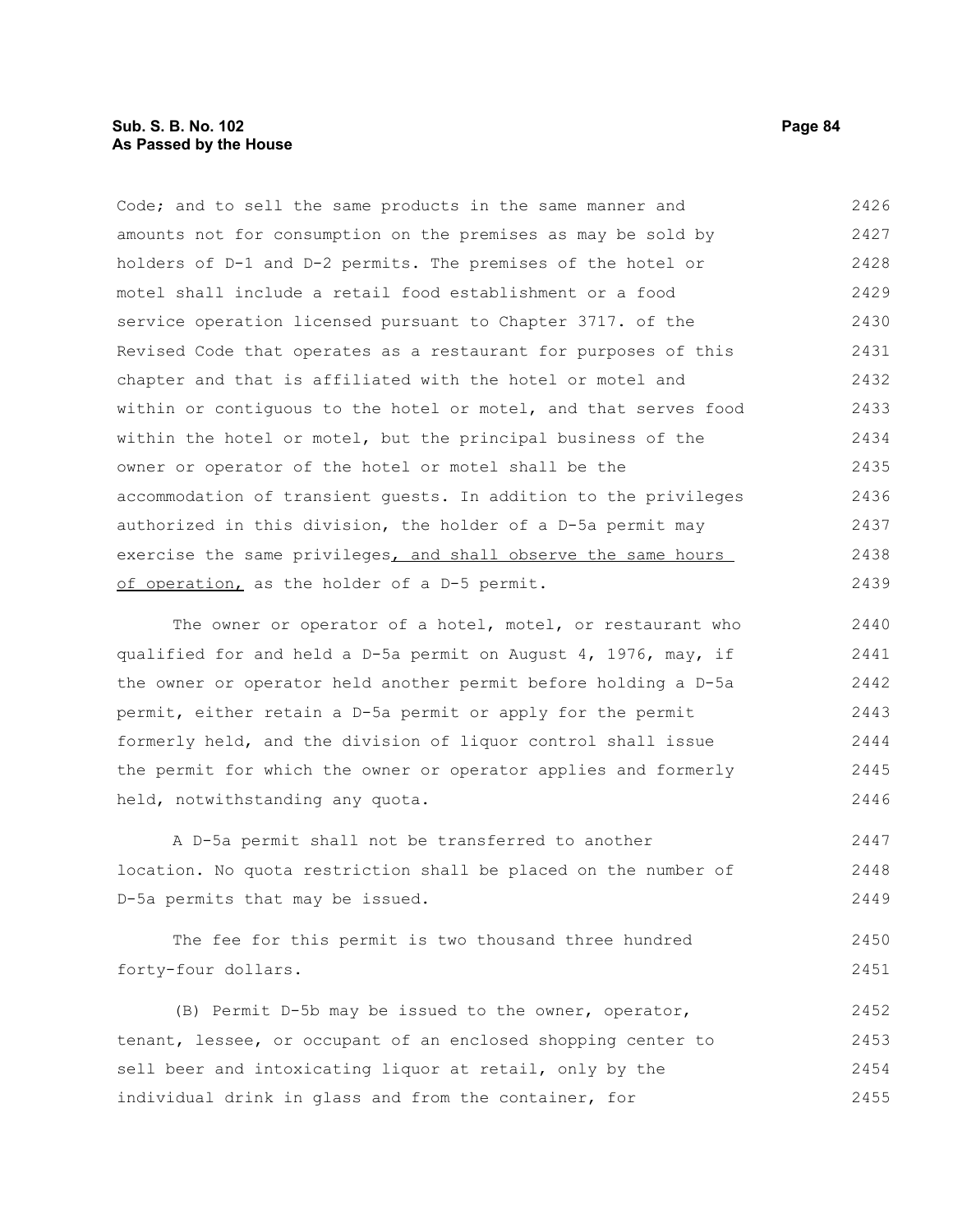## **Sub. S. B. No. 102 Page 85 As Passed by the House**

consumption on the premises where sold; and to sell the same products in the same manner and amount not for consumption on the premises as may be sold by holders of D-1 and D-2 permits. In addition to the privileges authorized in this division, the holder of a D-5b permit may exercise the same privileges, and shall observe the same hours of operation, as a holder of a D-5 permit. 2456 2457 2458 2459 2460 2461 2462

A D-5b permit shall not be transferred to another location. 2463 2464

One D-5b permit may be issued at an enclosed shopping center containing at least two hundred twenty-five thousand, but less than four hundred thousand, square feet of floor area. 2465 2466 2467

Two D-5b permits may be issued at an enclosed shopping center containing at least four hundred thousand square feet of floor area. No more than one D-5b permit may be issued at an enclosed shopping center for each additional two hundred thousand square feet of floor area or fraction of that floor area, up to a maximum of five D-5b permits for each enclosed shopping center. The number of D-5b permits that may be issued at an enclosed shopping center shall be determined by subtracting the number of D-3 and D-5 permits issued in the enclosed shopping center from the number of D-5b permits that otherwise may be issued at the enclosed shopping center under the formulas provided in this division. Except as provided in this section, no quota shall be placed on the number of D-5b permits that may be issued. Notwithstanding any quota provided in this section, the holder of any D-5b permit first issued in accordance with this section is entitled to its renewal in accordance with section 4303.271 of the Revised Code. 2468 2469 2470 2471 2472 2473 2474 2475 2476 2477 2478 2479 2480 2481 2482 2483 2484

The holder of a D-5b permit issued before April 4, 1984, 2485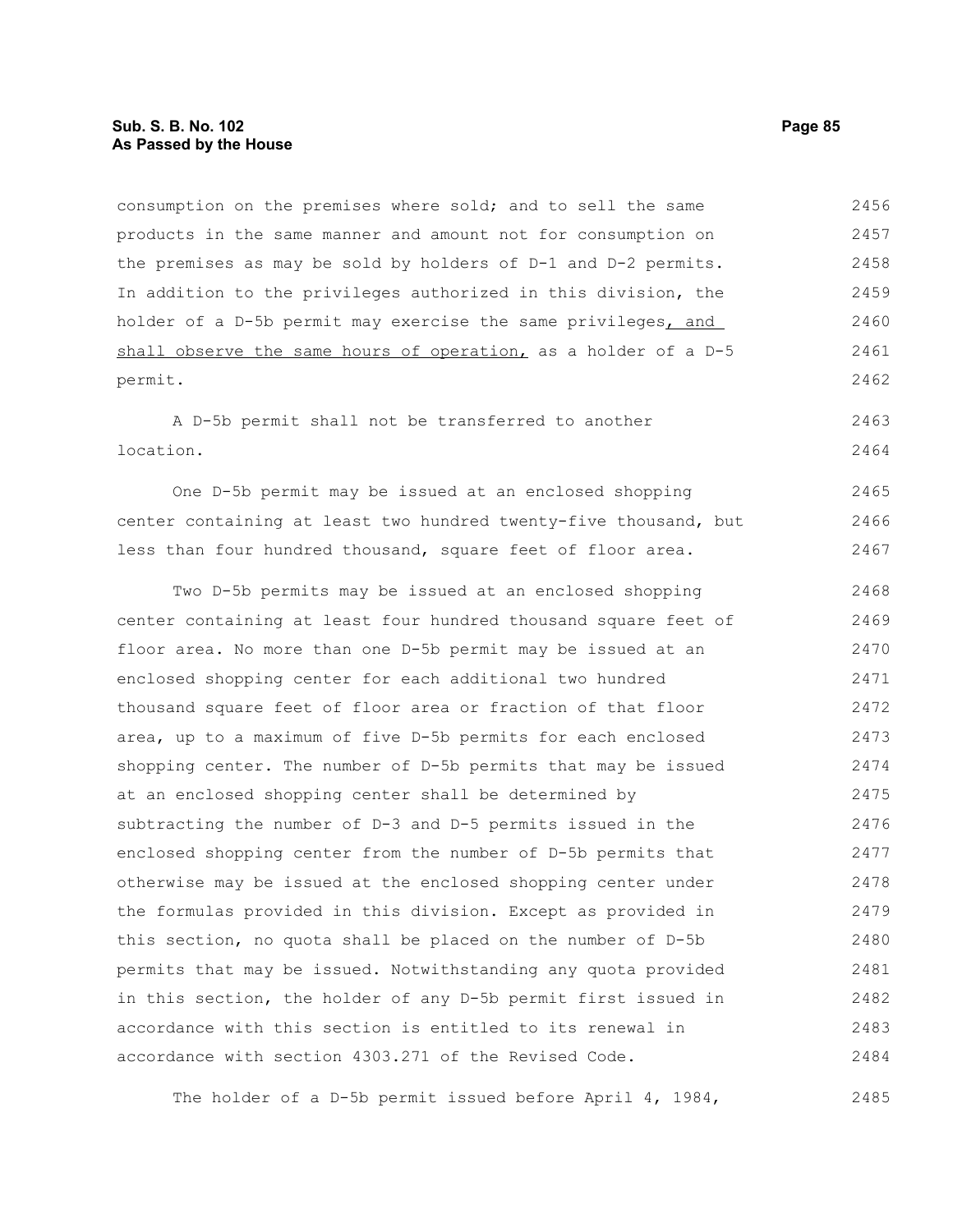## **Sub. S. B. No. 102 Page 86 As Passed by the House**

whose tenancy is terminated for a cause other than nonpayment of rent, may return the D-5b permit to the division of liquor control, and the division shall cancel that permit. Upon cancellation of that permit and upon the permit holder's payment of taxes, contributions, premiums, assessments, and other debts owing or accrued upon the date of cancellation to this state and its political subdivisions and a filing with the division of a certification of that payment, the division shall issue to that person either a D-5 permit, or a D-1, a D-2, and a D-3 permit, as that person requests. The division shall issue the D-5 permit, or the D-1, D-2, and D-3 permits, even if the number of D-1, D-2, D-3, or D-5 permits currently issued in the municipal corporation or in the unincorporated area of the township where that person's proposed premises is located equals or exceeds the maximum number of such permits that can be issued in that municipal corporation or in the unincorporated area of that township under the population quota restrictions contained in section 4303.29 of the Revised Code. Any D-1, D-2, D-3, or D-5 permit so issued shall not be transferred to another location. If a D-5b permit is canceled under the provisions of this paragraph, the number of D-5b permits that may be issued at the enclosed shopping center for which the D-5b permit was issued, under the formula provided in this division, shall be reduced by one if the enclosed shopping center was entitled to more than one D-5b permit under the formula. 2486 2487 2488 2489 2490 2491 2492 2493 2494 2495 2496 2497 2498 2499 2500 2501 2502 2503 2504 2505 2506 2507 2508 2509 2510

The fee for this permit is two thousand three hundred forty-four dollars. 2511 2512

(C) Permit D-5c may be issued to the owner or operator of a retail food establishment or a food service operation licensed pursuant to Chapter 3717. of the Revised Code that operates as a restaurant for purposes of this chapter and that qualifies under 2513 2514 2515 2516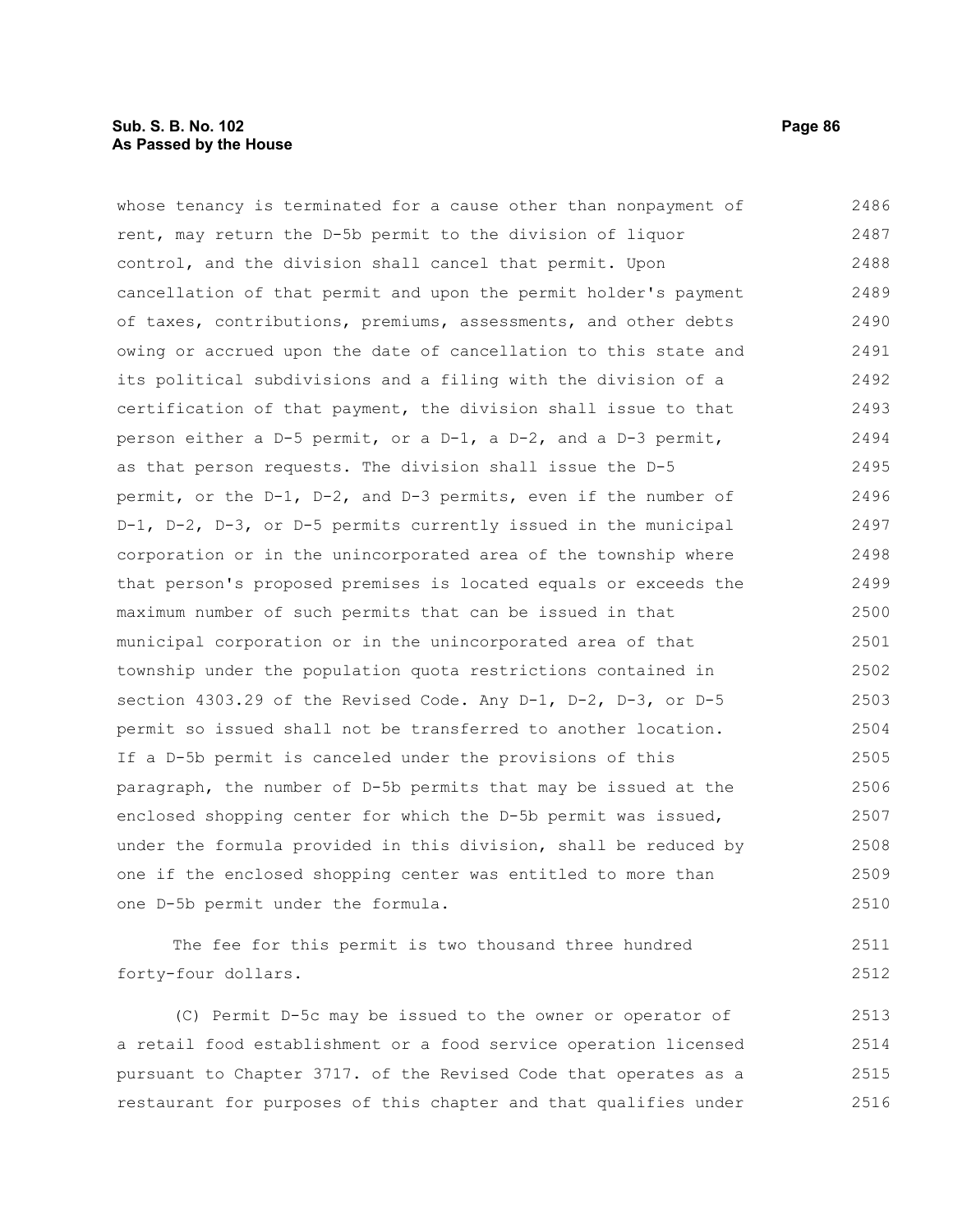# **Sub. S. B. No. 102 Page 87 As Passed by the House**

the other requirements of this section to sell beer and any intoxicating liquor at retail, only by the individual drink in glass and from the container, for consumption on the premises where sold, and to sell the same products in the same manner and amounts not for consumption on the premises as may be sold by holders of D-1 and D-2 permits. In addition to the privileges authorized in this division, the holder of a D-5c permit may exercise the same privileges, and shall observe the same hours of operation, as the holder of a D-5 permit. 2517 2518 2519 2520 2521 2522 2523 2524 2525

To qualify for a D-5c permit, the owner or operator of a retail food establishment or a food service operation licensed pursuant to Chapter 3717. of the Revised Code that operates as a restaurant for purposes of this chapter, shall have operated the restaurant at the proposed premises for not less than twentyfour consecutive months immediately preceding the filing of the application for the permit, have applied for a D-5 permit no later than December 31, 1988, and appear on the division's quota waiting list for not less than six months immediately preceding the filing of the application for the permit. In addition to these requirements, the proposed D-5c permit premises shall be located within a municipal corporation and further within an election precinct that, at the time of the application, has no more than twenty-five per cent of its total land area zoned for residential use. 2526 2527 2528 2529 2530 2531 2532 2533 2534 2535 2536 2537 2538 2539 2540

A D-5c permit shall not be transferred to another location. No quota restriction shall be placed on the number of such permits that may be issued. 2541 2542 2543

Any person who has held a D-5c permit for at least two years may apply for a D-5 permit, and the division of liquor control shall issue the D-5 permit notwithstanding the quota 2544 2545 2546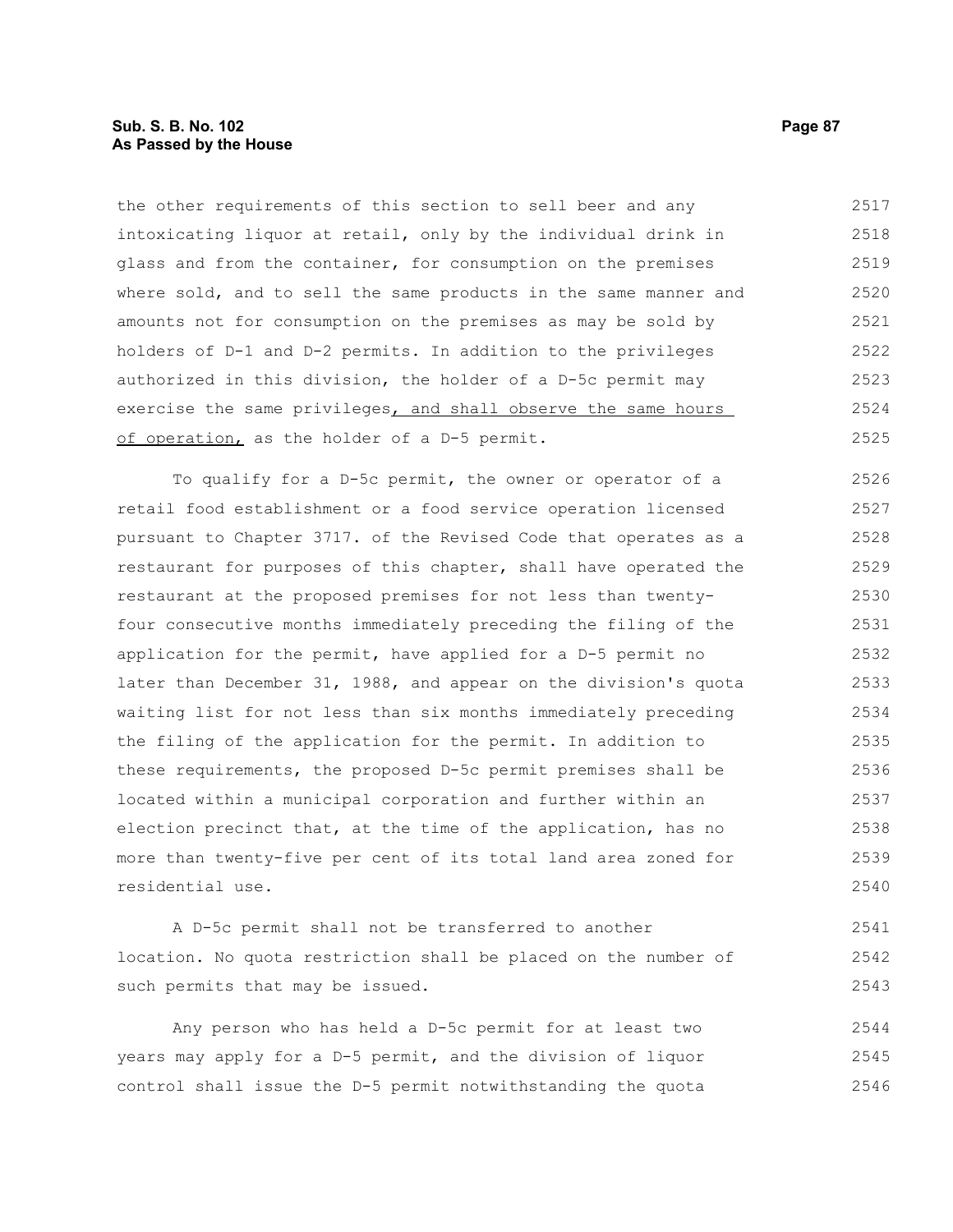restrictions contained in section 4303.29 of the Revised Code or in any rule of the liquor control commission. The fee for this permit is one thousand five hundred sixty-three dollars. (D)(1) Permit D-5d may be issued to the owner or operator of a retail food establishment or a food service operation licensed pursuant to Chapter 3717. of the Revised Code that operates as a restaurant for purposes of this chapter and that is located at an airport operated by a municipal corporation, at an airport operated by a board of county commissioners pursuant to section 307.20 of the Revised Code, at an airport operated by a port authority pursuant to Chapter 4582. of the Revised Code, or at an airport operated by a regional airport authority pursuant to Chapter 308. of the Revised Code. (2) The holder of a D-5d permit may sell either of the following: (a) Beer and any intoxicating liquor at retail, only by the individual drink in glass and from the container, for consumption on the premises where sold. In addition, such consumption may occur in the area of the airport terminal that is restricted to persons taking flights to and from the airport, provided all of the following apply: (i) The airport's governing body authorizes the consumption of beer and intoxicating liquor in that area. (ii) The D-5d permit holder is located in that area. 2547 2548 2549 2550 2551 2552 2553 2554 2555 2556 2557 2558 2559 2560 2561 2562 2563 2564 2565 2566 2567 2568 2569 2570 2571

(iii) The airport is a public-use airport, as defined in section 4563.30 of the Revised Code, that has commercial flight activity and has one or more passenger or property screening checkpoints or restricted areas used as security measures. 2572 2573 2574 2575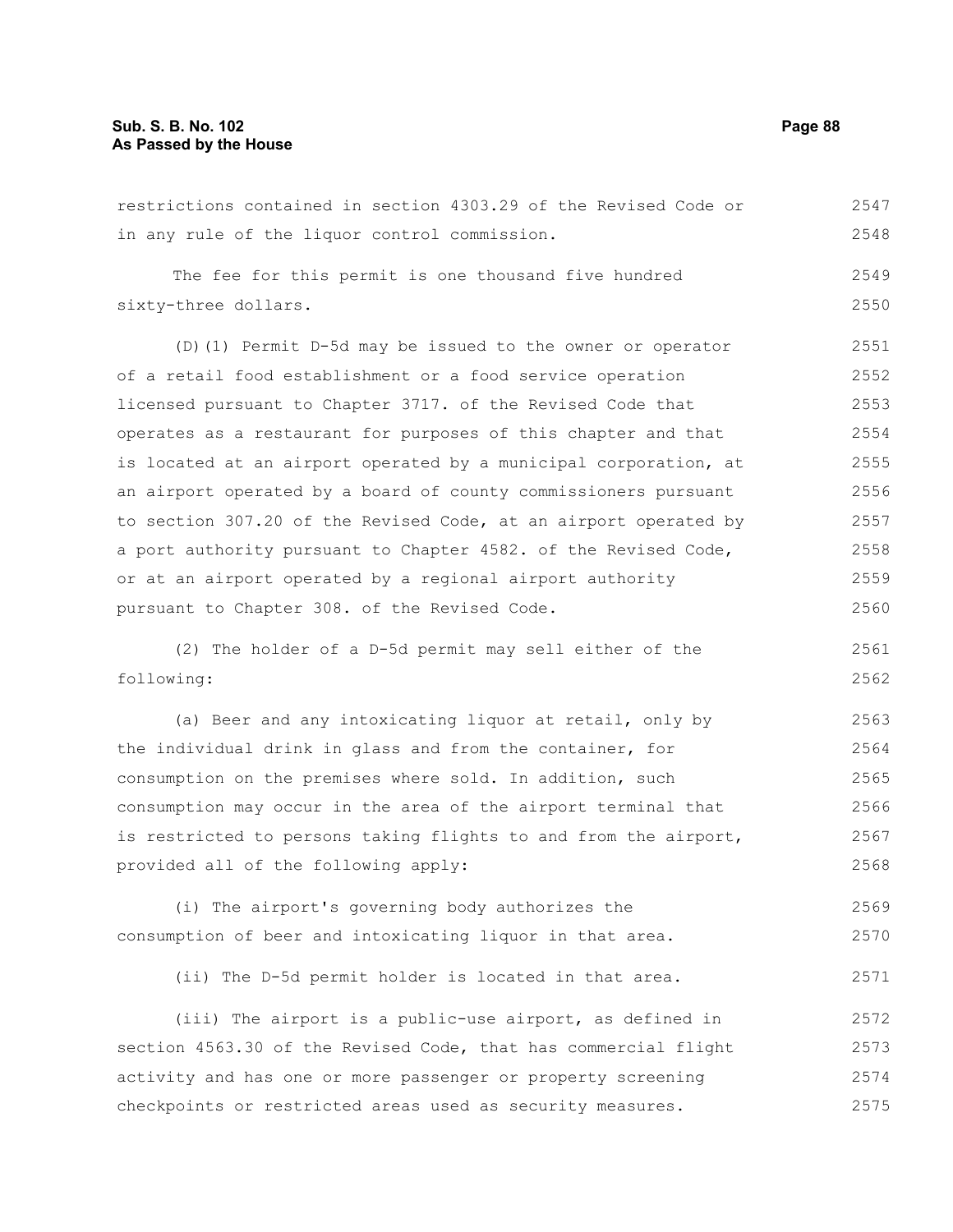(iv) The beer or intoxicating liquor is served solely in plastic bottles or other plastic containers that clearly identify the D-5d permit holder. (b) The the same products in the same manner and amounts not for consumption on the premises where sold as may be sold by the holders of D-1 and D-2 permits. In addition to the privileges authorized in division (D) of this section, the holder of a D-5d permit may exercise the same privileges, and shall observe the same hours of operation, as the holder of a D-5 permit. (3) A D-5d permit shall not be transferred to another location. No quota restrictions shall be placed on the number of such permits that may be issued. (4) The fee for the D-5d permit is two thousand three hundred forty-four dollars. (E) Permit D-5e may be issued to any nonprofit organization that is exempt from federal income taxation under the "Internal Revenue Code of 1986," 100 Stat. 2085, 26 U.S.C.A. 501(c)(3), as amended, or that is a charitable organization under any chapter of the Revised Code, and that owns or operates a riverboat that meets all of the following: (1) Is permanently docked at one location; (2) Is designated as an historical riverboat by the Ohio history connection; (3) Contains not less than fifteen hundred square feet of floor area; 2576 2577 2578 2579 2580 2581 2582 2583 2584 2585 2586 2587 2588 2589 2590 2591 2592 2593 2594 2595 2596 2597 2598 2599 2600 2601

(4) Has a seating capacity of fifty or more persons. 2602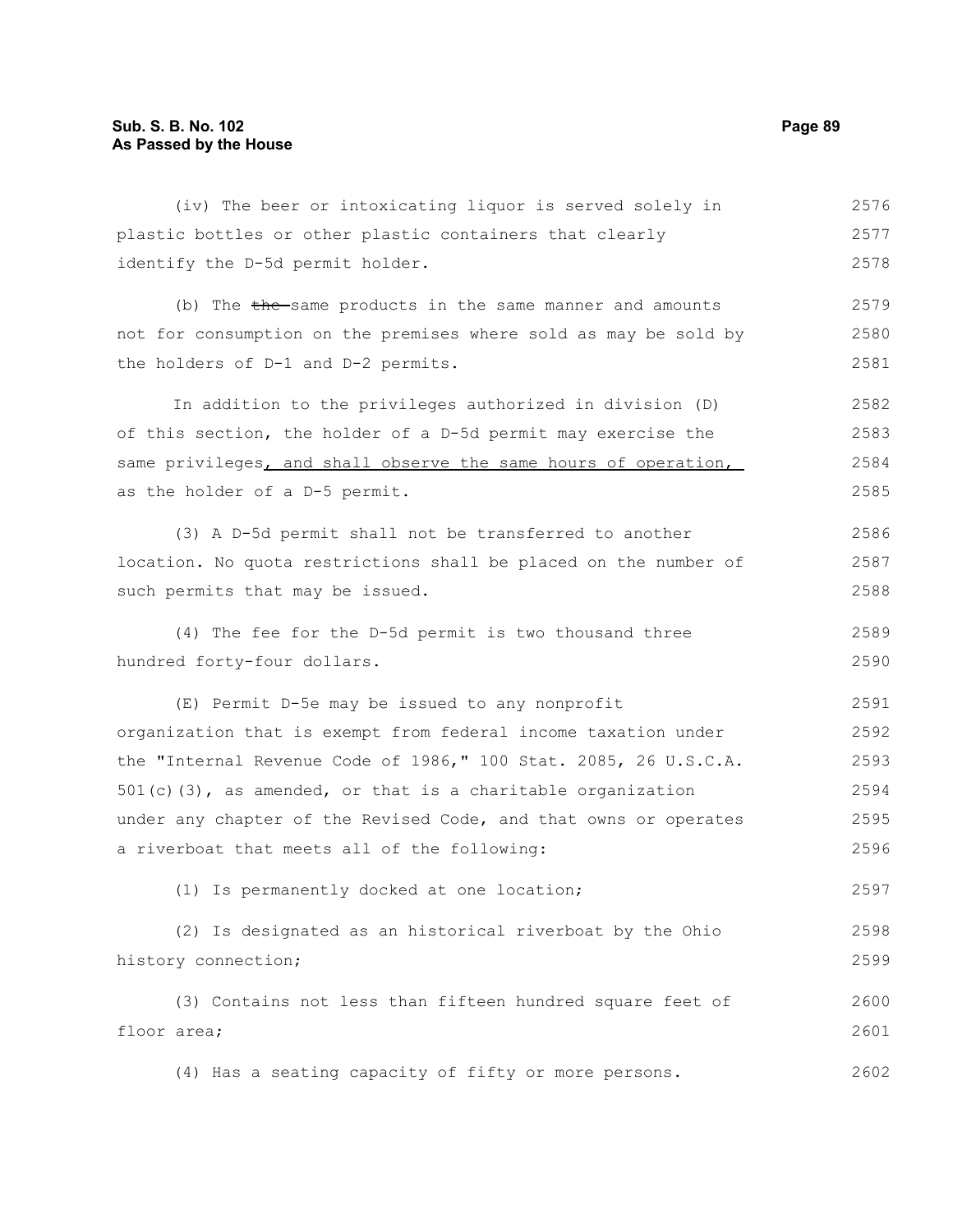# **Sub. S. B. No. 102 Page 90 As Passed by the House**

The holder of a D-5e permit may sell beer and intoxicating liquor at retail, only by the individual drink in glass and from the container, for consumption on the premises where sold. 2603 2604 2605

A D-5e permit shall not be transferred to another location. No quota restriction shall be placed on the number of such permits that may be issued. The population quota restrictions contained in section 4303.29 of the Revised Code or in any rule of the liquor control commission shall not apply to this division, and the division shall issue a D-5e permit to any applicant who meets the requirements of this division. However, the division shall not issue a D-5e permit if the permit premises or proposed permit premises are located within an area in which the sale of spirituous liquor by the glass is prohibited. 2606 2607 2608 2609 2610 2611 2612 2613 2614 2615 2616

In addition to the privileges authorized in this division, the holder of a D-5e permit may exercise the same privileges, and shall observe the same hours of operation, as the holder of a D-5 permit.

The fee for this permit is one thousand two hundred nineteen dollars.

(F) Permit D-5f may be issued to the owner or operator of a retail food establishment or a food service operation licensed under Chapter 3717. of the Revised Code that operates as a restaurant for purposes of this chapter and that meets all of the following: 2623 2624 2625 2626 2627

(1) It contains not less than twenty-five hundred square feet of floor area. 2628 2629

(2) It is located on or in, or immediately adjacent to, the shoreline of, a navigable river. 2630 2631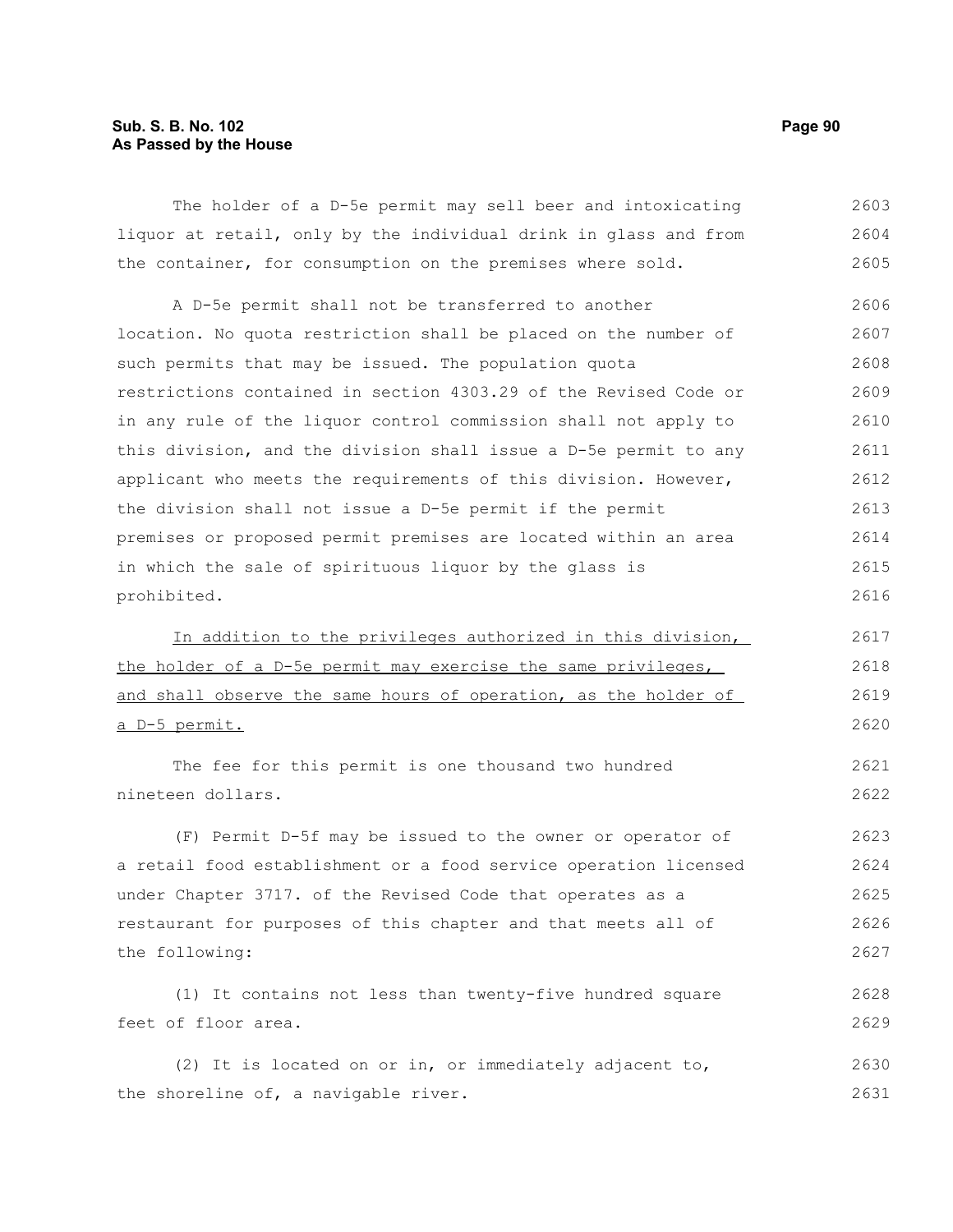(3) It provides docking space for twenty-five boats. 2632

(4) It provides entertainment and recreation, provided that not less than fifty per cent of the business on the permit premises shall be preparing and serving meals for a consideration. 2633 2634 2635 2636

In addition, each application for a D-5f permit shall be accompanied by a certification from the local legislative authority that the issuance of the D-5f permit is not inconsistent with that political subdivision's comprehensive development plan or other economic development goal as officially established by the local legislative authority. 2637 2638 2639 2640 2641 2642

The holder of a D-5f permit may sell beer and intoxicating liquor at retail, only by the individual drink in glass and from the container, for consumption on the premises where sold. 2643 2644 2645

A D-5f permit shall not be transferred to another location. 2646 2647

The division of liquor control shall not issue a D-5f permit if the permit premises or proposed permit premises are located within an area in which the sale of spirituous liquor by the glass is prohibited. In addition to the privileges authorized in this division, the holder of a D-5f permit may exercise the same privileges, and shall observe the same hours of operation, as the holder of a D-5 permit. 2648 2649 2650 2651 2652 2653 2654

A fee for this permit is two thousand three hundred fortyfour dollars. 2655 2656

As used in this division, "navigable river" means a river that is also a "navigable water" as defined in the "Federal Power Act," 94 Stat. 770 (1980), 16 U.S.C. 796. 2657 2658 2659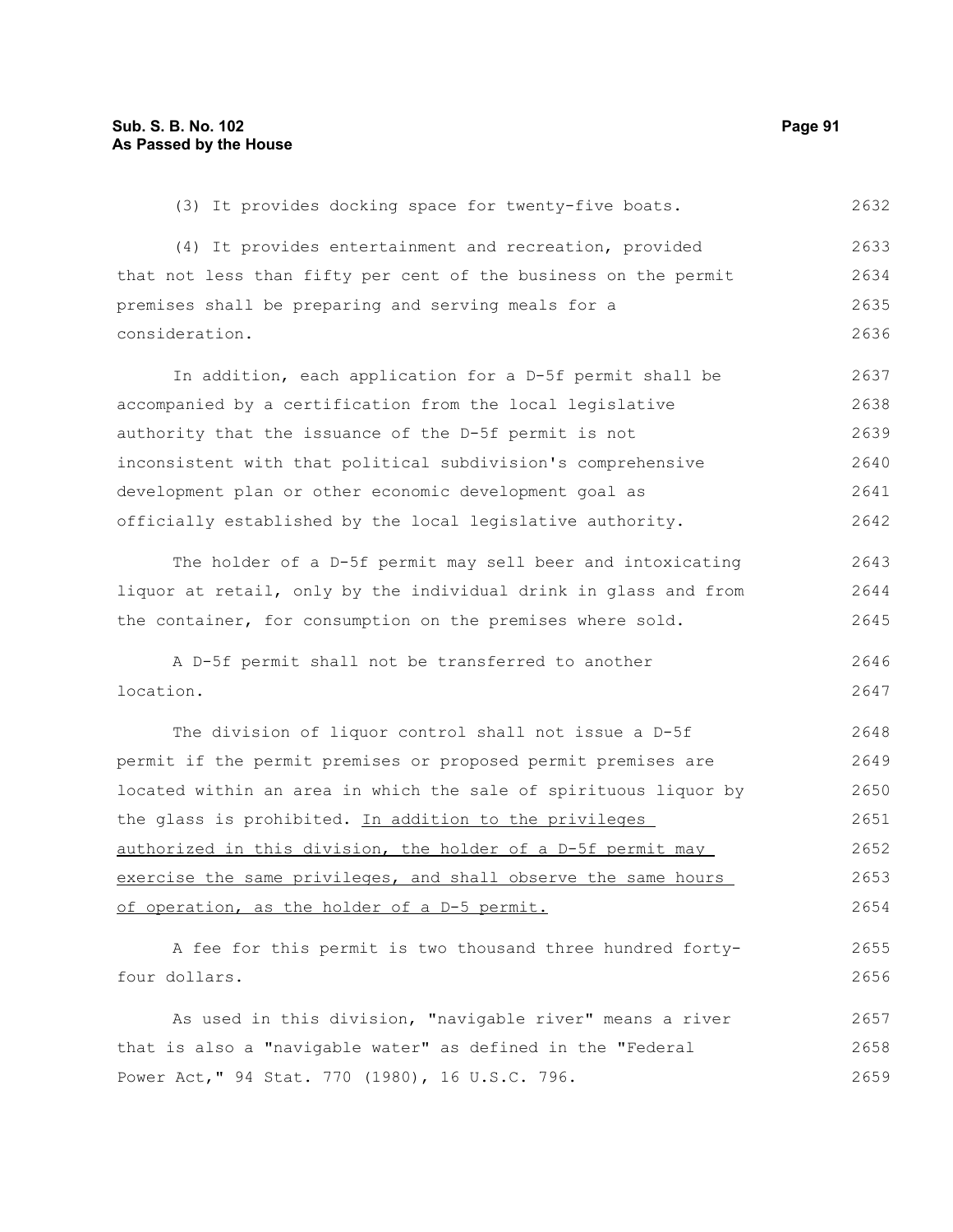# **Sub. S. B. No. 102 Page 92 As Passed by the House**

(G) Permit D-5g may be issued to a nonprofit corporation that is either the owner or the operator of a national professional sports museum. The holder of a D-5g permit may sell beer and any intoxicating liquor at retail, only by the individual drink in glass and from the container, for consumption on the premises where sold. The holder of a D-5g permit shall sell no beer or intoxicating liquor for consumption on the premises where sold after two-thirty a.m. A D-5g permit shall not be transferred to another location. No quota restrictions shall be placed on the number of D-5g permits that may be issued. The In addition to the privileges authorized in this division, the holder of a D-5g permit may exercise the same privileges, and shall observe the same hours of operation, as the holder of a D-5 permit. 2660 2661 2662 2663 2664 2665 2666 2667 2668 2669 2670 2671 2672 2673

The fee for this permit is one thousand eight hundred seventy-five dollars. 2674 2675

(H)(1) Permit D-5h may be issued to any nonprofit organization that is exempt from federal income taxation under the "Internal Revenue Code of 1986," 100 Stat. 2085, 26 U.S.C.A. 501(c)(3), as amended, that owns or operates any of the following: 2676 2677 2678 2679 2680

(a) A fine arts museum, provided that the nonprofit organization has no less than one thousand five hundred bona fide members possessing full membership privileges; 2681 2682 2683

(b) A community arts center. As used in division  $(H)$  (1)(b) of this section, "community arts center" means a facility that provides arts programming to the community in more than one arts discipline, including, but not limited to, exhibits of works of art and performances by both professional and amateur artists. 2684 2685 2686 2687 2688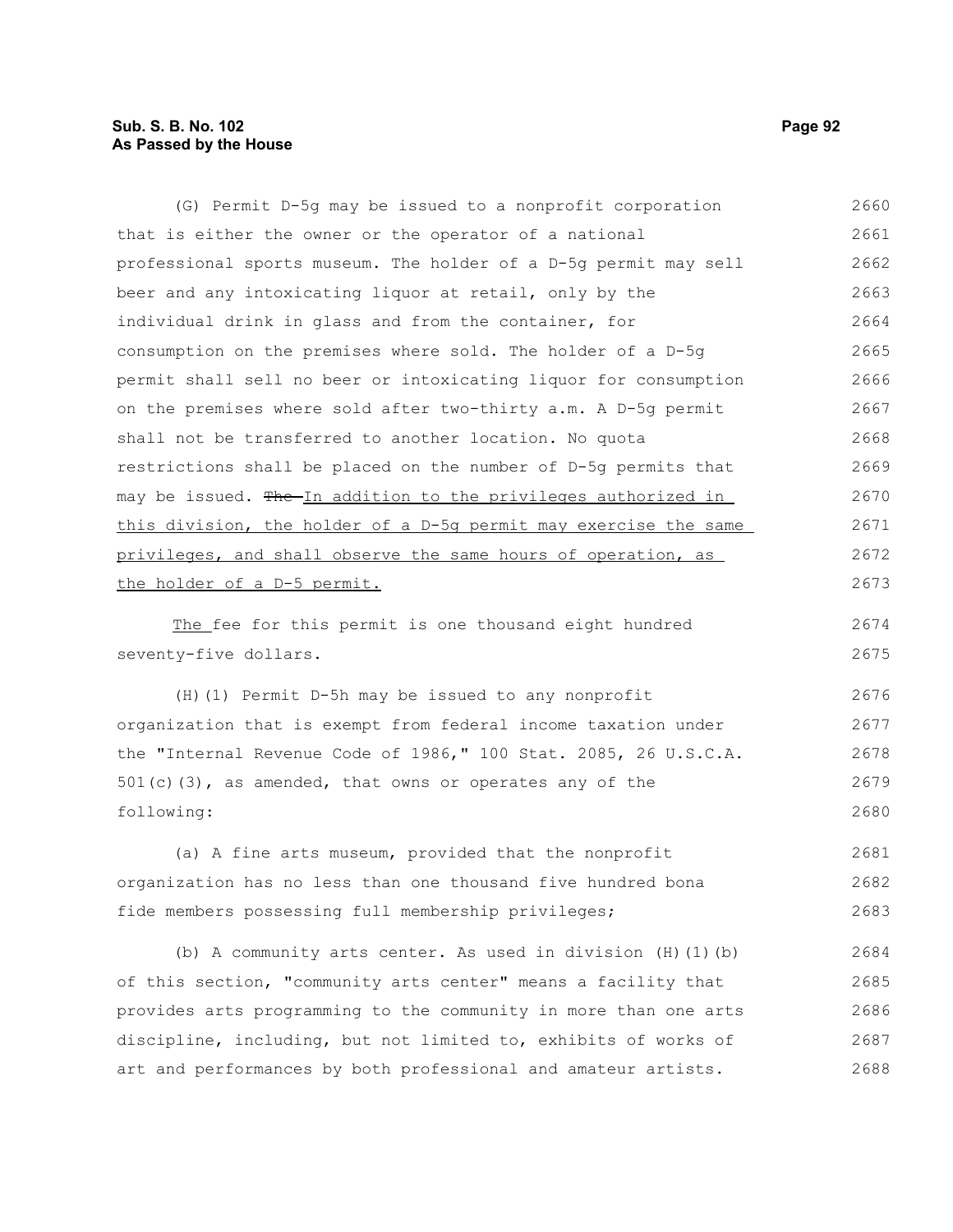# **Sub. S. B. No. 102 Page 93 As Passed by the House**

(c) A community theater, provided that the nonprofit organization is a member of the Ohio arts council and the American community theatre association and has been in existence for not less than ten years. As used in division  $(H)$  (1)(c) of this section, "community theater" means a facility that contains at least one hundred fifty seats and has a primary function of presenting live theatrical performances and providing recreational opportunities to the community. (2) The holder of a D-5h permit may sell beer and any intoxicating liquor at retail, only by the individual drink in glass and from the container, for consumption on the premises where sold. The holder of a D-5h permit shall sell no beer orintoxicating liquor for consumption on the premises where sold after one a.m. A D-5h permit shall not be transferred to another location. No quota restrictions shall be placed on the number of D-5h permits that may be issued. (3) In addition to the privileges authorized in this division, the holder of a D-5h permit may exercise the same privileges, and shall observe the same hours of operation, as the holder of a D-5 permit. (4) The fee for a D-5h permit is one thousand eight hundred seventy-five dollars. (I) Permit D-5i may be issued to the owner or operator of a retail food establishment or a food service operation licensed under Chapter 3717. of the Revised Code that operates as a restaurant for purposes of this chapter and that meets all of the following requirements: (1) It is located in a municipal corporation or a township 2689 2690 2691 2692 2693 2694 2695 2696 2697 2698 2699 2700 2701 2702 2703 2704 2705 2706 2707 2708 2709 2710 2711 2712 2713 2714 2715 2716

with a population of one hundred thousand or less. 2717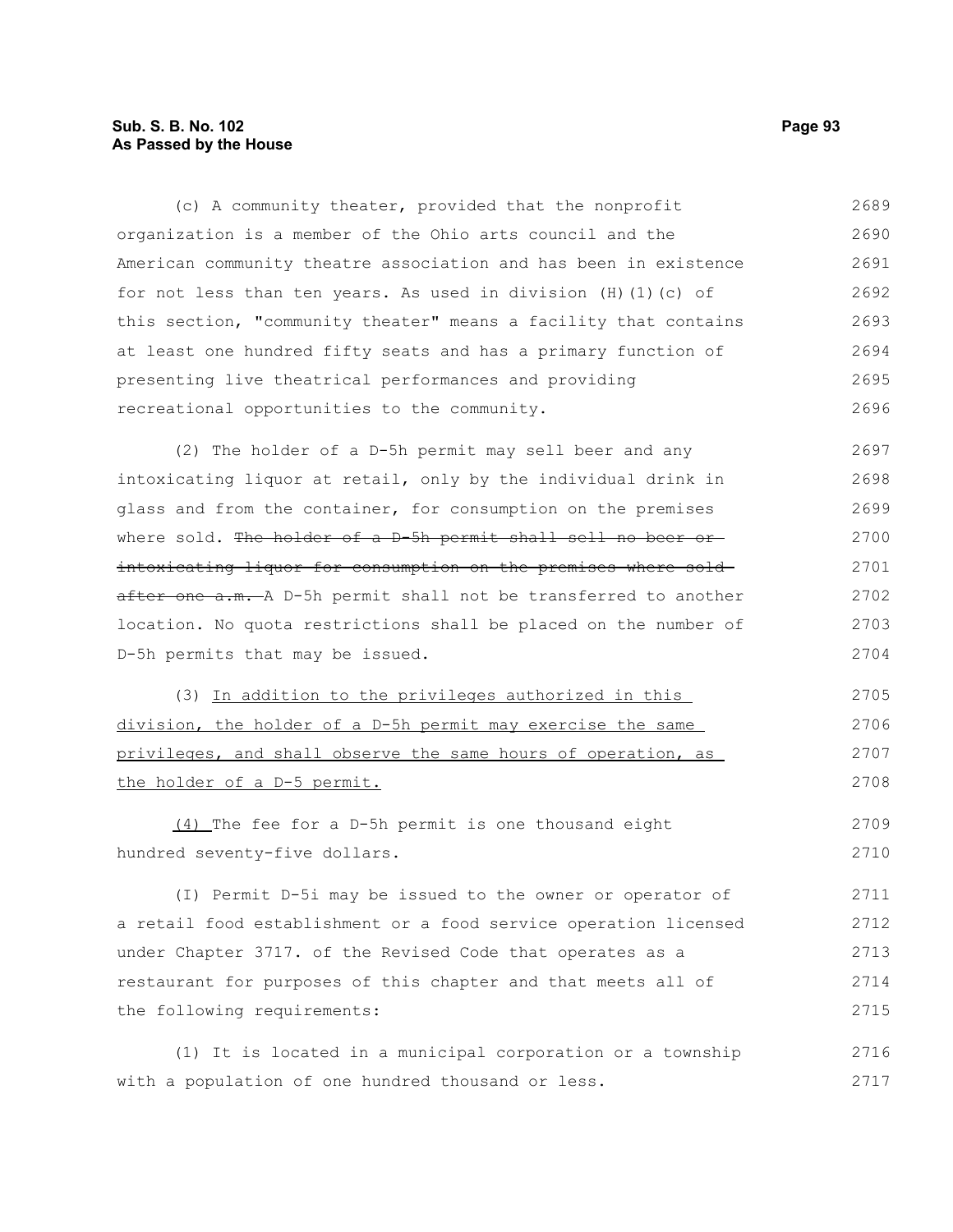| (2) It has inside seating capacity for at least one              | 2718 |
|------------------------------------------------------------------|------|
| hundred forty persons.                                           | 2719 |
|                                                                  |      |
| (3) It has at least four thousand square feet of floor           | 2720 |
| area.                                                            | 2721 |
| (4) It offers full-course meals, appetizers, and                 | 2722 |
| sandwiches.                                                      | 2723 |
| (5) Its receipts from beer and liquor sales, excluding           | 2724 |
| wine sales, do not exceed twenty-five per cent of its total      | 2725 |
| gross receipts.                                                  | 2726 |
| (6) It has at least one of the following characteristics:        | 2727 |
| (a) The value of its real and personal property exceeds          | 2728 |
| seven hundred twenty-five thousand dollars.                      | 2729 |
| (b) It is located on property that is owned or leased by         | 2730 |
| the state or a state agency, and its owner or operator has       | 2731 |
| authorization from the state or the state agency that owns or    | 2732 |
| leases the property to obtain a D-5i permit.                     | 2733 |
| The holder of a D-5i permit may sell beer and any                | 2734 |
| intoxicating liquor at retail, only by the individual drink in   | 2735 |
| glass and from the container, for consumption on the premises    | 2736 |
| where sold, and may sell the same products in the same manner    | 2737 |
| and amounts not for consumption on the premises where sold as    | 2738 |
| may be sold by the holders of D-1 and D-2 permits. The holder of | 2739 |
| a D-5i permit shall sell no beer or intoxicating liquor for-     | 2740 |
| consumption on the premises where sold after two-thirty a.m. In  | 2741 |
| addition to the privileges authorized in this division, the      | 2742 |
| holder of a D-5i permit may exercise the same privileges, and    | 2743 |
| shall observe the same hours of operation, as the holder of a D- | 2744 |
| 5 permit.                                                        | 2745 |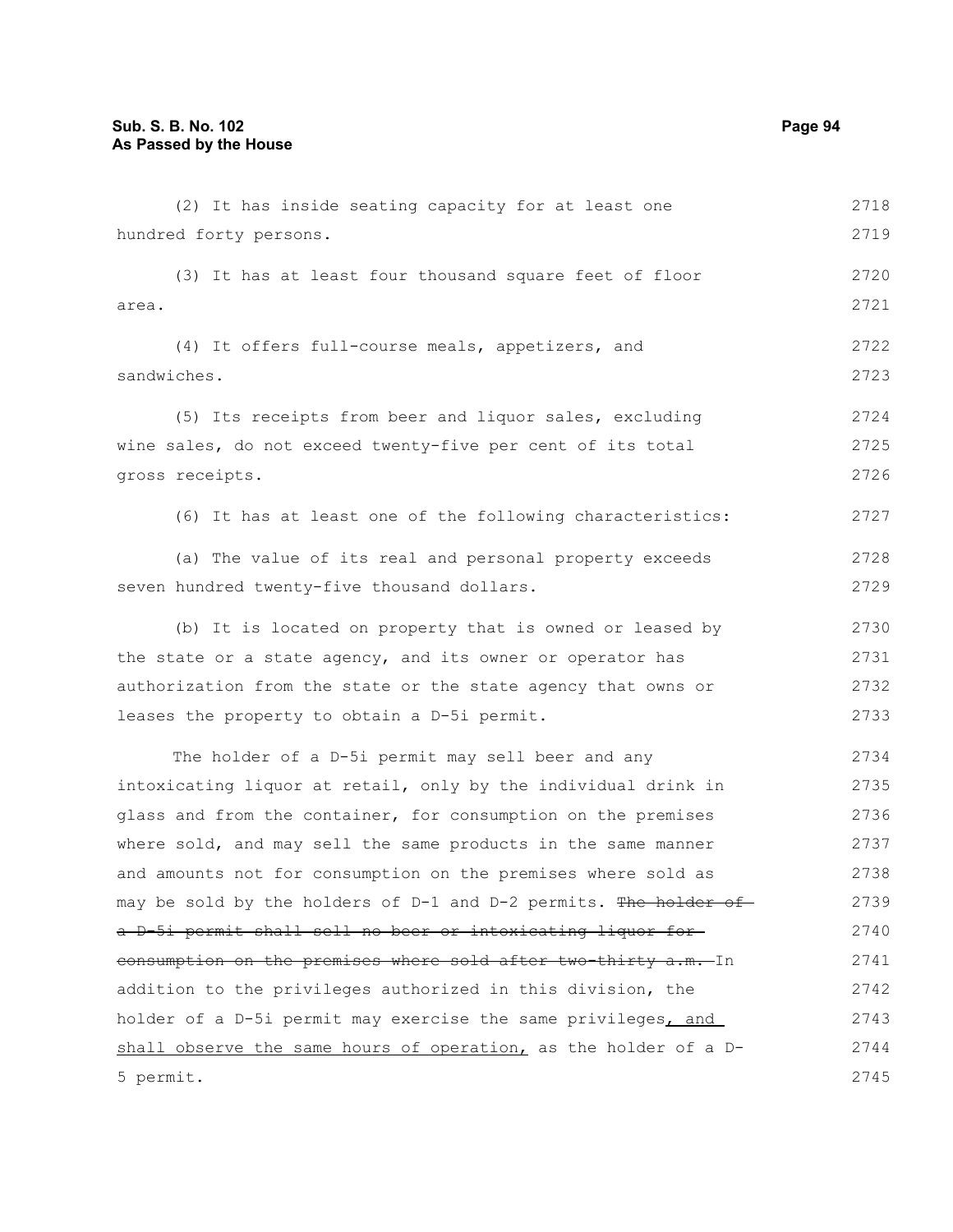# **Sub. S. B. No. 102 Page 95 As Passed by the House**

A D-5i permit shall not be transferred to another location. The division of liquor control shall not renew a D-5i permit unless the retail food establishment or food service operation for which it is issued continues to meet the requirements described in divisions (I)(1) to (6) of this section. No quota restrictions shall be placed on the number of D-5i permits that may be issued. The fee for the D-5i permit is two thousand three hundred forty-four dollars. 2746 2747 2748 2749 2750 2751 2752 2753

(J) Permit D-5j may be issued to the owner or the operator of a retail food establishment or a food service operation licensed under Chapter 3717. of the Revised Code to sell beer and intoxicating liquor at retail, only by the individual drink in glass and from the container, for consumption on the premises where sold and to sell beer and intoxicating liquor in the same manner and amounts not for consumption on the premises where sold as may be sold by the holders of D-1 and D-2 permits. The holder of a D-5j permit may exercise the same privileges, and shall observe the same hours of operation, as the holder of a D-5 permit. 2754 2755 2756 2757 2758 2759 2760 2761 2762 2763 2764

The D-5j permit shall be issued only within a community entertainment district that is designated under section 4301.80 of the Revised Code. The permit shall not be issued to a community entertainment district that is designated under divisions (B) and (C) of section 4301.80 of the Revised Code if the district does not meet one of the following qualifications: 2765 2766 2767 2768 2769 2770

(1) It is located in a municipal corporation with a population of at least one hundred thousand. 2771 2772

(2) It is located in a municipal corporation with a population of at least twenty thousand, and either of the following applies: 2773 2774 2775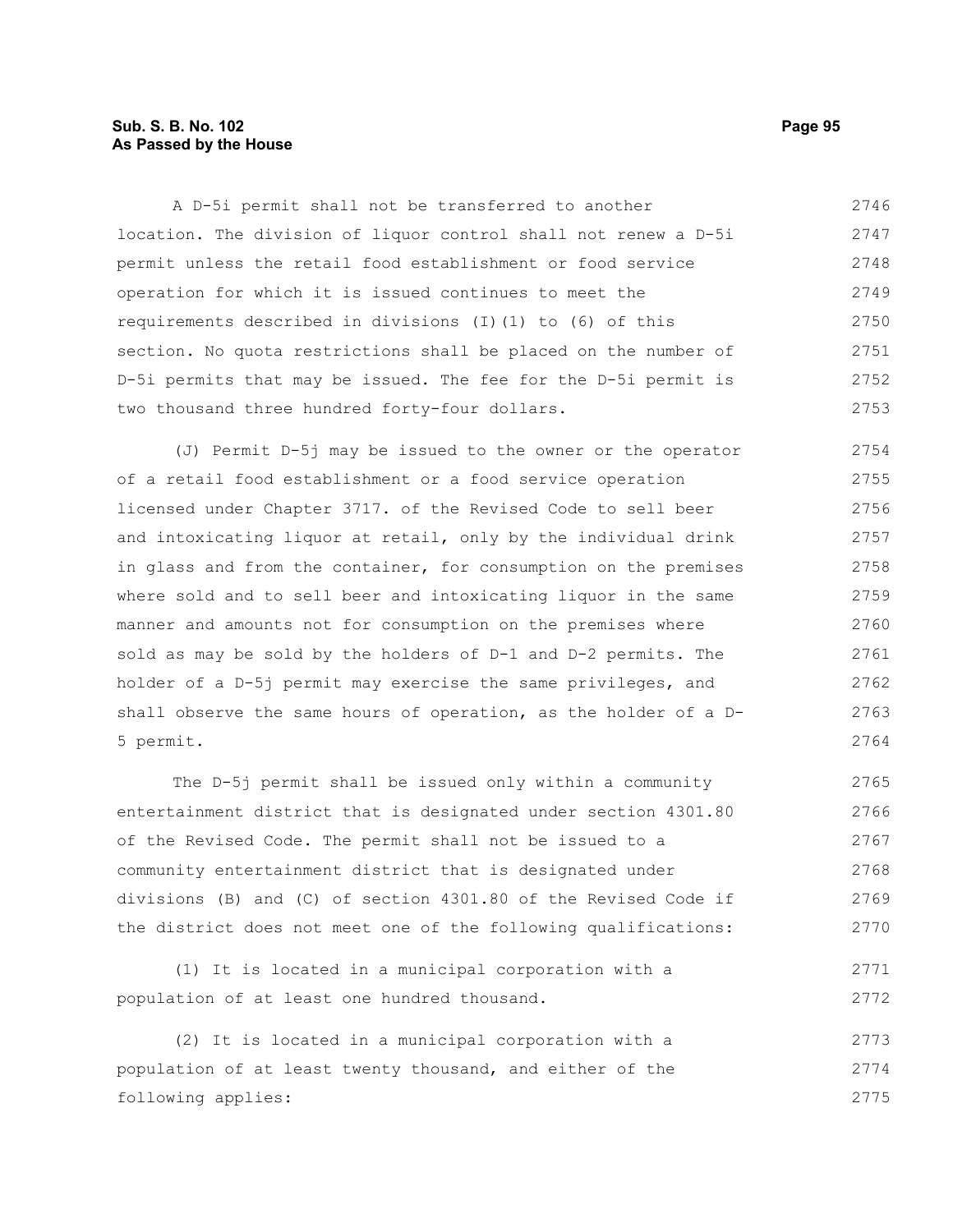# **Sub. S. B. No. 102 Page 96 As Passed by the House**

| (a) It contains an amusement park the rides of which have        | 2776 |
|------------------------------------------------------------------|------|
| been issued a permit by the department of agriculture under      | 2777 |
| Chapter 1711. of the Revised Code.                               | 2778 |
| (b) Not less than fifty million dollars will be invested         | 2779 |
| in development and construction in the community entertainment   | 2780 |
| district's area located in the municipal corporation.            | 2781 |
| (3) It is located in a township with a population of at          | 2782 |
| least forty thousand.                                            | 2783 |
| (4) It is located in a township with a population of at          | 2784 |
| least twenty thousand, and not less than seventy million dollars | 2785 |
| will be invested in development and construction in the          | 2786 |
| community entertainment district's area located in the township. | 2787 |
| (5) It is located in a municipal corporation with a              | 2788 |
| population between seven thousand and twenty thousand, and both  | 2789 |
| of the following apply:                                          | 2790 |
| (a) The municipal corporation was incorporated as a              | 2791 |
| village prior to calendar year 1880 and currently has a historic | 2792 |
| downtown business district.                                      | 2793 |
| (b) The municipal corporation is located in the same             | 2794 |
| county as another municipal corporation with at least one        | 2795 |
| community entertainment district.                                | 2796 |
| (6) It is located in a municipal corporation with a              | 2797 |
| population of at least ten thousand, and not less than seventy   | 2798 |
| million dollars will be invested in development and construction | 2799 |
| in the community entertainment district's area located in the    | 2800 |
| municipal corporation.                                           | 2801 |
|                                                                  |      |

(7) It is located in a municipal corporation with a population of at least three thousand, and not less than one 2802 2803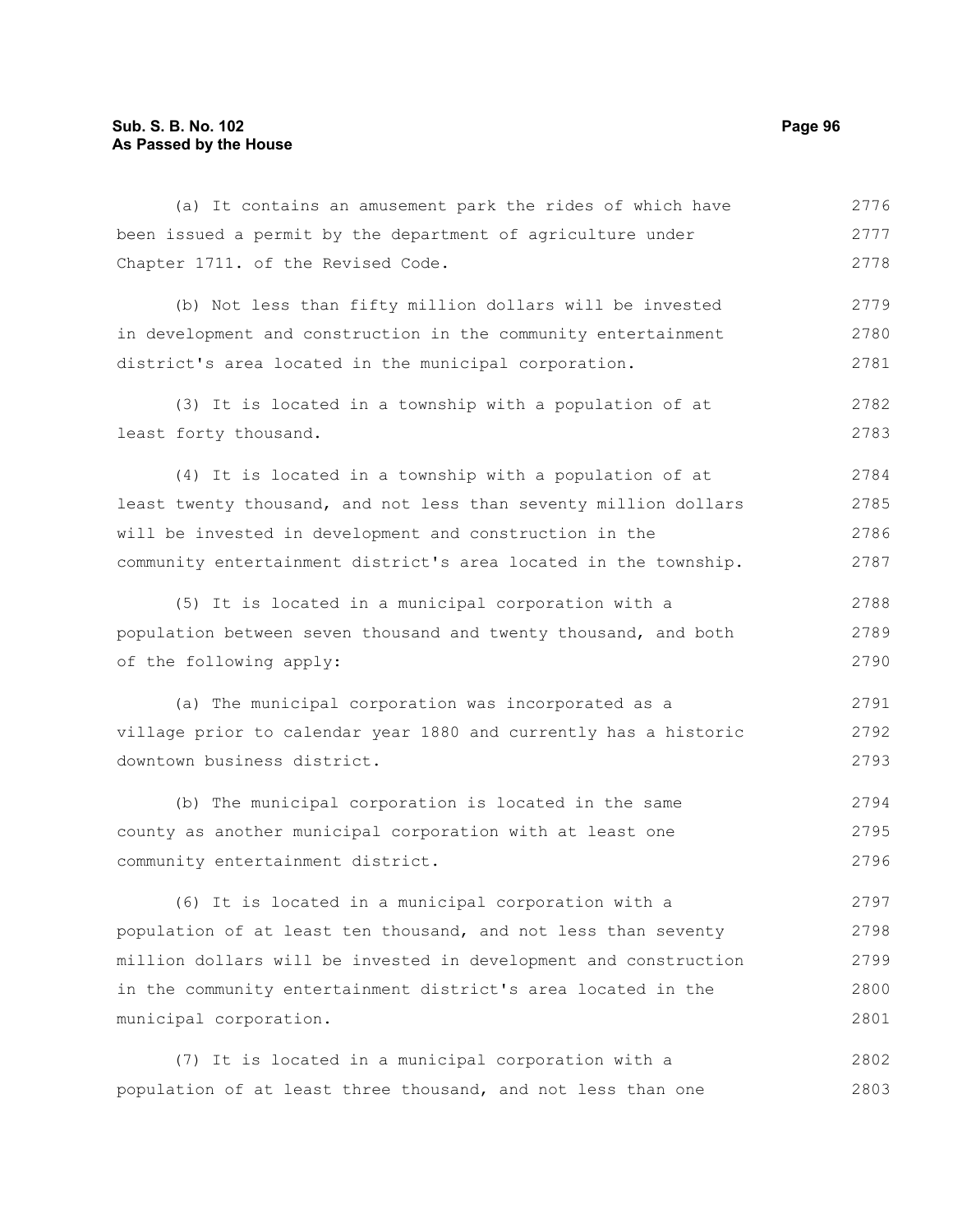hundred fifty million dollars will be invested in development and construction in the community entertainment district's area located in the municipal corporation. 2804 2805 2806

The location of a D-5j permit may be transferred only within the geographic boundaries of the community entertainment district in which it was issued and shall not be transferred outside the geographic boundaries of that district. 2807 2808 2809 2810

Not more than one D-5j permit shall be issued within each community entertainment district for each five acres of land located within the district. Not more than fifteen D-5j permits may be issued within a single community entertainment district. Except as otherwise provided in division  $(J)$  (4) of this section, no quota restrictions shall be placed upon the number of D-5j permits that may be issued. 2811 2812 2813 2814 2815 2816 2817

The fee for a D-5j permit is two thousand three hundred forty-four dollars. 2818 2819

(K)(1) Permit D-5k may be issued to any nonprofit organization that is exempt from federal income taxation under the "Internal Revenue Code of 1986," 100 Stat. 2085, 26 U.S.C.A. 501(c)(3), as amended, that is the owner or operator of a botanical garden recognized by the American association of botanical gardens and arboreta, and that has not less than twenty-five hundred bona fide members. 2820 2821 2822 2823 2824 2825 2826

(2) The holder of a D-5k permit may sell beer and any intoxicating liquor at retail, only by the individual drink in glass and from the container, on the premises where sold. 2827 2828 2829

(3) The-In addition to the privileges authorized in this division, the holder of a D-5k permit shall sell no beer orintoxicating liquor for consumption on the premises where sold 2830 2831 2832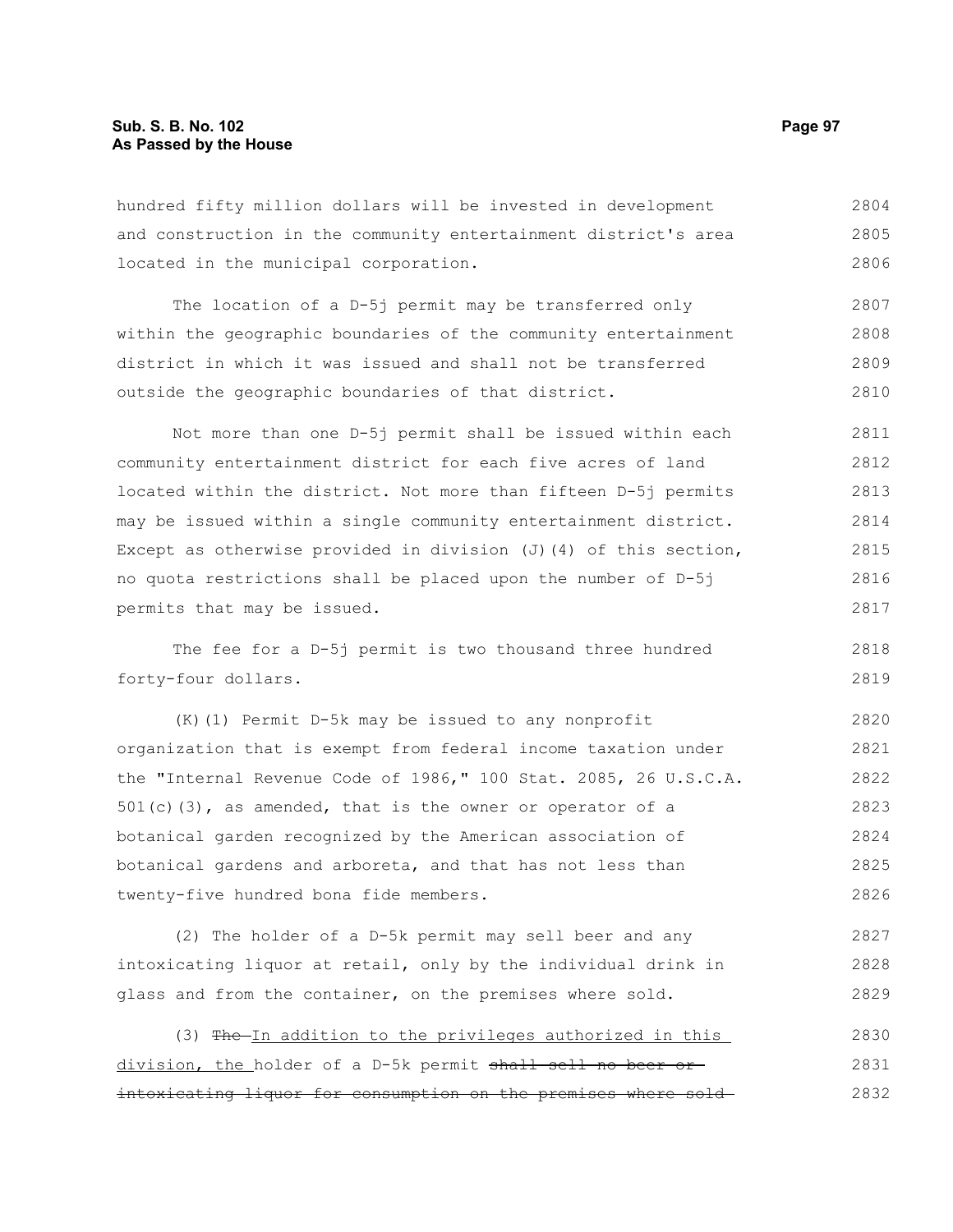after one a.m. may exercise the same privileges, and shall observe the same hours of operation, as the holder of a D-5 permit. (4) A D-5k permit shall not be transferred to another location. (5) No quota restrictions shall be placed on the number of D-5k permits that may be issued. (6) The fee for the D-5k permit is one thousand eight hundred seventy-five dollars. (L)(1) Permit D-5l may be issued to the owner or the operator of a retail food establishment or a food service operation licensed under Chapter 3717. of the Revised Code to sell beer and intoxicating liquor at retail, only by the individual drink in glass and from the container, for consumption on the premises where sold and to sell beer and intoxicating liquor in the same manner and amounts not for consumption on the premises where sold as may be sold by the holders of D-1 and D-2 permits. The holder of a D-5l permit may exercise the same privileges, and shall observe the same hours of operation, as the holder of a D-5 permit. (2) The D-5l permit shall be issued only to a premises to which all of the following apply: (a) The premises has gross annual receipts from the sale of food and meals that constitute not less than seventy-five per cent of its total gross annual receipts. (b) The premises is located within a revitalization 2833 2834 2835 2836 2837 2838 2839 2840 2841 2842 2843 2844 2845 2846 2847 2848 2849 2850 2851 2852 2853 2854 2855 2856 2857 2858

district that is designated under section 4301.81 of the Revised Code. 2859 2860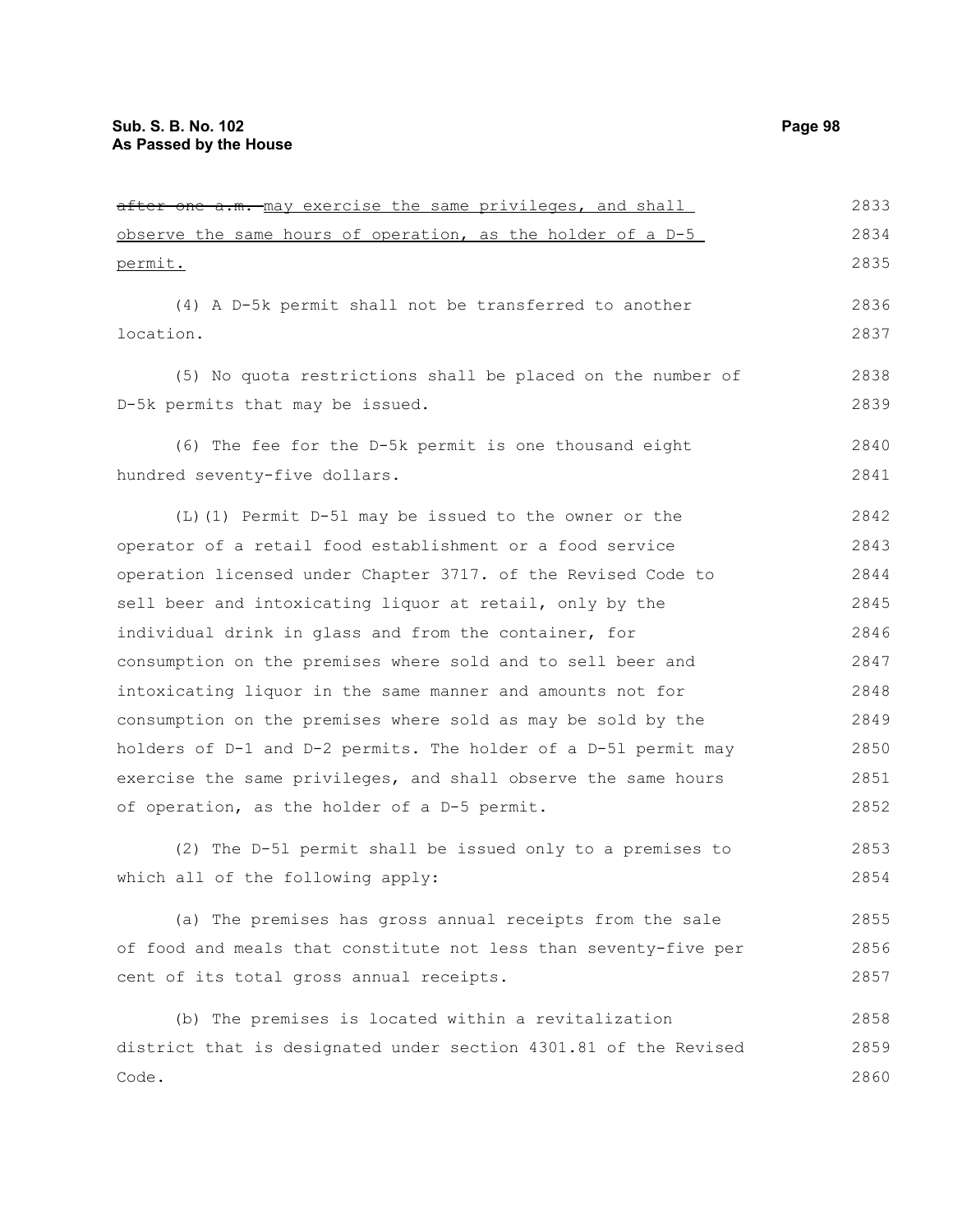# **Sub. S. B. No. 102 Page 99 As Passed by the House**

(c) The premises is located in a municipal corporation or township in which the number of D-5 permits issued equals or exceeds the number of those permits that may be issued in that municipal corporation or township under section 4303.29 of the Revised Code. 2861 2862 2863 2864 2865

```
(d) The premises meets any of the following
qualifications: 
                                                                              2866
                                                                              2867
```
(i) It is located in a county with a population of one hundred twenty-five thousand or less according to the population estimates certified by the development services agency for calendar year 2006. 2868 2869 2870 2871

(ii) It is located in the municipal corporation that has the largest population in a county when the county has a population between two hundred fifteen thousand and two hundred twenty-five thousand according to the population estimates certified by the development services agency for calendar year 2006. Division (L)(2)(d)(ii) of this section applies only to a municipal corporation that is wholly located in a county. 2872 2873 2874 2875 2876 2877 2878

(iii) It is located in the municipal corporation that has the largest population in a county when the county has a population between one hundred forty thousand and one hundred forty-one thousand according to the population estimates certified by the development services agency for calendar year 2006. Division (L)(2)(d)(iii) of this section applies only to a municipal corporation that is wholly located in a county. 2879 2880 2881 2882 2883 2884 2885

(iv) It is located in a township with a population density of less than four hundred fifty people per square mile. For purposes of division (L)(2)(d)(iv) of this section, the population of a township is considered to be the population 2886 2887 2888 2889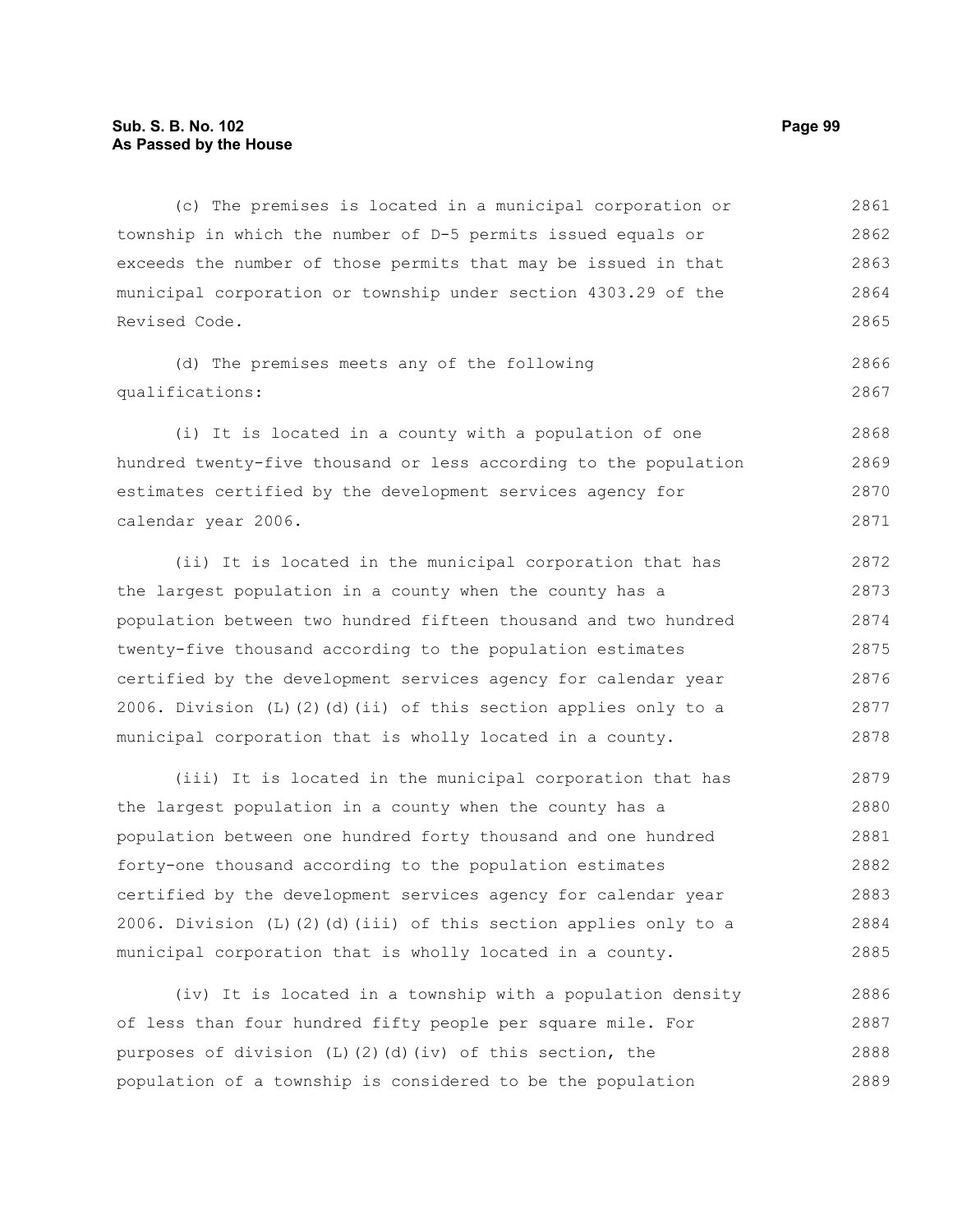2890

| shown by the most recent reqular federal decennial census.        | 2890 |
|-------------------------------------------------------------------|------|
| (v) It is located in a municipal corporation that is              | 2891 |
| wholly located within the geographic boundaries of a township,    | 2892 |
| provided that the municipal corporation and the unincorporated    | 2893 |
| portion of the township have a combined population density of     | 2894 |
| less than four hundred fifty people per square mile. For          | 2895 |
| purposes of division $(L)$ $(2)$ $(d)$ $(v)$ of this section, the | 2896 |
| population of a municipal corporation and unincorporated portion  | 2897 |
| of a township is the population shown by the most recent federal  | 2898 |
| decennial census.                                                 | 2899 |
| (vi) It is located in a county with a population of not           | 2900 |
| less than one hundred seventy-two thousand and not more than one  | 2901 |
|                                                                   |      |

hundred ninety-five thousand. For purposes of division (L)(2)(d) (vi) of this section, the population of a county is the population shown by the most recent decennial census. 2902 2903 2904

(vii) It is located in a municipal corporation with a population of less than ten thousand and the municipal corporation is located in a county with a population of more than one million. For purposes of division  $(L)$  (2)(d)(vii) of this section, the population of a municipal corporation and a county is the population shown by the most recent decennial census. 2905 2906 2907 2908 2909 2910 2911

(3) The location of a D-5l permit may be transferred only within the geographic boundaries of the revitalization district in which it was issued and shall not be transferred outside the geographic boundaries of that district. 2912 2913 2914 2915

(4) Not more than one D-5l permit shall be issued within each revitalization district for each five acres of land located within the district. Not more than fifteen D-5l permits may be 2916 2917 2918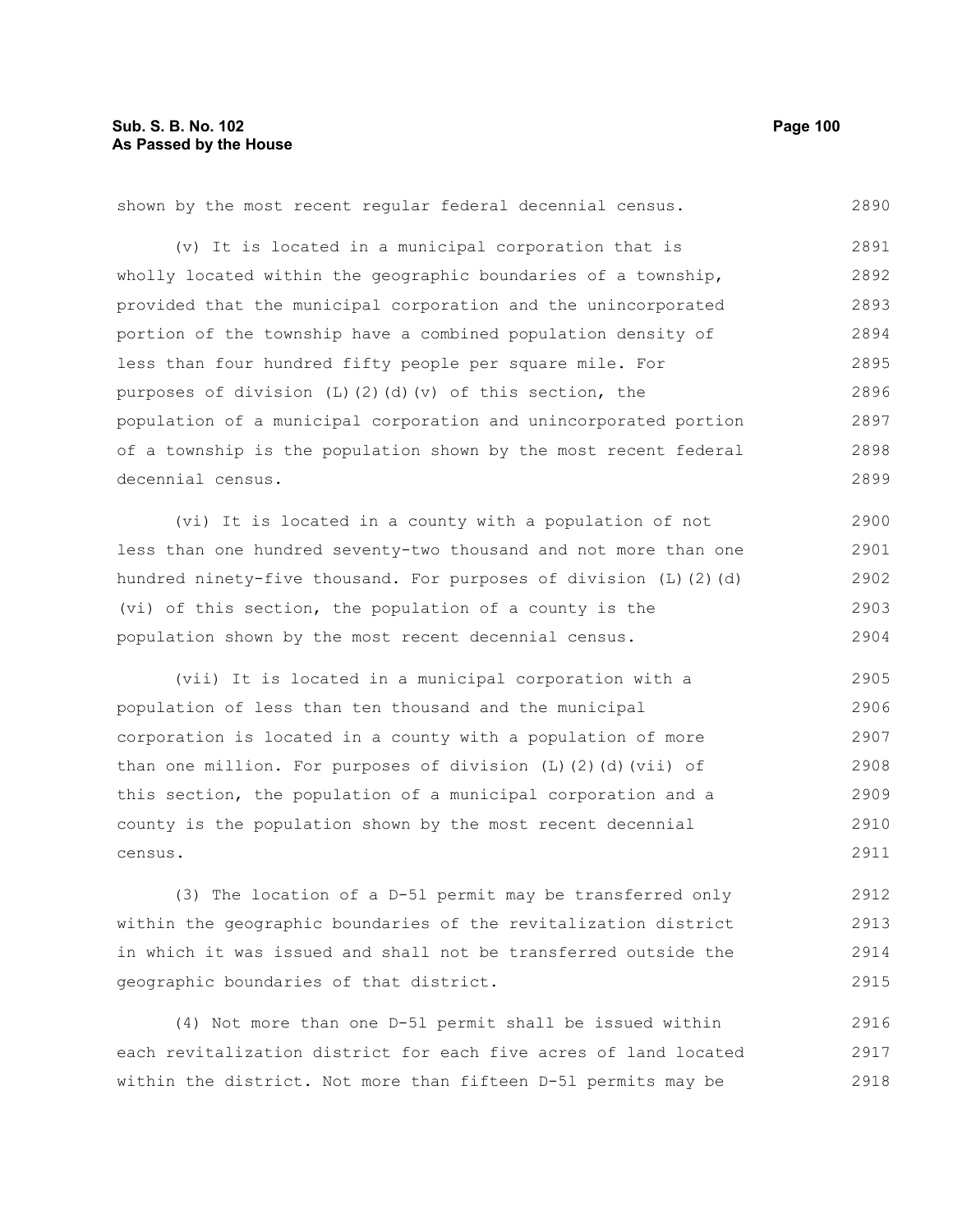issued within a single revitalization district. Except as otherwise provided in division (L)(4) of this section, no quota restrictions shall be placed upon the number of D-5l permits that may be issued. 2919 2920 2921 2922

(5) No D-5l permit shall be issued to an adult entertainment establishment as defined in section 2907.39 of the Revised Code. 2924 2925

(6) The fee for a D-5l permit is two thousand three hundred forty-four dollars. 2926 2927

(M) Permit D-5m may be issued to either the owner or the operator of a retail food establishment or food service operation licensed under Chapter 3717. of the Revised Code that operates as a restaurant for purposes of this chapter and that is located in, or affiliated with, a center for the preservation of wild animals as defined in section 4301.404 of the Revised Code, to sell beer and any intoxicating liquor at retail, only by the glass and from the container, for consumption on the premises where sold, and to sell the same products in the same manner and amounts not for consumption on the premises as may be sold by the holders of D-1 and D-2 permits. In addition to the privileges authorized by this division, the holder of a D-5m permit may exercise the same privileges, and shall observe the same hours of operation, as the holder of a D-5 permit. 2928 2929 2930 2931 2932 2933 2934 2935 2936 2937 2938 2939 2940 2941

A D-5m permit shall not be transferred to another location. No quota restrictions shall be placed on the number of D-5m permits that may be issued. The fee for a permit D-5m is two thousand three hundred forty-four dollars. 2942 2943 2944 2945

(N) Permit D-5n shall be issued to either a casino operator or a casino management company licensed under Chapter 2946 2947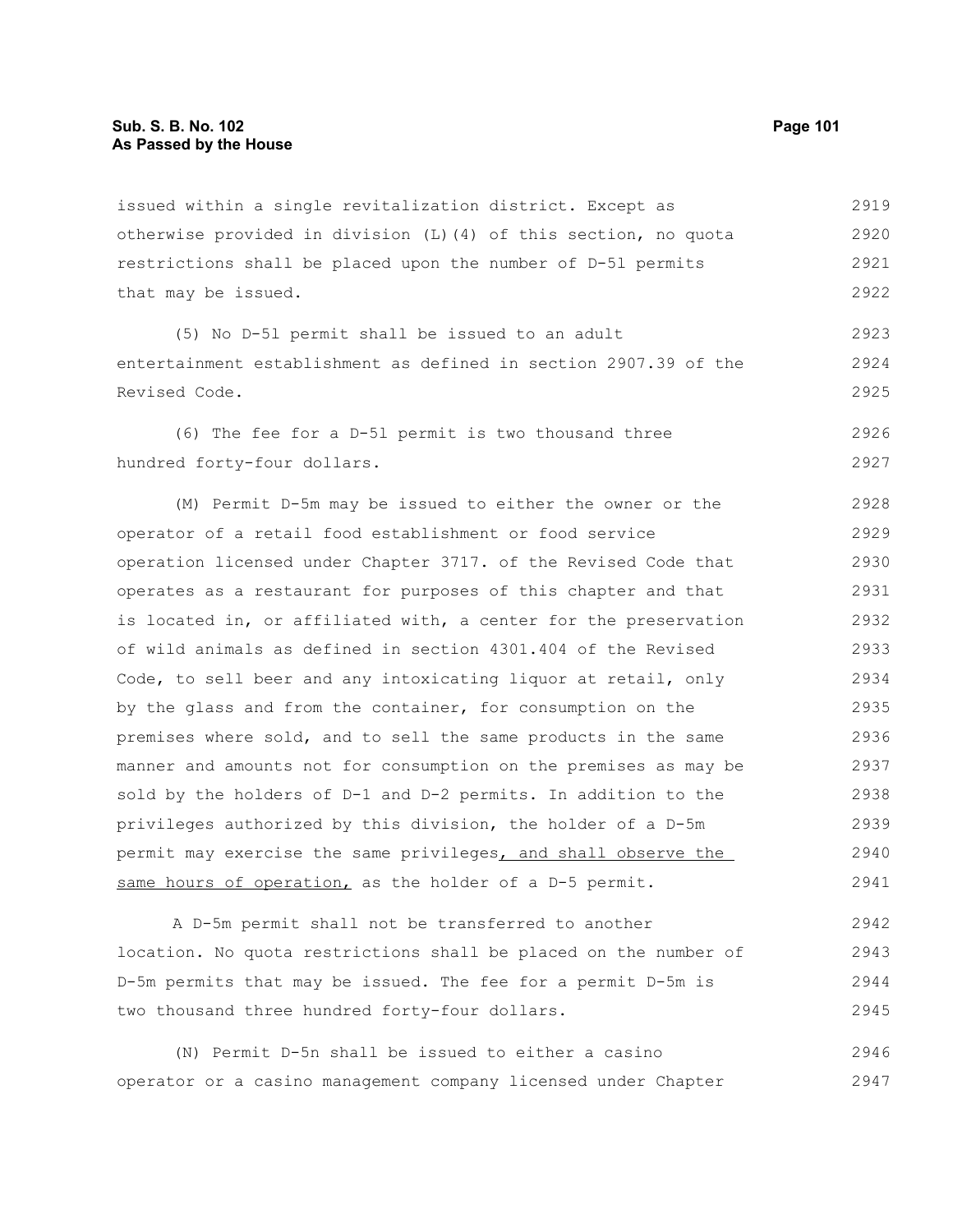## **Sub. S. B. No. 102 Page 102 As Passed by the House**

3772. of the Revised Code that operates a casino facility under that chapter, to sell beer and any intoxicating liquor at retail, only by the individual drink in glass and from the container, for consumption on the premises where sold, and to sell the same products in the same manner and amounts not for consumption on the premises as may be sold by the holders of D-1 and D-2 permits. In addition to the privileges authorized by this division, the holder of a D-5n permit may exercise the same privileges, and shall observe the same hours for beer and intoxicating liquor sales, as the holder of a D-5 permit. A D-5n permit shall not be transferred to another location. Only one D-5n permit may be issued per casino facility and not more than four D-5n permits shall be issued in this state. The fee for a permit D-5n shall be twenty thousand dollars. The holder of a D-5n permit may conduct casino gaming on the permit premises notwithstanding any provision of the Revised Code or Administrative Code. 2948 2949 2950 2951 2952 2953 2954 2955 2956 2957 2958 2959 2960 2961 2962 2963 2964

(O) Permit D-5o may be issued to the owner or operator of a retail food establishment or a food service operation licensed under Chapter 3717. of the Revised Code that operates as a restaurant for purposes of this chapter and that is located within a casino facility for which a D-5n permit has been issued. The holder of a D-5o permit may sell beer and any intoxicating liquor at retail, only by the individual drink in glass and from the container, for consumption on the premises where sold, and may sell the same products in the same manner and amounts not for consumption on the premises where sold as may be sold by the holders of D-1 and D-2 permits. In addition to the privileges authorized by this division, the holder of a D-5o permit may exercise the same privileges, and shall observe the same hours for beer and intoxicating liquor sales, as the 2965 2966 2967 2968 2969 2970 2971 2972 2973 2974 2975 2976 2977 2978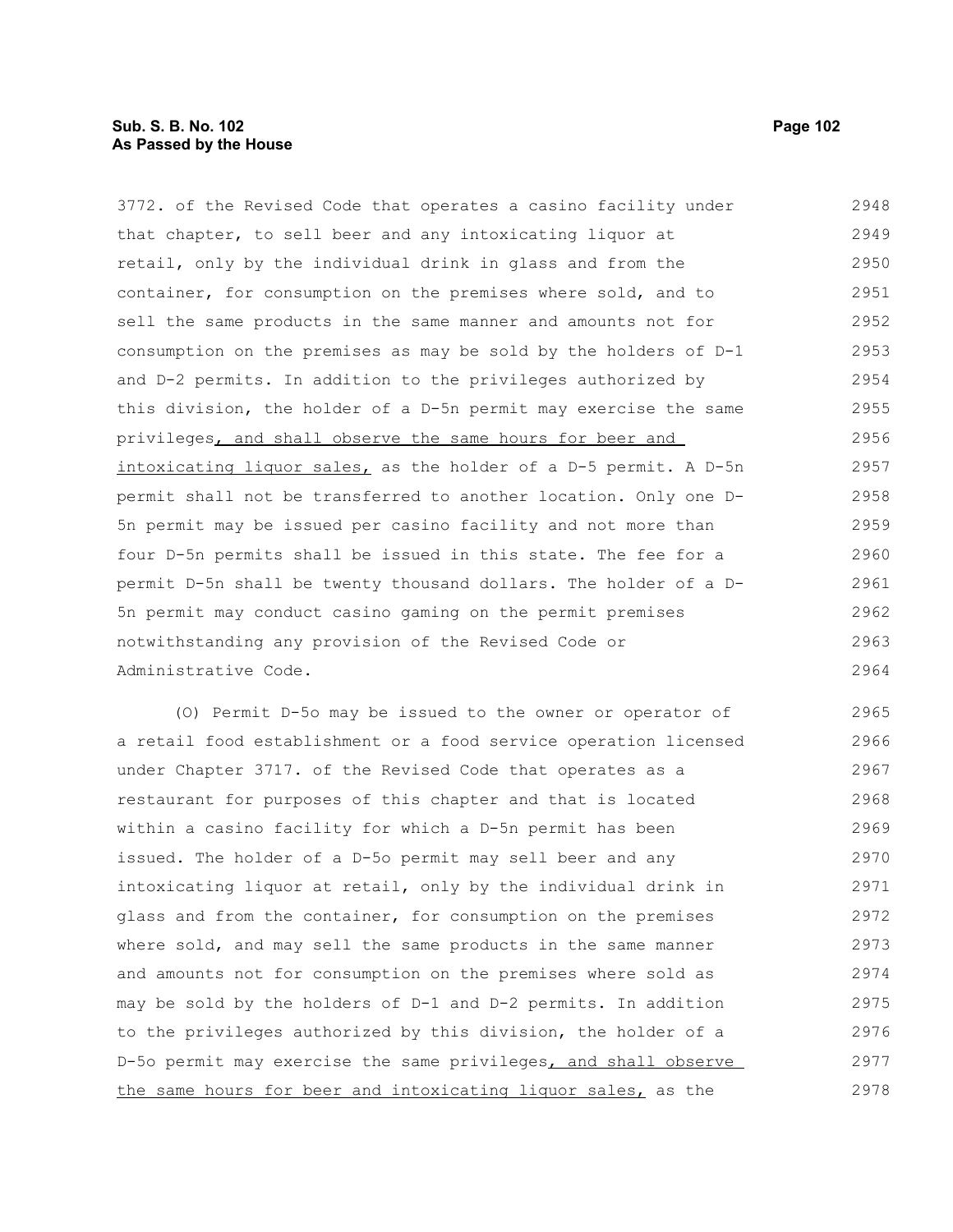holder of a D-5 permit. A D-5o permit shall not be transferred to another location. No quota restrictions shall be placed on the number of such permits that may be issued. The fee for this permit is two thousand three hundred forty-four dollars. 2979 2980 2981 2982

**Sec. 4303.182.** (A) Except as otherwise provided in divisions (B) to (K) of this section, permit D-6 shall be issued to the holder of an A-1-A, A-2, A-2f, A-3a, A-5, C-2, D-2, D-3, D-3a, D-4, D-4a, D-5, D-5a, D-5b, D-5c, D-5d, D-5e, D-5f, D-5g, D-5h, D-5i, D-5j, D-5k, D-5l, D-5m, D-5n, D-5o, or D-7 permit to allow sale under that permit-as follows: 2983 2984 2985 2986 2987 2988

(1) Between the hours of ten a.m. and midnight on Sunday if sale during those hours. However, such a sale only may be allowed if the sale has been approved under a question  $\left(\epsilon\right)\left(1\right),$ (2), or (3) specified in division (B) of section 4301.351 or 4301.354 of the Revised Code, under question in division (B)(2) of section 4301.355 of the Revised Code, or under-in section 4301.356 of the Revised Code and has been authorized under section 4301.361, 4301.364, 4301.365, or 4301.366 of the Revised Code, under the restrictions of that authorization $\div$ 2989 2990 2991 2992 2993 2994 2995 2996 2997

(2) Between the hours of eleven a.m. and midnight on Sunday, if sale during those hours has been approved on or after-October 16, 2009, under question  $(B)$   $(1)$ ,  $(2)$ , or  $(3)$  of section 4301.351 or 4301.354 of the Revised Code, under question (B)(2) of section 4301.355 of the Revised Code, or under section 4301.356 of the Revised Code and has been authorized under section 4301.361, 4301.364, 4301.365, or 4301.366 of the Revised Code, under the restrictions of that authorization, 2998 2999 3000 3001 3002 3003 3004 3005

| (3) Between the hours of eleven a.m. and midnight on-                     | 3006 |
|---------------------------------------------------------------------------|------|
| Sunday if sale between the hours of one p.m. and midnight was-            | 3007 |
| approved before October 16, 2009, under question $(B)$ $(1)$ , $(2)$ , or | 3008 |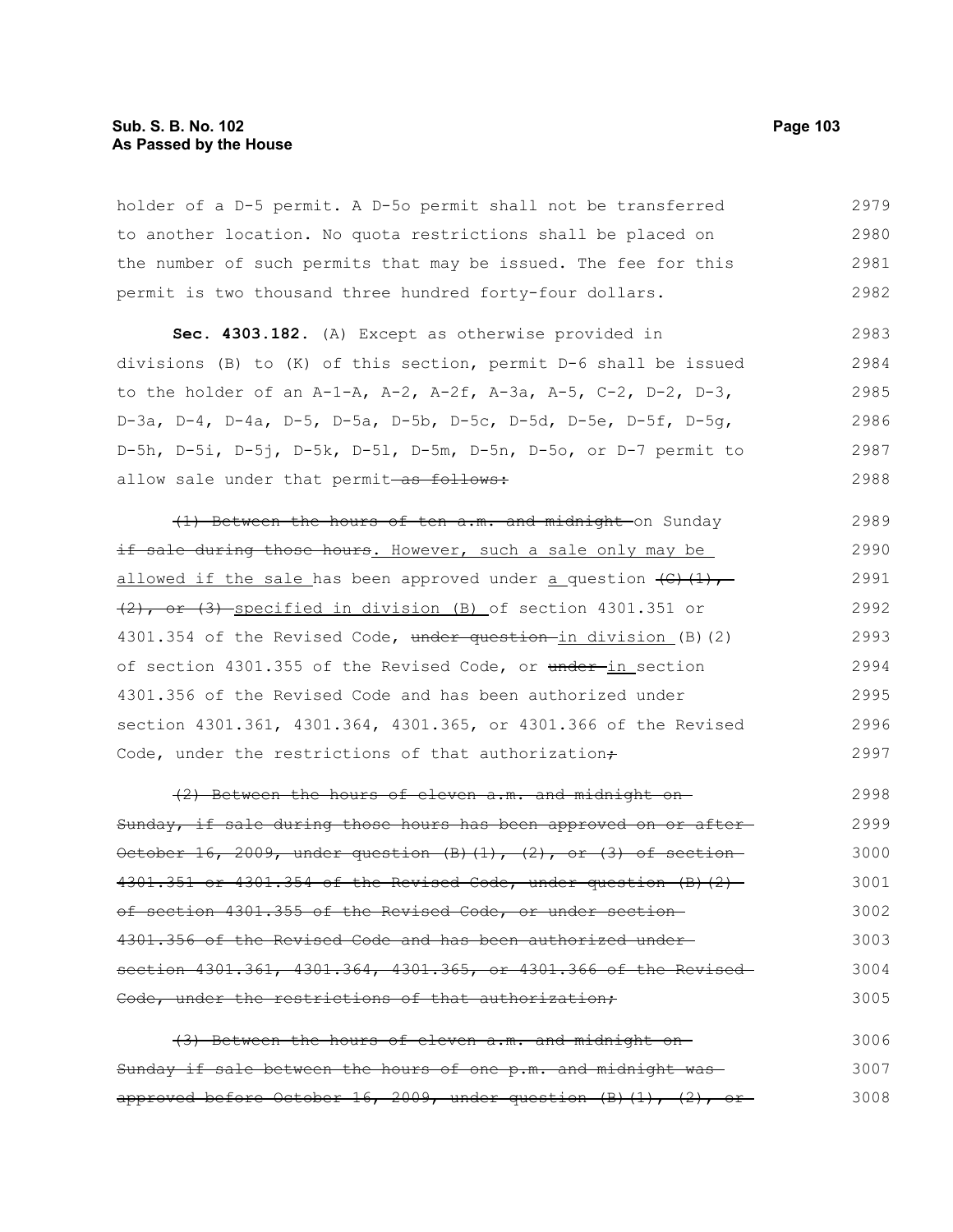(3) of section 4301.351 or 4301.354 of the Revised Code, under question (B)(2) of section 4301.355 of the Revised Code, or under section 4301.356 of the Revised Code and has been authorized under section 4301.361, 4301.364, 4301.365, or 4301.366 of the Revised Code, under the other restrictions of that authorization. (B) Permit D-6 shall be issued to the holder of any permit, including a D-4a and D-5d permit, authorizing the sale of intoxicating liquor issued for a premises located at any publicly owned airport, as defined in section 4563.01 of the Revised Code, at which commercial airline companies operate regularly scheduled flights on which space is available to the public, to allow sale under such permit between the hours of tena.m. and midnight on Sunday, whether or not that sale has been authorized under section 4301.361, 4301.364, 4301.365, or 4301.366 of the Revised Code. 3009 3010 3011 3012 3013 3014 3015 3016 3017 3018 3019 3020 3021 3022 3023 3024

(C) Permit D-6 shall be issued to the holder of a D-5a permit, and to the holder of a D-3 or D-3a permit who is the owner or operator of a hotel or motel that is required to be licensed under section 3731.03 of the Revised Code, that contains at least fifty rooms for registered transient guests, and that has on its premises a retail food establishment or a food service operation licensed pursuant to Chapter 3717. of the Revised Code that operates as a restaurant for purposes of this chapter and is affiliated with the hotel or motel and within or contiguous to the hotel or motel and serving food within the hotel or motel, to allow sale under such permit between the hours of ten a.m. and midnight on Sunday, whether or not that sale has been authorized under section 4301.361, 4301.364, 4301.365, or 4301.366 of the Revised Code. 3025 3026 3027 3028 3029 3030 3031 3032 3033 3034 3035 3036 3037 3038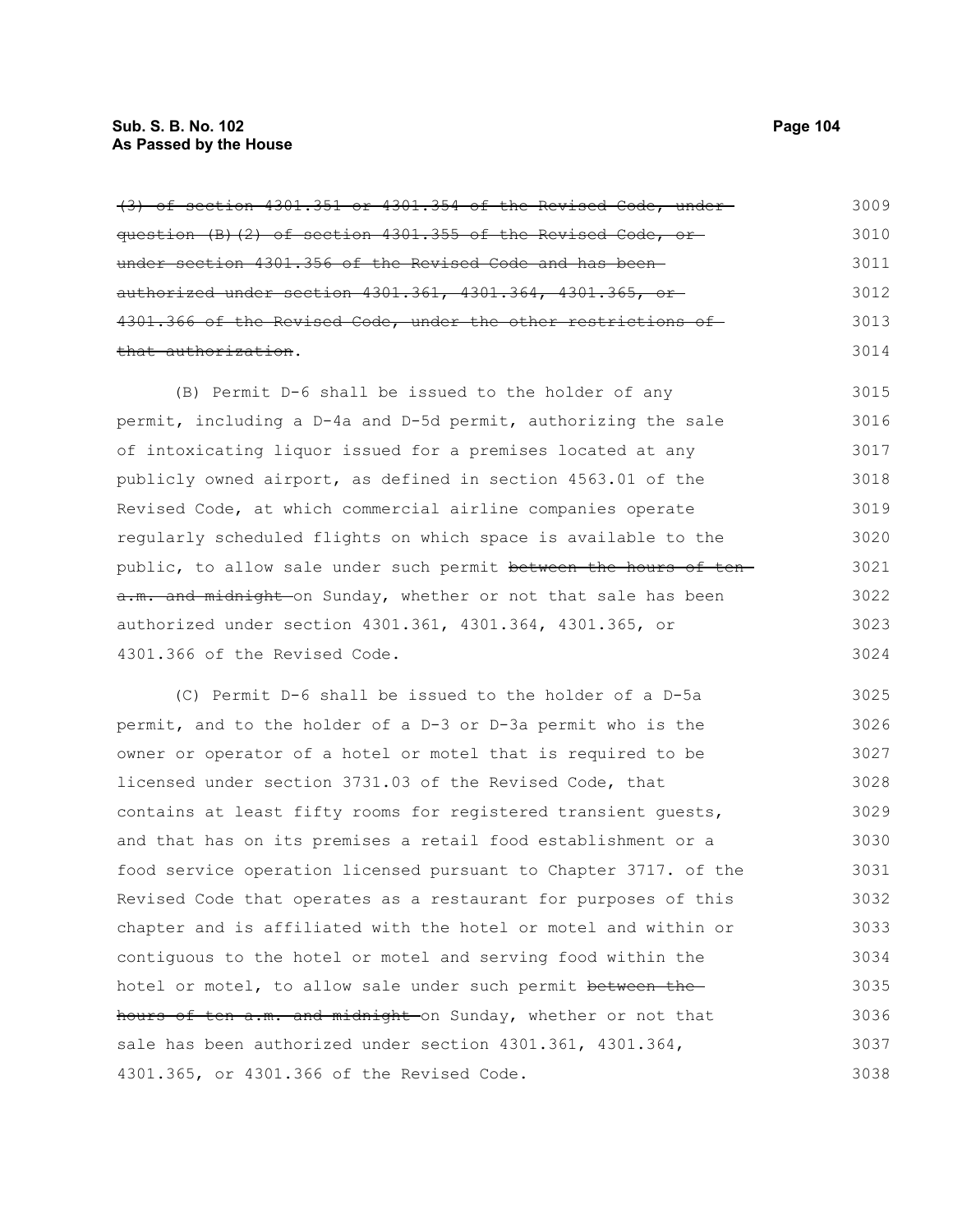# **Sub. S. B. No. 102 Page 105 As Passed by the House**

(D) The holder of a D-6 permit that is issued to a sports facility may make sales under the permit between the hours of eleven a.m. and midnight on any Sunday on which a professional baseball, basketball, football, hockey, or soccer game is being played at the sports facility. As used in this division, "sports facility" means a stadium or arena that has a seating capacity of at least four thousand and that is owned or leased by a professional baseball, basketball, football, hockey, or soccer franchise or any combination of those franchises. 3039 3040 3041 3042 3043 3044 3045 3046 3047

(E) Permit D-6 shall be issued to the holder of any permit that authorizes the sale of beer or intoxicating liquor and that is issued to a premises located in or at the Ohio history connection area or the state fairgrounds, as defined in division (B) of section 4301.40 of the Revised Code, to allow sale under that permit between the hours of ten a.m. and midnight on Sunday, whether or not that sale has been authorized under section 4301.361, 4301.364, 4301.365, or 4301.366 of the Revised Code. 3048 3049 3050 3051 3052 3053 3054 3055 3056

(F) Permit D-6 shall be issued to the holder of any permit that authorizes the sale of intoxicating liquor and that is issued to an outdoor performing arts center to allow sale under that permit between the hours of one p.m. and midnight on Sunday, whether or not that sale has been authorized under section 4301.361 of the Revised Code. A D-6 permit issued under this division is subject to the results of an election, held after the D-6 permit is issued, on question (B)(4) as set forth in section 4301.351 of the Revised Code. Following the end of the period during which an election may be held on question (B) (4) as set forth in that section, sales of intoxicating liquor may continue at an outdoor performing arts center under a D-6 permit issued under this division, unless an election on that 3057 3058 3059 3060 3061 3062 3063 3064 3065 3066 3067 3068 3069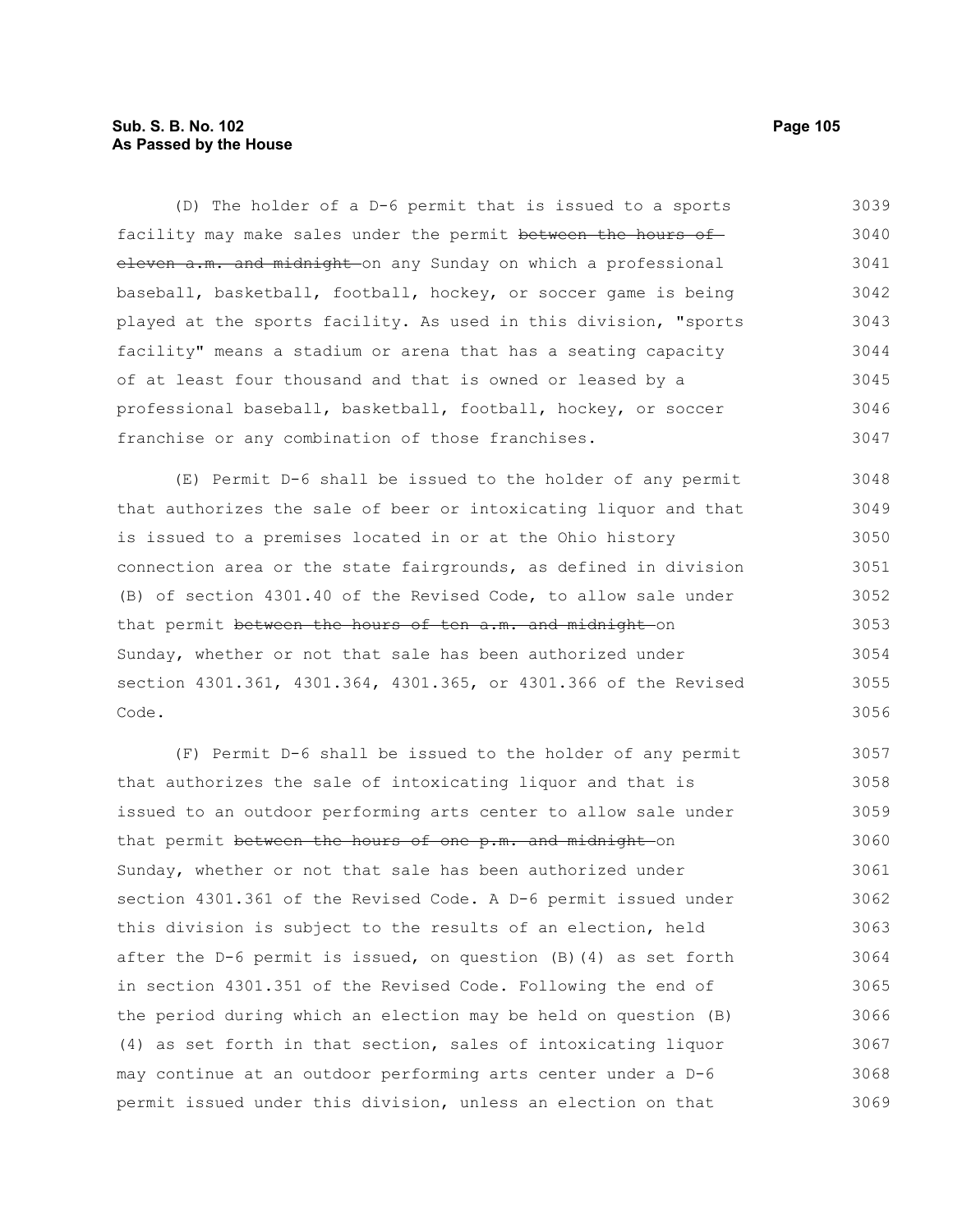question is held during the permitted period and a majority of the voters voting in the precinct on that question vote "no." 3070 3071

As used in this division, "outdoor performing arts center" means an outdoor performing arts center that is located on not less than eight hundred acres of land and that is open for performances from the first day of April to the last day of October of each year. 3072 3073 3074 3075 3076

(G) Permit D-6 shall be issued to the holder of any permit that authorizes the sale of beer or intoxicating liquor and that is issued to a golf course owned by the state, a conservancy district, a park district created under Chapter 1545. of the Revised Code, or another political subdivision to allow sale under that permit between the hours of ten a.m. and midnight on Sunday, whether or not that sale has been authorized under section 4301.361, 4301.364, 4301.365, or 4301.366 of the Revised Code. 3077 3078 3079 3080 3081 3082 3083 3084 3085

(H) Permit D-6 shall be issued to the holder of a D-5g permit to allow sale under that permit between the hours of tena.m. and midnight on Sunday, whether or not that sale has been authorized under section 4301.361, 4301.364, 4301.365, or 4301.366 of the Revised Code. 3086 3087 3088 3089 3090

(I) Permit D-6 shall be issued to the holder of any D permit for a premises that is licensed under Chapter 3717. of the Revised Code and that is located at a ski area to allow sale under the D-6 permit between the hours of ten a.m. and midnighton Sunday, whether or not that sale has been authorized under section 4301.361, 4301.364, 4301.365, or 4301.366 of the Revised Code. 3091 3092 3093 3094 3095 3096 3097

As used in this division, "ski area" means a ski area as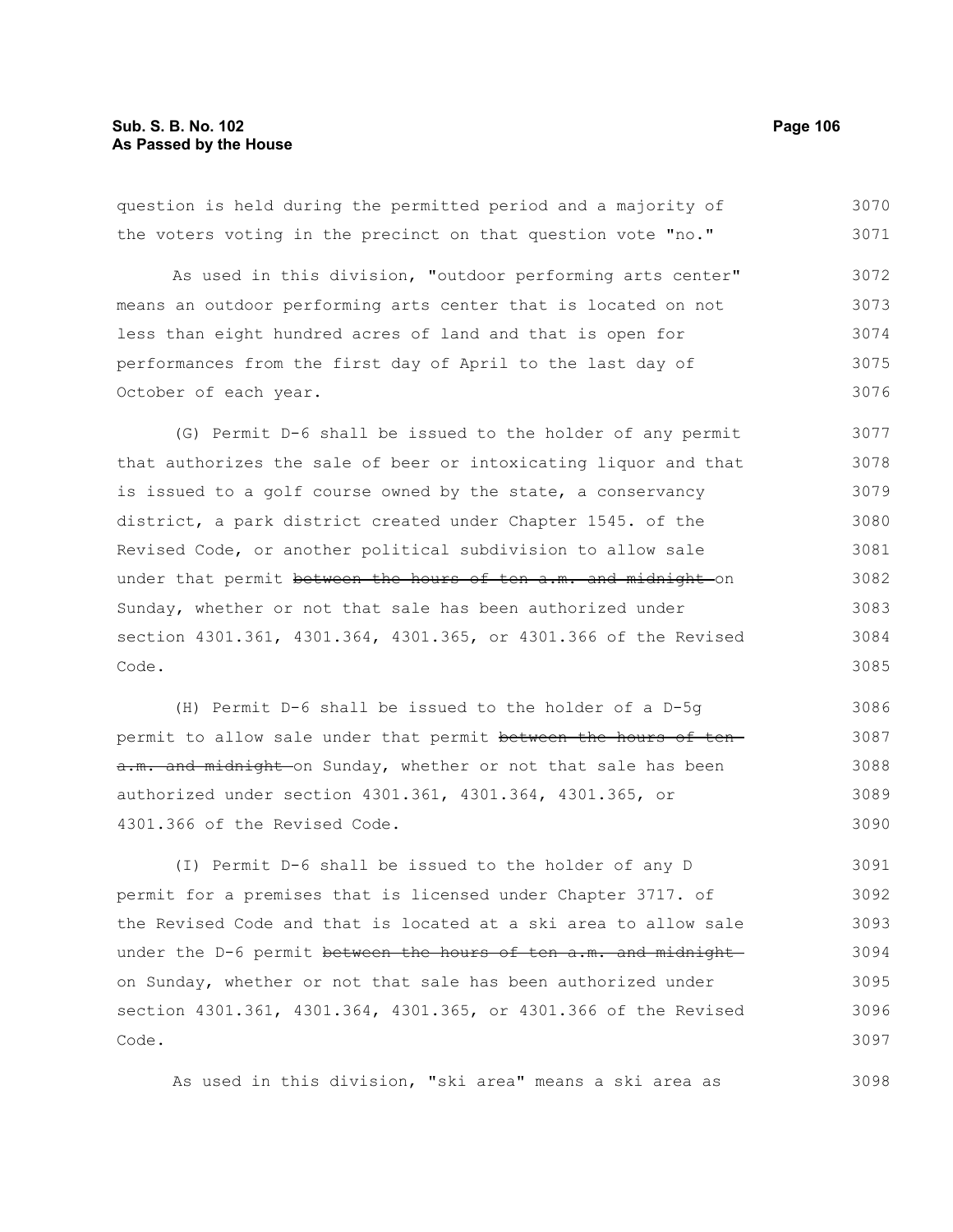defined in section 4169.01 of the Revised Code, provided that the passenger tramway operator at that area is registered under section 4169.03 of the Revised Code. 3099 3100 3101

(J) Permit D-6 shall be issued to the holder of any permit that is described in division (A) of this section for a permit premises that is located in a community entertainment district, as defined in section 4301.80 of the Revised Code, that was approved by the legislative authority of a municipal corporation under that section between October 1 and October 15, 2005, to allow sale under the permit between the hours of ten a.m. and midnight on Sunday, whether or not that sale has been authorized under section 4301.361, 4301.364, 4301.365, or 4301.366 of the Revised Code. 3102 3103 3104 3105 3106 3107 3108 3109 3110 3111

(K) A D-6 permit shall be issued to the holder of any D permit for a premises that is licensed under Chapter 3717. of the Revised Code and that is located in a state park to allow sales under the D-6 permit between the hours of ten a.m. and midnight on Sunday, whether or not those sales have been authorized under section 4301.361, 4301.364, 4301.365, or 4301.366 of the Revised Code. 3112 3113 3114 3115 3116 3117 3118

As used in this division, "state park" means a state park that is established or dedicated under Chapter 1546. of the Revised Code and that has a working farm on its property. 3119 3120 3121

(L) If the restriction to licensed premises where the sale of food and other goods and services exceeds fifty per cent of the total gross receipts of the permit holder at the premises is applicable, the division of liquor control may accept an affidavit from the permit holder to show the proportion of the permit holder's gross receipts derived from the sale of food and other goods and services. If the liquor control commission 3122 3123 3124 3125 3126 3127 3128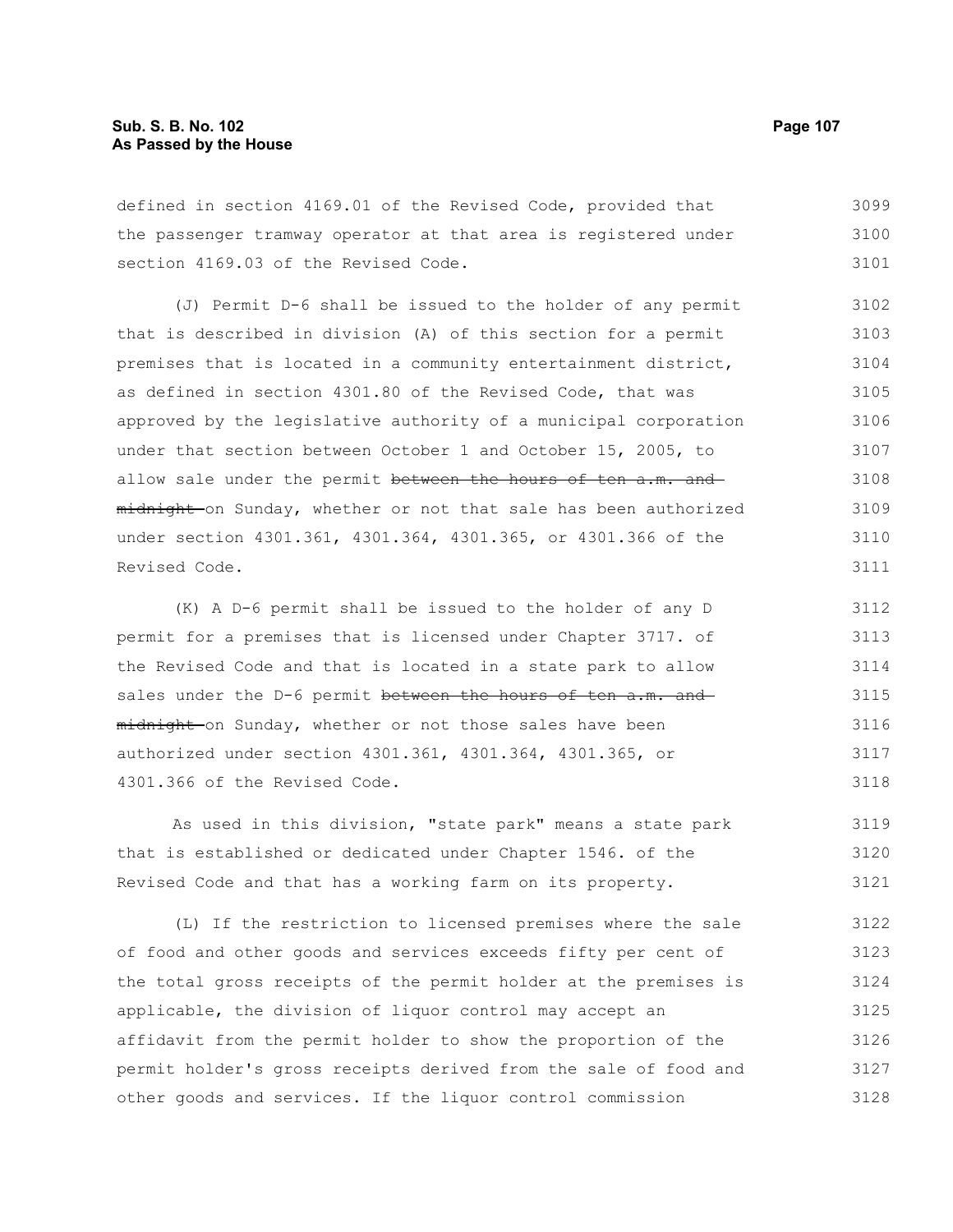Saturday.

the permits of the permit holder at the premises concerned. (M) The fee for the D-6 permit is five hundred dollars when it is issued to the holder of an A-1-A, A-2, A-2f, A-3a, A-5, D-2, D-3, D-3a, D-4, D-4a, D-5, D-5a, D-5b, D-5c, D-5d, D-5e, D-5f, D-5g, D-5h, D-5i, D-5j, D-5k, D-5l, D-5m, D-5n, D-5o, or D-7 permit. The fee for the D-6 permit is four hundred dollars when it is issued to the holder of a C-2 permit. (N) Sunday sales of beer, wine, mixed beverages, or spirituous liquor authorized under a valid D-6 permit issued prior to, on, or after the effective date of this amendment may occur during the same hours that a permit holder may sell those products on Monday through Saturday. **Sec. 4303.19.** Permit E may be issued to the owner or operator of any railroad, a sleeping car company operating dining cars, buffet cars, club cars, lounge cars, or similar equipment, or an airline providing charter or regularly scheduled aircraft transportation service with dining, buffet, club, lounge, or similar facilities, to sell beer or any intoxicating liquor in any such car or aircraft to bona fide passengers at retail in glass and from the container for consumption in such car or aircraft, including sale on Sunday between the hours of one p.m. and midnight. The fee for this permit is five hundred dollars. Sunday sales of beer and intoxicating liquor authorized under a valid E permit issued prior to, on, or after the effective date of this amendment may occur during the same hours that a permit holder may sell those products on Monday through 3130 3131 3132 3133 3134 3135 3136 3137 3138 3139 3140 3141 3142 3143 3144 3145 3146 3147 3148 3149 3150 3151 3152 3153 3154 3155 3156

determines that affidavit to have been false, it shall revoke

3129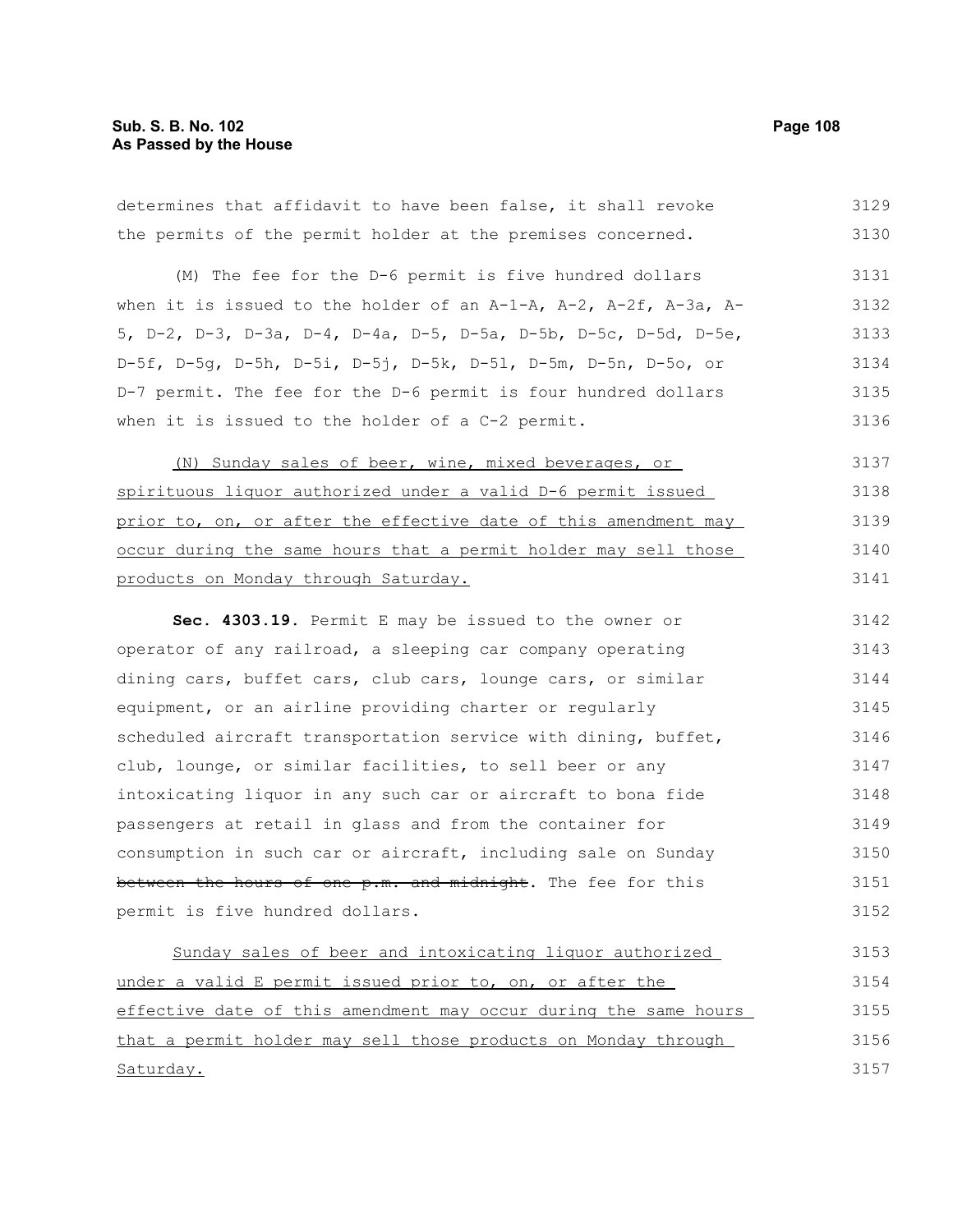**Sec. 4303.191.** Sales under an F class permit on Sundays are not affected by whether Sunday sales of beer or intoxicating liquor for consumption on the premises where sold are allowed to be made by persons holding another type of permit in the precinct or at the particular location where the event is to be held, provided that the F class permit is issued for other days of the week in addition to Sunday. **Sec. 4303.2010.** (A) As used in this section: (1) "Farmers market" means a farmers market registered with the director of agriculture under section 3717.221 of the Revised Code. "Farmers market" does not include a for-profit farmers market, a farmers market located at a rest area within the limits of the right-of-way of an interstate highway, a farmers market located at a service facility as defined in Chapter 5537. of the Revised Code that is along the Ohio turnpike, or a farmers market with fewer than five farmers market participants. (2) "A-2 permit holderQualified winery" means an A-2 or A-2f permit holder that produces less than two hundred and fifty thousand gallons of wine per year or an S-1 permit holder. (B) The division of liquor control may issue an F-10 permit to a person who organizes a farmers market. Pursuant to the permit, the F-10 permit holder may allow a farmers market participant that is an A-2, S-1, or S-2 permit holder-a qualified winery to do the following at the location of the farmers market: (1) Sell tasting samples of wine manufactured by the  $A-2$ , S-1, or S-2 permit holder qualified winery for consumption on the premises where the farmers market is located; 3158 3159 3160 3161 3162 3163 3164 3165 3166 3167 3168 3169 3170 3171 3172 3173 3174 3175 3176 3177 3178 3179 3180 3181 3182 3183 3184 3185 3186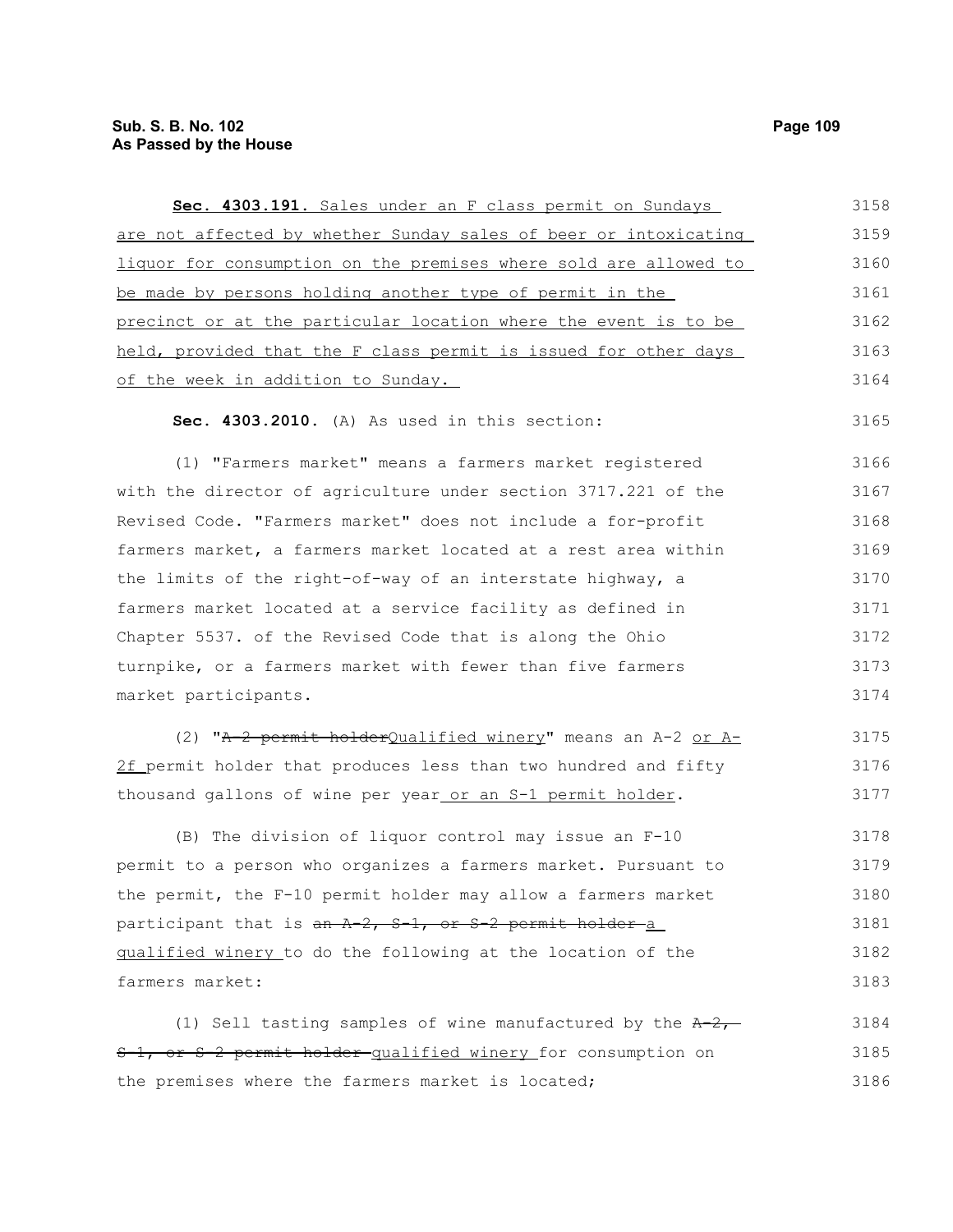## **Sub. S. B. No. 102 Page 110 As Passed by the House**

(2) Sell wine manufactured by the  $A-2$ ,  $S-1$ , or  $S-2$  permitholder-qualified winery in sealed containers for consumption off the premises where the farmers market is located. (C) An applicant for an F-10 permit shall submit an application for the permit to the division of liquor control. The application shall include the location of the farmers market that is the subject of the application. (D) The premises of the farmers market for which the F-10 permit is issued shall be clearly defined and sufficiently restricted to allow proper enforcement of the permit by state and local law enforcement officers. If an F-10 permit is issued for all or a portion of the same premises for which another class of permit is issued, the division of liquor control shall suspend that permit holder's privileges in that portion of the premises in which the F-10 permit is in effect.  $(E)$  No  $A-2$ ,  $S-1$ , or  $S-2$  permit holder-qualified winery shall do any of the following at a farmers market for which an F-10 permit has been issued: (1) Sell a tasting sample in an amount that exceeds one ounce; (2) Sell more than one sample of each wine offered for sale to any one person; (3) Sell more than five varieties of wine as tasting samples per day; (4) Sell a variety of wine that is offered for distribution by a wholesale distributor in any state. Division 3187 3188 3189 3190 3191 3192 3193 3194 3195 3196 3197 3198 3199 3200 3201 3202 3203 3204 3205 3206 3207 3208 3209 3210 3211 3212

(E)(4) of this section does not apply to a variety of wine solely distributed by the  $A-2$ ,  $S-1$ , or  $S-2$  permitholderqualified winery. 3213 3214 3215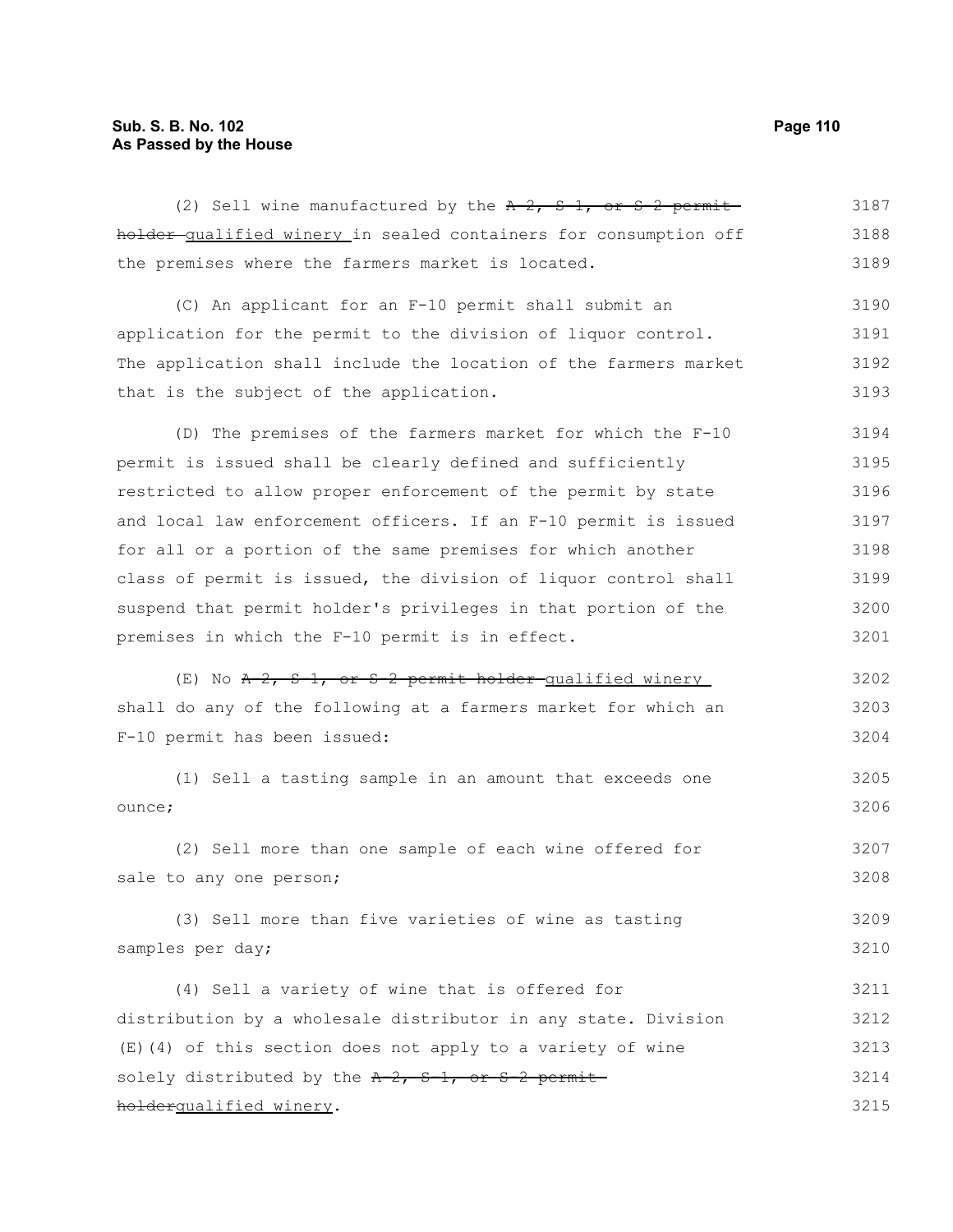(5) Sell more than four and one-half liters of wine per household for off-premises consumption under division (B)(2) of this section; 3216 3217 3218

(6) Allow any person other than the  $A-2$ ,  $S-1$ , or  $S-2$ permit holderqualified winery, a member of the applicable permitholder's qualified winery's family, or an employee of the applicable permit holder-qualified winery to sell wine. 3219 3220 3221 3222

(F) The F-10 permit is effective for nine months. The permit is not renewable. However, a person who organizes a farmers market may re-apply for a new permit. The fee for the F-10 permit is one hundred dollars. 3223 3224 3225 3226

(G) An A-2, S-1, or S-2 permit holder A qualified winery shall not conduct the activities described in division (B) of this section unless the sale of wine for consumption on the premises and the sale of wine for consumption off the premises is authorized in the election precinct in which the farmers market that is the subject of the F-10 permit is located. 3227 3228 3229 3230 3231 3232

(H) No F-10 permit holder shall allow more than four  $A-2$ permit holders, four S-1 permit holders, four S-2 permit holders, or a combination of four  $A-2$ ,  $S-1$ , and  $S-2$  permitholders qualified wineries per day to conduct the activities described in division (B) of this section on the premises of the applicable farmers market. 3233 3234 3235 3236 3237 3238

**Section 2.** That existing sections 4301.01, 4301.03, 4301.22, 4301.24, 4301.33, 4301.331, 4301.332, 4301.333, 4301.334, 4301.351, 4301.354, 4301.355, 4301.356, 4301.361, 4301.364, 4301.365, 4301.366, 4301.403, 4301.404, 4301.58, 4301.62, 4301.82, 4303.14, 4303.18, 4303.181, 4303.182, 4303.19, and 4303.2010 of the Revised Code are hereby repealed. 3239 3240 3241 3242 3243 3244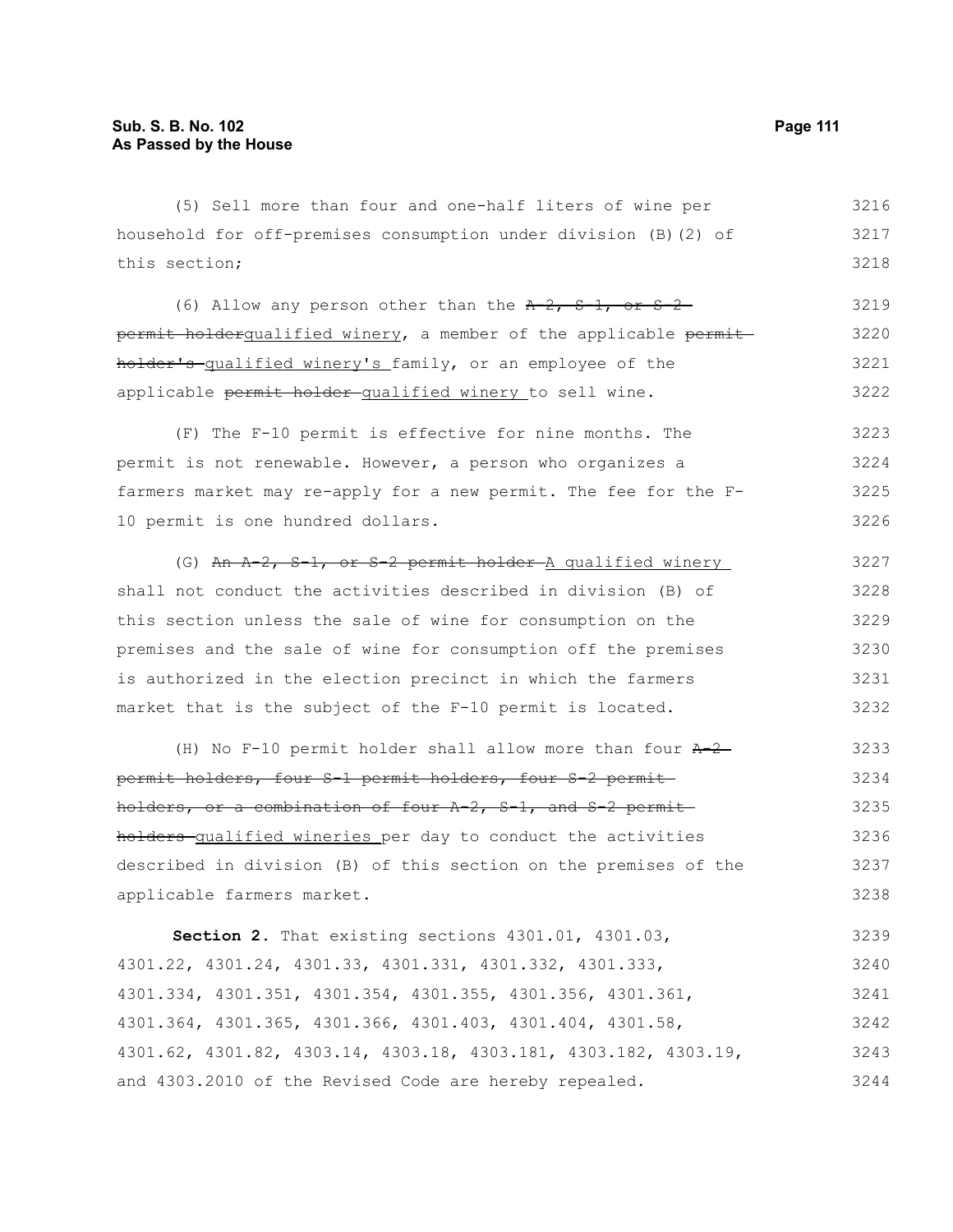## **Sub. S. B. No. 102 Page 112 As Passed by the House**

**Section 3.** On the effective date of this section, if a board of elections is in the process of reviewing a petition submitted under Chapter 4301. of the Revised Code, as that chapter existed prior to its amendment by this act, calling for the submission of a question or questions authorizing Sunday sales of beer, wine, mixed beverages, or spirituous liquor between 10:00 a.m. or 11:00 a.m. and midnight on the ballot of the next general election or a special election conducted on the day of the next primary election, the board shall do either of the following, as applicable: 3245 3246 3247 3248 3249 3250 3251 3252 3253 3254

(A) If ballots have not been printed, revise the question or questions to authorize sales of beer, wine, mixed beverages, or spirituous liquor on Sunday during the same hours those products may be sold on Monday through Saturday; 3255 3256 3257 3258

(B) If ballots have been printed with the question or questions on them stating whether the question is to authorize the sale on Sunday between 10:00 a.m. and midnight or 11:00 a.m. and midnight, post a notice at each polling place on the day of the election, and enclose with each absent voter's ballot given or mailed, a notice that votes for either 10:00 a.m. or 11:00 a.m. will be counted as approval for sales on Sunday during the same hours those products may be sold on Monday through Saturday. 3259 3260 3261 3262 3263 3264 3265 3266 3267

**Section 4.** That Section 3 of H.B. 669 of the 133rd General Assembly be amended to read as follows: 3268 3269

**Sec. 3.** (A) As used in this section: 3270

(1) "Alcoholic beverage" means beer, wine, mixed beverages, or spirituous liquor as those terms are defined in section 4301.01 of the Revised Code. 3271 3272 3273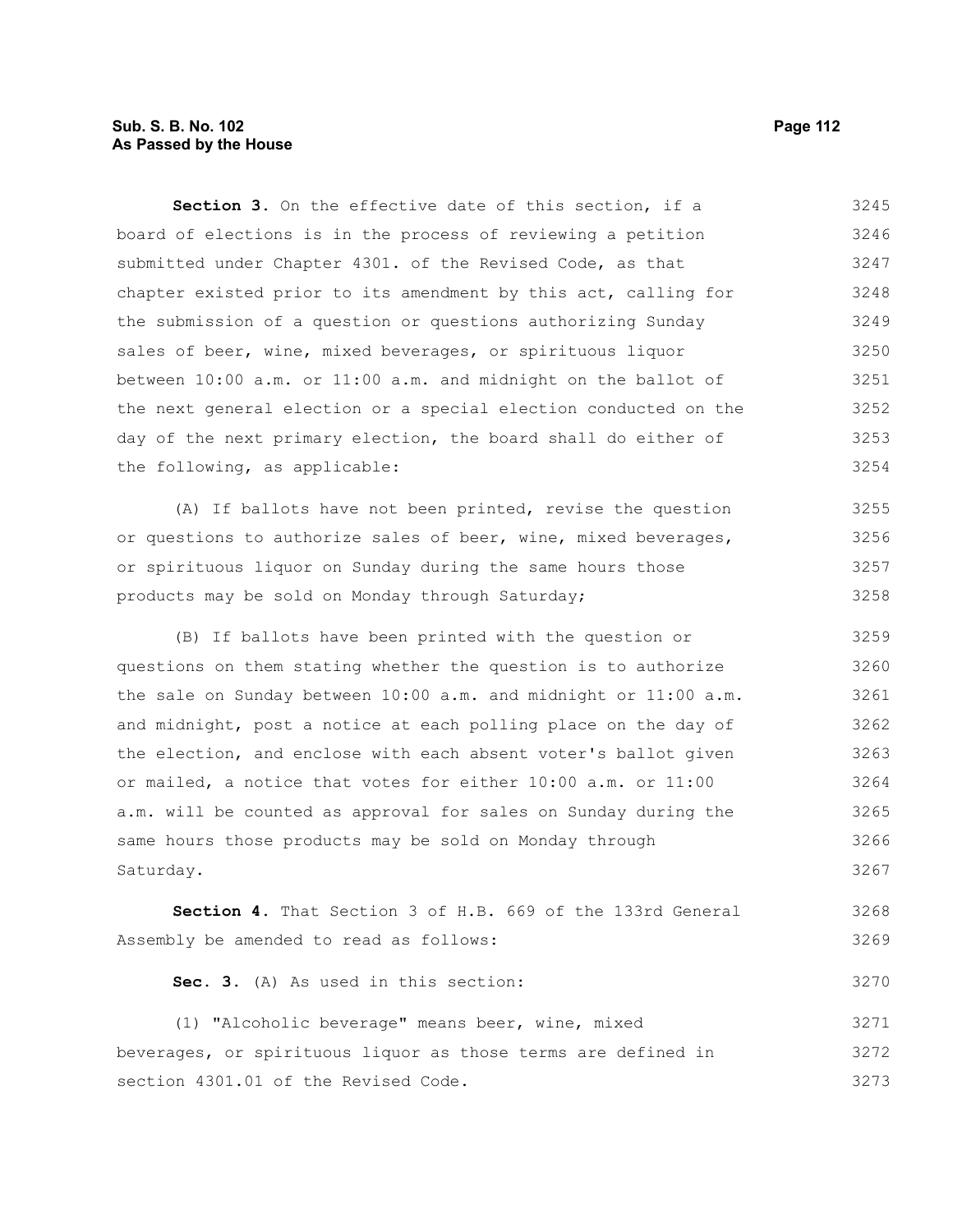## **Sub. S. B. No. 102 Page 113 As Passed by the House**

(2) "Personal consumer" means an individual who is at least twenty-one years of age and intends to use a purchased alcoholic beverage for personal consumption only and not for resale or other commercial purposes. 3274 3275 3276 3277

(3) "Qualified permit holder" has the same meaning as in section  $4301.82$  of the Revised Code and also includes an  $A^{-3}a^{-}$ permit holder under Chapter 4303. of the Revised Code. 3278 3279 3280

(B)(1) Notwithstanding any other provision of law to the contrary and in addition to areas in which a qualified permit holder is authorized to sell alcoholic beverages under the qualified permit holder's permit, a qualified permit holder may sell alcoholic beverages by the individual drink for consumption as follows: 3281 3282 3283 3284 3285 3286

(a) In any area of the qualified permit holder's property in which sales are not currently authorized and that is outdoors, including the qualified permit holder's parking area; 3287 3288 3289

(b) In any outdoor area of public property that is immediately adjacent to the qualified permit holder's premises and that is owned by a municipal corporation or township, provided that the permit holder obtains written consent in accordance with division (C) of this section; 3290 3291 3292 3293 3294

(c) In any outdoor area of private property that is immediately adjacent to the qualified permit holder's premises, provided that the permit holder obtains the written consent of the owner of the private property. 3295 3296 3297 3298

(2) If a qualified permit holder sells alcoholic beverages in an-the outdoor area, the qualified permit holder shall clearly delineate the area where personal consumers may consume alcoholic beverages. 3299 3300 3301 3302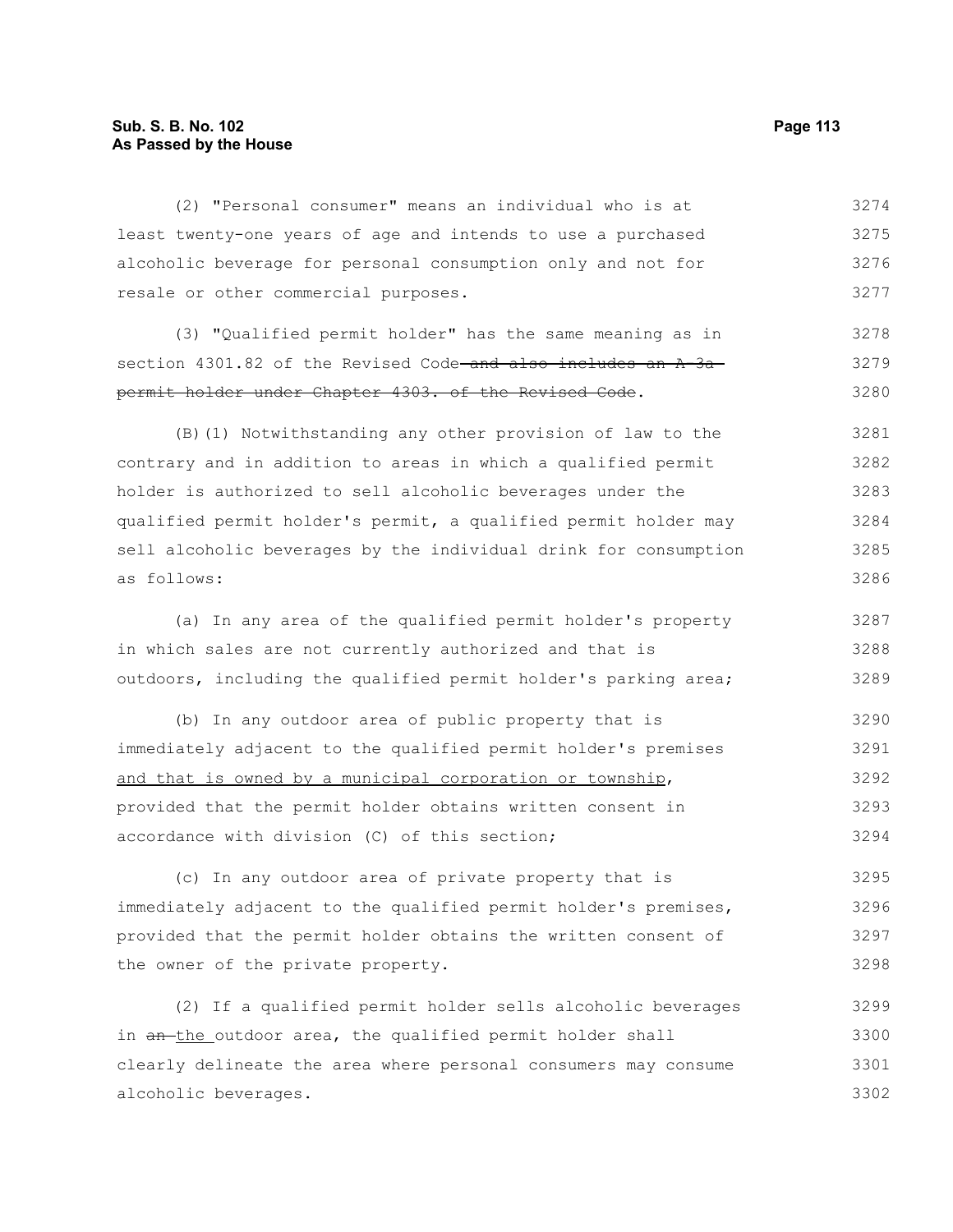| (C) For purposes of division (B) (1) (b) of this section, a        | 3303 |
|--------------------------------------------------------------------|------|
| qualified permit holder shall obtain the written consent of        | 3304 |
| either of the following:                                           | 3305 |
| (1) If the public property is located in a municipal               | 3306 |
| corporation, the executive officer of the municipal corporation    | 3307 |
| or the executive officer's designee. If the executive officer or   | 3308 |
| the executive officer's designee denies consent, the qualified     | 3309 |
| permit holder may appeal the denial to the legislative authority   | 3310 |
| of the municipal corporation. The legislative authority may        | 3311 |
| adopt a resolution requesting the executive officer to             | 3312 |
| reconsider the executive officer's denial.                         | 3313 |
| (2) If the public property is located in the                       | 3314 |
| unincorporated area of a township, the legislative authority of    | 3315 |
| the township by the adoption of a resolution consenting to the     | 3316 |
| sale of alcoholic beverages in the outdoor area.                   | 3317 |
| (D) Section 4301.62 of the Revised Code does not apply to          | 3318 |
| the consumption of an alcoholic beverage in an outdoor area        | 3319 |
| described in division (B) (1) of this section.                     | 3320 |
| (E) A qualified permit holder that sells-intends to sell           | 3321 |
| alcoholic beverages by the individual drink in an outdoor area     | 3322 |
| under division $(B)$ (1) of this section shall notify the Division | 3323 |
| of Liquor Control and the Investigative Unit of the Department     | 3324 |
| of Public Safety of the areas that area in which the qualified     | 3325 |
| permit holder intends to sell the alcoholic beverages. The         | 3326 |
| qualified permit holder shall provide the notice not later than    | 3327 |
| ten days prior to the commencement of such sales.                  | 3328 |
| (F) This section is operative through December 31, 2022A           | 3329 |

qualified permit holder or the holder's employee shall deliver each alcoholic beverage sold to a personal consumer in an 3330 3331